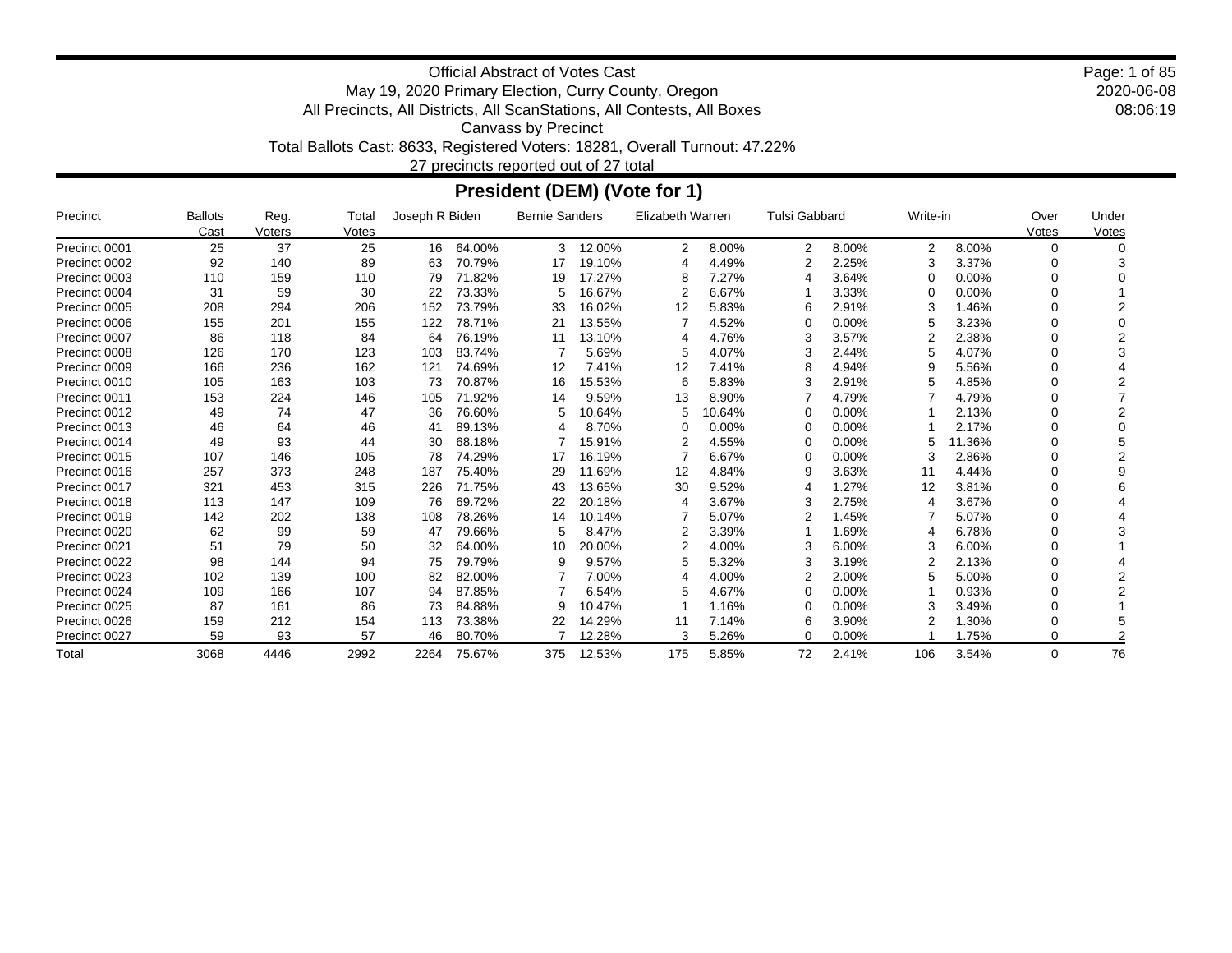2020-06-08 08:06:19 Page: 2 of 85

Official Abstract of Votes Cast May 19, 2020 Primary Election, Curry County, Oregon

All Precincts, All Districts, All ScanStations, All Contests, All Boxes

Canvass by Precinct

Total Ballots Cast: 8633, Registered Voters: 18281, Overall Turnout: 47.22%

27 precincts reported out of 27 total

# **President (REP) (Vote for 1)**

| Precinct      | <b>Ballots</b><br>Cast | Reg.<br>Voters | Total<br>Votes | Donald J Trump |        | Write-in       |       | Over<br>Votes | Under<br>Votes |
|---------------|------------------------|----------------|----------------|----------------|--------|----------------|-------|---------------|----------------|
| Precinct 0001 | 21                     | 40             | 21             | 20             | 95.24% | 1              | 4.76% | 0             | 0              |
| Precinct 0002 | 136                    | 216            | 130            | 127            | 97.69% | 3              | 2.31% | 0             | 6              |
| Precinct 0003 | 86                     | 143            | 81             | 77             | 95.06% | 4              | 4.94% | $\Omega$      | 5              |
| Precinct 0004 | 70                     | 101            | 67             | 64             | 95.52% | 3              | 4.48% | 0             | 3              |
| Precinct 0005 | 141                    | 208            | 135            | 130            | 96.30% | 5              | 3.70% | 0             | 6              |
| Precinct 0006 | 97                     | 138            | 91             | 86             | 94.51% | 5              | 5.49% | 0             | 6              |
| Precinct 0007 | 33                     | 53             | 32             | 31             | 96.88% | 1              | 3.12% | 0             | 1              |
| Precinct 0008 | 132                    | 205            | 121            | 116            | 95.87% | 5              | 4.13% | 0             | 11             |
| Precinct 0009 | 248                    | 345            | 232            | 220            | 94.83% | 12             | 5.17% | 0             | 16             |
| Precinct 0010 | 120                    | 180            | 112            | 106            | 94.64% | 6              | 5.36% | 0             | 8              |
| Precinct 0011 | 223                    | 335            | 214            | 208            | 97.20% | 6              | 2.80% | 0             | 9              |
| Precinct 0012 | 57                     | 95             | 55             | 53             | 96.36% | $\overline{2}$ | 3.64% | 0             | $\overline{2}$ |
| Precinct 0013 | 84                     | 113            | 82             | 81             | 98.78% | 1              | 1.22% | 0             | $\overline{2}$ |
| Precinct 0014 | 119                    | 166            | 115            | 113            | 98.26% | $\overline{2}$ | 1.74% | 0             | 4              |
| Precinct 0015 | 108                    | 180            | 105            | 101            | 96.19% | 4              | 3.81% | 0             | 3              |
| Precinct 0016 | 308                    | 519            | 297            | 285            | 95.96% | 12             | 4.04% | 0             | 11             |
| Precinct 0017 | 374                    | 606            | 359            | 348            | 96.94% | 11             | 3.06% | 0             | 15             |
| Precinct 0018 | 111                    | 167            | 102            | 97             | 95.10% | 5              | 4.90% | 0             | 9              |
| Precinct 0019 | 224                    | 337            | 221            | 219            | 99.10% | $\overline{2}$ | 0.90% | 0             | 3              |
| Precinct 0020 | 85                     | 129            | 80             | 77             | 96.25% | 3              | 3.75% | 0             | 5              |
| Precinct 0021 | 60                     | 105            | 58             | 57             | 98.28% | 1              | 1.72% | 0             | $\overline{c}$ |
| Precinct 0022 | 146                    | 218            | 137            | 132            | 96.35% | 5              | 3.65% | 0             | 9              |
| Precinct 0023 | 151                    | 224            | 142            | 136            | 95.77% | 6              | 4.23% | 0             | 9              |
| Precinct 0024 | 156                    | 225            | 154            | 151            | 98.05% | 3              | 1.95% | 0             | $\overline{2}$ |
| Precinct 0025 | 140                    | 223            | 133            | 130            | 97.74% | 3              | 2.26% | 0             | $\overline{7}$ |
| Precinct 0026 | 243                    | 360            | 232            | 223            | 96.12% | 9              | 3.88% | 0             | 11             |
| Precinct 0027 | 109                    | 163            | 106            | 104            | 98.11% | 2              | 1.89% | 0             | 3              |
| Total         | 3782                   | 5794           | 3614           | 3492           | 96.62% | 122            | 3.38% | $\mathbf 0$   | 168            |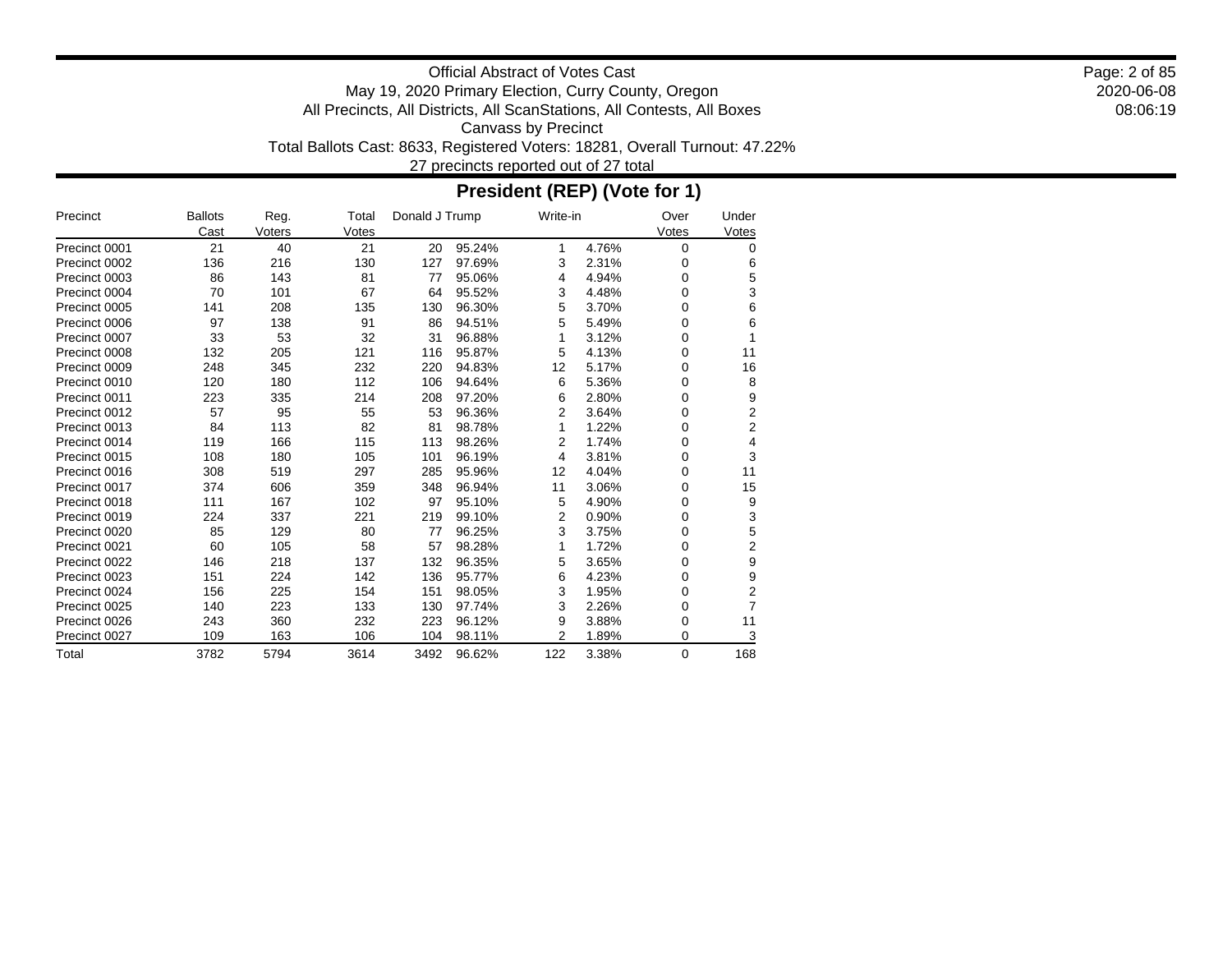2020-06-08 08:06:19 Page: 3 of 85

Official Abstract of Votes Cast May 19, 2020 Primary Election, Curry County, Oregon

All Precincts, All Districts, All ScanStations, All Contests, All Boxes

Canvass by Precinct

Total Ballots Cast: 8633, Registered Voters: 18281, Overall Turnout: 47.22%

27 precincts reported out of 27 total

# **US Senator (DEM) (Vote for 1)**

| Precinct      | <b>Ballots</b><br>Cast | Reg.<br>Voters | Total<br>Votes | Jeff Merkley |         | Write-in |       | Over<br>Votes  | Under<br>Votes |
|---------------|------------------------|----------------|----------------|--------------|---------|----------|-------|----------------|----------------|
| Precinct 0001 | 25                     | 37             | 24             | 22           | 91.67%  | 2        | 8.33% | 0              |                |
| Precinct 0002 | 92                     | 140            | 78             | 77           | 98.72%  | 1        | 1.28% | 0              | 14             |
| Precinct 0003 | 110                    | 159            | 104            | 101          | 97.12%  | 3        | 2.88% | 0              | 6              |
| Precinct 0004 | 31                     | 59             | 28             | 28           | 100.00% | 0        | 0.00% | 0              | 3              |
| Precinct 0005 | 208                    | 294            | 188            | 187          | 99.47%  | 1        | 0.53% |                | 19             |
| Precinct 0006 | 155                    | 201            | 149            | 148          | 99.33%  |          | 0.67% | 0              | 6              |
| Precinct 0007 | 86                     | 118            | 81             | 81           | 100.00% | 0        | 0.00% | 0              | 5              |
| Precinct 0008 | 126                    | 170            | 114            | 112          | 98.25%  | 2        | 1.75% | 0              | 12             |
| Precinct 0009 | 166                    | 236            | 151            | 147          | 97.35%  | 4        | 2.65% | 0              | 15             |
| Precinct 0010 | 105                    | 163            | 98             | 96           | 97.96%  | 2        | 2.04% | 0              | $\overline{7}$ |
| Precinct 0011 | 153                    | 224            | 130            | 125          | 96.15%  | 5        | 3.85% | 0              | 23             |
| Precinct 0012 | 49                     | 74             | 44             | 44           | 100.00% | 0        | 0.00% | 0              | 5              |
| Precinct 0013 | 46                     | 64             | 45             | 45           | 100.00% | 0        | 0.00% | 0              | 1              |
| Precinct 0014 | 49                     | 93             | 38             | 36           | 94.74%  | 2        | 5.26% | 0              | 11             |
| Precinct 0015 | 107                    | 146            | 98             | 97           | 98.98%  | 1        | 1.02% | 0              | 9              |
| Precinct 0016 | 257                    | 373            | 234            | 230          | 98.29%  | 4        | 1.71% | 0              | 23             |
| Precinct 0017 | 321                    | 453            | 294            | 291          | 98.98%  | 3        | 1.02% | 0              | 27             |
| Precinct 0018 | 113                    | 147            | 92             | 90           | 97.83%  | 2        | 2.17% | 0              | 21             |
| Precinct 0019 | 142                    | 202            | 128            | 127          | 99.22%  | 1        | 0.78% | 0              | 14             |
| Precinct 0020 | 62                     | 99             | 55             | 53           | 96.36%  | 2        | 3.64% | 0              | 7              |
| Precinct 0021 | 51                     | 79             | 45             | 45           | 100.00% | 0        | 0.00% | 0              | 6              |
| Precinct 0022 | 98                     | 144            | 91             | 90           | 98.90%  | 1        | 1.10% | 0              | 7              |
| Precinct 0023 | 102                    | 139            | 94             | 90           | 95.74%  | 4        | 4.26% |                | 7              |
| Precinct 0024 | 109                    | 166            | 103            | 103          | 100.00% | 0        | 0.00% | 0              | 6              |
| Precinct 0025 | 87                     | 161            | 83             | 83           | 100.00% | 0        | 0.00% | 0              | 4              |
| Precinct 0026 | 159                    | 212            | 135            | 134          | 99.26%  |          | 0.74% | 0              | 24             |
| Precinct 0027 | 59                     | 93             | 57             | 56           | 98.25%  |          | 1.75% | 0              | $\overline{2}$ |
| Total         | 3068                   | 4446           | 2781           | 2738         | 98.45%  | 43       | 1.55% | $\overline{2}$ | 285            |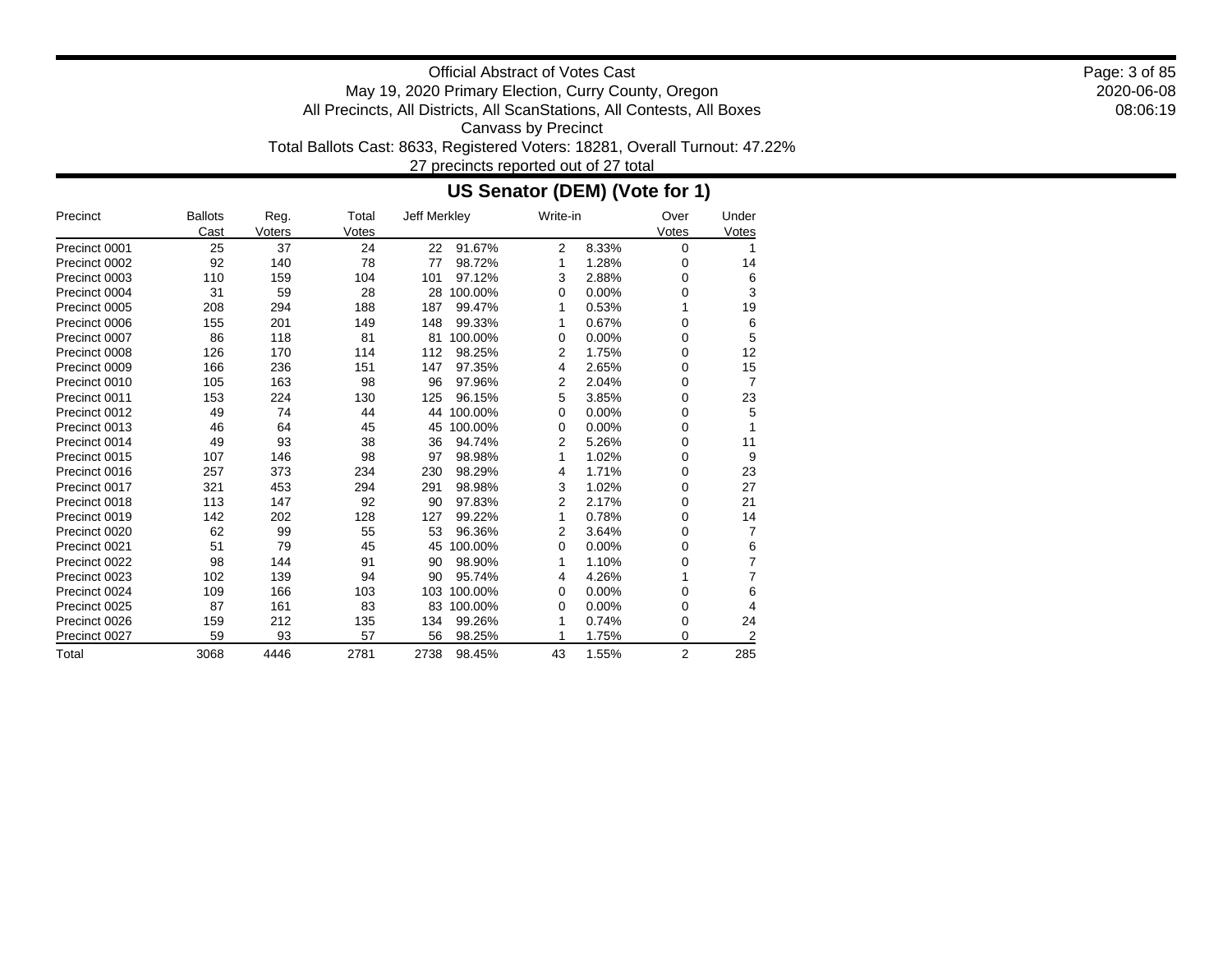2020-06-08 08:06:19 Page: 4 of 85

Official Abstract of Votes Cast May 19, 2020 Primary Election, Curry County, Oregon

All Precincts, All Districts, All ScanStations, All Contests, All Boxes

Canvass by Precinct

Total Ballots Cast: 8633, Registered Voters: 18281, Overall Turnout: 47.22%

27 precincts reported out of 27 total

### **US Senator (REP) (Vote for 1)**

| Precinct      | <b>Ballots</b><br>Cast | Reg.<br>Voters | Total<br>Votes | Paul J Romero Jr |        | <b>Robert Schwartz</b> |        | Jo Rae Perkins |        | John Verbeek |        | Write-in |       | Over<br>Votes | Under<br>Votes |
|---------------|------------------------|----------------|----------------|------------------|--------|------------------------|--------|----------------|--------|--------------|--------|----------|-------|---------------|----------------|
| Precinct 0001 | 21                     | 40             | 16             | 9                | 56.25% | 4                      | 25.00% | 2              | 12.50% |              | 6.25%  | $\Omega$ | 0.00% | $\Omega$      |                |
| Precinct 0002 | 136                    | 216            | 119            | 40               | 33.61% | 11                     | 9.24%  | 54             | 45.38% | 14           | 11.76% | 0        | 0.00% | 0             | 17             |
| Precinct 0003 | 86                     | 143            | 80             | 19               | 23.75% | 12                     | 15.00% | 44             | 55.00% |              | 6.25%  |          | 0.00% | 0             | 6              |
| Precinct 0004 | 70                     | 101            | 57             | 12               | 21.05% | 12                     | 21.05% | 30             | 52.63% |              | 1.75%  |          | 3.51% | 0             | 13             |
| Precinct 0005 | 141                    | 208            | 121            | 37               | 30.58% | 16                     | 13.22% | 52             | 42.98% | 15           | 12.40% |          | 0.83% | 0             | 20             |
| Precinct 0006 | 97                     | 138            | 85             | 19               | 22.35% | 9                      | 10.59% | 47             | 55.29% |              | 9.41%  |          | 2.35% | 0             | 12             |
| Precinct 0007 | 33                     | 53             | 30             | 11               | 36.67% | 5                      | 16.67% |                | 23.33% |              | 23.33% | 0        | 0.00% | O             | 3              |
| Precinct 0008 | 132                    | 205            | 110            | 31               | 28.18% | 15                     | 13.64% | 62             | 56.36% |              | 1.82%  | ŋ        | 0.00% | O             | 22             |
| Precinct 0009 | 248                    | 345            | 211            | 78               | 36.97% | 20                     | 9.48%  | 102            | 48.34% | 8            | 3.79%  | 3        | 1.42% |               | 37             |
| Precinct 0010 | 120                    | 180            | 101            | 31               | 30.69% | 14                     | 13.86% | 45             | 44.55% | 10           | 9.90%  |          | 0.99% | U             | 19             |
| Precinct 0011 | 223                    | 335            | 183            | 63               | 34.43% | 27                     | 14.75% | 80             | 43.72% | 12           | 6.56%  |          | 0.55% |               | 40             |
| Precinct 0012 | 57                     | 95             | 45             | 10               | 22.22% |                        | 15.56% | 23             | 51.11% |              | 1.11%  |          | 0.00% |               | 12             |
| Precinct 0013 | 84                     | 113            | 77             | 22               | 28.57% | 8                      | 10.39% | 43             | 55.84% |              | 5.19%  | 0        | 0.00% | 0             | 7              |
| Precinct 0014 | 119                    | 166            | 99             | 41               | 41.41% | 5                      | 5.05%  | 46             | 46.46% |              | 7.07%  |          | 0.00% | 0             | 20             |
| Precinct 0015 | 108                    | 180            | 102            | 47               | 46.08% | 4                      | 3.92%  | 43             | 42.16% | 8            | 7.84%  |          | 0.00% | O             | 6              |
| Precinct 0016 | 308                    | 519            | 279            | 96               | 34.41% | 40                     | 14.34% | 114            | 40.86% | 28           | 10.04% |          | 0.36% | U             | 29             |
| Precinct 0017 | 374                    | 606            | 323            | 106              | 32.82% | 39                     | 12.07% | 154            | 47.68% | 22           | 6.81%  |          | 0.62% |               | 51             |
| Precinct 0018 | 111                    | 167            | 96             | 40               | 41.67% | 12                     | 12.50% | 34             | 35.42% | q            | 9.38%  |          | 1.04% |               | 15             |
| Precinct 0019 | 224                    | 337            | 197            | 66               | 33.50% | 26                     | 13.20% | 91             | 46.19% | 14           | 7.11%  |          | 0.00% | O             | 27             |
| Precinct 0020 | 85                     | 129            | 68             | 24               | 35.29% | 5                      | 7.35%  | 34             | 50.00% |              | 5.88%  |          | 1.47% | 0             | 17             |
| Precinct 0021 | 60                     | 105            | 49             | 15               | 30.61% | 4                      | 8.16%  | 27             | 55.10% |              | 4.08%  |          | 2.04% | 0             | 11             |
| Precinct 0022 | 146                    | 218            | 130            | 50               | 38.46% | 20                     | 15.38% | 47             | 36.15% | 12           | 9.23%  |          | 0.77% | 0             | 16             |
| Precinct 0023 | 151                    | 224            | 124            | 41               | 33.06% | 12                     | 9.68%  | 58             | 46.77% | 12           | 9.68%  |          | 0.81% | 0             | 27             |
| Precinct 0024 | 156                    | 225            | 141            | 39               | 27.66% | 14                     | 9.93%  | 72             | 51.06% | 15           | 10.64% |          | 0.71% | 0             | 15             |
| Precinct 0025 | 140                    | 223            | 122            | 39               | 31.97% | 17                     | 13.93% | 53             | 43.44% | 13           | 10.66% | ŋ        | 0.00% | O             | 18             |
| Precinct 0026 | 243                    | 360            | 216            | 81               | 37.50% | 34                     | 15.74% | 75             | 34.72% | 24           | 11.11% |          | 0.93% |               | 27             |
| Precinct 0027 | 109                    | 163            | 97             | 25               | 25.77% | 18                     | 18.56% | 46             | 47.42% |              | 7.22%  |          | 1.03% | 0             | 12             |
| Total         | 3782                   | 5794           | 3278           | 1092             | 33.31% | 410                    | 12.51% | 1485           | 45.30% | 269          | 8.21%  | 22       | 0.67% | $\Omega$      | 504            |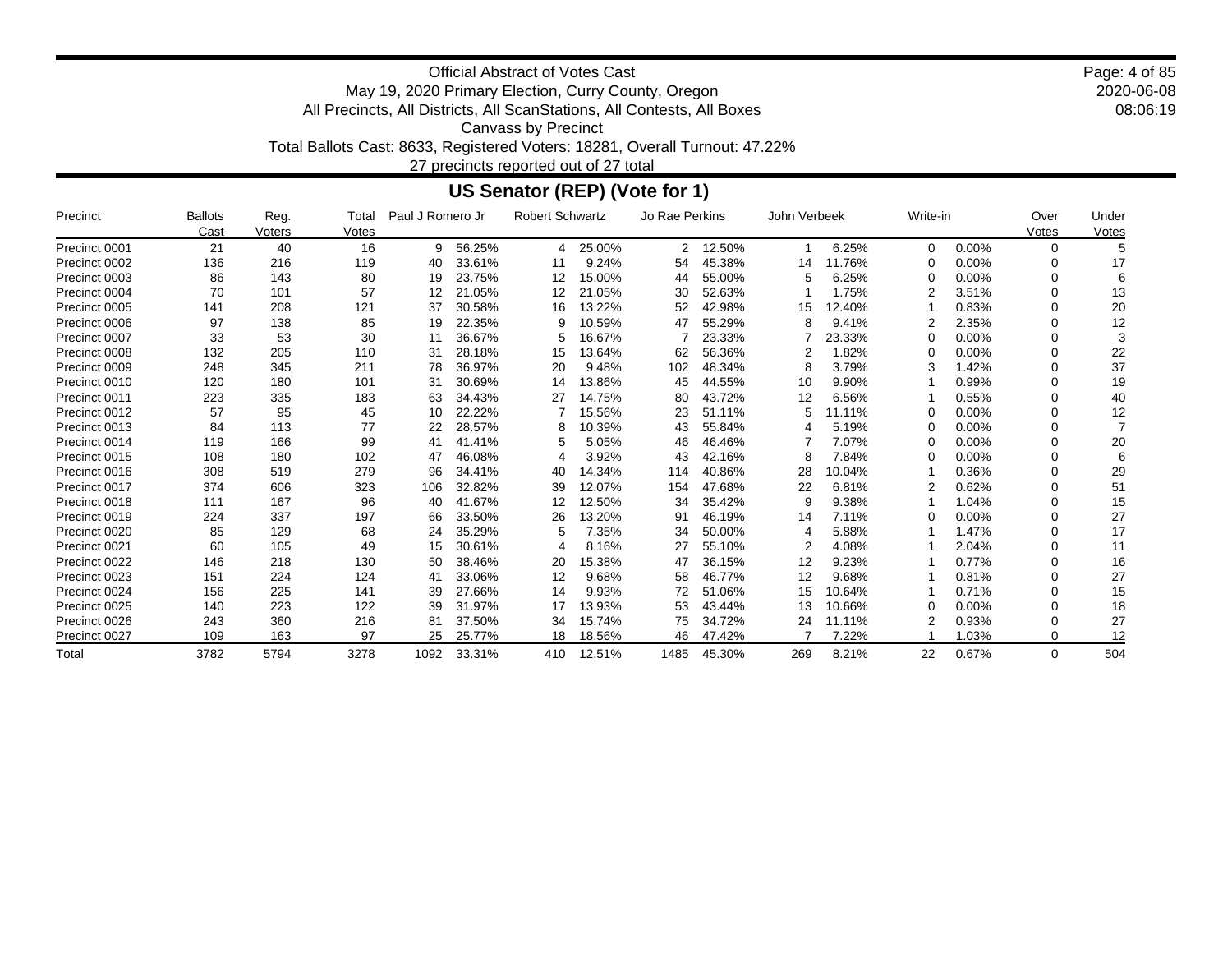2020-06-08 08:06:19 Page: 5 of 85

May 19, 2020 Primary Election, Curry County, Oregon All Precincts, All Districts, All ScanStations, All Contests, All Boxes

Official Abstract of Votes Cast

Canvass by Precinct

Total Ballots Cast: 8633, Registered Voters: 18281, Overall Turnout: 47.22%

27 precincts reported out of 27 total

### **US Representative, 4th District (DEM) (Vote for 1)**

| Precinct      | <b>Ballots</b><br>Cast | Reg.<br>Voters | Total<br>Votes | Peter DeFazio |        | Doyle Elizabeth<br>Canning |        | Write-in |       | Over<br>Votes  | Under<br>Votes |
|---------------|------------------------|----------------|----------------|---------------|--------|----------------------------|--------|----------|-------|----------------|----------------|
| Precinct 0001 | 25                     | 37             | 24             | 17            | 70.83% | 7                          | 29.17% | $\Omega$ | 0.00% |                | 0              |
| Precinct 0002 | 92                     | 140            | 85             | 71            | 83.53% | 14                         | 16.47% | 0        | 0.00% | 0              |                |
| Precinct 0003 | 110                    | 159            | 109            | 93            | 85.32% | 14                         | 12.84% | 2        | 1.83% | 0              |                |
| Precinct 0004 | 31                     | 59             | 31             | 29            | 93.55% | 2                          | 6.45%  | 0        | 0.00% | O              | 0              |
| Precinct 0005 | 208                    | 294            | 202            | 177           | 87.62% | 24                         | 11.88% |          | 0.50% |                | 5              |
| Precinct 0006 | 155                    | 201            | 151            | 126           | 83.44% | 24                         | 15.89% |          | 0.66% | 0              |                |
| Precinct 0007 | 86                     | 118            | 85             | 76            | 89.41% | 9                          | 10.59% | 0        | 0.00% | 0              |                |
| Precinct 0008 | 126                    | 170            | 124            | 105           | 84.68% | 17                         | 13.71% | 2        | 1.61% | 0              | 2              |
| Precinct 0009 | 166                    | 236            | 164            | 130           | 79.27% | 30                         | 18.29% | 4        | 2.44% | 0              | 2              |
| Precinct 0010 | 105                    | 163            | 100            | 82            | 82.00% | 16                         | 16.00% | 2        | 2.00% | 0              | 5              |
| Precinct 0011 | 153                    | 224            | 145            | 122           | 84.14% | 21                         | 14.48% | 2        | 1.38% | 0              | 8              |
| Precinct 0012 | 49                     | 74             | 45             | 38            | 84.44% | 7                          | 15.56% | 0        | 0.00% | 0              | 4              |
| Precinct 0013 | 46                     | 64             | 43             | 39            | 90.70% | 4                          | 9.30%  | 0        | 0.00% | 0              | 3              |
| Precinct 0014 | 49                     | 93             | 47             | 36            | 76.60% | 11                         | 23.40% | 0        | 0.00% | 0              | 2              |
| Precinct 0015 | 107                    | 146            | 107            | 91            | 85.05% | 15                         | 14.02% |          | 0.93% | $\Omega$       | $\Omega$       |
| Precinct 0016 | 257                    | 373            | 244            | 200           | 81.97% | 41                         | 16.80% | 3        | 1.23% | 0              | 13             |
| Precinct 0017 | 321                    | 453            | 310            | 247           | 79.68% | 61                         | 19.68% | 2        | 0.65% | 0              | 11             |
| Precinct 0018 | 113                    | 147            | 105            | 90            | 85.71% | 14                         | 13.33% |          | 0.95% | 0              | 8              |
| Precinct 0019 | 142                    | 202            | 138            | 118           | 85.51% | 19                         | 13.77% |          | 0.72% | 0              |                |
| Precinct 0020 | 62                     | 99             | 60             | 50            | 83.33% | 9                          | 15.00% |          | 1.67% | 0              | 2              |
| Precinct 0021 | 51                     | 79             | 50             | 35            | 70.00% | 15                         | 30.00% | 0        | 0.00% | 0              |                |
| Precinct 0022 | 98                     | 144            | 93             | 67            | 72.04% | 26                         | 27.96% | $\Omega$ | 0.00% | 0              | 5              |
| Precinct 0023 | 102                    | 139            | 98             | 80            | 81.63% | 16                         | 16.33% | 2        | 2.04% | 0              |                |
| Precinct 0024 | 109                    | 166            | 108            | 86            | 79.63% | 22                         | 20.37% | 0        | 0.00% | 0              |                |
| Precinct 0025 | 87                     | 161            | 85             | 70            | 82.35% | 15                         | 17.65% | 0        | 0.00% | 0              | 2              |
| Precinct 0026 | 159                    | 212            | 150            | 137           | 91.33% | 13                         | 8.67%  | 0        | 0.00% | 0              | 9              |
| Precinct 0027 | 59                     | 93             | 58             | 46            | 79.31% | 11                         | 18.97% |          | 1.72% | $\Omega$       |                |
| Total         | 3068                   | 4446           | 2961           | 2458          | 83.01% | 477                        | 16.11% | 26       | 0.88% | $\overline{2}$ | 105            |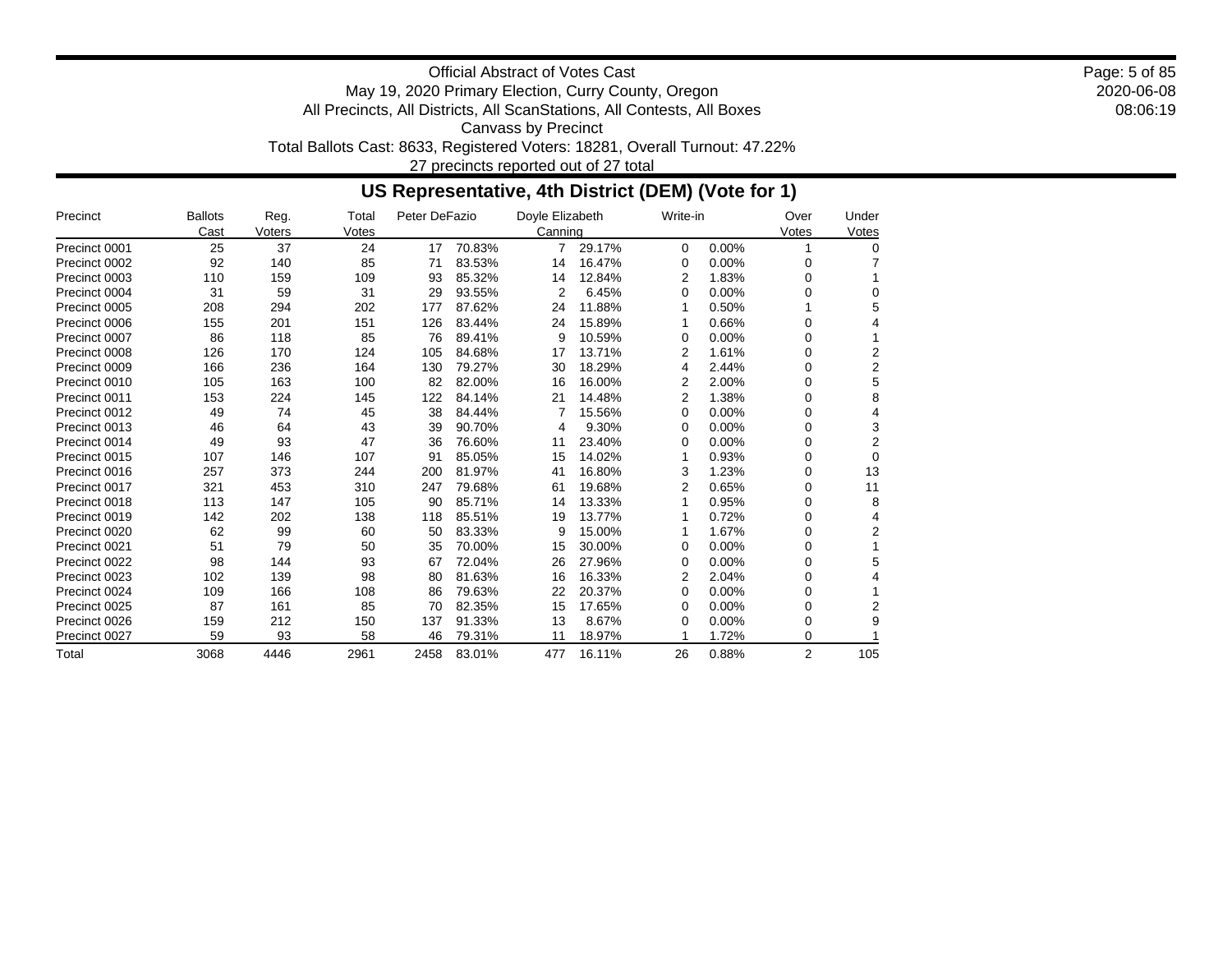2020-06-08 08:06:19 Page: 6 of 85

May 19, 2020 Primary Election, Curry County, Oregon All Precincts, All Districts, All ScanStations, All Contests, All Boxes

Official Abstract of Votes Cast

Canvass by Precinct

Total Ballots Cast: 8633, Registered Voters: 18281, Overall Turnout: 47.22%

27 precincts reported out of 27 total

### **US Representative, 4th District (REP) (Vote for 1)**

| Precinct      | <b>Ballots</b><br>Cast | Reg.<br>Voters | Total<br>Votes | <b>Alek Skarlatos</b> |        | Nelson ljih |        | Write-in    |       | Over<br>Votes | Under<br>Votes |
|---------------|------------------------|----------------|----------------|-----------------------|--------|-------------|--------|-------------|-------|---------------|----------------|
| Precinct 0001 | 21                     | 40             | 17             | 15                    | 88.24% | 2           | 11.76% | $\Omega$    | 0.00% | $\Omega$      | 4              |
| Precinct 0002 | 136                    | 216            | 116            | 106                   | 91.38% | 10          | 8.62%  | 0           | 0.00% | 0             | 20             |
| Precinct 0003 | 86                     | 143            | 78             | 70                    | 89.74% | 8           | 10.26% | 0           | 0.00% | 0             | 8              |
| Precinct 0004 | 70                     | 101            | 58             | 55                    | 94.83% | 1           | 1.72%  | 2           | 3.45% | 0             | 12             |
| Precinct 0005 | 141                    | 208            | 120            | 97                    | 80.83% | 22          | 18.33% | 1           | 0.83% | 0             | 21             |
| Precinct 0006 | 97                     | 138            | 85             | 69                    | 81.18% | 14          | 16.47% | 2           | 2.35% | 0             | 12             |
| Precinct 0007 | 33                     | 53             | 26             | 20                    | 76.92% | 6           | 23.08% | $\mathbf 0$ | 0.00% | 0             | 7              |
| Precinct 0008 | 132                    | 205            | 113            | 96                    | 84.96% | 17          | 15.04% | $\Omega$    | 0.00% | 0             | 19             |
| Precinct 0009 | 248                    | 345            | 215            | 192                   | 89.30% | 21          | 9.77%  | 2           | 0.93% | 0             | 33             |
| Precinct 0010 | 120                    | 180            | 98             | 87                    | 88.78% | 11          | 11.22% | $\Omega$    | 0.00% | 0             | 22             |
| Precinct 0011 | 223                    | 335            | 181            | 155                   | 85.64% | 25          | 13.81% | 1           | 0.55% | 0             | 42             |
| Precinct 0012 | 57                     | 95             | 50             | 47                    | 94.00% | 3           | 6.00%  | 0           | 0.00% | 0             | 7              |
| Precinct 0013 | 84                     | 113            | 76             | 64                    | 84.21% | 11          | 14.47% | 1           | 1.32% | 0             | 8              |
| Precinct 0014 | 119                    | 166            | 105            | 92                    | 87.62% | 13          | 12.38% | 0           | 0.00% | 0             | 14             |
| Precinct 0015 | 108                    | 180            | 98             | 89                    | 90.82% | 9           | 9.18%  | $\Omega$    | 0.00% | 0             | 10             |
| Precinct 0016 | 308                    | 519            | 270            | 238                   | 88.15% | 30          | 11.11% | 2           | 0.74% | 0             | 38             |
| Precinct 0017 | 374                    | 606            | 323            | 283                   | 87.62% | 37          | 11.46% | 3           | 0.93% | 0             | 51             |
| Precinct 0018 | 111                    | 167            | 97             | 80                    | 82.47% | 16          | 16.49% | 1           | 1.03% | 0             | 14             |
| Precinct 0019 | 224                    | 337            | 193            | 178                   | 92.23% | 15          | 7.77%  | 0           | 0.00% | 0             | 31             |
| Precinct 0020 | 85                     | 129            | 68             | 62                    | 91.18% | 5           | 7.35%  | 1           | 1.47% | 0             | 17             |
| Precinct 0021 | 60                     | 105            | 48             | 40                    | 83.33% | 7           | 14.58% |             | 2.08% | 0             | 12             |
| Precinct 0022 | 146                    | 218            | 128            | 114                   | 89.06% | 13          | 10.16% |             | 0.78% | 0             | 18             |
| Precinct 0023 | 151                    | 224            | 128            | 111                   | 86.72% | 16          | 12.50% | 1           | 0.78% | 0             | 23             |
| Precinct 0024 | 156                    | 225            | 140            | 120                   | 85.71% | 18          | 12.86% | 2           | 1.43% | 0             | 16             |
| Precinct 0025 | 140                    | 223            | 123            | 111                   | 90.24% | 11          | 8.94%  | 1           | 0.81% | 0             | 17             |
| Precinct 0026 | 243                    | 360            | 219            | 193                   | 88.13% | 24          | 10.96% | 2           | 0.91% | 0             | 24             |
| Precinct 0027 | 109                    | 163            | 94             | 87                    | 92.55% | 6           | 6.38%  |             | 1.06% | 0             | 15             |
| Total         | 3782                   | 5794           | 3267           | 2871                  | 87.88% | 371         | 11.36% | 25          | 0.77% | 0             | 515            |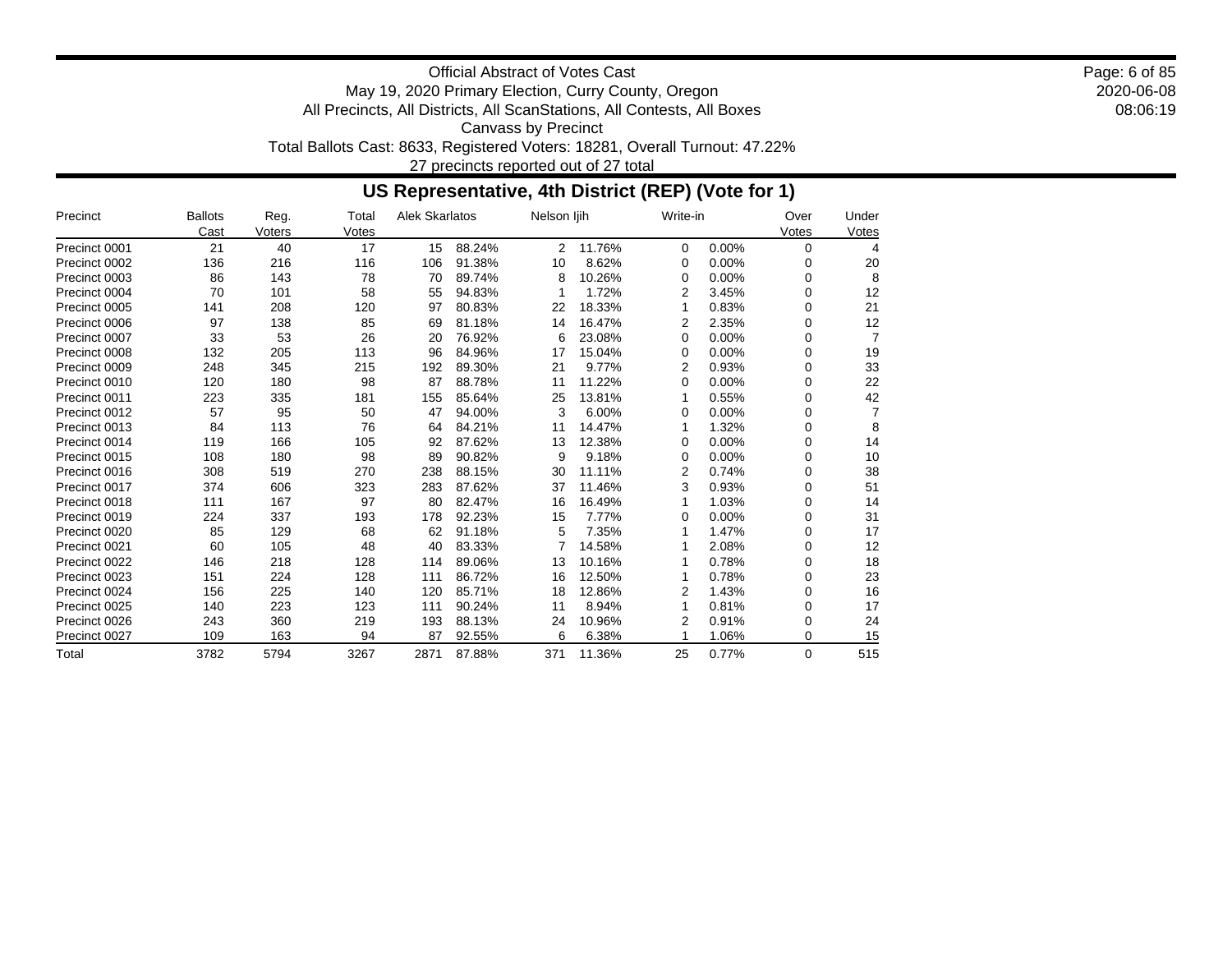2020-06-08 08:06:19 Page: 7 of 85

Official Abstract of Votes Cast May 19, 2020 Primary Election, Curry County, Oregon

All Precincts, All Districts, All ScanStations, All Contests, All Boxes

Canvass by Precinct

Total Ballots Cast: 8633, Registered Voters: 18281, Overall Turnout: 47.22%

27 precincts reported out of 27 total

### **Secretary of State (DEM) (Vote for 1)**

| Precinct      | <b>Ballots</b><br>Cast | Reg.<br>Voters | Total<br>Votes | Mark D Hass |        | Jamie McLeod-<br>Skinner |        | Shemia Fagan |        | Write-in |          | Over<br>Votes | Under<br>Votes |
|---------------|------------------------|----------------|----------------|-------------|--------|--------------------------|--------|--------------|--------|----------|----------|---------------|----------------|
| Precinct 0001 | 25                     | 37             | 23             |             | 30.43% | 5                        | 21.74% | 10           | 43.48% |          | 4.35%    | $\Omega$      | 2              |
| Precinct 0002 | 92                     | 140            | 74             | 19          | 25.68% | 23                       | 31.08% | 31           | 41.89% |          | 1.35%    |               | 17             |
| Precinct 0003 | 110                    | 159            | 101            | 27          | 26.73% | 28                       | 27.72% | 46           | 45.54% | 0        | $0.00\%$ | 0             | 9              |
| Precinct 0004 | 31                     | 59             | 28             | 8           | 28.57% | 11                       | 39.29% | 9            | 32.14% | 0        | $0.00\%$ | 0             | 3              |
| Precinct 0005 | 208                    | 294            | 192            | 46          | 23.96% | 69                       | 35.94% | 74           | 38.54% | 3        | 1.56%    | 0             | 16             |
| Precinct 0006 | 155                    | 201            | 146            | 37          | 25.34% | 60                       | 41.10% | 48           | 32.88% |          | 0.68%    | 0             | 9              |
| Precinct 0007 | 86                     | 118            | 78             | 19          | 24.36% | 23                       | 29.49% | 36           | 46.15% | 0        | 0.00%    | 0             | 8              |
| Precinct 0008 | 126                    | 170            | 119            | 22          | 18.49% | 41                       | 34.45% | 54           | 45.38% | 2        | 1.68%    | 0             | 7              |
| Precinct 0009 | 166                    | 236            | 149            | 38          | 25.50% | 54                       | 36.24% | 53           | 35.57% | 4        | 2.68%    | 0             | 17             |
| Precinct 0010 | 105                    | 163            | 90             | 30          | 33.33% | 22                       | 24.44% | 36           | 40.00% | 2        | 2.22%    | 0             | 15             |
| Precinct 0011 | 153                    | 224            | 134            | 30          | 22.39% | 47                       | 35.07% | 56           | 41.79% |          | 0.75%    | 0             | 19             |
| Precinct 0012 | 49                     | 74             | 44             | 9           | 20.45% | 12                       | 27.27% | 23           | 52.27% | 0        | $0.00\%$ | 0             | 5              |
| Precinct 0013 | 46                     | 64             | 43             | 8           | 18.60% | 16                       | 37.21% | 19           | 44.19% | 0        | $0.00\%$ | 0             | 3              |
| Precinct 0014 | 49                     | 93             | 40             | 16          | 40.00% | 6                        | 15.00% | 18           | 45.00% | 0        | $0.00\%$ | 0             | 9              |
| Precinct 0015 | 107                    | 146            | 97             | 23          | 23.71% | 30                       | 30.93% | 43           | 44.33% |          | 1.03%    | 0             | 10             |
| Precinct 0016 | 257                    | 373            | 229            | 58          | 25.33% | 73                       | 31.88% | 94           | 41.05% | 4        | 1.75%    | 0             | 28             |
| Precinct 0017 | 321                    | 453            | 281            | 80          | 28.47% | 80                       | 28.47% | 119          | 42.35% | 2        | 0.71%    | 0             | 40             |
| Precinct 0018 | 113                    | 147            | 98             | 28          | 28.57% | 35                       | 35.71% | 33           | 33.67% | 2        | 2.04%    |               | 15             |
| Precinct 0019 | 142                    | 202            | 130            | 31          | 23.85% | 44                       | 33.85% | 54           | 41.54% |          | 0.77%    | 0             | 12             |
| Precinct 0020 | 62                     | 99             | 55             | 15          | 27.27% | 15                       | 27.27% | 24           | 43.64% |          | 1.82%    | 0             | $\overline{7}$ |
| Precinct 0021 | 51                     | 79             | 46             | 8           | 17.39% | 14                       | 30.43% | 24           | 52.17% | 0        | 0.00%    | 0             | 5              |
| Precinct 0022 | 98                     | 144            | 89             | 27          | 30.34% | 27                       | 30.34% | 35           | 39.33% | 0        | $0.00\%$ | 0             | 9              |
| Precinct 0023 | 102                    | 139            | 92             | 13          | 14.13% | 33                       | 35.87% | 44           | 47.83% | 2        | 2.17%    | 0             | 10             |
| Precinct 0024 | 109                    | 166            | 101            | 29          | 28.71% | 35                       | 34.65% | 37           | 36.63% | 0        | $0.00\%$ | 0             | 8              |
| Precinct 0025 | 87                     | 161            | 75             | 21          | 28.00% | 15                       | 20.00% | 39           | 52.00% | 0        | $0.00\%$ | 0             | 12             |
| Precinct 0026 | 159                    | 212            | 143            | 44          | 30.77% | 38                       | 26.57% | 61           | 42.66% | 0        | 0.00%    | 0             | 16             |
| Precinct 0027 | 59                     | 93             | 53             | 14          | 26.42% | 14                       | 26.42% | 24           | 45.28% |          | 1.89%    | 0             | 6              |
| Total         | 3068                   | 4446           | 2750           | 707         | 25.71% | 870                      | 31.64% | 1144         | 41.60% | 29       | 1.05%    |               | 317            |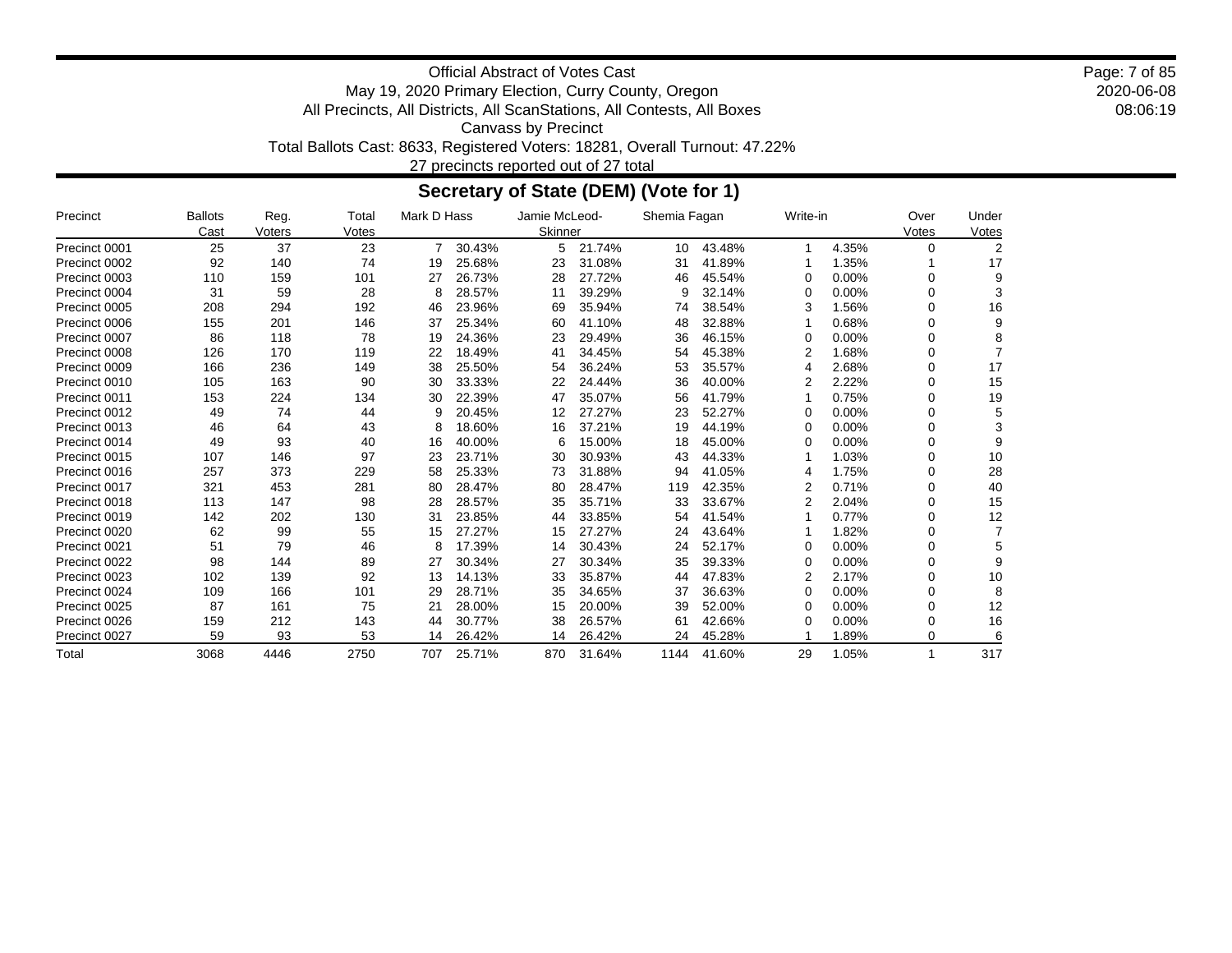2020-06-08 08:06:19 Page: 8 of 85

Official Abstract of Votes Cast May 19, 2020 Primary Election, Curry County, Oregon

All Precincts, All Districts, All ScanStations, All Contests, All Boxes

Canvass by Precinct

Total Ballots Cast: 8633, Registered Voters: 18281, Overall Turnout: 47.22%

27 precincts reported out of 27 total

### **Secretary of State (REP) (Vote for 1)**

| Precinct      | <b>Ballots</b><br>Cast | Reg.<br>Voters | Total<br>Votes | Kim Thatcher |        | Dave W Stauffer |        | Write-in |          | Over<br>Votes | Under<br>Votes |
|---------------|------------------------|----------------|----------------|--------------|--------|-----------------|--------|----------|----------|---------------|----------------|
| Precinct 0001 | 21                     | 40             | 17             | 11           | 64.71% | 6               | 35.29% | 0        | $0.00\%$ | $\Omega$      | 4              |
| Precinct 0002 | 136                    | 216            | 117            | 93           | 79.49% | 24              | 20.51% | 0        | 0.00%    | 0             | 19             |
| Precinct 0003 | 86                     | 143            | 76             | 67           | 88.16% | 9               | 11.84% | 0        | 0.00%    | 0             | 10             |
| Precinct 0004 | 70                     | 101            | 58             | 51           | 87.93% | 6               | 10.34% |          | 1.72%    | 0             | 12             |
| Precinct 0005 | 141                    | 208            | 124            | 103          | 83.06% | 20              | 16.13% |          | 0.81%    | 0             | 17             |
| Precinct 0006 | 97                     | 138            | 85             | 69           | 81.18% | 15              | 17.65% |          | 1.18%    | 0             | 12             |
| Precinct 0007 | 33                     | 53             | 28             | 22           | 78.57% | 6               | 21.43% | 0        | 0.00%    | 0             | 5              |
| Precinct 0008 | 132                    | 205            | 115            | 103          | 89.57% | 12              | 10.43% | 0        | $0.00\%$ | 0             | 17             |
| Precinct 0009 | 248                    | 345            | 215            | 190          | 88.37% | 23              | 10.70% | 2        | 0.93%    | 0             | 33             |
| Precinct 0010 | 120                    | 180            | 102            | 85           | 83.33% | 17              | 16.67% | $\Omega$ | $0.00\%$ | 0             | 18             |
| Precinct 0011 | 223                    | 335            | 184            | 163          | 88.59% | 19              | 10.33% | 2        | 1.09%    | 0             | 39             |
| Precinct 0012 | 57                     | 95             | 45             | 42           | 93.33% | 3               | 6.67%  | 0        | 0.00%    | 0             | 12             |
| Precinct 0013 | 84                     | 113            | 79             | 63           | 79.75% | 16              | 20.25% | 0        | $0.00\%$ | 0             | 5              |
| Precinct 0014 | 119                    | 166            | 99             | 92           | 92.93% | 7               | 7.07%  | 0        | 0.00%    | 0             | 20             |
| Precinct 0015 | 108                    | 180            | 101            | 90           | 89.11% | 11              | 10.89% | 0        | 0.00%    | 0             |                |
| Precinct 0016 | 308                    | 519            | 276            | 229          | 82.97% | 46              | 16.67% |          | 0.36%    | 0             | 32             |
| Precinct 0017 | 374                    | 606            | 323            | 274          | 84.83% | 45              | 13.93% | 4        | 1.24%    |               | 50             |
| Precinct 0018 | 111                    | 167            | 92             | 72           | 78.26% | 20              | 21.74% | 0        | 0.00%    | 0             | 19             |
| Precinct 0019 | 224                    | 337            | 186            | 157          | 84.41% | 29              | 15.59% | 0        | 0.00%    | 0             | 38             |
| Precinct 0020 | 85                     | 129            | 67             | 62           | 92.54% | 4               | 5.97%  |          | 1.49%    | 0             | 18             |
| Precinct 0021 | 60                     | 105            | 50             | 41           | 82.00% | 8               | 16.00% |          | 2.00%    | 0             | 10             |
| Precinct 0022 | 146                    | 218            | 123            | 100          | 81.30% | 21              | 17.07% | 2        | 1.63%    | 0             | 23             |
| Precinct 0023 | 151                    | 224            | 126            | 114          | 90.48% | 11              | 8.73%  |          | 0.79%    | 0             | 25             |
| Precinct 0024 | 156                    | 225            | 133            | 114          | 85.71% | 18              | 13.53% |          | 0.75%    | $\Omega$      | 23             |
| Precinct 0025 | 140                    | 223            | 121            | 101          | 83.47% | 20              | 16.53% | 0        | 0.00%    | 0             | 19             |
| Precinct 0026 | 243                    | 360            | 214            | 165          | 77.10% | 46              | 21.50% | 3        | 1.40%    | 0             | 29             |
| Precinct 0027 | 109                    | 163            | 92             | 77           | 83.70% | 14              | 15.22% |          | 1.09%    | 0             | 17             |
| Total         | 3782                   | 5794           | 3248           | 2750         | 84.67% | 476             | 14.66% | 22       | 0.68%    | 1             | 533            |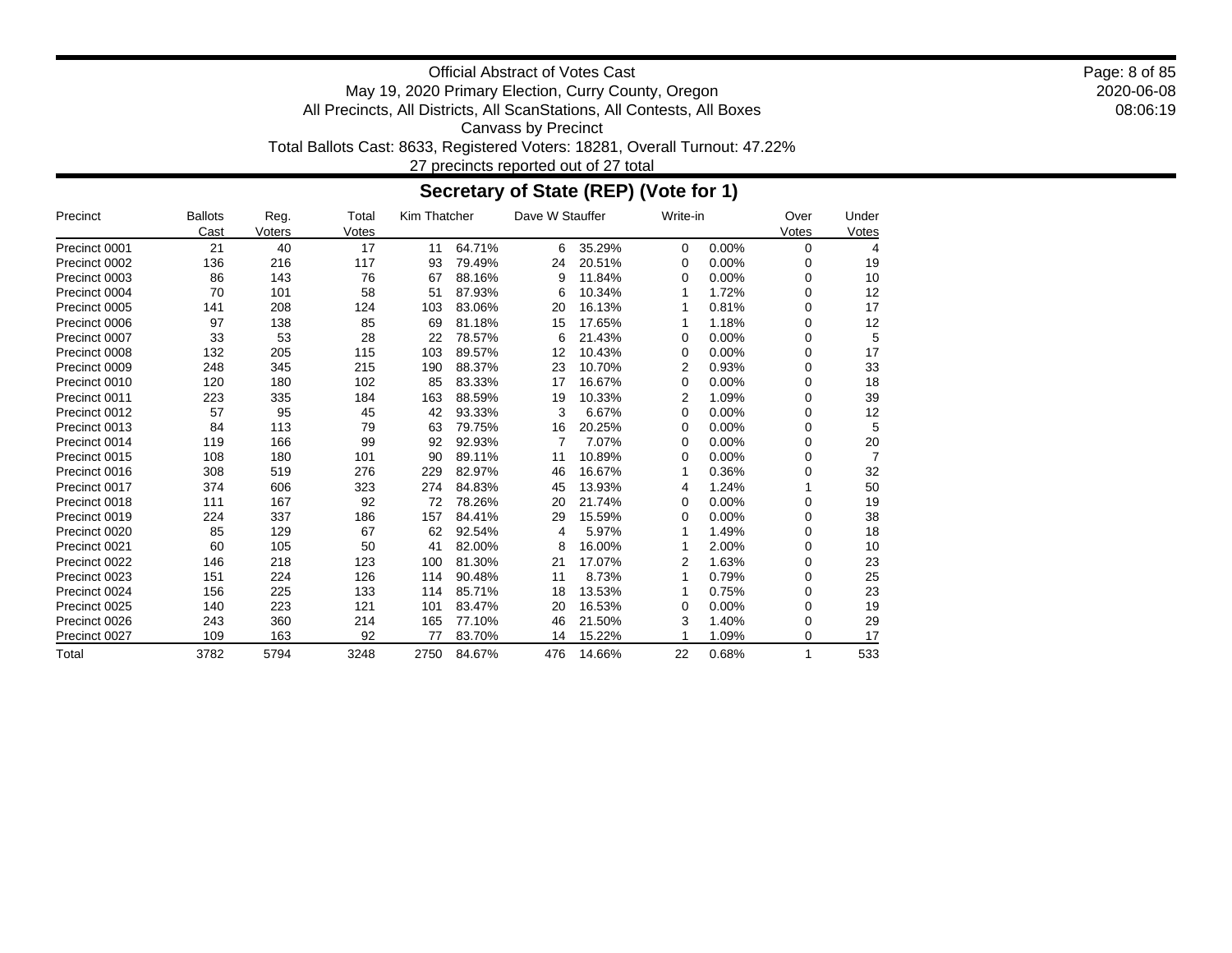2020-06-08 08:06:19 Page: 9 of 85

Official Abstract of Votes Cast May 19, 2020 Primary Election, Curry County, Oregon

All Precincts, All Districts, All ScanStations, All Contests, All Boxes

Canvass by Precinct

Total Ballots Cast: 8633, Registered Voters: 18281, Overall Turnout: 47.22%

27 precincts reported out of 27 total

# **State Treasurer (DEM) (Vote for 1)**

| Precinct      | <b>Ballots</b><br>Cast | Reg.<br>Voters | Total<br>Votes | <b>Tobias Read</b> |         | Write-in |        | Over<br>Votes | Under<br>Votes |
|---------------|------------------------|----------------|----------------|--------------------|---------|----------|--------|---------------|----------------|
| Precinct 0001 | 25                     | 37             | 18             | 16                 | 88.89%  | 2        | 11.11% | 0             | 7              |
| Precinct 0002 | 92                     | 140            | 65             | 64                 | 98.46%  | 1        | 1.54%  | 0             | 27             |
| Precinct 0003 | 110                    | 159            | 85             | 84                 | 98.82%  | 1        | 1.18%  | 0             | 25             |
| Precinct 0004 | 31                     | 59             | 16             | 16                 | 100.00% | 0        | 0.00%  | 0             | 15             |
| Precinct 0005 | 208                    | 294            | 150            | 147                | 98.00%  | 3        | 2.00%  | 0             | 58             |
| Precinct 0006 | 155                    | 201            | 121            | 120                | 99.17%  | 1        | 0.83%  | 0             | 34             |
| Precinct 0007 | 86                     | 118            | 61             | 61                 | 100.00% | 0        | 0.00%  | 0             | 25             |
| Precinct 0008 | 126                    | 170            | 89             | 88                 | 98.88%  | 1        | 1.12%  | 0             | 37             |
| Precinct 0009 | 166                    | 236            | 127            | 123                | 96.85%  | 4        | 3.15%  | 0             | 39             |
| Precinct 0010 | 105                    | 163            | 82             | 80                 | 97.56%  | 2        | 2.44%  | 0             | 23             |
| Precinct 0011 | 153                    | 224            | 110            | 110                | 100.00% | 0        | 0.00%  | 0             | 43             |
| Precinct 0012 | 49                     | 74             | 38             | 38                 | 100.00% | 0        | 0.00%  | 0             | 11             |
| Precinct 0013 | 46                     | 64             | 36             | 36                 | 100.00% | 0        | 0.00%  | 0             | 10             |
| Precinct 0014 | 49                     | 93             | 33             | 33                 | 100.00% | 0        | 0.00%  | 0             | 16             |
| Precinct 0015 | 107                    | 146            | 78             | 78                 | 100.00% | 0        | 0.00%  | 0             | 29             |
| Precinct 0016 | 257                    | 373            | 191            | 188                | 98.43%  | 3        | 1.57%  | 0             | 66             |
| Precinct 0017 | 321                    | 453            | 233            | 230                | 98.71%  | 3        | 1.29%  | 0             | 88             |
| Precinct 0018 | 113                    | 147            | 76             | 75                 | 98.68%  | 1        | 1.32%  | 0             | 37             |
| Precinct 0019 | 142                    | 202            | 113            | 112                | 99.12%  | 1        | 0.88%  | 0             | 29             |
| Precinct 0020 | 62                     | 99             | 38             | 37                 | 97.37%  | 1        | 2.63%  | 0             | 24             |
| Precinct 0021 | 51                     | 79             | 39             | 38                 | 97.44%  | 1        | 2.56%  | 0             | 12             |
| Precinct 0022 | 98                     | 144            | 79             | 79                 | 100.00% | 0        | 0.00%  | 0             | 19             |
| Precinct 0023 | 102                    | 139            | 82             | 80                 | 97.56%  | 2        | 2.44%  | 0             | 20             |
| Precinct 0024 | 109                    | 166            | 90             | 90                 | 100.00% | 0        | 0.00%  | 0             | 19             |
| Precinct 0025 | 87                     | 161            | 66             | 66                 | 100.00% | 0        | 0.00%  | 0             | 21             |
| Precinct 0026 | 159                    | 212            | 112            | 112                | 100.00% | 0        | 0.00%  | 0             | 47             |
| Precinct 0027 | 59                     | 93             | 49             | 47                 | 95.92%  | 2        | 4.08%  | 0             | 10             |
| Total         | 3068                   | 4446           | 2277           | 2248               | 98.73%  | 29       | 1.27%  | $\Omega$      | 791            |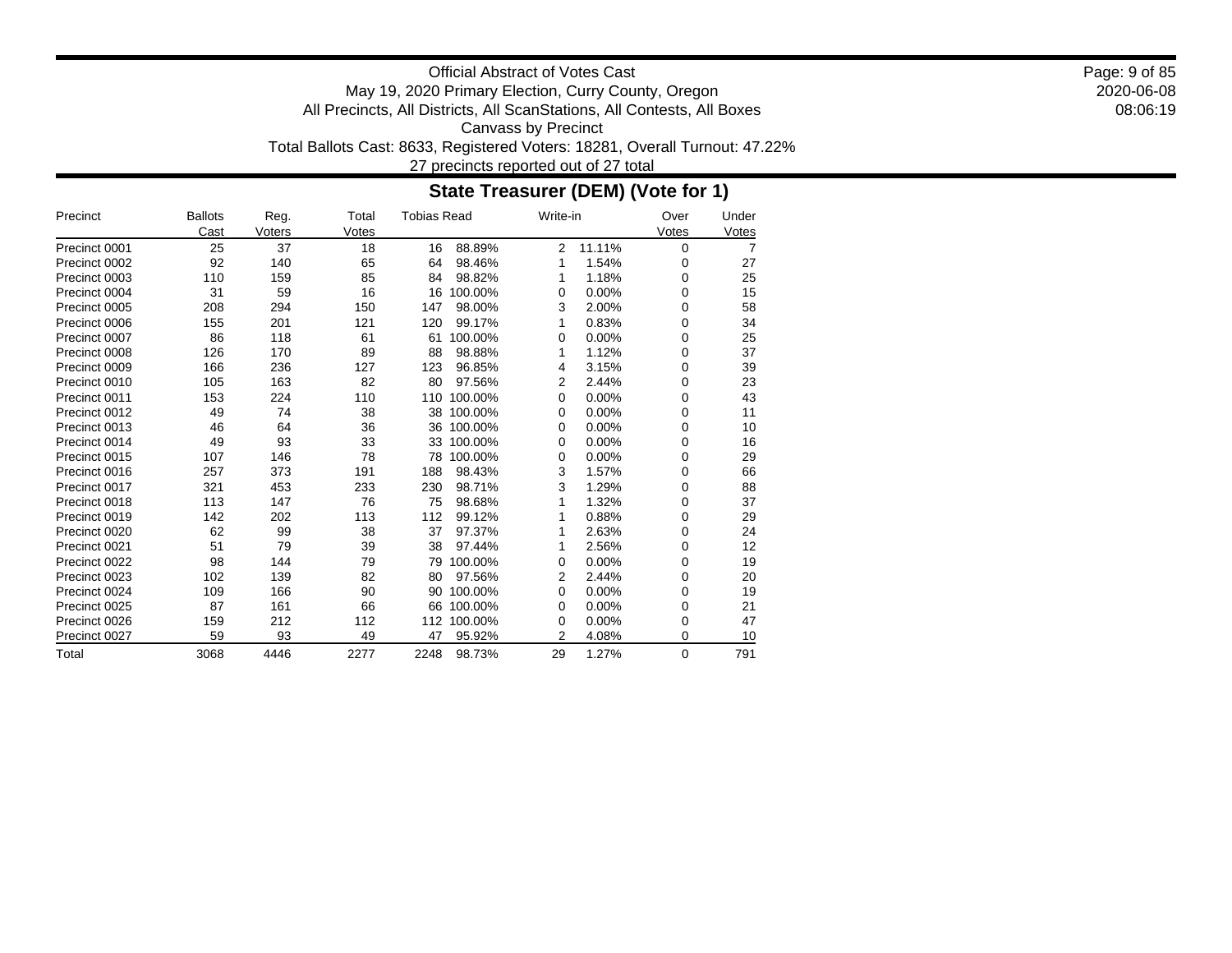2020-06-08 08:06:19 Page: 10 of 85

Official Abstract of Votes Cast May 19, 2020 Primary Election, Curry County, Oregon

All Precincts, All Districts, All ScanStations, All Contests, All Boxes

Canvass by Precinct

Total Ballots Cast: 8633, Registered Voters: 18281, Overall Turnout: 47.22%

27 precincts reported out of 27 total

## **State Treasurer (REP) (Vote for 1)**

| Precinct      | <b>Ballots</b><br>Cast | Reg.<br>Voters | Total<br>Votes | Jeff Gudman |            | Write-in |          | Over<br>Votes | Under<br>Votes |
|---------------|------------------------|----------------|----------------|-------------|------------|----------|----------|---------------|----------------|
| Precinct 0001 | 21                     | 40             | 13             |             | 13 100.00% | 0        | 0.00%    | 0             | 8              |
| Precinct 0002 | 136                    | 216            | 98             | 98          | 100.00%    | 0        | 0.00%    | 0             | 38             |
| Precinct 0003 | 86                     | 143            | 67             | 65          | 97.01%     | 2        | 2.99%    | 0             | 19             |
| Precinct 0004 | 70                     | 101            | 43             | 41          | 95.35%     | 2        | 4.65%    | 0             | 27             |
| Precinct 0005 | 141                    | 208            | 98             | 97          | 98.98%     | 1        | 1.02%    | 0             | 43             |
| Precinct 0006 | 97                     | 138            | 79             | 78          | 98.73%     | 1        | 1.27%    | 0             | 18             |
| Precinct 0007 | 33                     | 53             | 23             | 23          | 100.00%    | 0        | 0.00%    | 0             | 10             |
| Precinct 0008 | 132                    | 205            | 91             | 91          | 100.00%    | 0        | 0.00%    | 0             | 41             |
| Precinct 0009 | 248                    | 345            | 178            | 177         | 99.44%     | 1        | 0.56%    | 0             | 70             |
| Precinct 0010 | 120                    | 180            | 86             | 86          | 100.00%    | 0        | $0.00\%$ | 0             | 34             |
| Precinct 0011 | 223                    | 335            | 167            | 166         | 99.40%     | 1        | 0.60%    | 0             | 56             |
| Precinct 0012 | 57                     | 95             | 43             | 43          | 100.00%    | 0        | 0.00%    | 0             | 14             |
| Precinct 0013 | 84                     | 113            | 62             | 61          | 98.39%     | 1        | 1.61%    | 0             | 22             |
| Precinct 0014 | 119                    | 166            | 88             | 88          | 100.00%    | 0        | 0.00%    | 0             | 31             |
| Precinct 0015 | 108                    | 180            | 91             | 91          | 100.00%    | 0        | 0.00%    | 0             | 17             |
| Precinct 0016 | 308                    | 519            | 243            | 242         | 99.59%     | 1        | 0.41%    | 0             | 65             |
| Precinct 0017 | 374                    | 606            | 296            | 294         | 99.32%     | 2        | 0.68%    | 0             | 78             |
| Precinct 0018 | 111                    | 167            | 78             | 76          | 97.44%     | 2        | 2.56%    | 0             | 33             |
| Precinct 0019 | 224                    | 337            | 166            | 166         | 100.00%    | 0        | 0.00%    | 0             | 58             |
| Precinct 0020 | 85                     | 129            | 56             | 56          | 100.00%    | 0        | 0.00%    | 0             | 29             |
| Precinct 0021 | 60                     | 105            | 48             | 47          | 97.92%     | 1        | 2.08%    | 0             | 12             |
| Precinct 0022 | 146                    | 218            | 105            | 103         | 98.10%     | 2        | 1.90%    | 0             | 41             |
| Precinct 0023 | 151                    | 224            | 101            | 100         | 99.01%     | 1        | 0.99%    | 0             | 50             |
| Precinct 0024 | 156                    | 225            | 121            | 118         | 97.52%     | 3        | 2.48%    | 0             | 35             |
| Precinct 0025 | 140                    | 223            | 108            | 108         | 100.00%    | 0        | 0.00%    | 0             | 32             |
| Precinct 0026 | 243                    | 360            | 184            | 180         | 97.83%     | 4        | 2.17%    | 0             | 59             |
| Precinct 0027 | 109                    | 163            | 78             | 77          | 98.72%     |          | 1.28%    | 0             | 31             |
| Total         | 3782                   | 5794           | 2811           | 2785        | 99.08%     | 26       | 0.92%    | 0             | 971            |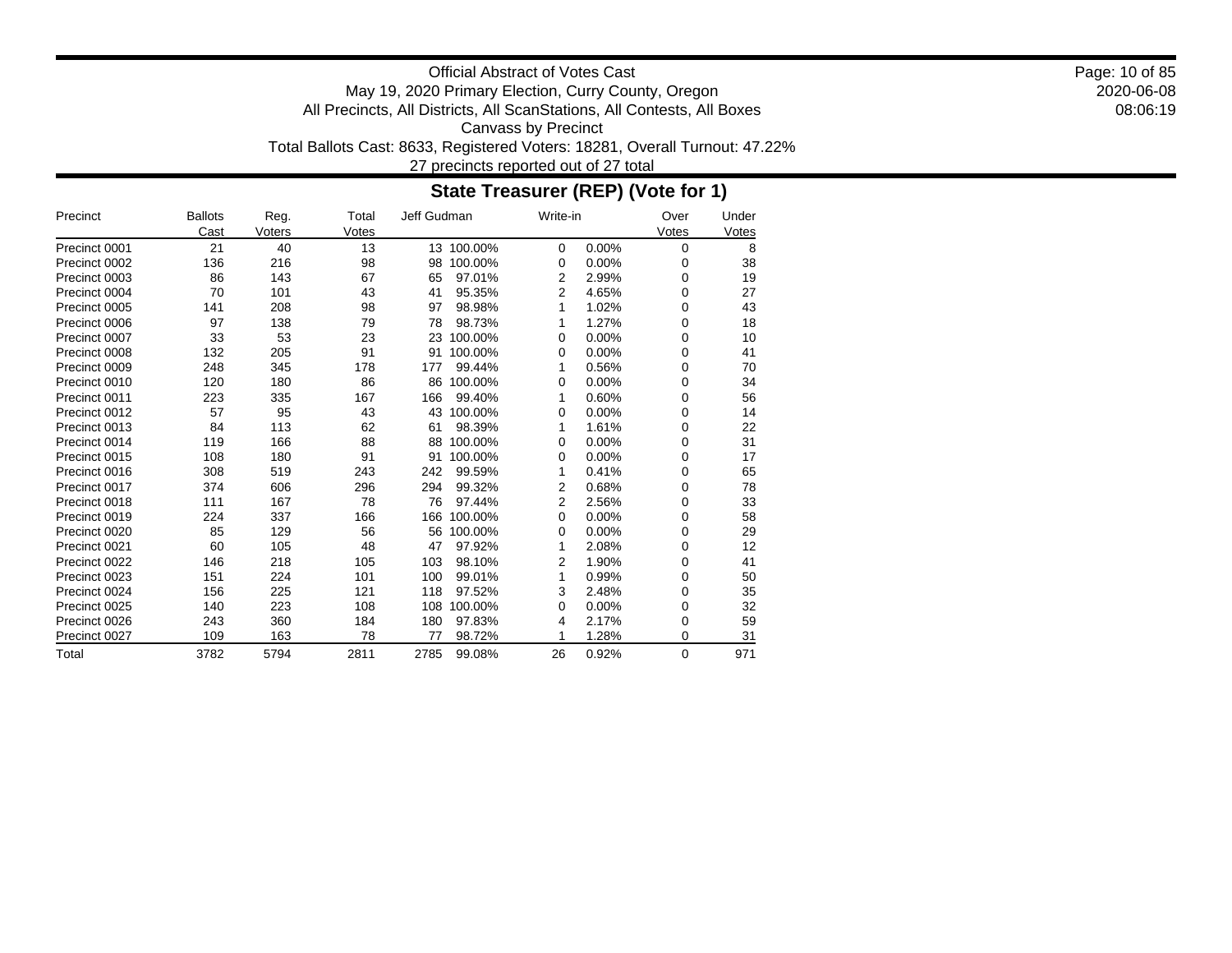2020-06-08 08:06:19 Page: 11 of 85

Official Abstract of Votes Cast May 19, 2020 Primary Election, Curry County, Oregon

All Precincts, All Districts, All ScanStations, All Contests, All Boxes

Canvass by Precinct

Total Ballots Cast: 8633, Registered Voters: 18281, Overall Turnout: 47.22%

27 precincts reported out of 27 total

# **Attorney General (DEM) (Vote for 1)**

| Precinct      | <b>Ballots</b><br>Cast | Reg.<br>Voters | Total<br>Votes | Ellen Rosenblum |             | Write-in       |          | Over<br>Votes | Under<br>Votes |
|---------------|------------------------|----------------|----------------|-----------------|-------------|----------------|----------|---------------|----------------|
| Precinct 0001 | 25                     | 37             | 17             |                 | 17 100.00%  | 0              | 0.00%    | 0             | 8              |
| Precinct 0002 | 92                     | 140            | 68             | 67              | 98.53%      | 1              | 1.47%    | 0             | 24             |
| Precinct 0003 | 110                    | 159            | 90             | 89              | 98.89%      | 1              | 1.11%    | 0             | 20             |
| Precinct 0004 | 31                     | 59             | 17             | 16              | 94.12%      | 1              | 5.88%    | 0             | 14             |
| Precinct 0005 | 208                    | 294            | 155            | 154             | 99.35%      | 1              | 0.65%    | 0             | 53             |
| Precinct 0006 | 155                    | 201            | 124            |                 | 124 100.00% | 0              | 0.00%    | 0             | 31             |
| Precinct 0007 | 86                     | 118            | 67             | 67              | 100.00%     | 0              | 0.00%    | 0             | 19             |
| Precinct 0008 | 126                    | 170            | 98             | 98              | 100.00%     | 0              | $0.00\%$ | 0             | 28             |
| Precinct 0009 | 166                    | 236            | 126            | 121             | 96.03%      | 5              | 3.97%    | 0             | 40             |
| Precinct 0010 | 105                    | 163            | 86             | 84              | 97.67%      | 2              | 2.33%    | 0             | 19             |
| Precinct 0011 | 153                    | 224            | 115            | 113             | 98.26%      | 2              | 1.74%    | 0             | 38             |
| Precinct 0012 | 49                     | 74             | 40             | 40              | 100.00%     | 0              | 0.00%    | 0             | 9              |
| Precinct 0013 | 46                     | 64             | 35             | 35              | 100.00%     | 0              | 0.00%    | 0             | 11             |
| Precinct 0014 | 49                     | 93             | 37             | 37              | 100.00%     | 0              | 0.00%    | 0             | 12             |
| Precinct 0015 | 107                    | 146            | 86             | 86              | 100.00%     | 0              | 0.00%    | 0             | 21             |
| Precinct 0016 | 257                    | 373            | 200            | 198             | 99.00%      | 2              | 1.00%    | 0             | 57             |
| Precinct 0017 | 321                    | 453            | 240            | 238             | 99.17%      | $\overline{2}$ | 0.83%    | 0             | 81             |
| Precinct 0018 | 113                    | 147            | 78             | 77              | 98.72%      | 1              | 1.28%    | 0             | 35             |
| Precinct 0019 | 142                    | 202            | 117            | 117             | 100.00%     | 0              | 0.00%    | 0             | 25             |
| Precinct 0020 | 62                     | 99             | 38             | 37              | 97.37%      | 1              | 2.63%    | 0             | 24             |
| Precinct 0021 | 51                     | 79             | 41             | 41              | 100.00%     | 0              | 0.00%    |               | 10             |
| Precinct 0022 | 98                     | 144            | 82             | 82              | 100.00%     | 0              | 0.00%    | 0<br>0        | 16             |
|               | 102                    | 139            | 82             |                 | 98.78%      |                | 1.22%    |               |                |
| Precinct 0023 |                        |                |                | 81<br>94        |             | 1              |          | 0             | 20<br>15       |
| Precinct 0024 | 109                    | 166            | 94             |                 | 100.00%     | 0              | 0.00%    | 0             |                |
| Precinct 0025 | 87                     | 161            | 68             | 68              | 100.00%     | 0              | 0.00%    | 0             | 19             |
| Precinct 0026 | 159                    | 212            | 119            | 119             | 100.00%     | 0              | 0.00%    | 0             | 40             |
| Precinct 0027 | 59                     | 93             | 49             | 48              | 97.96%      |                | 2.04%    | 0             | 10             |
| Total         | 3068                   | 4446           | 2369           | 2348            | 99.11%      | 21             | 0.89%    | $\Omega$      | 699            |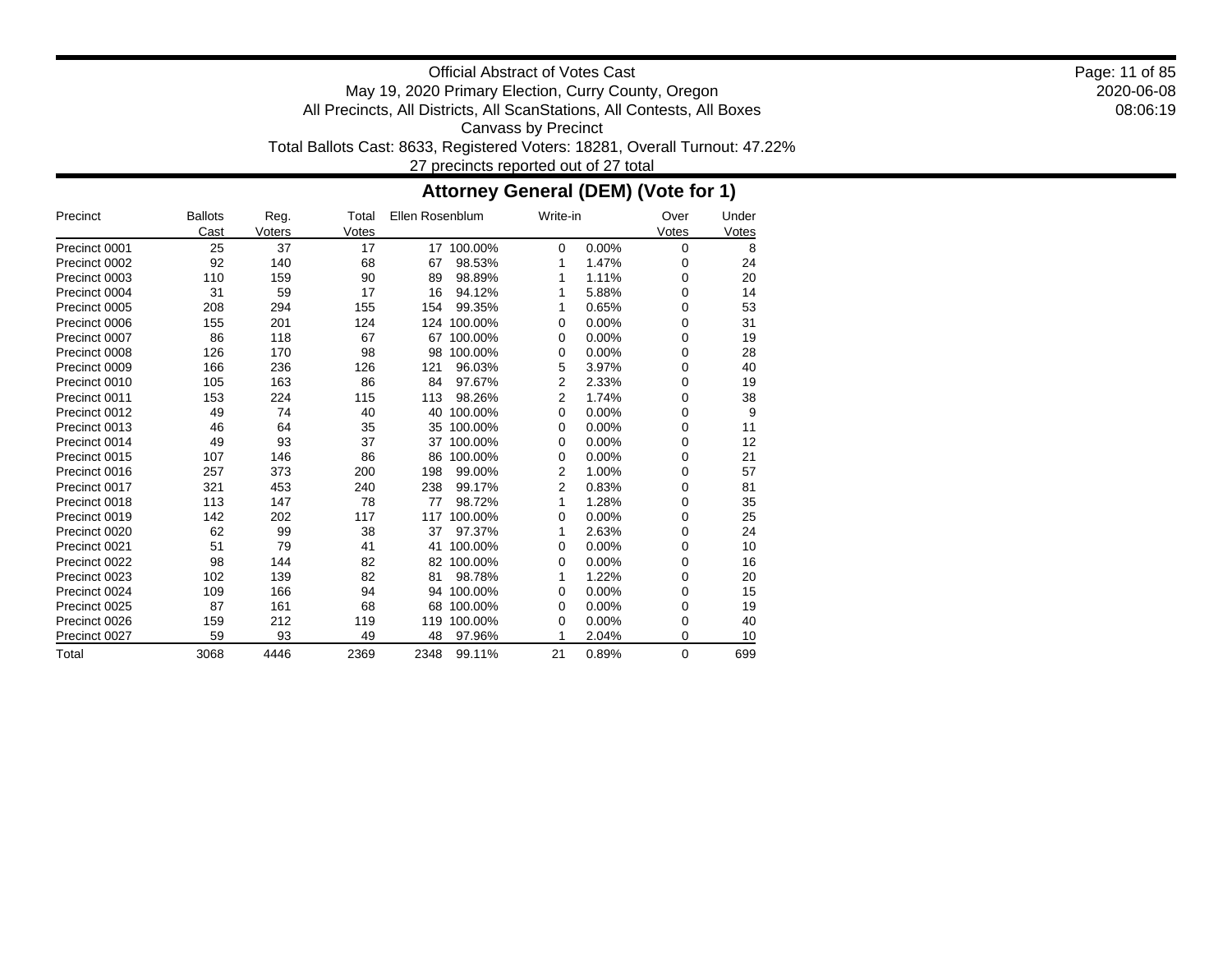2020-06-08 08:06:19 Page: 12 of 85

Official Abstract of Votes Cast May 19, 2020 Primary Election, Curry County, Oregon

All Precincts, All Districts, All ScanStations, All Contests, All Boxes

Canvass by Precinct

Total Ballots Cast: 8633, Registered Voters: 18281, Overall Turnout: 47.22%

27 precincts reported out of 27 total

### **Attorney General (REP) (Vote for 1)**

| Precinct      | <b>Ballots</b><br>Cast | Reg.<br>Voters | Total<br>Votes | <b>Michael Cross</b> |            | Write-in |       | Over<br>Votes | Under<br>Votes |
|---------------|------------------------|----------------|----------------|----------------------|------------|----------|-------|---------------|----------------|
| Precinct 0001 | 21                     | 40             | 12             |                      | 12 100.00% | 0        | 0.00% | $\Omega$      | 9              |
| Precinct 0002 | 136                    | 216            | 87             | 87                   | 100.00%    | 0        | 0.00% | 0             | 49             |
| Precinct 0003 | 86                     | 143            | 57             | 55                   | 96.49%     | 2        | 3.51% | 0             | 29             |
| Precinct 0004 | 70                     | 101            | 41             | 39                   | 95.12%     | 2        | 4.88% | 0             | 29             |
| Precinct 0005 | 141                    | 208            | 93             | 89                   | 95.70%     | 4        | 4.30% | $\Omega$      | 48             |
| Precinct 0006 | 97                     | 138            | 78             | 77                   | 98.72%     | 1        | 1.28% | 0             | 19             |
| Precinct 0007 | 33                     | 53             | 23             | 22                   | 95.65%     | 1        | 4.35% | 0             | 10             |
| Precinct 0008 | 132                    | 205            | 86             | 84                   | 97.67%     | 2        | 2.33% | 0             | 46             |
| Precinct 0009 | 248                    | 345            | 161            | 157                  | 97.52%     | 4        | 2.48% | 0             | 87             |
| Precinct 0010 | 120                    | 180            | 80             | 79                   | 98.75%     | 1        | 1.25% | 0             | 40             |
| Precinct 0011 | 223                    | 335            | 156            | 150                  | 96.15%     | 6        | 3.85% | 0             | 67             |
| Precinct 0012 | 57                     | 95             | 41             | 41                   | 100.00%    | 0        | 0.00% | 0             | 16             |
| Precinct 0013 | 84                     | 113            | 66             | 61                   | 92.42%     | 5        | 7.58% | 0             | 18             |
| Precinct 0014 | 119                    | 166            | 84             | 84                   | 100.00%    | 0        | 0.00% | 0             | 35             |
| Precinct 0015 | 108                    | 180            | 78             | 77                   | 98.72%     | 1        | 1.28% | 0             | 30             |
| Precinct 0016 | 308                    | 519            | 238            | 232                  | 97.48%     | 6        | 2.52% | 0             | 70             |
| Precinct 0017 | 374                    | 606            | 281            | 276                  | 98.22%     | 5        | 1.78% | 0             | 93             |
| Precinct 0018 | 111                    | 167            | 69             | 67                   | 97.10%     | 2        | 2.90% | 0             | 42             |
| Precinct 0019 | 224                    | 337            | 157            | 156                  | 99.36%     | 1        | 0.64% | 0             | 67             |
| Precinct 0020 | 85                     | 129            | 53             | 52                   | 98.11%     | 1        | 1.89% | 0             | 32             |
| Precinct 0021 | 60                     | 105            | 46             | 45                   | 97.83%     | 1        | 2.17% | 0             | 14             |
| Precinct 0022 | 146                    | 218            | 95             | 91                   | 95.79%     | 4        | 4.21% | 0             | 51             |
| Precinct 0023 | 151                    | 224            | 98             | 94                   | 95.92%     | 4        | 4.08% | 0             | 53             |
| Precinct 0024 | 156                    | 225            | 113            | 111                  | 98.23%     | 2        | 1.77% | 0             | 43             |
| Precinct 0025 | 140                    | 223            | 110            | 106                  | 96.36%     | 4        | 3.64% | 0             | 30             |
| Precinct 0026 | 243                    | 360            | 176            | 165                  | 93.75%     | 11       | 6.25% | 0             | 67             |
| Precinct 0027 | 109                    | 163            | 77             | 76                   | 98.70%     | 1        | 1.30% | 0             | 32             |
| Total         | 3782                   | 5794           | 2656           | 2585                 | 97.33%     | 71       | 2.67% | $\Omega$      | 1126           |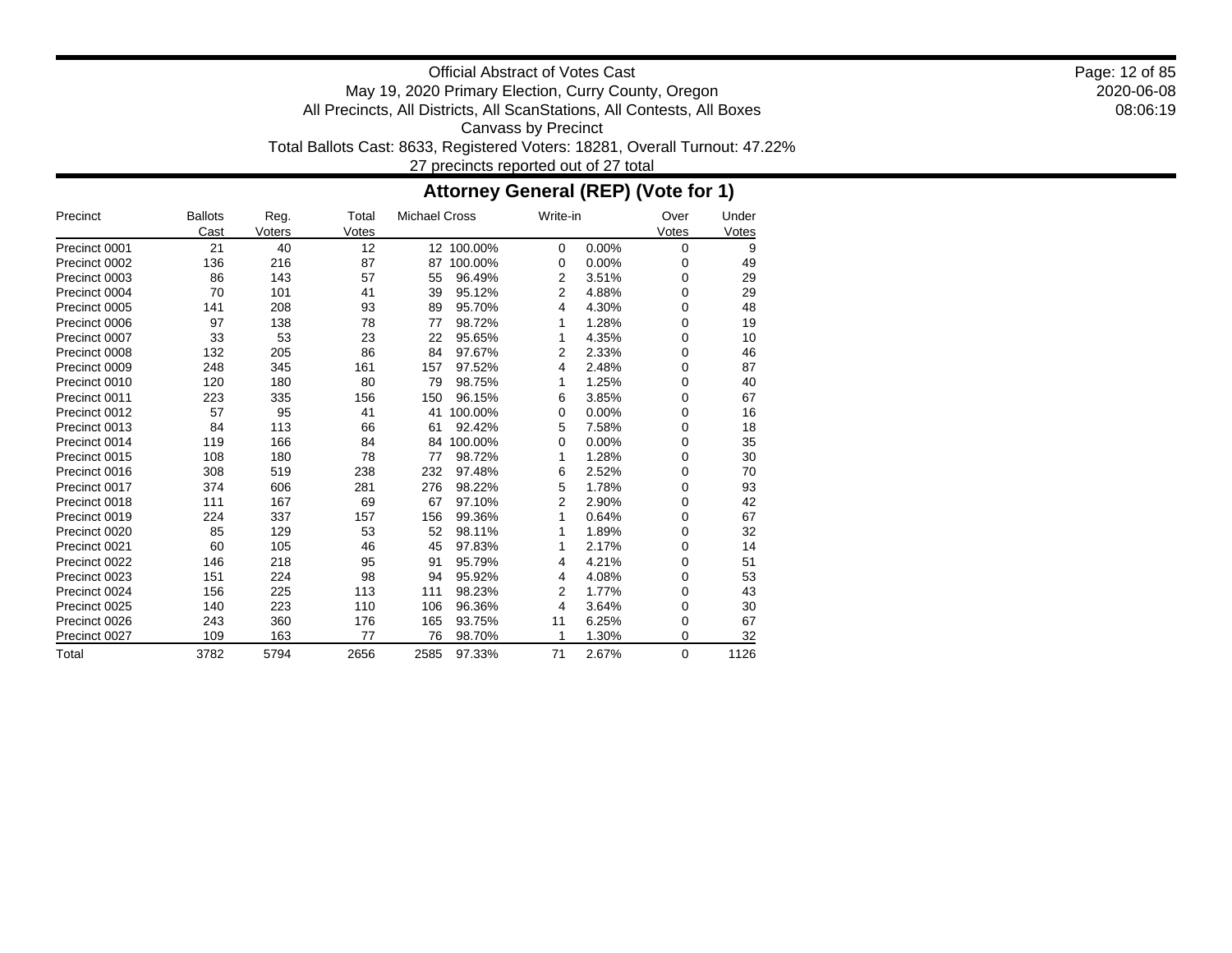2020-06-08 08:06:19 Page: 13 of 85

Official Abstract of Votes Cast May 19, 2020 Primary Election, Curry County, Oregon

All Precincts, All Districts, All ScanStations, All Contests, All Boxes

Canvass by Precinct

Total Ballots Cast: 8633, Registered Voters: 18281, Overall Turnout: 47.22%

27 precincts reported out of 27 total

### **State Senator, 1st District (DEM) (Vote for 1)**

| Precinct      | <b>Ballots</b><br>Cast | Reg.<br>Voters | Total<br>Votes | <b>Kat Stone</b> |        | Les Goodrich |        | Write-in       |          | Over<br>Votes | Under<br>Votes |
|---------------|------------------------|----------------|----------------|------------------|--------|--------------|--------|----------------|----------|---------------|----------------|
| Precinct 0001 | 25                     | 37             | 19             | 11               | 57.89% | 8            | 42.11% | $\Omega$       | 0.00%    | $\Omega$      | 6              |
| Precinct 0002 | 92                     | 140            | 66             | 40               | 60.61% | 25           | 37.88% | 1              | 1.52%    | 0             | 26             |
| Precinct 0003 | 110                    | 159            | 89             | 54               | 60.67% | 35           | 39.33% | 0              | $0.00\%$ | 0             | 21             |
| Precinct 0004 | 31                     | 59             | 22             | 10               | 45.45% | 11           | 50.00% |                | 4.55%    | $\Omega$      | 9              |
| Precinct 0005 | 208                    | 294            | 176            | 110              | 62.50% | 64           | 36.36% | $\overline{2}$ | 1.14%    | $\Omega$      | 32             |
| Precinct 0006 | 155                    | 201            | 124            | 64               | 51.61% | 59           | 47.58% | 1              | 0.81%    | 0             | 31             |
| Precinct 0007 | 86                     | 118            | 70             | 46               | 65.71% | 24           | 34.29% | 0              | 0.00%    | 0             | 16             |
| Precinct 0008 | 126                    | 170            | 99             | 69               | 69.70% | 29           | 29.29% | 1              | 1.01%    | 0             | 27             |
| Precinct 0009 | 166                    | 236            | 139            | 97               | 69.78% | 38           | 27.34% | 4              | 2.88%    | 0             | 27             |
| Precinct 0010 | 105                    | 163            | 82             | 52               | 63.41% | 28           | 34.15% | $\overline{2}$ | 2.44%    |               | 22             |
| Precinct 0011 | 153                    | 224            | 122            | 80               | 65.57% | 42           | 34.43% | $\Omega$       | 0.00%    | $\Omega$      | 31             |
| Precinct 0012 | 49                     | 74             | 40             | 24               | 60.00% | 16           | 40.00% | 0              | 0.00%    | $\Omega$      | 9              |
| Precinct 0013 | 46                     | 64             | 35             | 19               | 54.29% | 16           | 45.71% | $\Omega$       | 0.00%    | $\Omega$      | 11             |
| Precinct 0014 | 49                     | 93             | 33             | 23               | 69.70% | 10           | 30.30% | 0              | 0.00%    | $\Omega$      | 16             |
| Precinct 0015 | 107                    | 146            | 87             | 61               | 70.11% | 25           | 28.74% | 1              | 1.15%    | 0             | 20             |
| Precinct 0016 | 257                    | 373            | 206            | 149              | 72.33% | 53           | 25.73% | 4              | 1.94%    | $\Omega$      | 51             |
| Precinct 0017 | 321                    | 453            | 260            | 189              | 72.69% | 69           | 26.54% | $\overline{2}$ | 0.77%    | 0             | 61             |
| Precinct 0018 | 113                    | 147            | 96             | 69               | 71.88% | 25           | 26.04% | $\overline{2}$ | 2.08%    | $\Omega$      | 17             |
| Precinct 0019 | 142                    | 202            | 116            | 74               | 63.79% | 41           | 35.34% | 1              | 0.86%    | $\Omega$      | 26             |
| Precinct 0020 | 62                     | 99             | 45             | 25               | 55.56% | 19           | 42.22% | 1              | 2.22%    | 0             | 17             |
| Precinct 0021 | 51                     | 79             | 45             | 33               | 73.33% | 12           | 26.67% | 0              | 0.00%    | 0             | 6              |
| Precinct 0022 | 98                     | 144            | 81             | 55               | 67.90% | 26           | 32.10% | 0              | 0.00%    | 0             | 17             |
| Precinct 0023 | 102                    | 139            | 84             | 56               | 66.67% | 25           | 29.76% | 3              | 3.57%    | 0             | 18             |
| Precinct 0024 | 109                    | 166            | 100            | 82               | 82.00% | 18           | 18.00% | 0              | 0.00%    | 0             | 9              |
| Precinct 0025 | 87                     | 161            | 74             | 56               | 75.68% | 15           | 20.27% | 3              | 4.05%    | $\Omega$      | 13             |
| Precinct 0026 | 159                    | 212            | 131            | 84               | 64.12% | 46           | 35.11% |                | 0.76%    | 0             | 28             |
| Precinct 0027 | 59                     | 93             | 48             | 33               | 68.75% | 12           | 25.00% | 3              | 6.25%    | 0             | 11             |
| Total         | 3068                   | 4446           | 2489           | 1665             | 66.89% | 791          | 31.78% | 33             | 1.33%    | 1             | 578            |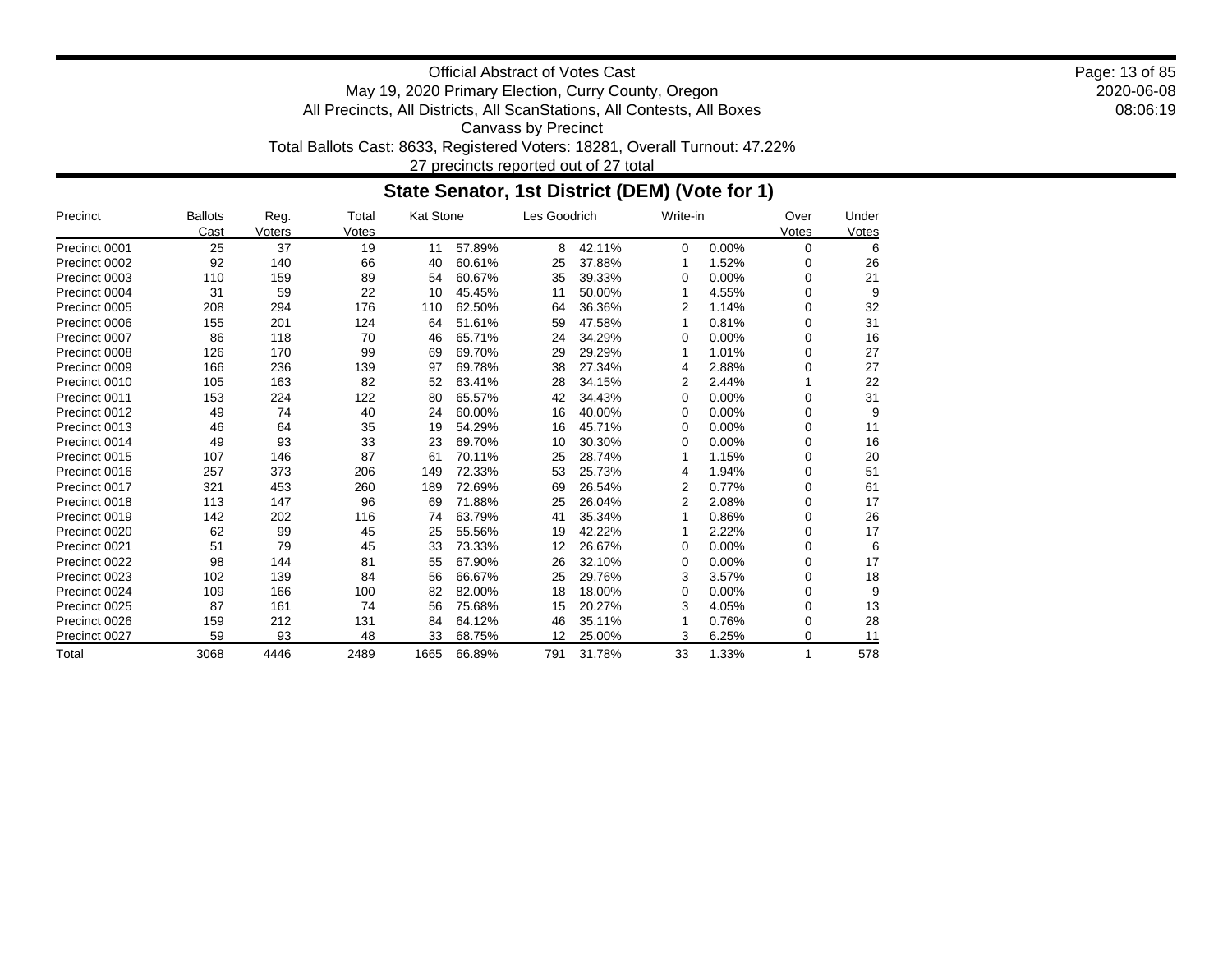2020-06-08 08:06:19 Page: 14 of 85

May 19, 2020 Primary Election, Curry County, Oregon All Precincts, All Districts, All ScanStations, All Contests, All Boxes Canvass by Precinct Total Ballots Cast: 8633, Registered Voters: 18281, Overall Turnout: 47.22% 27 precincts reported out of 27 total

Official Abstract of Votes Cast

### **State Senator, 1st District (REP) (Vote for 1)**

| Precinct      | <b>Ballots</b><br>Cast | Reg.<br>Voters | Total<br>Votes | Dallas Heard |            | Write-in       |       | Over<br>Votes | Under<br>Votes |
|---------------|------------------------|----------------|----------------|--------------|------------|----------------|-------|---------------|----------------|
| Precinct 0001 | 21                     | 40             | 15             |              | 15 100.00% | 0              | 0.00% | 0             | 6              |
| Precinct 0002 | 136                    | 216            | 100            | 100          | 100.00%    | 0              | 0.00% | 0             | 36             |
| Precinct 0003 | 86                     | 143            | 65             | 63           | 96.92%     | 2              | 3.08% | 0             | 21             |
| Precinct 0004 | 70                     | 101            | 54             | 53           | 98.15%     | 1              | 1.85% | 0             | 16             |
| Precinct 0005 | 141                    | 208            | 101            | 97           | 96.04%     | 4              | 3.96% | 0             | 40             |
| Precinct 0006 | 97                     | 138            | 83             | 82           | 98.80%     | 1              | 1.20% | 0             | 14             |
| Precinct 0007 | 33                     | 53             | 23             | 23           | 100.00%    | 0              | 0.00% | 0             | 10             |
| Precinct 0008 | 132                    | 205            | 93             | 93           | 100.00%    | 0              | 0.00% | 0             | 39             |
| Precinct 0009 | 248                    | 345            | 189            | 185          | 97.88%     | 4              | 2.12% | 0             | 59             |
| Precinct 0010 | 120                    | 180            | 85             | 85           | 100.00%    | 0              | 0.00% | 0             | 35             |
| Precinct 0011 | 223                    | 335            | 175            | 175          | 100.00%    | 0              | 0.00% | 0             | 48             |
| Precinct 0012 | 57                     | 95             | 44             | 43           | 97.73%     | 1              | 2.27% | 0             | 13             |
| Precinct 0013 | 84                     | 113            | 69             | 69           | 100.00%    | 0              | 0.00% | 0             | 15             |
| Precinct 0014 | 119                    | 166            | 92             | 91           | 98.91%     |                | 1.09% | 0             | 27             |
| Precinct 0015 | 108                    | 180            | 90             | 90           | 100.00%    | 0              | 0.00% | 0             | 18             |
| Precinct 0016 | 308                    | 519            | 246            | 243          | 98.78%     | 3              | 1.22% | 0             | 62             |
| Precinct 0017 | 374                    | 606            | 301            | 298          | 99.00%     | 3              | 1.00% | 0             | 73             |
| Precinct 0018 | 111                    | 167            | 82             | 81           | 98.78%     | 1              | 1.22% | 0             | 29             |
| Precinct 0019 | 224                    | 337            | 172            | 170          | 98.84%     | $\overline{2}$ | 1.16% | 0             | 52             |
| Precinct 0020 | 85                     | 129            | 57             | 57           | 100.00%    | $\Omega$       | 0.00% | $\Omega$      | 28             |
| Precinct 0021 | 60                     | 105            | 47             | 47           | 100.00%    | 0              | 0.00% | 0             | 13             |
| Precinct 0022 | 146                    | 218            | 103            | 101          | 98.06%     | 2              | 1.94% | 0             | 43             |
| Precinct 0023 | 151                    | 224            | 108            | 106          | 98.15%     | 2              | 1.85% | 0             | 43             |
| Precinct 0024 | 156                    | 225            | 123            | 121          | 98.37%     | 2              | 1.63% | 0             | 33             |
| Precinct 0025 | 140                    | 223            | 110            | 109          | 99.09%     | 1              | 0.91% | 0             | 30             |
| Precinct 0026 | 243                    | 360            | 188            | 187          | 99.47%     |                | 0.53% | 0             | 55             |
| Precinct 0027 | 109                    | 163            | 80             | 79           | 98.75%     |                | 1.25% | 0             | 29             |
| Total         | 3782                   | 5794           | 2895           | 2863         | 98.89%     | 32             | 1.11% | 0             | 887            |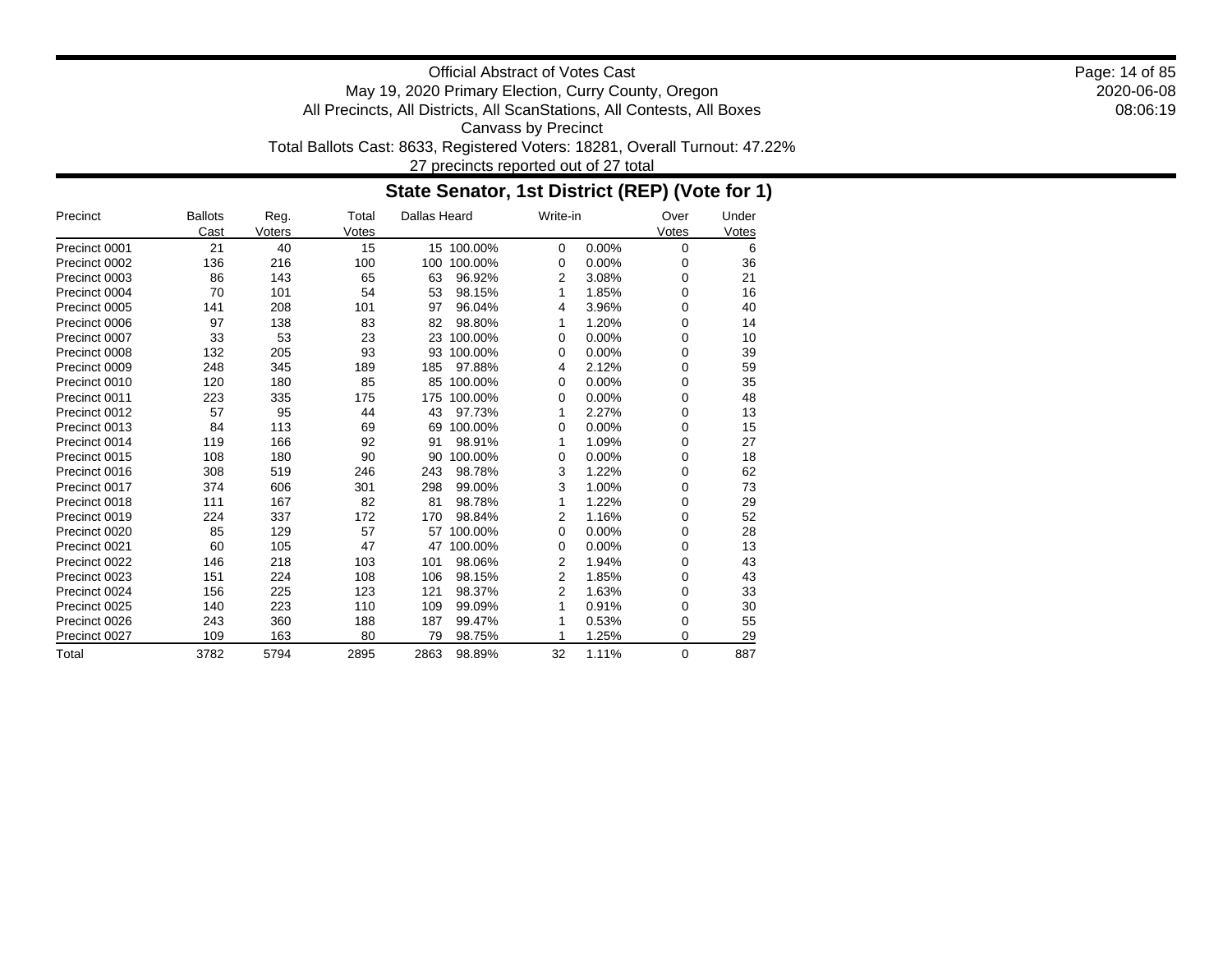2020-06-08 08:06:19 Page: 15 of 85

Official Abstract of Votes Cast May 19, 2020 Primary Election, Curry County, Oregon All Precincts, All Districts, All ScanStations, All Contests, All Boxes

Canvass by Precinct

Total Ballots Cast: 8633, Registered Voters: 18281, Overall Turnout: 47.22%

27 precincts reported out of 27 total

# **State Representative, 1st District (DEM) (Vote for 1)**

| Precinct      | <b>Ballots</b><br>Cast | Reg.<br>Voters | Total<br>Votes | Calla Felicity |         | Write-in |          | Over<br>Votes | Under<br>Votes |
|---------------|------------------------|----------------|----------------|----------------|---------|----------|----------|---------------|----------------|
| Precinct 0001 | 25                     | 37             | 17             | 17             | 100.00% | 0        | 0.00%    | 0             | 8              |
| Precinct 0002 | 92                     | 140            | 60             | 57             | 95.00%  | 3        | 5.00%    | 0             | 32             |
| Precinct 0003 | 110                    | 159            | 72             | 72             | 100.00% | 0        | 0.00%    | 0             | 38             |
| Precinct 0004 | 31                     | 59             | 19             | 18             | 94.74%  |          | 5.26%    | 0             | 12             |
| Precinct 0005 | 208                    | 294            | 151            | 147            | 97.35%  | 4        | 2.65%    | 0             | 57             |
| Precinct 0006 | 155                    | 201            | 118            | 116            | 98.31%  | 2        | 1.69%    | 0             | 37             |
| Precinct 0007 | 86                     | 118            | 61             | 59             | 96.72%  | 2        | 3.28%    | 0             | 25             |
| Precinct 0008 | 126                    | 170            | 78             | 78             | 100.00% | 0        | 0.00%    | 0             | 48             |
| Precinct 0009 | 166                    | 236            | 119            | 115            | 96.64%  | 4        | 3.36%    | 0             | 47             |
| Precinct 0010 | 105                    | 163            | 74             | 71             | 95.95%  | 3        | 4.05%    | 0             | 31             |
| Precinct 0011 | 153                    | 224            | 102            | 98             | 96.08%  | 4        | 3.92%    | 0             | 51             |
| Precinct 0012 | 49                     | 74             | 35             | 35             | 100.00% | 0        | 0.00%    | 0             | 14             |
| Precinct 0013 | 46                     | 64             | 32             | 32             | 100.00% | 0        | $0.00\%$ | 0             | 14             |
| Precinct 0014 | 49                     | 93             | 33             | 31             | 93.94%  | 2        | 6.06%    | 0             | 16             |
| Precinct 0015 | 107                    | 146            | 75             | 74             | 98.67%  |          | 1.33%    | 0             | 32             |
| Precinct 0016 | 257                    | 373            | 179            | 175            | 97.77%  | 4        | 2.23%    | 0             | 78             |
| Precinct 0017 | 321                    | 453            | 223            | 218            | 97.76%  | 5        | 2.24%    | 0             | 98             |
| Precinct 0018 | 113                    | 147            | 72             | 71             | 98.61%  |          | 1.39%    | 0             | 41             |
| Precinct 0019 | 142                    | 202            | 106            | 105            | 99.06%  |          | 0.94%    | 0             | 36             |
| Precinct 0020 | 62                     | 99             | 31             | 30             | 96.77%  |          | 3.23%    | 0             | 31             |
| Precinct 0021 | 51                     | 79             | 37             | 35             | 94.59%  | 2        | 5.41%    | 0             | 14             |
| Precinct 0022 | 98                     | 144            | 75             | 75             | 100.00% | 0        | 0.00%    | 0             | 23             |
| Precinct 0023 | 102                    | 139            | 80             | 76             | 95.00%  | 4        | 5.00%    | 0             | 22             |
| Precinct 0024 | 109                    | 166            | 85             | 85             | 100.00% | 0        | 0.00%    | 0             | 24             |
| Precinct 0025 | 87                     | 161            | 64             | 64             | 100.00% | 0        | $0.00\%$ | 0             | 23             |
| Precinct 0026 | 159                    | 212            | 105            | 104            | 99.05%  |          | 0.95%    | 0             | 54             |
| Precinct 0027 | 59                     | 93             | 47             | 46             | 97.87%  |          | 2.13%    | 0             | 12             |
| Total         | 3068                   | 4446           | 2150           | 2104           | 97.86%  | 46       | 2.14%    | $\mathbf{0}$  | 918            |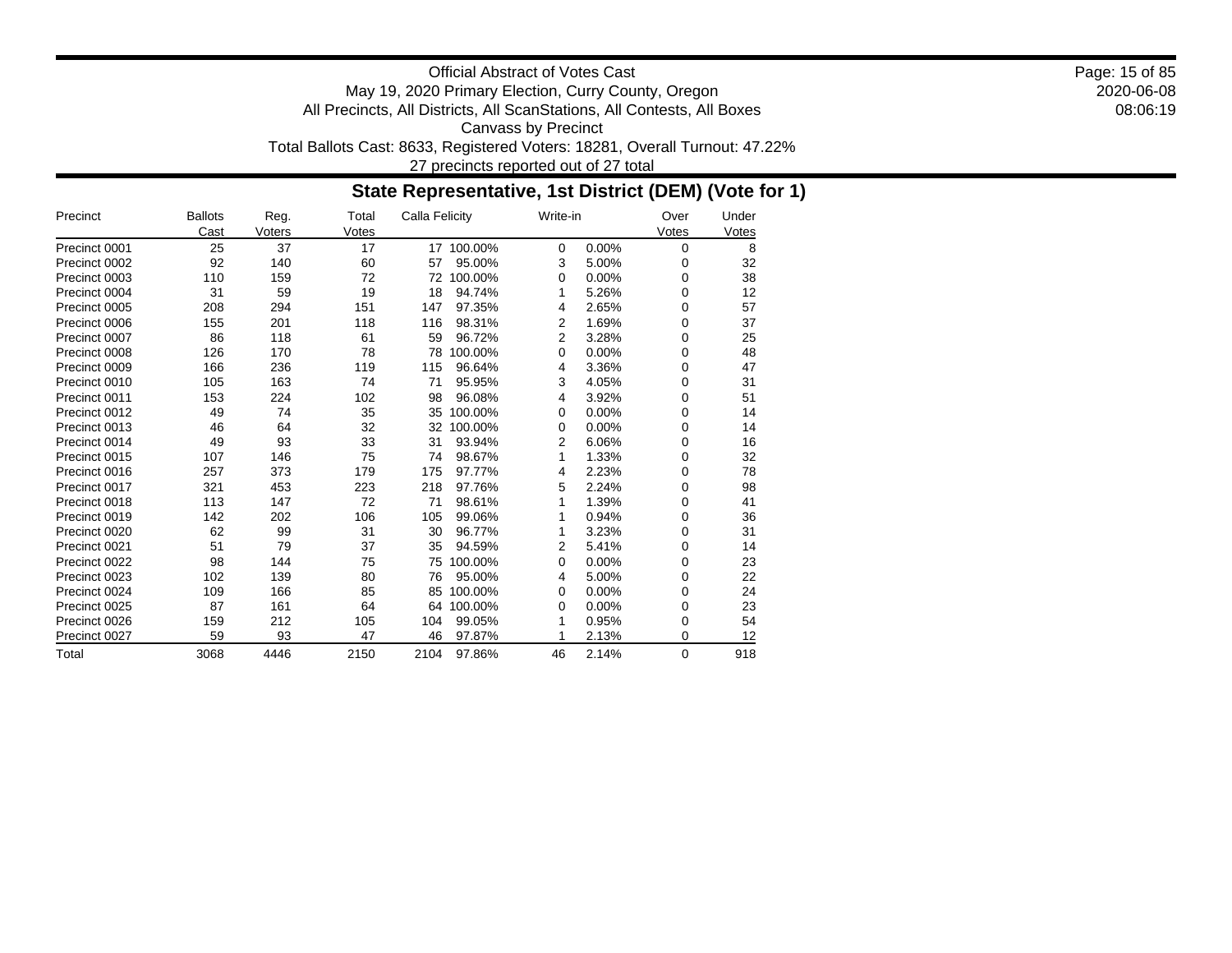2020-06-08 08:06:19 Page: 16 of 85

May 19, 2020 Primary Election, Curry County, Oregon All Precincts, All Districts, All ScanStations, All Contests, All Boxes Canvass by Precinct Total Ballots Cast: 8633, Registered Voters: 18281, Overall Turnout: 47.22% 27 precincts reported out of 27 total

Official Abstract of Votes Cast

### **State Representative, 1st District (REP) (Vote for 1)**

| Precinct      | <b>Ballots</b><br>Cast | Reg.<br>Voters | Total<br>Votes | David Brock<br>Smith |             | Write-in |       | Over<br>Votes | Under<br>Votes |
|---------------|------------------------|----------------|----------------|----------------------|-------------|----------|-------|---------------|----------------|
| Precinct 0001 | 21                     | 40             | 17             |                      | 17 100.00%  |          | 0.00% |               |                |
|               |                        |                |                |                      |             | $\Omega$ |       | 0             | 4              |
| Precinct 0002 | 136                    | 216            | 107            |                      | 107 100.00% | 0        | 0.00% | 0             | 29             |
| Precinct 0003 | 86                     | 143            | 71             | 66                   | 92.96%      | 5        | 7.04% | 0             | 15             |
| Precinct 0004 | 70                     | 101            | 60             | 58                   | 96.67%      | 2        | 3.33% | 0             | 10             |
| Precinct 0005 | 141                    | 208            | 117            | 116                  | 99.15%      | 1        | 0.85% | 0             | 24             |
| Precinct 0006 | 97                     | 138            | 89             | 86                   | 96.63%      | 3        | 3.37% | 0             | 8              |
| Precinct 0007 | 33                     | 53             | 28             | 27                   | 96.43%      | 1        | 3.57% | 0             | 5              |
| Precinct 0008 | 132                    | 205            | 97             | 96                   | 98.97%      | 1        | 1.03% | 0             | 35             |
| Precinct 0009 | 248                    | 345            | 197            | 195                  | 98.98%      | 2        | 1.02% | 0             | 51             |
| Precinct 0010 | 120                    | 180            | 96             | 94                   | 97.92%      | 2        | 2.08% | 0             | 24             |
| Precinct 0011 | 223                    | 335            | 177            | 176                  | 99.44%      | 1        | 0.56% | 0             | 46             |
| Precinct 0012 | 57                     | 95             | 44             | 40                   | 90.91%      | 4        | 9.09% | 0             | 13             |
| Precinct 0013 | 84                     | 113            | 69             | 69                   | 100.00%     | 0        | 0.00% | 0             | 15             |
| Precinct 0014 | 119                    | 166            | 100            | 100                  | 100.00%     | 0        | 0.00% | 0             | 19             |
| Precinct 0015 | 108                    | 180            | 92             | 91                   | 98.91%      | 1        | 1.09% | 0             | 16             |
| Precinct 0016 | 308                    | 519            | 266            | 260                  | 97.74%      | 6        | 2.26% | 0             | 42             |
| Precinct 0017 | 374                    | 606            | 316            | 312                  | 98.73%      | 4        | 1.27% | 0             | 58             |
| Precinct 0018 | 111                    | 167            | 91             | 91                   | 100.00%     | 0        | 0.00% | 0             | 20             |
| Precinct 0019 | 224                    | 337            | 186            | 185                  | 99.46%      | 1        | 0.54% | 0             | 38             |
| Precinct 0020 | 85                     | 129            | 69             | 67                   | 97.10%      | 2        | 2.90% | 0             | 16             |
| Precinct 0021 | 60                     | 105            | 52             | 52                   | 100.00%     | 0        | 0.00% | 0             | 8              |
| Precinct 0022 | 146                    | 218            | 111            | 107                  | 96.40%      | 4        | 3.60% | $\Omega$      | 35             |
| Precinct 0023 | 151                    | 224            | 111            | 111                  | 100.00%     | 0        | 0.00% | 0             | 40             |
| Precinct 0024 | 156                    | 225            | 132            | 131                  | 99.24%      | 1        | 0.76% | 0             | 24             |
| Precinct 0025 | 140                    | 223            | 112            | 112                  | 100.00%     | 0        | 0.00% | 0             | 28             |
| Precinct 0026 | 243                    | 360            | 199            | 198                  | 99.50%      | 1        | 0.50% | 0             | 44             |
| Precinct 0027 | 109                    | 163            | 90             | 88                   | 97.78%      | 2        | 2.22% | 0             | 19             |
| Total         | 3782                   | 5794           | 3096           | 3052                 | 98.58%      | 44       | 1.42% | 0             | 686            |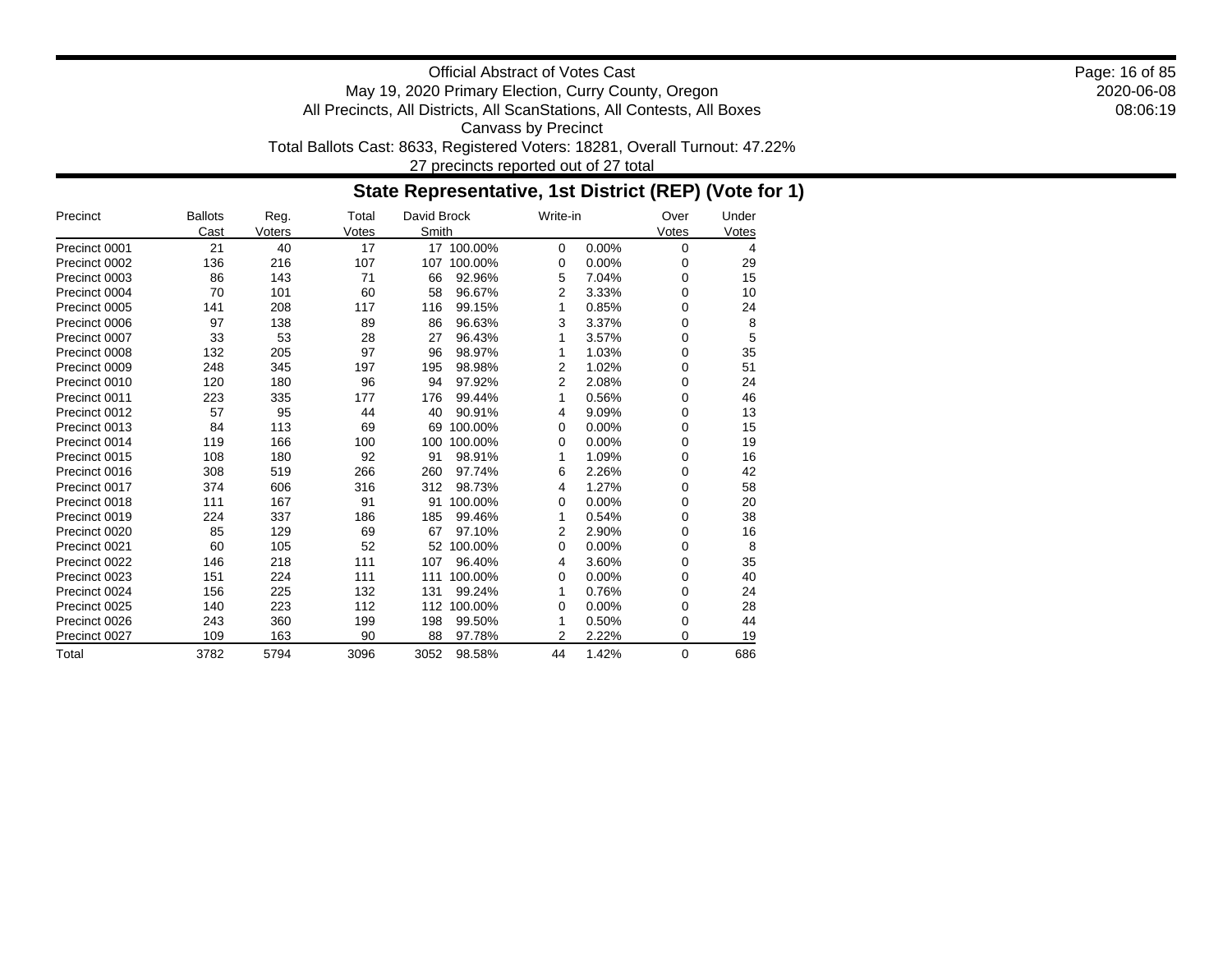2020-06-08 08:06:19 Page: 17 of 85

Official Abstract of Votes Cast May 19, 2020 Primary Election, Curry County, Oregon

All Precincts, All Districts, All ScanStations, All Contests, All Boxes

Canvass by Precinct

Total Ballots Cast: 8633, Registered Voters: 18281, Overall Turnout: 47.22%

27 precincts reported out of 27 total

#### **Precinct Committee Person - Democrat - 0001 Agness (DEM) (Vote for 2)**

| Precinct      | <b>Ballots</b><br>Cast | Reg.<br>/oters | Total<br>Votes | Write-in | Write-in |          | Over<br>Votes | Jnder<br>Votes |
|---------------|------------------------|----------------|----------------|----------|----------|----------|---------------|----------------|
| Precinct 0001 | 25                     | 37             |                | 100.00%  |          | 0.00%    |               | 49             |
| $\tau$ otal   | 25                     | 37             |                | 100.00%  |          | $0.00\%$ |               | 49             |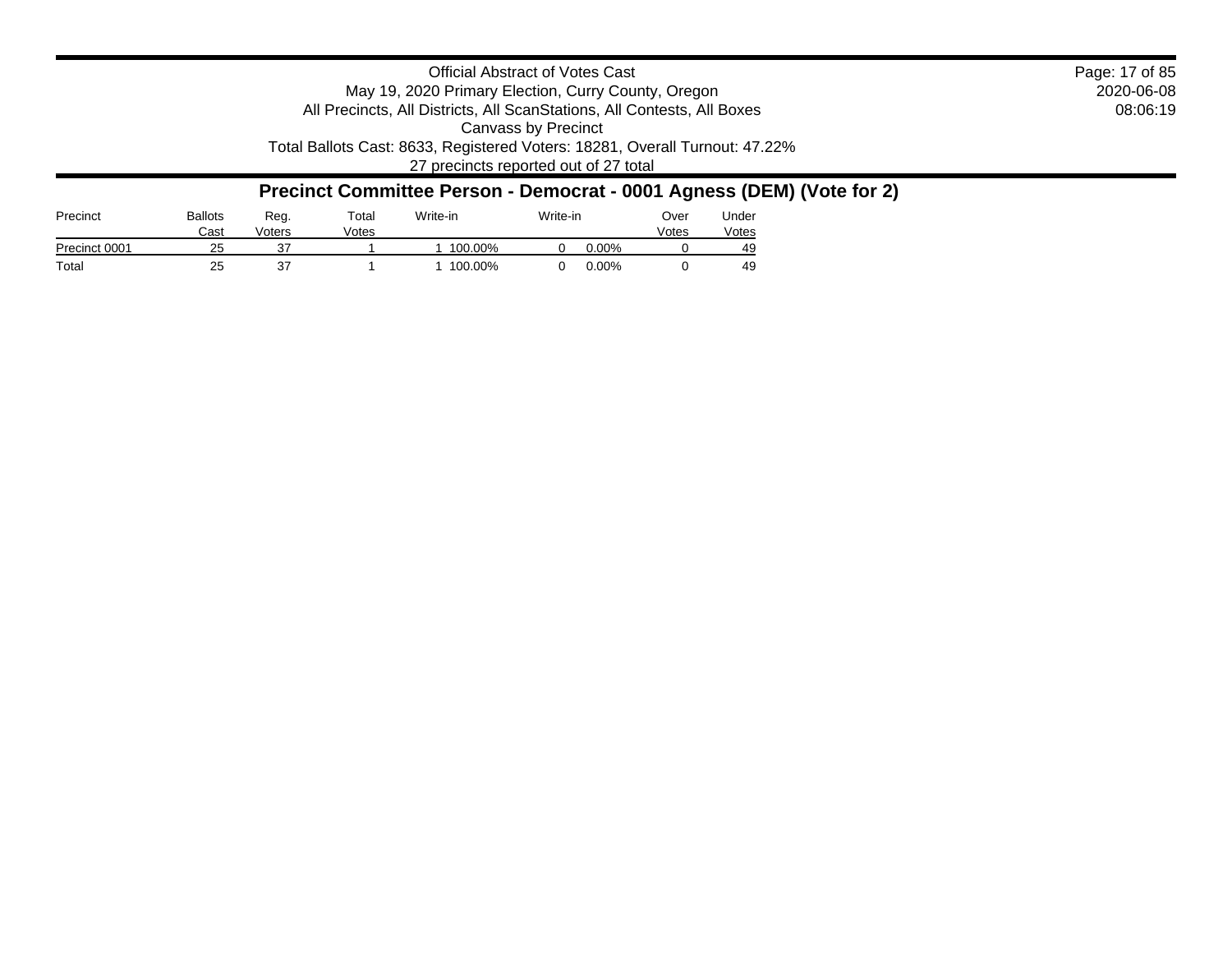2020-06-08 08:06:19 Page: 18 of 85

Official Abstract of Votes Cast May 19, 2020 Primary Election, Curry County, Oregon

All Precincts, All Districts, All ScanStations, All Contests, All Boxes

Canvass by Precinct

Total Ballots Cast: 8633, Registered Voters: 18281, Overall Turnout: 47.22%

27 precincts reported out of 27 total

#### **Precinct Committee Person - Democrat - 0002 S Chetco (DEM) (Vote for 3)**

| Precinct      | Ballots<br>Cast | Reg.<br>Voters | $\tau$ otai<br>Votes | Les Goodrich | Write-in | Write-in | Write-in | Over<br>Votes | Under<br>Votes |
|---------------|-----------------|----------------|----------------------|--------------|----------|----------|----------|---------------|----------------|
| Precinct 0002 | 92              | 140            | 66                   | 83.33%<br>55 | 9.09%    | 4.55%    | $3.03\%$ |               | 210            |
| Total         | 92              | 40 ا           | 66                   | 83.33%<br>55 | 9.09%    | 4.55%    | 3.03%    |               | 210            |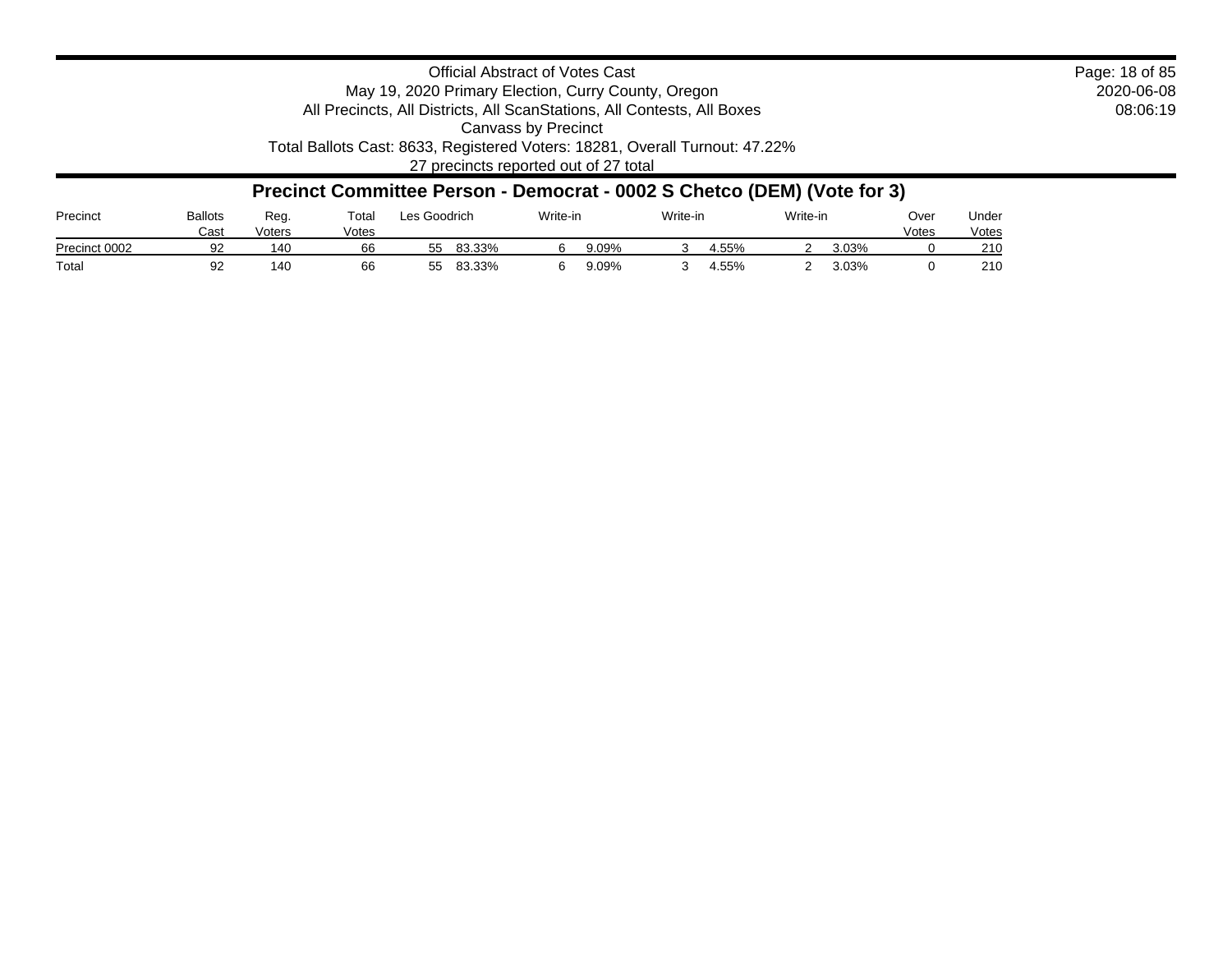2020-06-08 08:06:19 Page: 19 of 85

Official Abstract of Votes Cast May 19, 2020 Primary Election, Curry County, Oregon All Precincts, All Districts, All ScanStations, All Contests, All Boxes

Canvass by Precinct

Total Ballots Cast: 8633, Registered Voters: 18281, Overall Turnout: 47.22%

27 precincts reported out of 27 total

# **Precinct Committee Person - Democrat - 0003 Floras Creek (DEM) (Vote for 2)**

| Precinct      | <b>Ballots</b><br>Cast | Reg.<br>√oters | Total<br>Votes | <b>Bill Dooley</b> | Write-in | Write-in | Over<br>Votes | Under<br>Votes |
|---------------|------------------------|----------------|----------------|--------------------|----------|----------|---------------|----------------|
| Precinct 0003 | 11C                    | 159            |                | 70<br>95.89%       | $1\%$    | $0.00\%$ |               | $14^-$         |
| Total         | 110                    | 159            | 73             | 95.89%<br>70       | 11%      | $0.00\%$ |               | 147            |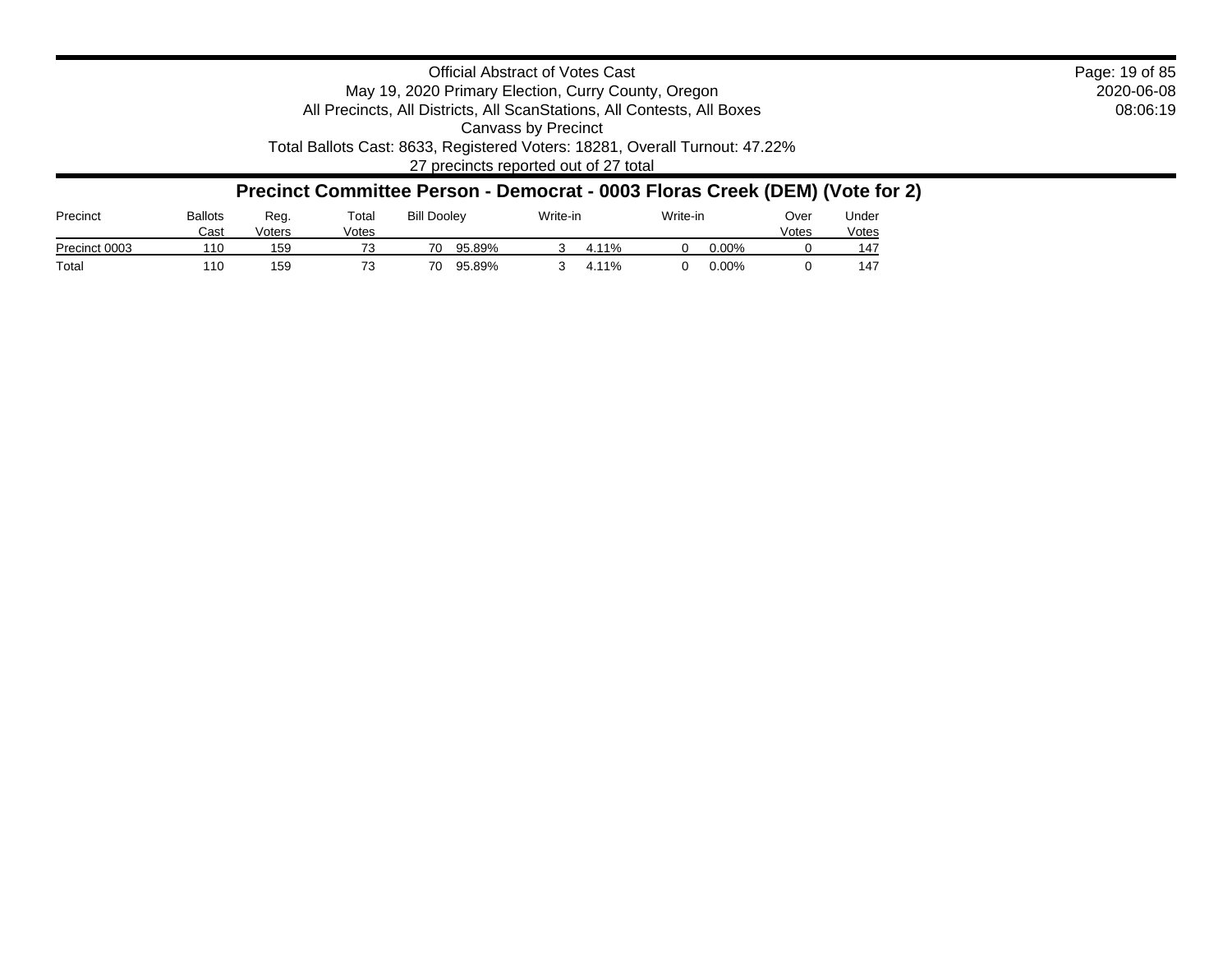2020-06-08 08:06:19 Page: 20 of 85

Official Abstract of Votes Cast May 19, 2020 Primary Election, Curry County, Oregon

All Precincts, All Districts, All ScanStations, All Contests, All Boxes

Canvass by Precinct

Total Ballots Cast: 8633, Registered Voters: 18281, Overall Turnout: 47.22%

27 precincts reported out of 27 total

#### **Precinct Committee Person - Democrat - 0004 Sixes (DEM) (Vote for 2)**

| Precinct      | <b>Ballots</b><br>Cast | Reg.<br><sup>'</sup> /oters | $\tau$ otal<br>Votes | Write-in |          | Write-in |       | Over<br>Votes | Jnder<br>Votes |
|---------------|------------------------|-----------------------------|----------------------|----------|----------|----------|-------|---------------|----------------|
| Precinct 0004 | 21                     | 59                          |                      |          | 0.00%    |          | 0.00% |               | 62             |
| Total         | 21                     | 59                          |                      |          | $0.00\%$ |          | 0.00% |               | 62             |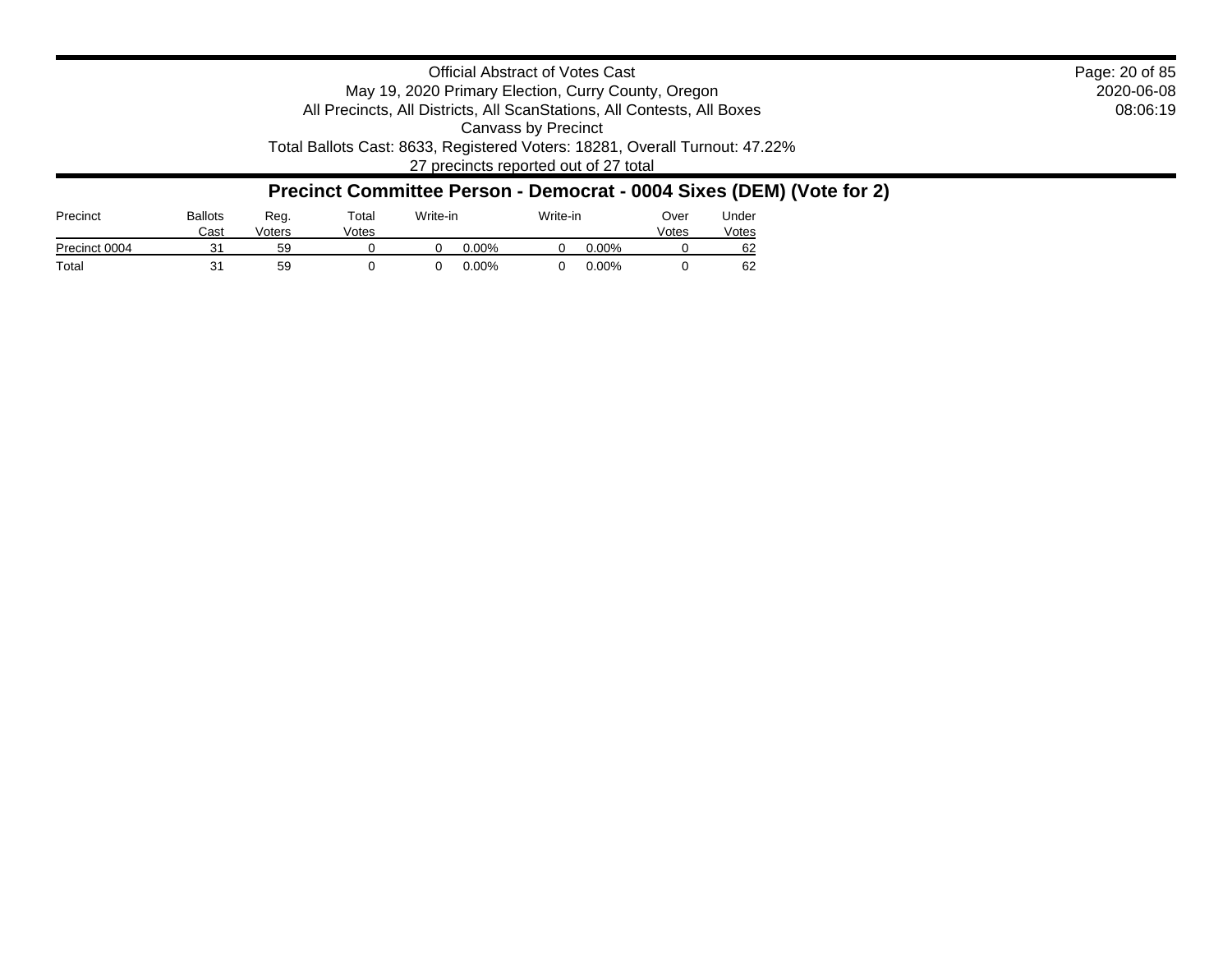2020-06-08 08:06:19 Page: 21 of 85

Official Abstract of Votes Cast May 19, 2020 Primary Election, Curry County, Oregon

All Precincts, All Districts, All ScanStations, All Contests, All Boxes

Canvass by Precinct

Total Ballots Cast: 8633, Registered Voters: 18281, Overall Turnout: 47.22%

27 precincts reported out of 27 total

#### **Precinct Committee Person - Democrat - 0005 Elk River (DEM) (Vote for 3)**

| Precinct      | <b>Ballots</b><br>Cast | Reg.<br>Voters | Total<br>Votes | Joy May       | <b>Rich Folden</b> | Write-in    | Write-in | Write-in | Oveı<br>Votes | Under<br>Votes |
|---------------|------------------------|----------------|----------------|---------------|--------------------|-------------|----------|----------|---------------|----------------|
| Precinct 0005 | 208                    | 294            | 238            | 132<br>55.46% | 39.92%<br>95       | 4.20%<br>10 | 0.42%    | $0.00\%$ |               | 386            |
| Total         | 208                    | 294            | 238            | 55.46%<br>132 | 39.92%<br>95       | 4.20%<br>10 | 0.42%    | $0.00\%$ |               | 386            |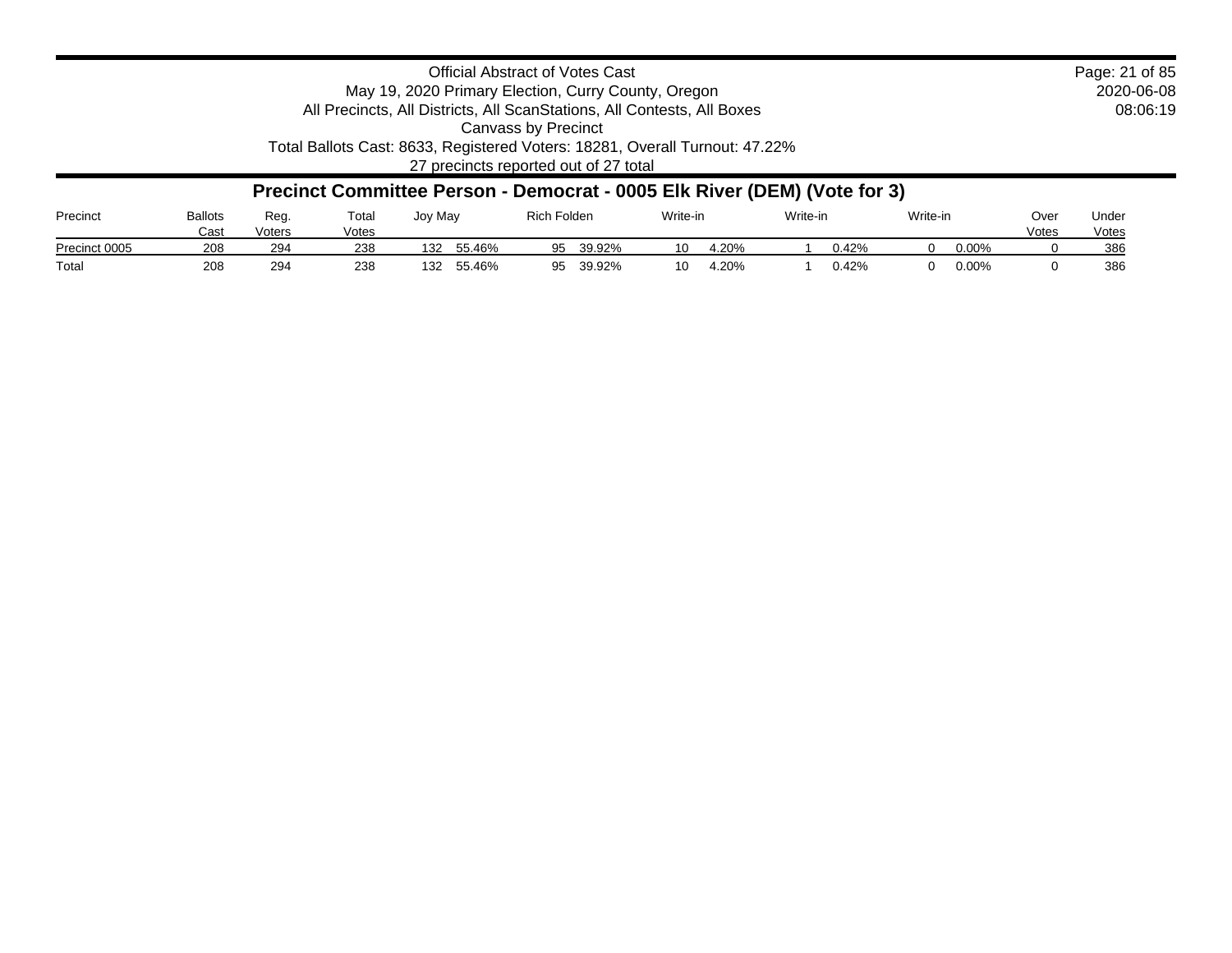2020-06-08 08:06:19 Page: 22 of 85

Official Abstract of Votes Cast May 19, 2020 Primary Election, Curry County, Oregon

All Precincts, All Districts, All ScanStations, All Contests, All Boxes

Canvass by Precinct

Total Ballots Cast: 8633, Registered Voters: 18281, Overall Turnout: 47.22%

27 precincts reported out of 27 total

# **Precinct Committee Person - Democrat - 0006 Port Orford 1 (DEM) (Vote for 2)**

| Precinct      | Ballots<br>Cast | Reg.<br>Voters | Total<br>Votes | Folden<br>' asevٽ | <b>Bruce Levy</b> | Write-in | Write-ir | Over<br>Votes | Under<br>Votes |
|---------------|-----------------|----------------|----------------|-------------------|-------------------|----------|----------|---------------|----------------|
| Precinct 0006 | 155             | 20٬            | 208            | 54.33%<br>113     | 95<br>45.67%      | $0.00\%$ | 0.00%    |               | 102            |
| Total         | 155             | 20٬            | 208            | 54.33%<br>113     | 95<br>45.67%      | $0.00\%$ | $0.00\%$ |               | 102            |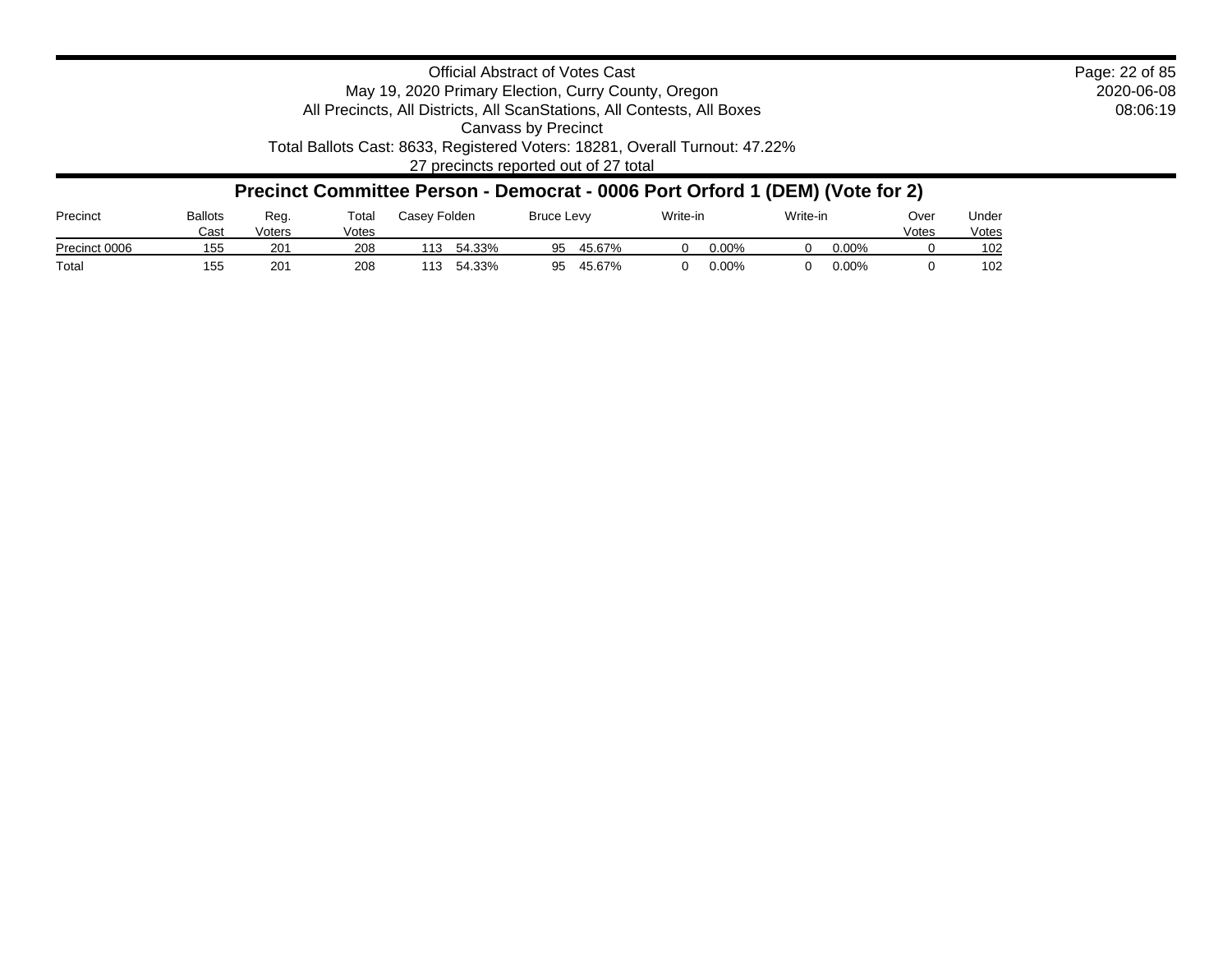2020-06-08 08:06:19 Page: 23 of 85

Official Abstract of Votes Cast May 19, 2020 Primary Election, Curry County, Oregon

All Precincts, All Districts, All ScanStations, All Contests, All Boxes

Canvass by Precinct

Total Ballots Cast: 8633, Registered Voters: 18281, Overall Turnout: 47.22%

27 precincts reported out of 27 total

# **Precinct Committee Person - Democrat - 0007 Port Orford 2 (DEM) (Vote for 2)**

| Precinct      | Ballots<br>Cast | Reg.<br>Voters | $\tau$ otal<br>Votes | Jack P Pruitt | Jane Odson   | Write-in | Write-in | Over<br>Votes | Jnder<br>Votes |
|---------------|-----------------|----------------|----------------------|---------------|--------------|----------|----------|---------------|----------------|
| Precinct 0007 | 86              | 18             | 122                  | 45.90%<br>56  | 66<br>54.10% | $0.00\%$ | 00%.د    |               | 50             |
| Total         | 86              | 18             | 122                  | 45.90%<br>56  | 54.10%<br>66 | $0.00\%$ | $0.00\%$ |               | 50             |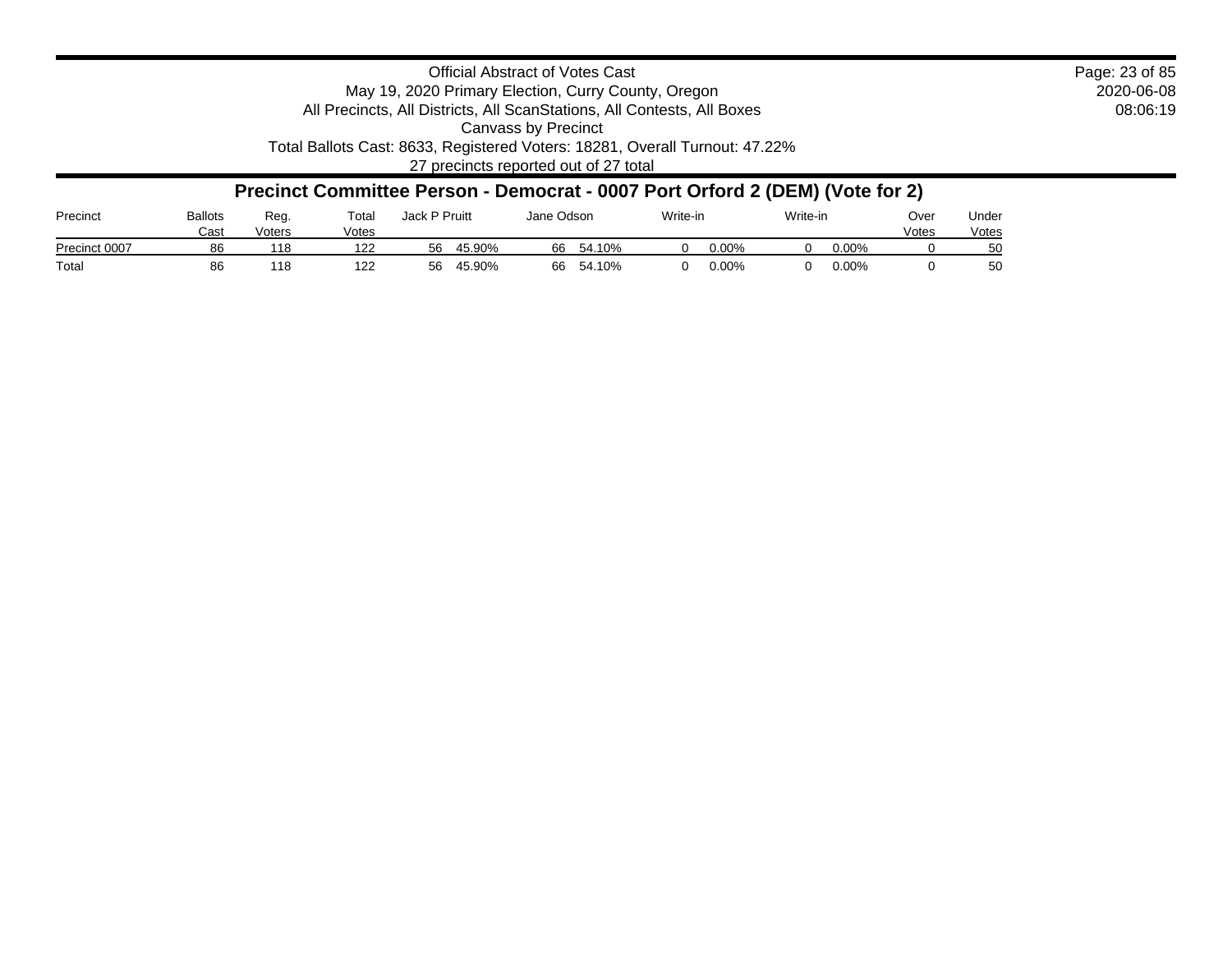2020-06-08 08:06:19 Page: 24 of 85

Official Abstract of Votes Cast May 19, 2020 Primary Election, Curry County, Oregon

All Precincts, All Districts, All ScanStations, All Contests, All Boxes

Canvass by Precinct

Total Ballots Cast: 8633, Registered Voters: 18281, Overall Turnout: 47.22%

27 precincts reported out of 27 total

#### **Precinct Committee Person - Democrat - 0008 Ophir (DEM) (Vote for 2)**

| Precinct      | <b>Ballots</b><br>Cast | Reg.<br>/oters | $\tau$ otal<br>√otes | Write-in | Write-in | Over<br>Votes | Jnder<br>Votes |
|---------------|------------------------|----------------|----------------------|----------|----------|---------------|----------------|
| Precinct 0008 | 126                    | 170            |                      | 62.50%   | 37.50%   |               | 244            |
| Total         | 126                    | 170            |                      | 62.50%   | 37.50%   |               | 244            |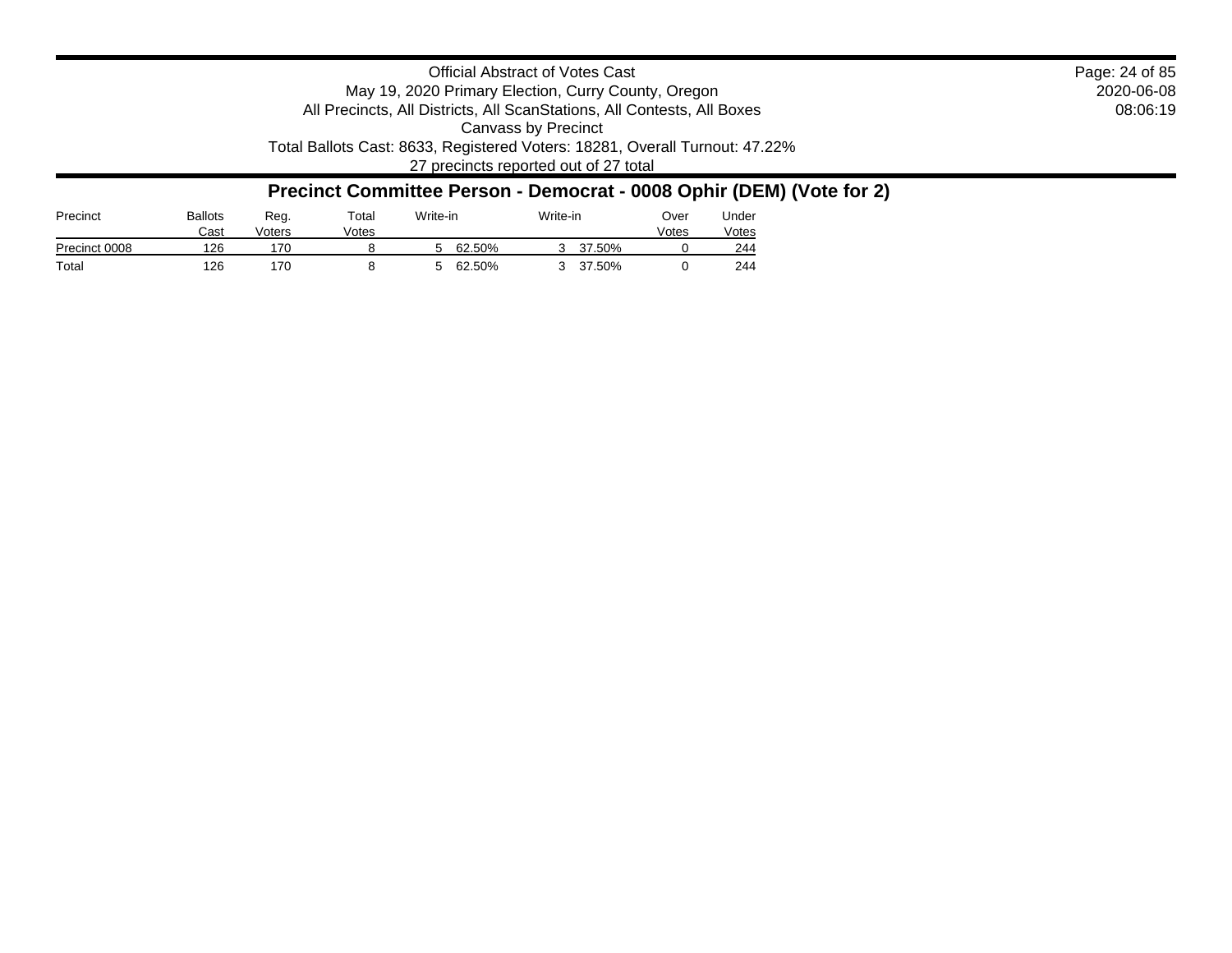2020-06-08 08:06:19 Page: 25 of 85

Official Abstract of Votes Cast May 19, 2020 Primary Election, Curry County, Oregon

All Precincts, All Districts, All ScanStations, All Contests, All Boxes

Canvass by Precinct

Total Ballots Cast: 8633, Registered Voters: 18281, Overall Turnout: 47.22%

27 precincts reported out of 27 total

#### **Precinct Committee Person - Democrat - 0009 Wedderburn (DEM) (Vote for 4)**

| Precinct      | Ballots<br>Cast | Reg.<br>Voters | Total<br>Votes | Write-in    | Write-in | Write-in     |        | Over<br>Votes | Under<br>Votes |
|---------------|-----------------|----------------|----------------|-------------|----------|--------------|--------|---------------|----------------|
| Precinct 0009 | 166             | 236            |                | 14%<br>51.  | 14.29%   | $+29%$<br>14 | 14.29% |               | 657            |
| Total         | 166             | 236            |                | 57.<br>.14% | 14.29%   | 14.29%       | 14.29% |               | 657            |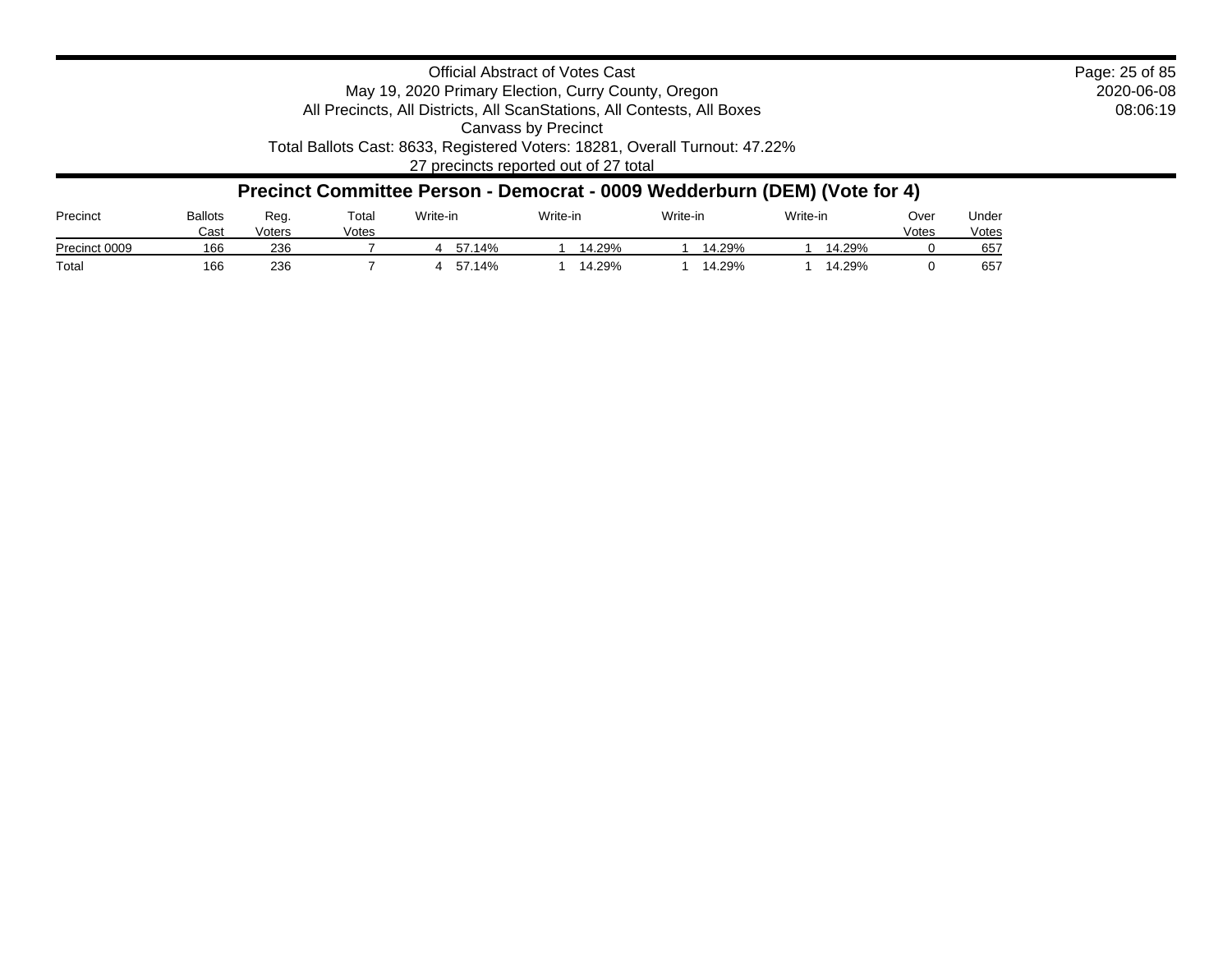2020-06-08 08:06:19 Page: 26 of 85

Official Abstract of Votes Cast May 19, 2020 Primary Election, Curry County, Oregon

All Precincts, All Districts, All ScanStations, All Contests, All Boxes

Canvass by Precinct

Total Ballots Cast: 8633, Registered Voters: 18281, Overall Turnout: 47.22%

27 precincts reported out of 27 total

## **Precinct Committee Person - Democrat - 0010 N Gold Beach (DEM) (Vote for 3)**

| Precinct      | <b>Ballots</b><br>Cast | Reg.<br>Voters | Total<br>Votes | Write-in | Write-in | Write-in | Over<br>Votes | Under<br>Votes |
|---------------|------------------------|----------------|----------------|----------|----------|----------|---------------|----------------|
| Precinct 0010 | 105                    | 163            |                | 100.00%  | $0.00\%$ | $0.00\%$ |               | 309            |
| Total         | 105                    | 163            |                | 100.00%  | $0.00\%$ | $0.00\%$ |               | 309            |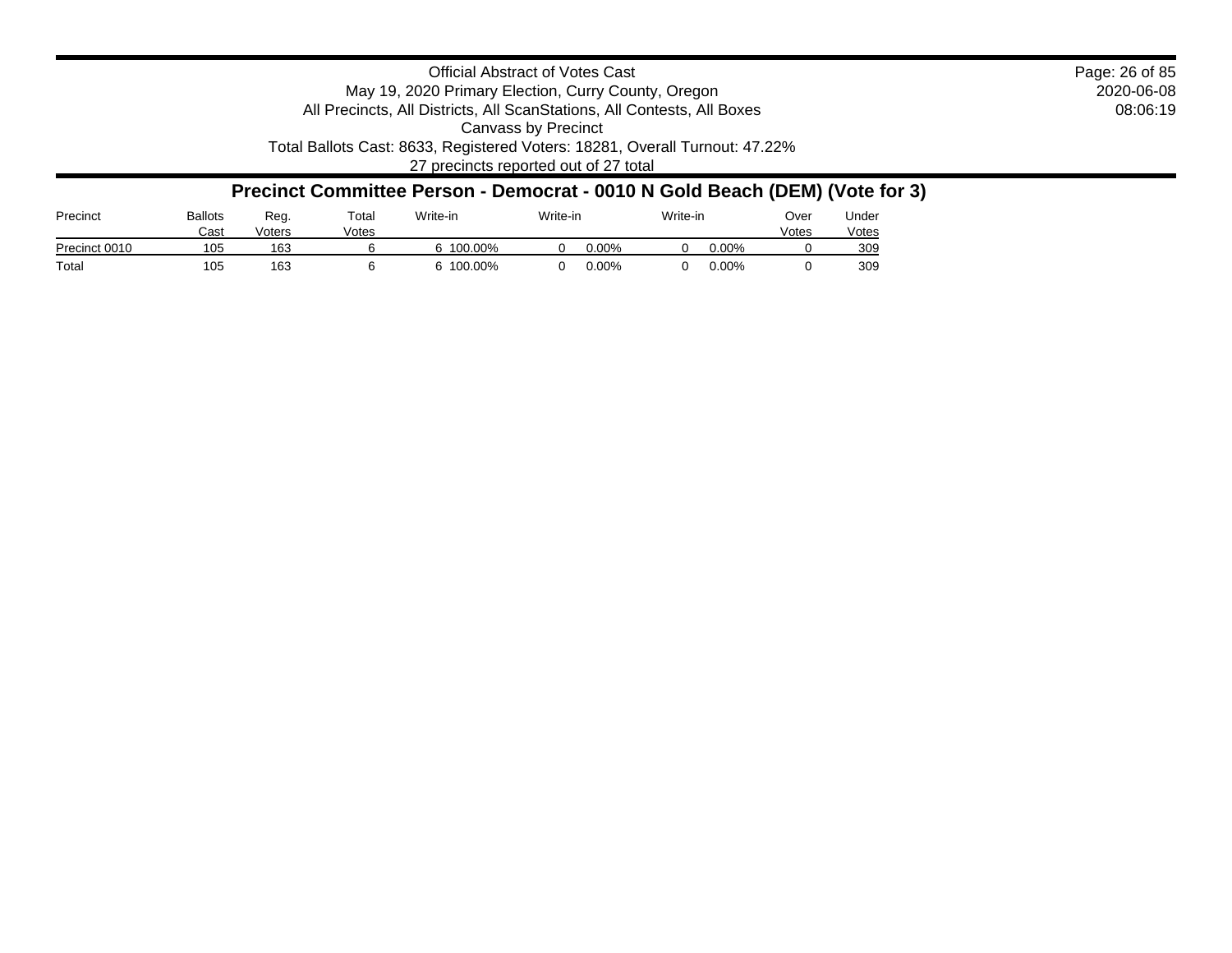2020-06-08 08:06:19 Page: 27 of 85

Official Abstract of Votes Cast May 19, 2020 Primary Election, Curry County, Oregon

All Precincts, All Districts, All ScanStations, All Contests, All Boxes

Canvass by Precinct

Total Ballots Cast: 8633, Registered Voters: 18281, Overall Turnout: 47.22%

27 precincts reported out of 27 total

#### **Precinct Committee Person - Democrat - 0011 S Gold Beach (DEM) (Vote for 4)**

| Precinct      | <b>Ballots</b><br>Cast | Reg.<br>Voters | Total<br>Votes | Write-in | Write-in | Write-in |        | Over<br>Votes | Jnder<br>Votes |
|---------------|------------------------|----------------|----------------|----------|----------|----------|--------|---------------|----------------|
| Precinct 0011 | 153                    | 224            |                | 60.00%   | 3.33%    | 13.33%   | 13.33% |               | 597            |
| Total         | 153                    | 224            | שו             | 60.00%   | '3.33%   | 13.33%   | 13.33% |               | 597            |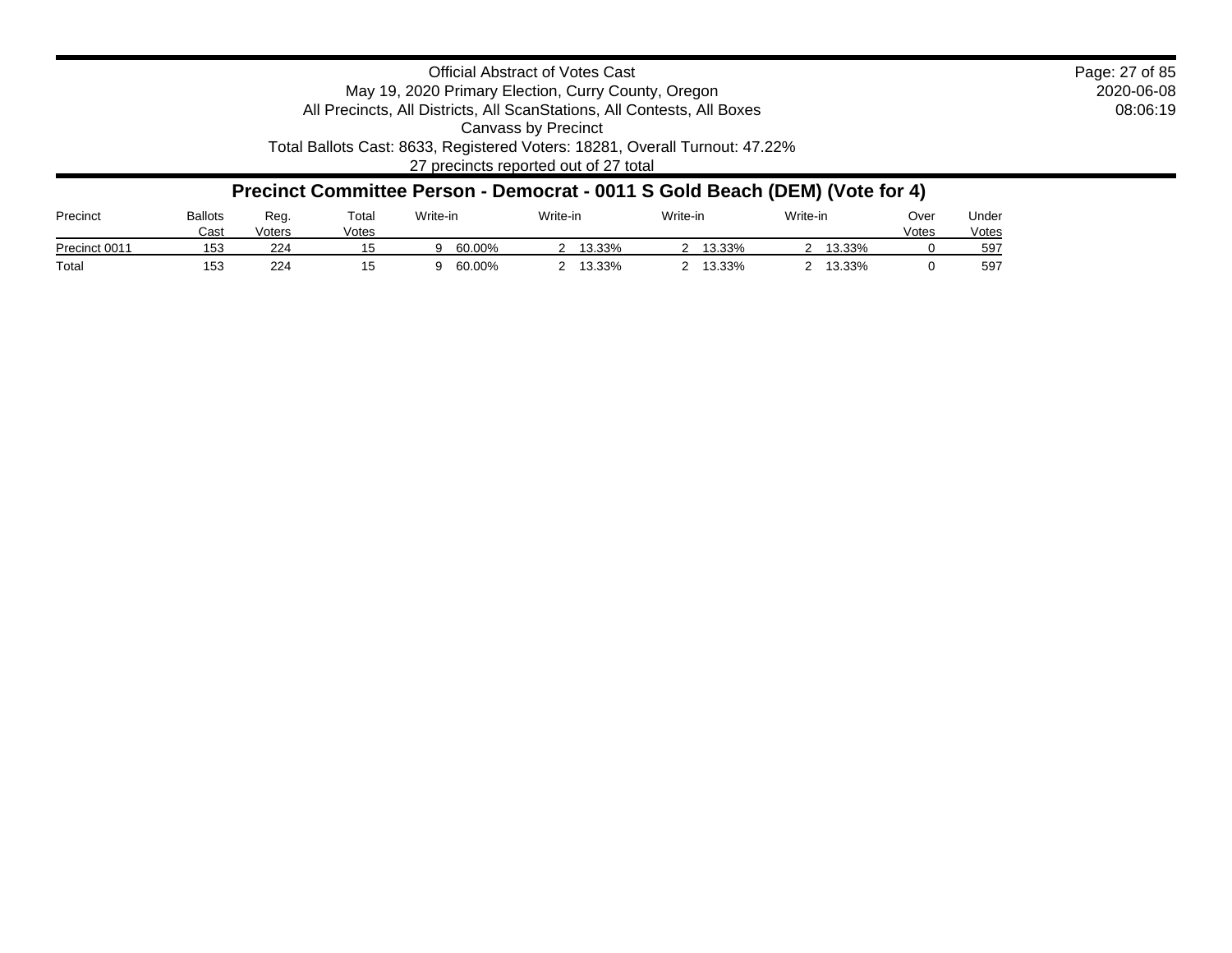2020-06-08 08:06:19 Page: 28 of 85

Official Abstract of Votes Cast May 19, 2020 Primary Election, Curry County, Oregon

All Precincts, All Districts, All ScanStations, All Contests, All Boxes

Canvass by Precinct

Total Ballots Cast: 8633, Registered Voters: 18281, Overall Turnout: 47.22%

27 precincts reported out of 27 total

# **Precinct Committee Person - Democrat - 0012 Hunter Creek (DEM) (Vote for 2)**

| Precinct      | <b>Ballots</b><br>Cast | Reg.<br>/oters | Total<br>Votes | Write-in | Write-in |  | Jnder<br>Votes |
|---------------|------------------------|----------------|----------------|----------|----------|--|----------------|
| Precinct 0012 | 49                     | 74             |                | 100.00%  | 0.00%    |  | 96             |
| Total         | 49                     | 74             |                | 100.00%  | $0.00\%$ |  | 96             |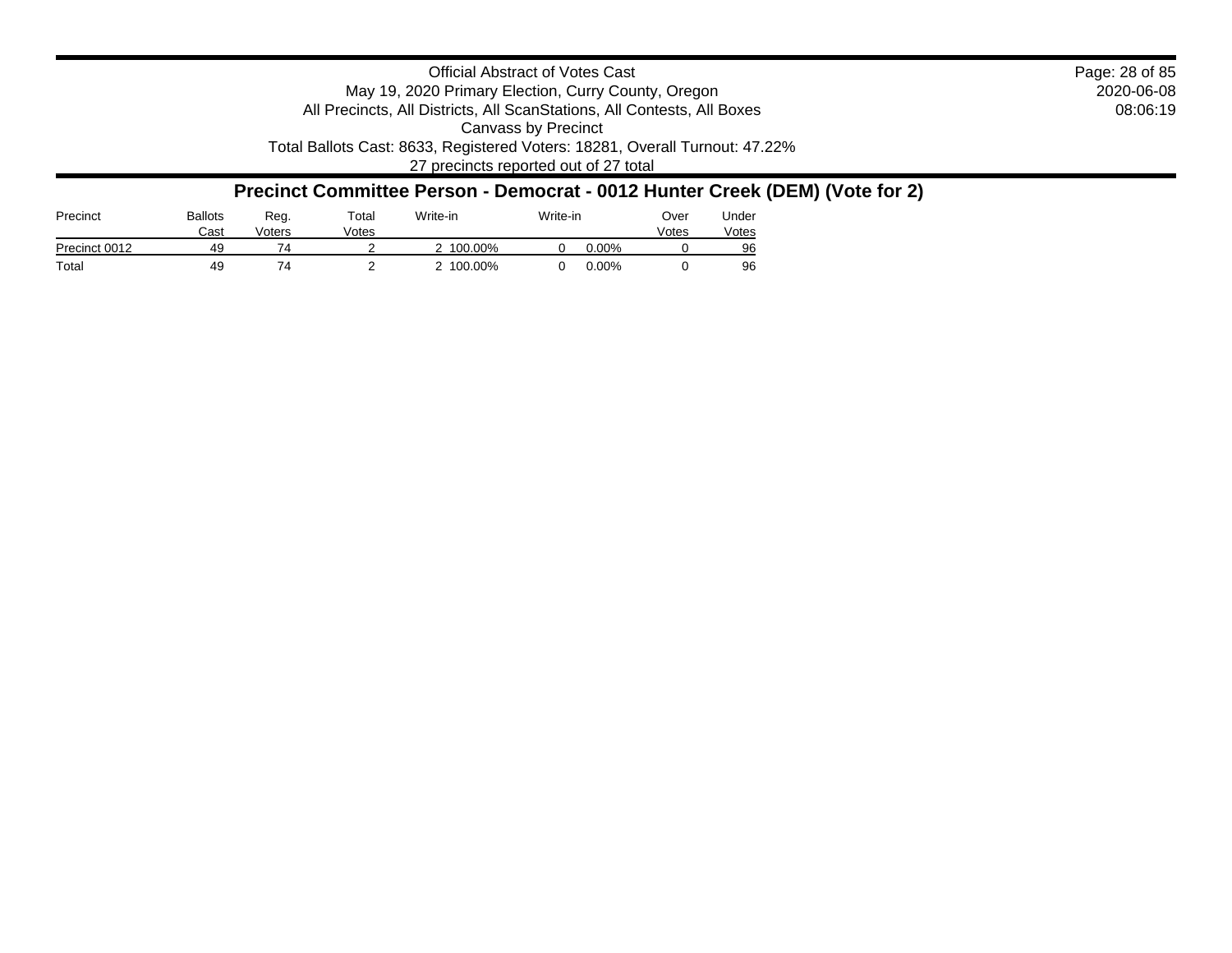2020-06-08 08:06:19 Page: 29 of 85

Official Abstract of Votes Cast May 19, 2020 Primary Election, Curry County, Oregon

All Precincts, All Districts, All ScanStations, All Contests, All Boxes

Canvass by Precinct

Total Ballots Cast: 8633, Registered Voters: 18281, Overall Turnout: 47.22%

27 precincts reported out of 27 total

#### **Precinct Committee Person - Democrat - 0013 Pistol River (DEM) (Vote for 2)**

| Precinct      | <b>Ballots</b><br>Cast | Reg.<br>/oters | Total<br>Votes | Write-in |  | Write-in | Over<br>Votes | Jnder<br>Votes |
|---------------|------------------------|----------------|----------------|----------|--|----------|---------------|----------------|
| Precinct 0013 | 46                     | 64             |                | 50.00%   |  | 50.00%   |               | 90             |
| $\tau$ otal   | 46                     | 64             |                | 50.00%   |  | 50.00%   |               | 90             |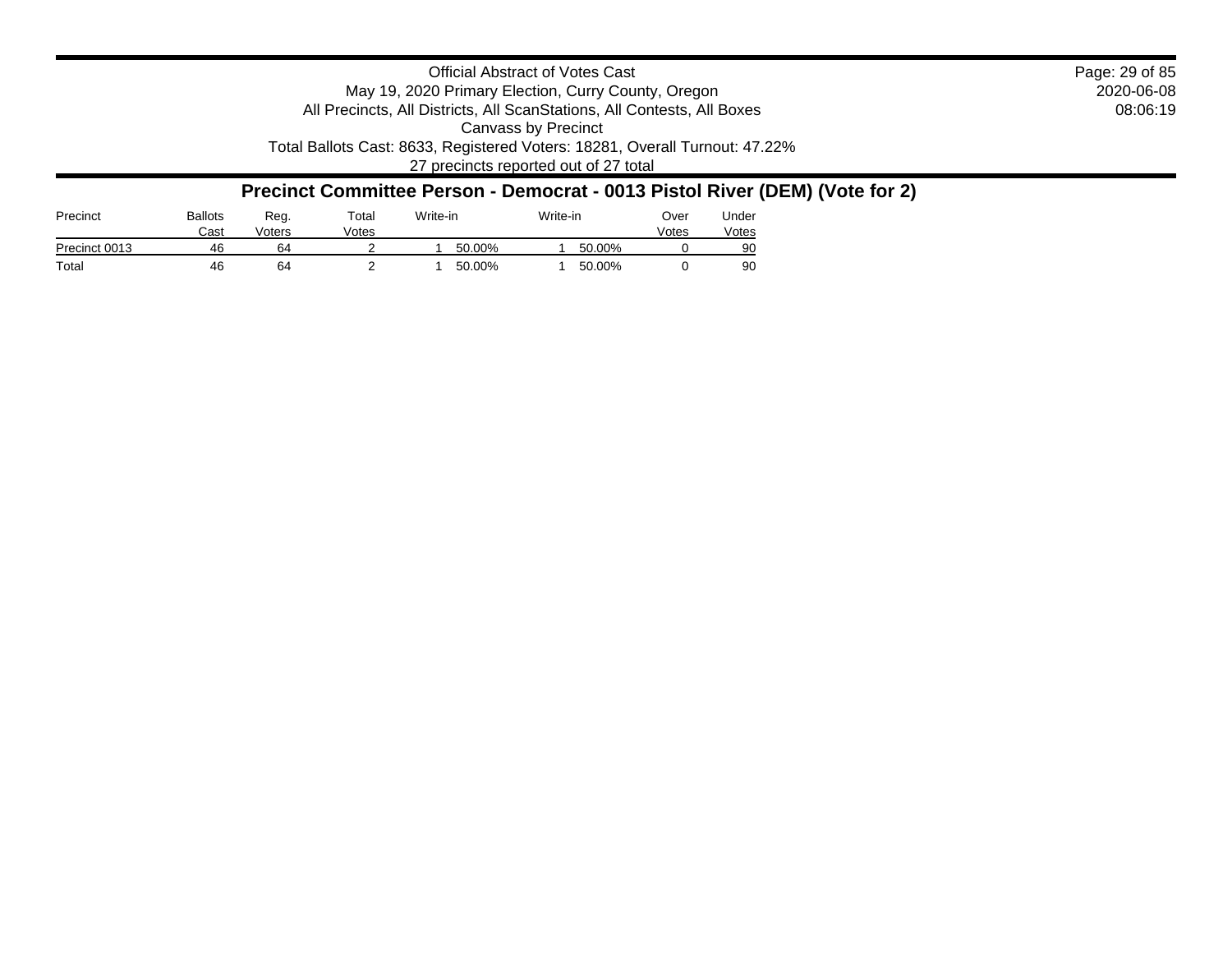2020-06-08 08:06:19 Page: 30 of 85

Official Abstract of Votes Cast May 19, 2020 Primary Election, Curry County, Oregon

All Precincts, All Districts, All ScanStations, All Contests, All Boxes

Canvass by Precinct

Total Ballots Cast: 8633, Registered Voters: 18281, Overall Turnout: 47.22%

27 precincts reported out of 27 total

## **Precinct Committee Person - Democrat - 0014 Harris Creek (DEM) (Vote for 2)**

| Precinct      | <b>Ballots</b><br>Cast | Reg.<br>/oters | $\tau$ otal<br>Votes | Write-in | Write-in |          | Over<br>Votes | Jnder<br>Votes |
|---------------|------------------------|----------------|----------------------|----------|----------|----------|---------------|----------------|
| Precinct 0014 | 49                     | 93             |                      | 100.00%  |          | 0.00%    |               | 97             |
| $\tau$ otal   | 49                     | 93             |                      | 100.00%  |          | $0.00\%$ |               | 97             |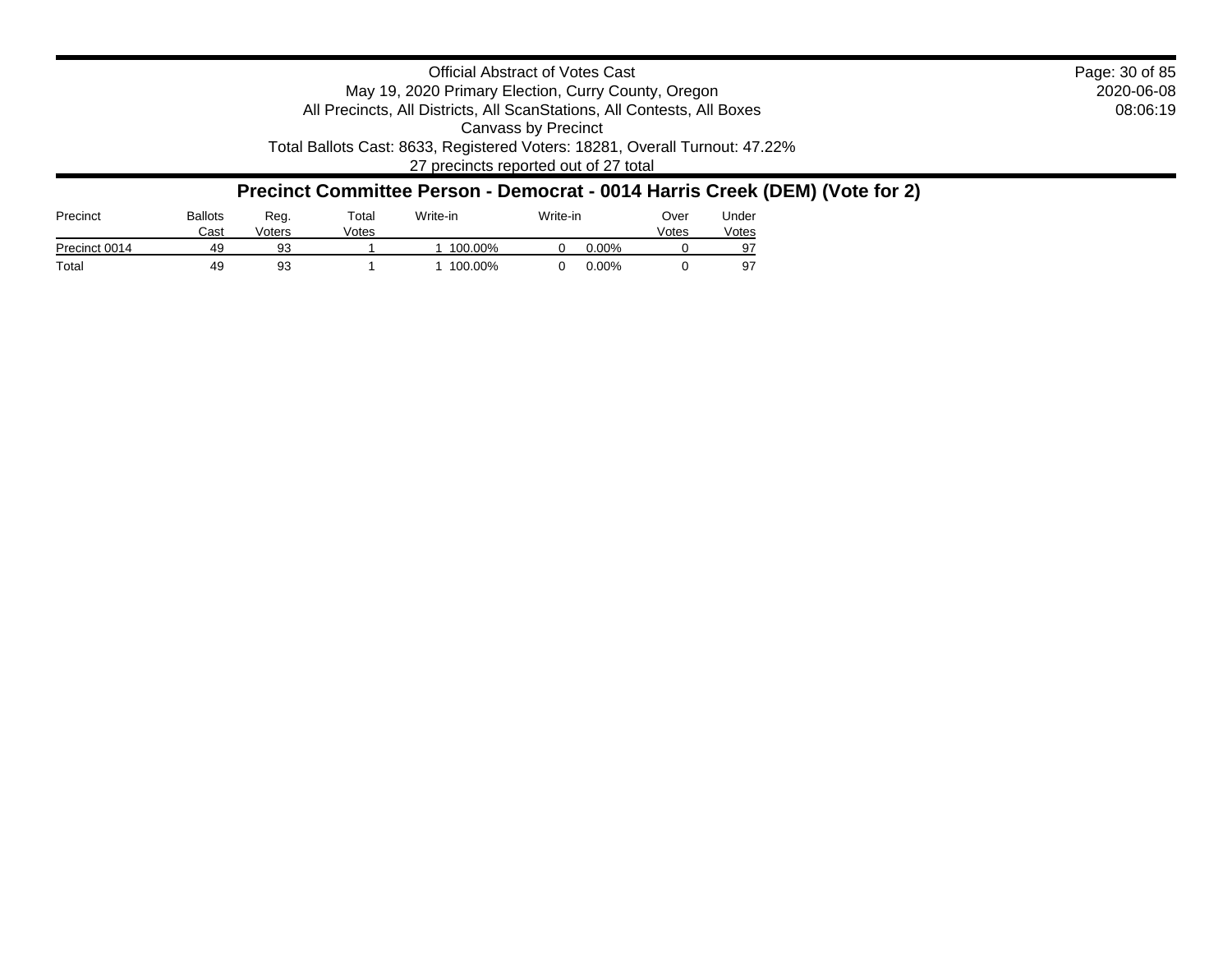2020-06-08 08:06:19 Page: 31 of 85

Official Abstract of Votes Cast May 19, 2020 Primary Election, Curry County, Oregon

All Precincts, All Districts, All ScanStations, All Contests, All Boxes

Canvass by Precinct

Total Ballots Cast: 8633, Registered Voters: 18281, Overall Turnout: 47.22%

27 precincts reported out of 27 total

# **Precinct Committee Person - Democrat - 0015 Brookings 1 (DEM) (Vote for 2)**

| Precinct      | Ballots<br>Cast | Reg.<br>Voters | $\tau$ otal<br>Votes | Debra Jo Worth    | Write-in | Write-in | Over<br>Votes | Under<br>Votes |
|---------------|-----------------|----------------|----------------------|-------------------|----------|----------|---------------|----------------|
| Precinct 0015 | 10 <sup>7</sup> | 146            | 78                   | 76<br>.44%<br>97  | 2.56%    | 0.00%    |               | 136            |
| Total         | 107             | 146            | 78                   | 76<br>44%.'<br>97 | 2.56%    | 0.00%    |               | 136            |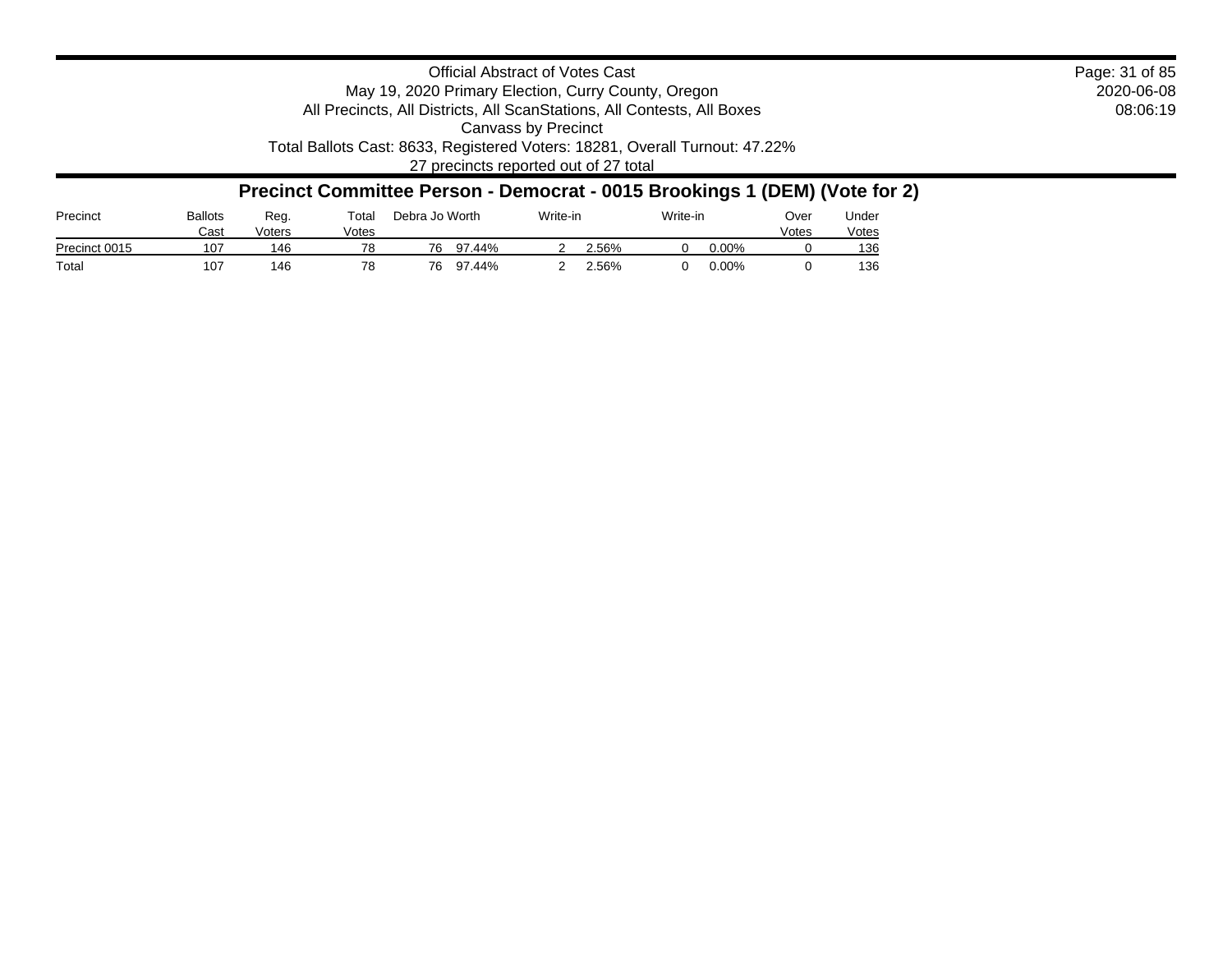2020-06-08 08:06:19 Page: 32 of 85

Official Abstract of Votes Cast May 19, 2020 Primary Election, Curry County, Oregon

All Precincts, All Districts, All ScanStations, All Contests, All Boxes

Canvass by Precinct

Total Ballots Cast: 8633, Registered Voters: 18281, Overall Turnout: 47.22%

27 precincts reported out of 27 total

### **Precinct Committee Person - Democrat - 0016 Brookings 2 (DEM) (Vote for 7)**

| Precinct      | <b>Ballots</b><br>Cast | Reg<br>`/oters | Total<br>Votes | Dan R Sherman | auRose D.<br>$=$ elicity | Calla Felicitv | Teresa D Lawson | Write-in | Write-in  |
|---------------|------------------------|----------------|----------------|---------------|--------------------------|----------------|-----------------|----------|-----------|
| Precinct 0016 | 257                    | 373            | 565            | 125<br>22.12% | 132<br>23.36%            | 24.60%<br>139  | 138<br>24.42%   | 2.65%    | .59%<br>ი |
| Total         | 257                    | 373            | 565            | 125<br>22.12% | 132<br>23.36%            | 139<br>24.60%  | 138<br>24.42%   | 2.65%    | .59%<br>C |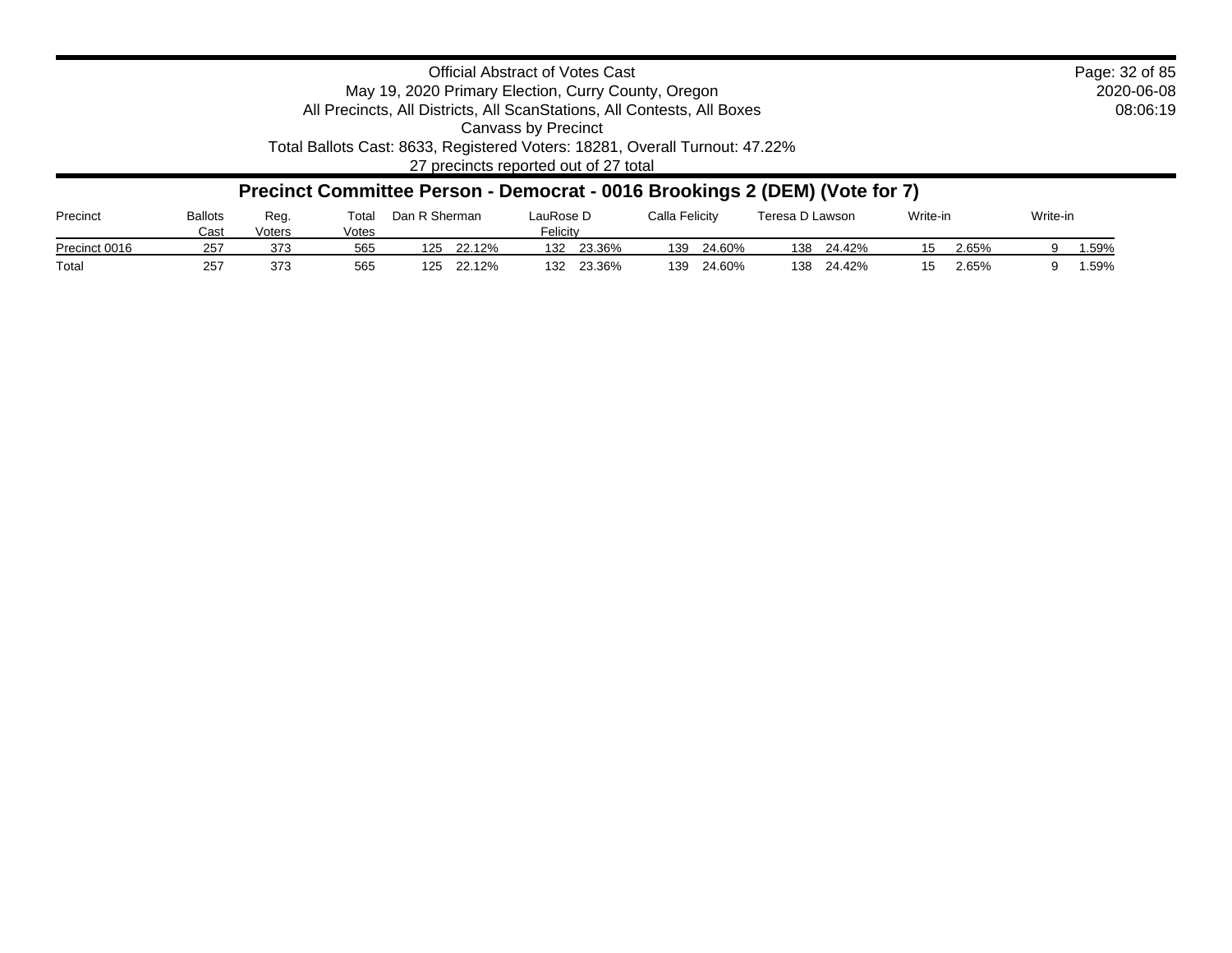2020-06-08 08:06:19 Page: 33 of 85

Official Abstract of Votes Cast May 19, 2020 Primary Election, Curry County, Oregon

All Precincts, All Districts, All ScanStations, All Contests, All Boxes

Canvass by Precinct

Total Ballots Cast: 8633, Registered Voters: 18281, Overall Turnout: 47.22%

27 precincts reported out of 27 total

## **Precinct Committee Person - Democrat - 0016 Brookings 2 (DEM) (Vote for 7)**

| Precinct      | <b>Ballots</b><br>Cast | Reg.<br>Voters | Totai<br>Votes | Write-in |      | Write-in |          | Write-in |          | Write-in |          | Write-in |          | Oveı<br>Votes | Under<br>Votes |
|---------------|------------------------|----------------|----------------|----------|------|----------|----------|----------|----------|----------|----------|----------|----------|---------------|----------------|
| Precinct 0016 | 257                    | 373            | 565            |          | .24% |          | $0.00\%$ |          | $0.00\%$ |          | $0.00\%$ |          | $0.00\%$ |               | 1234           |
| Total         | 257                    | 373            | 565            |          | .24% |          | 0.00%    |          | $0.00\%$ |          | $0.00\%$ |          | 0.00%    |               | 1234           |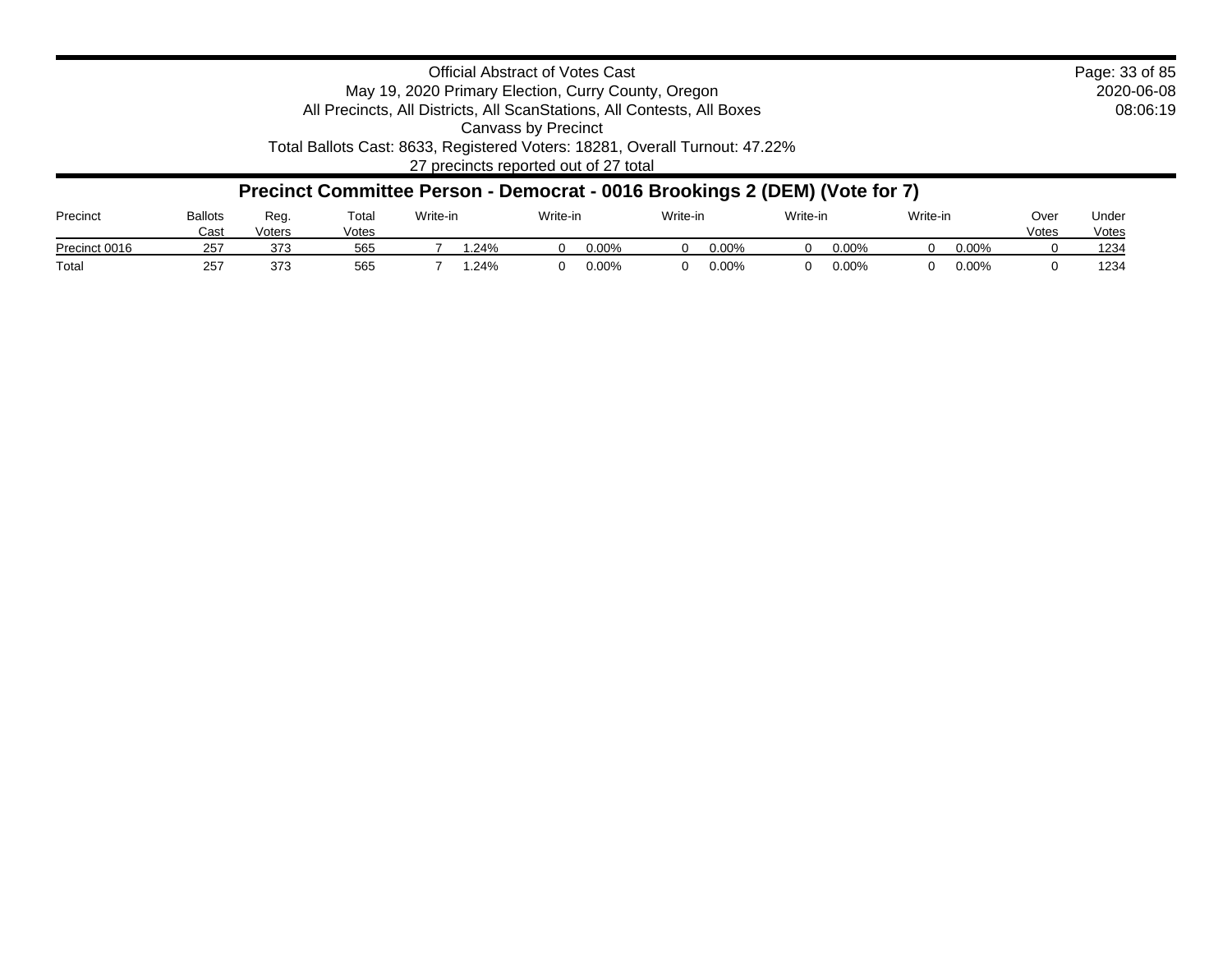2020-06-08 08:06:19 Page: 34 of 85

Official Abstract of Votes Cast May 19, 2020 Primary Election, Curry County, Oregon

All Precincts, All Districts, All ScanStations, All Contests, All Boxes

Canvass by Precinct

Total Ballots Cast: 8633, Registered Voters: 18281, Overall Turnout: 47.22%

27 precincts reported out of 27 total

# **Precinct Committee Person - Democrat - 0017 Brookings 3 (DEM) (Vote for 8)**

| Precinct      | <b>Ballots</b><br>Cast | Reg.<br>Voters | Total<br>Votes | Tom Bozack    | Linda M Bozack | Write-in | Write-in | Write-in | Write-in |
|---------------|------------------------|----------------|----------------|---------------|----------------|----------|----------|----------|----------|
| Precinct 0017 | 321                    | 453            | 403            | 167<br>41.44% | 47.89%<br>193  | 2.73%    | 4.48%    | .74%     | 0.99%    |
| Total         | 321                    | 453            | 403            | 167<br>41.44% | 47.89%<br>193  | 2.73%    | 2.48%    | .74%     | $0.99\%$ |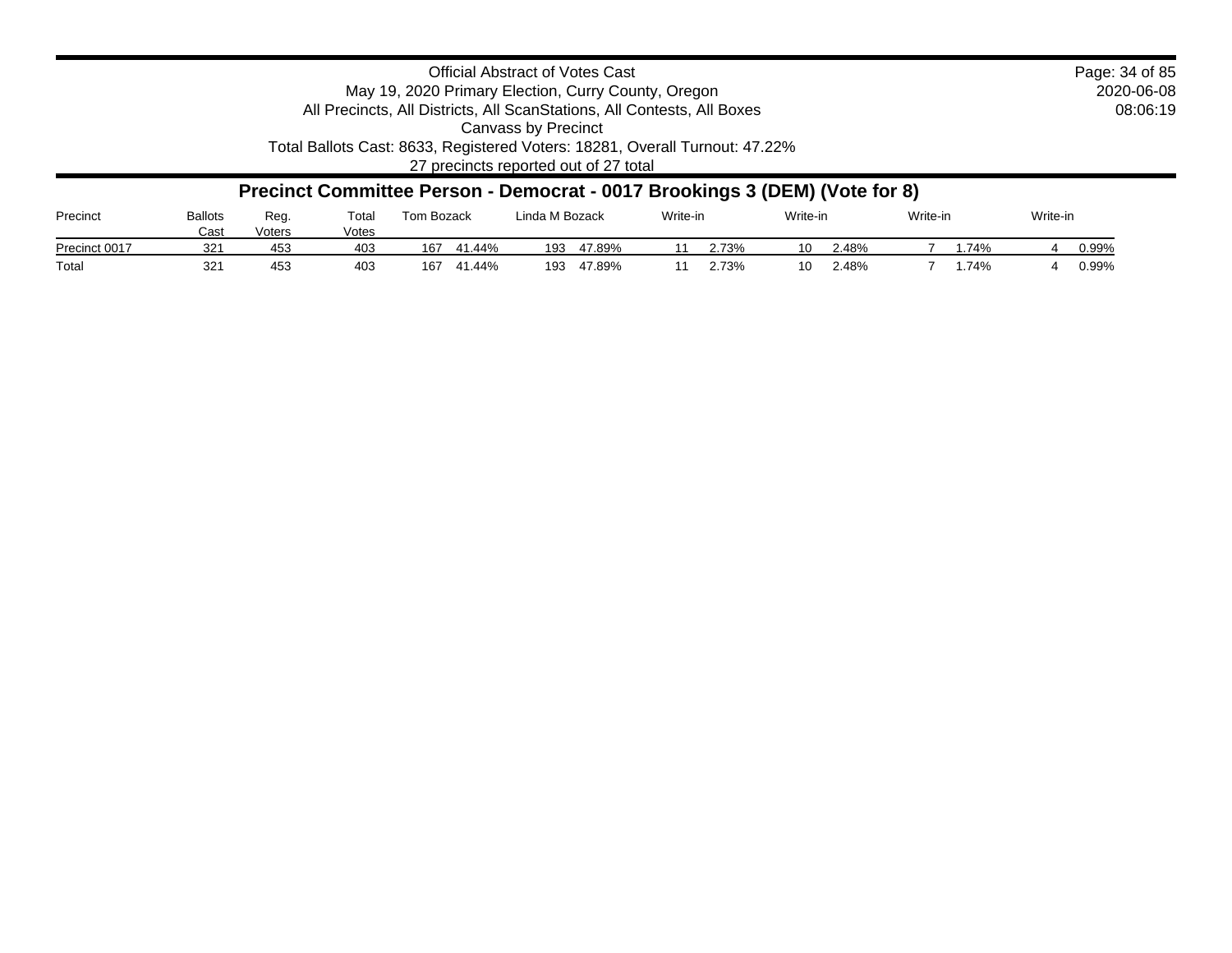2020-06-08 08:06:19 Page: 35 of 85

Official Abstract of Votes Cast May 19, 2020 Primary Election, Curry County, Oregon

All Precincts, All Districts, All ScanStations, All Contests, All Boxes

Canvass by Precinct

Total Ballots Cast: 8633, Registered Voters: 18281, Overall Turnout: 47.22%

27 precincts reported out of 27 total

# **Precinct Committee Person - Democrat - 0017 Brookings 3 (DEM) (Vote for 8)**

| Precinct      | Ballots<br>Cast | Reg.<br>Voters | Total<br>Votes | Write-in |      | Write-in |       | Write-in |          | Write-in |       | Over<br>Votes | Under<br>Votes |
|---------------|-----------------|----------------|----------------|----------|------|----------|-------|----------|----------|----------|-------|---------------|----------------|
| Precinct 0017 | 321             | 453            | 403            |          | .99% |          | 0.50% |          | $0.50\%$ |          | 0.74% |               | 2165           |
| Total         | 321             | 453            | 403            |          | .99% |          | 0.50% |          | 0.50%    |          | 0.74% |               | 2165           |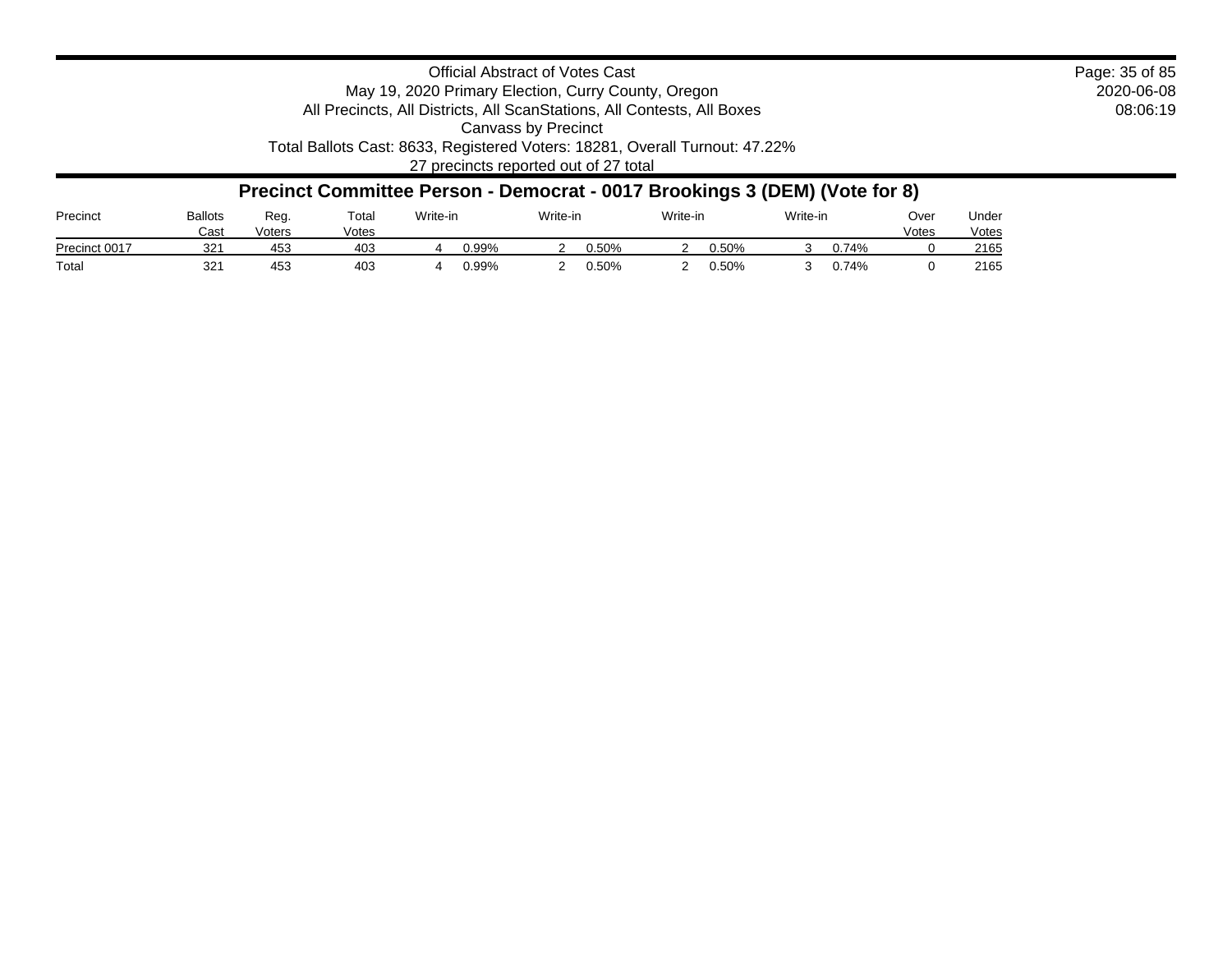2020-06-08 08:06:19 Page: 36 of 85

Official Abstract of Votes Cast May 19, 2020 Primary Election, Curry County, Oregon

All Precincts, All Districts, All ScanStations, All Contests, All Boxes

Canvass by Precinct

Total Ballots Cast: 8633, Registered Voters: 18281, Overall Turnout: 47.22%

27 precincts reported out of 27 total

#### **Precinct Committee Person - Democrat - 0018 N Chetco (DEM) (Vote for 2)**

| Precinct      | <b>Ballots</b><br>Cast | Reg.<br>/oters | Total<br>Votes | Write-in |  | Write-in |  | Jnder<br>Votes |
|---------------|------------------------|----------------|----------------|----------|--|----------|--|----------------|
| Precinct 0018 |                        | 47ء            |                | .00%     |  | 0.00%.   |  | 226            |
| Total         | 113                    | ،47            |                | .00%     |  | 0.00%    |  | 226            |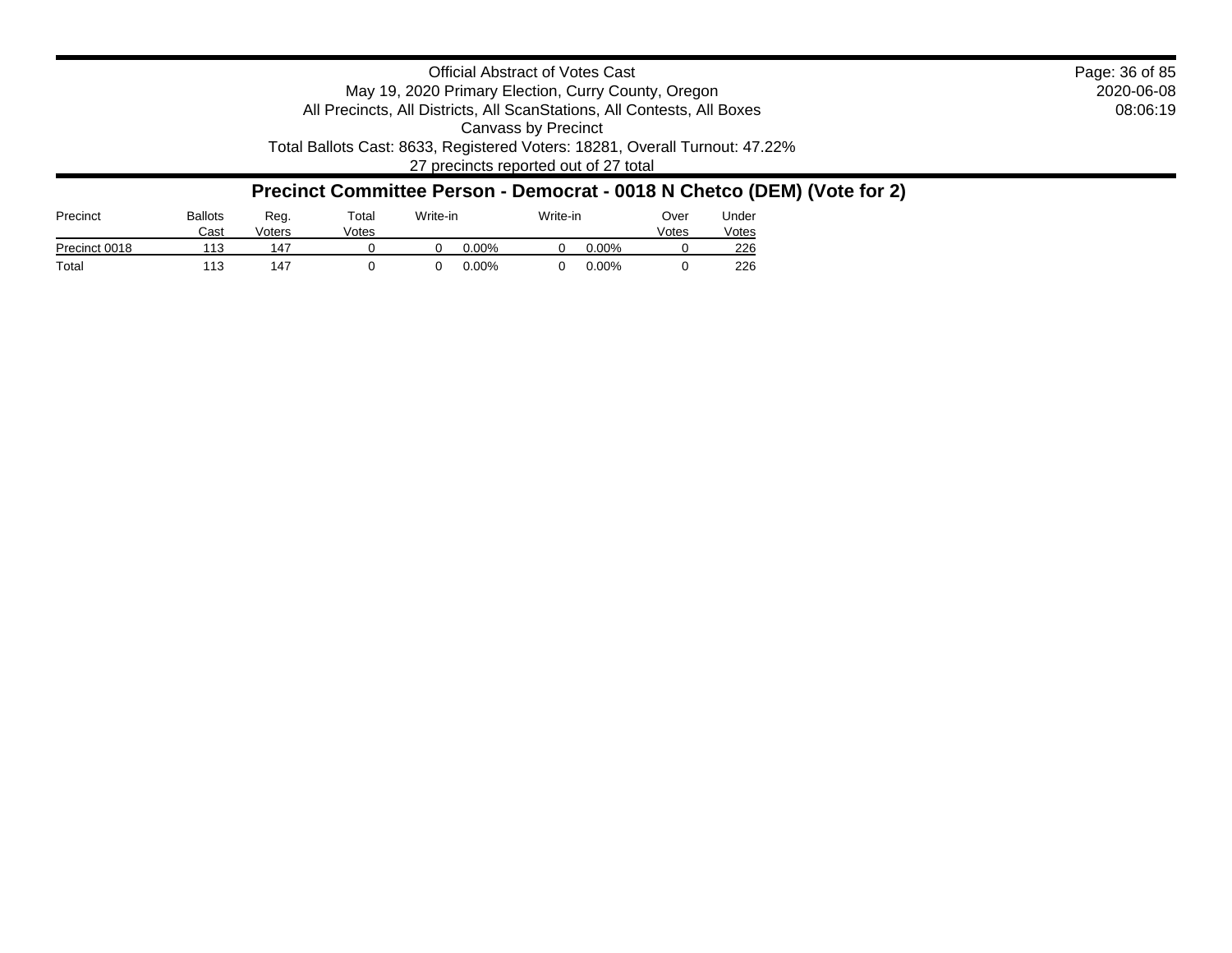2020-06-08 08:06:19 Page: 37 of 85

Official Abstract of Votes Cast May 19, 2020 Primary Election, Curry County, Oregon

All Precincts, All Districts, All ScanStations, All Contests, All Boxes

Canvass by Precinct

Total Ballots Cast: 8633, Registered Voters: 18281, Overall Turnout: 47.22%

27 precincts reported out of 27 total

#### **Precinct Committee Person - Democrat - 0019 Winchuck (DEM) (Vote for 3)**

| Precinct      | <b>Ballots</b><br>Cast | Reg.<br>Voters | Total<br>Votes | Vicki Bradlev     | Lisa Neher   | Write-in | Write-in | Write-in | Over<br>Votes | Jnder<br>Votes |
|---------------|------------------------|----------------|----------------|-------------------|--------------|----------|----------|----------|---------------|----------------|
| Precinct 0019 | 142                    | 202            | 180            | 11%<br>92<br>-51. | 46.67%<br>84 | .67%     | ).56%    | $0.00\%$ |               | 246            |
| Total         | 142                    | 202            | 180            | 92<br>51.11%      | 46.67%<br>84 | .67%     | 0.56%    | 0.00%    |               | 246            |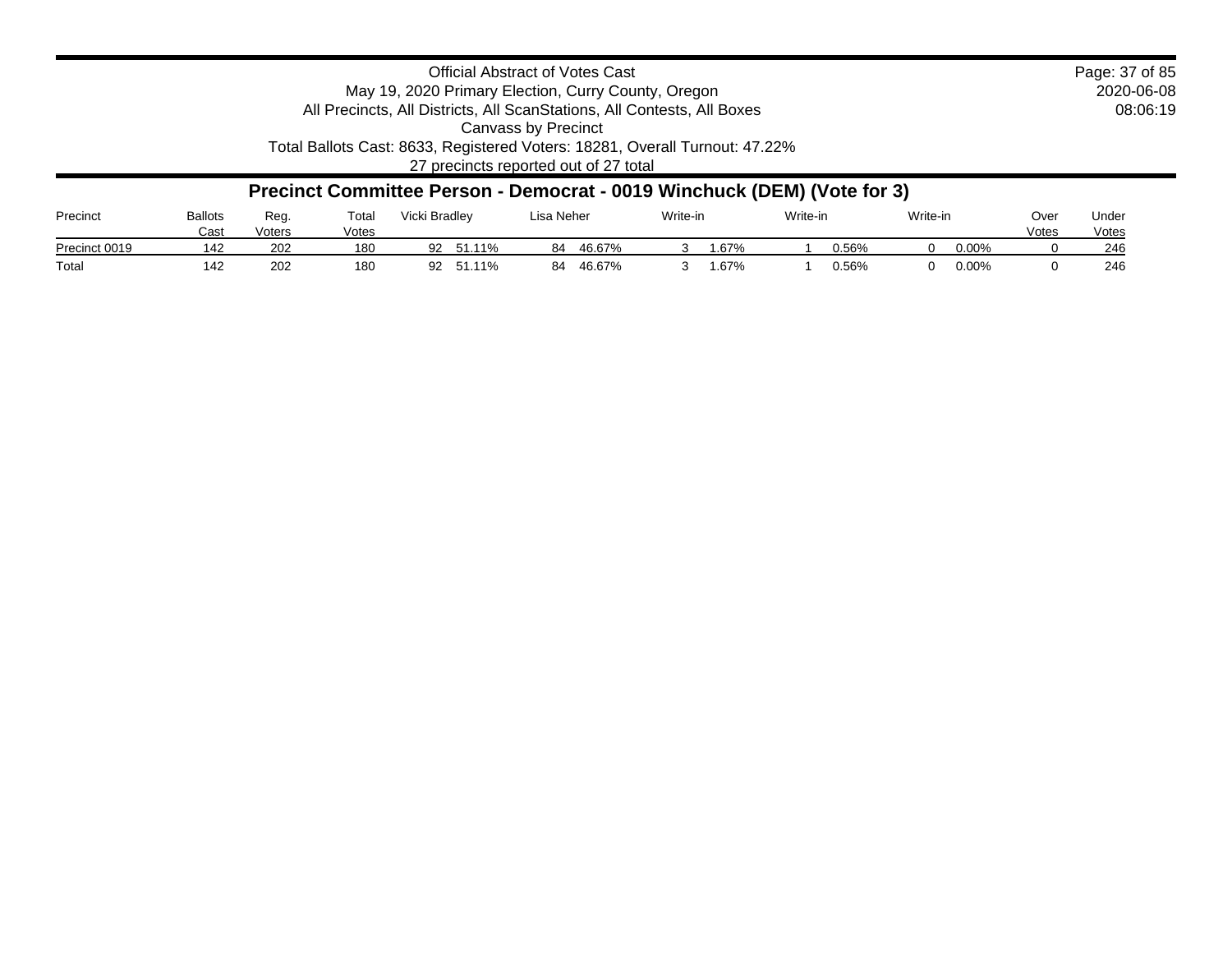2020-06-08 08:06:19 Page: 38 of 85

Official Abstract of Votes Cast May 19, 2020 Primary Election, Curry County, Oregon

All Precincts, All Districts, All ScanStations, All Contests, All Boxes

Canvass by Precinct

Total Ballots Cast: 8633, Registered Voters: 18281, Overall Turnout: 47.22%

27 precincts reported out of 27 total

#### **Precinct Committee Person - Democrat - 0020 Jerrys Flat (DEM) (Vote for 2)**

| Precinct      | <b>Ballots</b><br>Cast | Reg.<br>/oters | Total<br>Votes | Write-in |        | Write-in |        | Over<br>Votes | Jnder<br>Votes |
|---------------|------------------------|----------------|----------------|----------|--------|----------|--------|---------------|----------------|
| Precinct 0020 | 62                     | 99             |                |          | 66.67% |          | 33.33% |               | 118            |
| Total         | 62                     | 99             |                |          | 66.67% |          | 33.33% |               | 118            |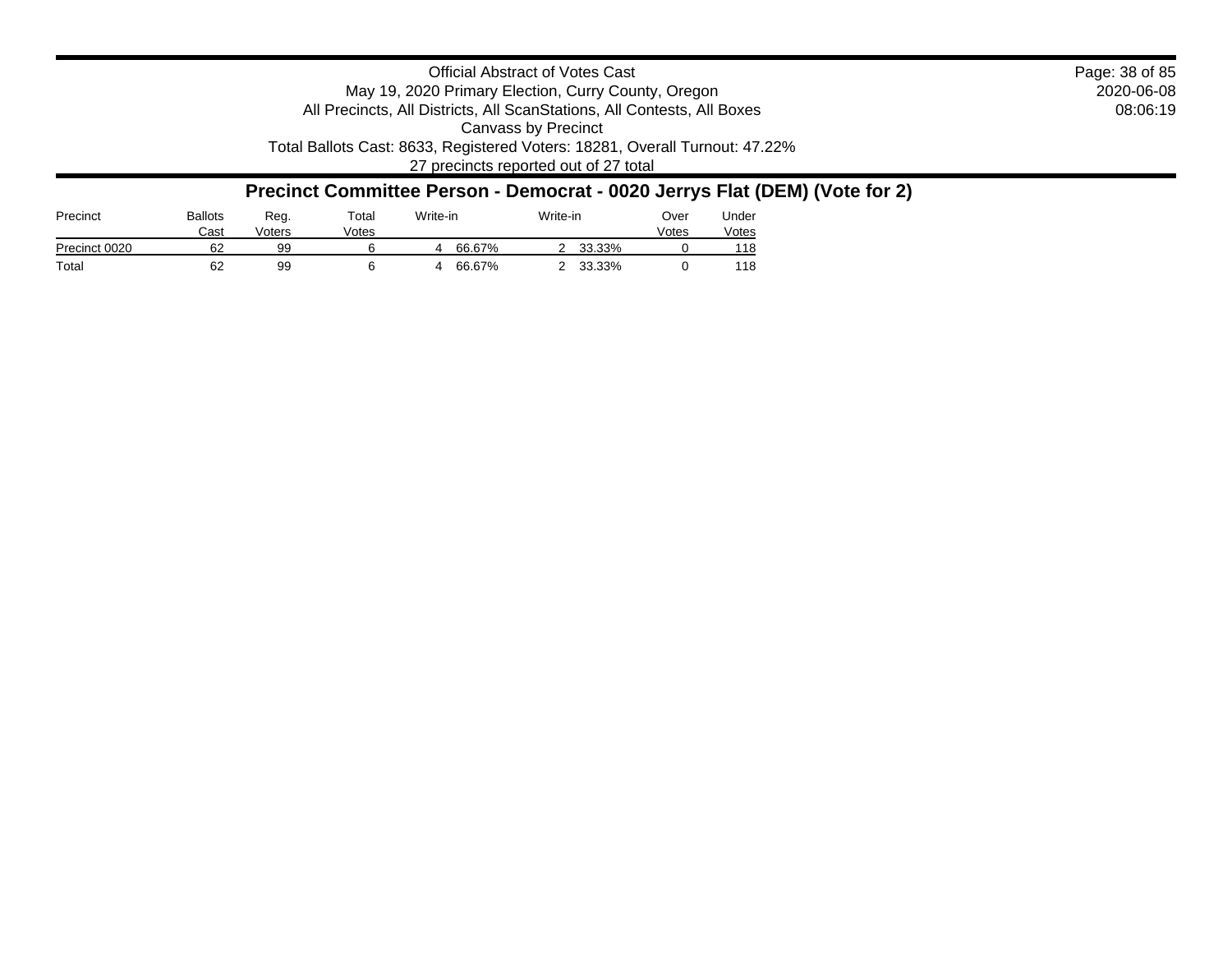2020-06-08 08:06:19 Page: 39 of 85

Official Abstract of Votes Cast May 19, 2020 Primary Election, Curry County, Oregon

All Precincts, All Districts, All ScanStations, All Contests, All Boxes

Canvass by Precinct

Total Ballots Cast: 8633, Registered Voters: 18281, Overall Turnout: 47.22%

27 precincts reported out of 27 total

# **Precinct Committee Person - Democrat - 0021 Brookings 4 (DEM) (Vote for 2)**

| Precinct      | Ballots<br>Cast | Reg.<br>/oters | Total<br>Votes | Write-in | Write-in |       | Over<br>Votes | Jnder<br>Votes |
|---------------|-----------------|----------------|----------------|----------|----------|-------|---------------|----------------|
| Precinct 0021 |                 | 79             |                | 100.00%  |          | 0.00% |               | 101            |
| Total         |                 | 79             |                | 100.00%  |          | 0.00% |               | 101            |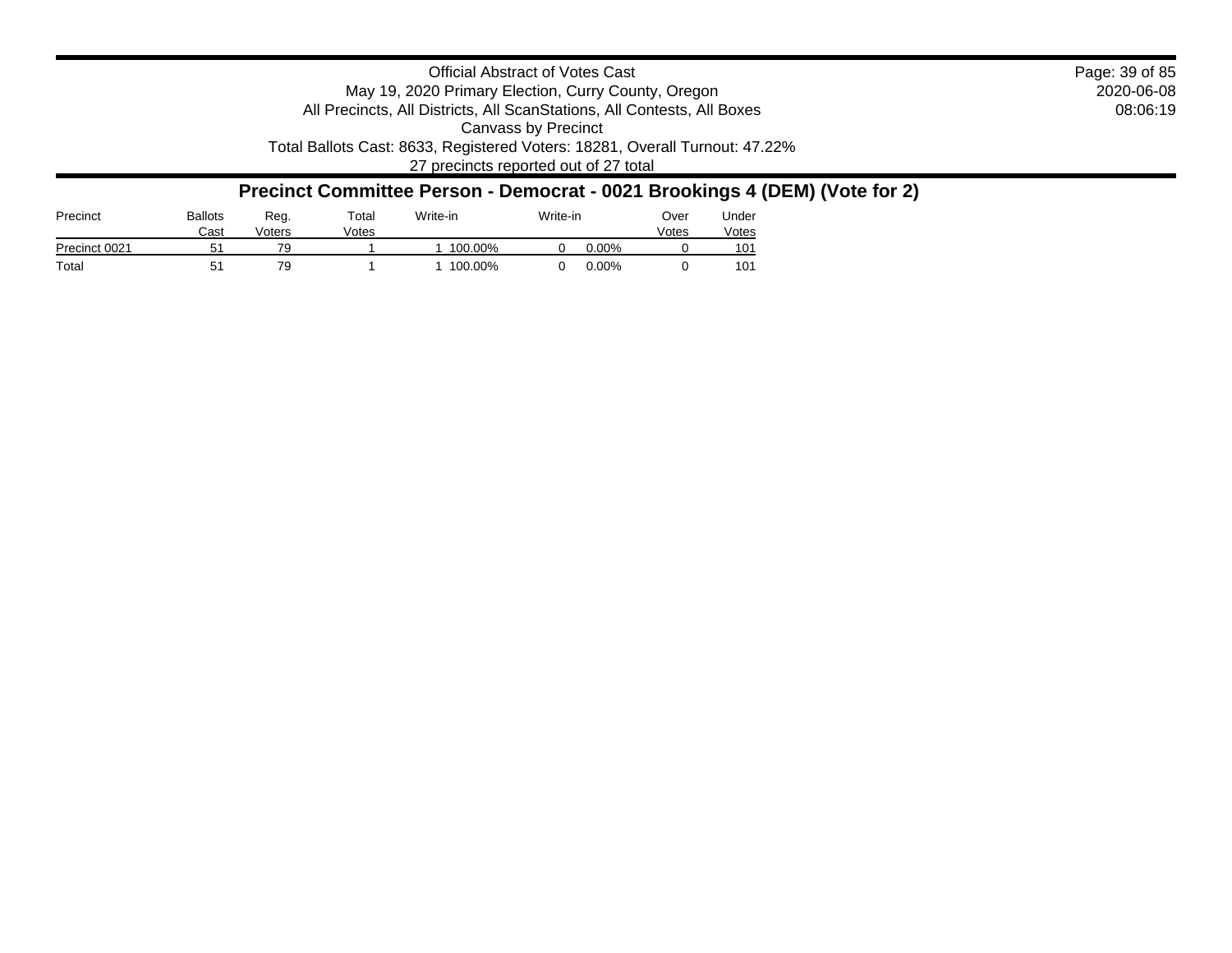2020-06-08 08:06:19 Page: 40 of 85

Official Abstract of Votes Cast May 19, 2020 Primary Election, Curry County, Oregon

All Precincts, All Districts, All ScanStations, All Contests, All Boxes

Canvass by Precinct

Total Ballots Cast: 8633, Registered Voters: 18281, Overall Turnout: 47.22%

27 precincts reported out of 27 total

#### **Precinct Committee Person - Democrat - 0022 W Harbor (DEM) (Vote for 2)**

| Precinct      | <b>Ballots</b><br>Cast | Reg.<br>√oters | Total<br>Votes | Emmy Ralls   | Write-in | Write-in | Over<br>Votes | Under<br>Votes |
|---------------|------------------------|----------------|----------------|--------------|----------|----------|---------------|----------------|
| Precinct 0022 | 98                     | 144            | 81             | 92.59%<br>75 | .41%     | $0.00\%$ |               | 115            |
| Total         | 98                     | 144            | 81             | 92.59%<br>75 | .41%     | 0.00%    |               | 115<br>⊣ ບ     |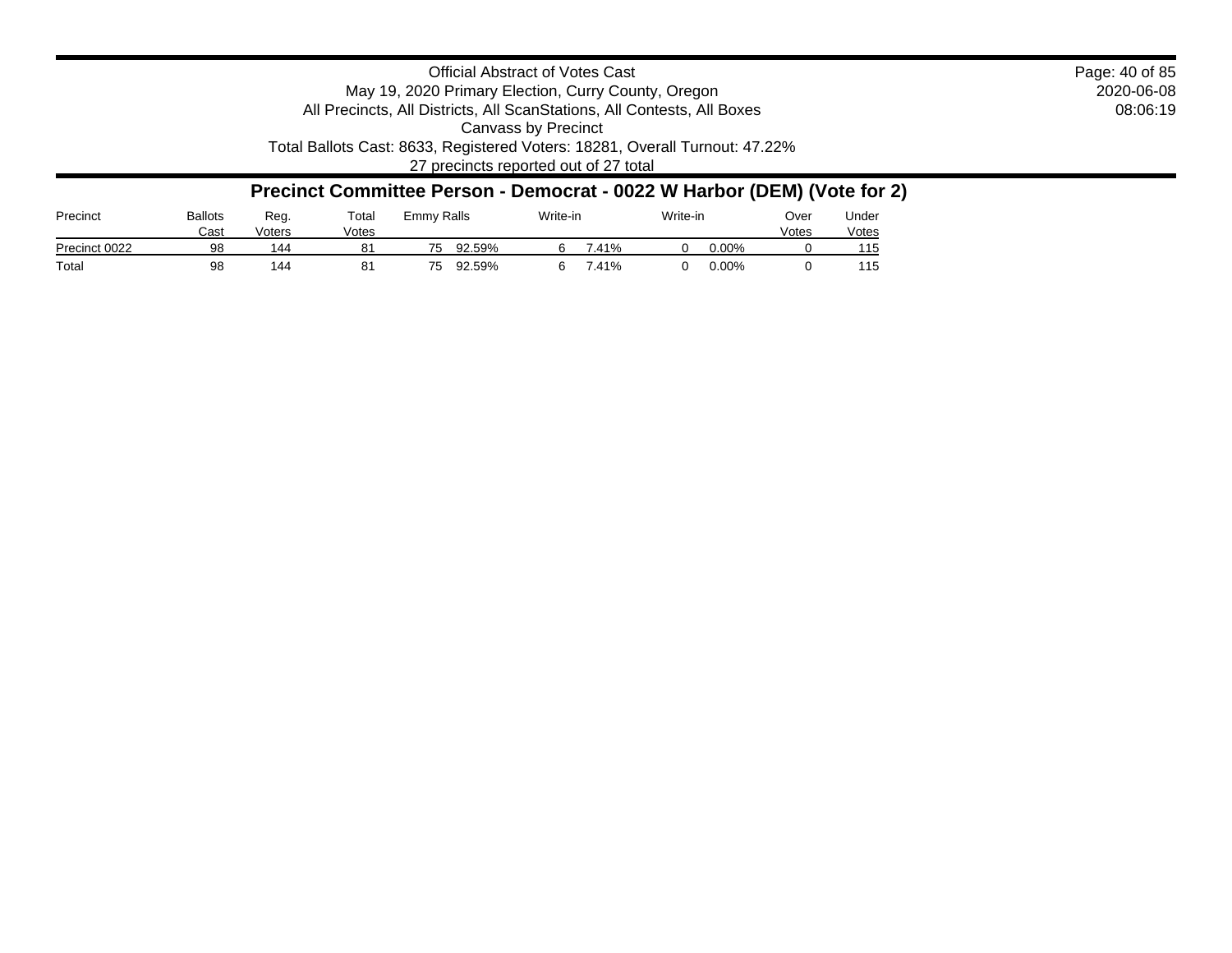2020-06-08 08:06:19 Page: 41 of 85

Official Abstract of Votes Cast May 19, 2020 Primary Election, Curry County, Oregon

All Precincts, All Districts, All ScanStations, All Contests, All Boxes

Canvass by Precinct

Total Ballots Cast: 8633, Registered Voters: 18281, Overall Turnout: 47.22%

27 precincts reported out of 27 total

#### **Precinct Committee Person - Democrat - 0023 Lower Harbor (DEM) (Vote for 2)**

| Precinct      | Ballots<br>Cast | Reg.<br>√oters | Total<br>Votes | Write-in |        | Write-in |        | Jver<br>Votes | Under<br>√otes |
|---------------|-----------------|----------------|----------------|----------|--------|----------|--------|---------------|----------------|
| Precinct 0023 | 102             | 139            |                |          | 62.50% |          | 37.50% |               | 196            |
| Total         | 102             | 139            |                |          | 62.50% |          | 37.50% |               | 196            |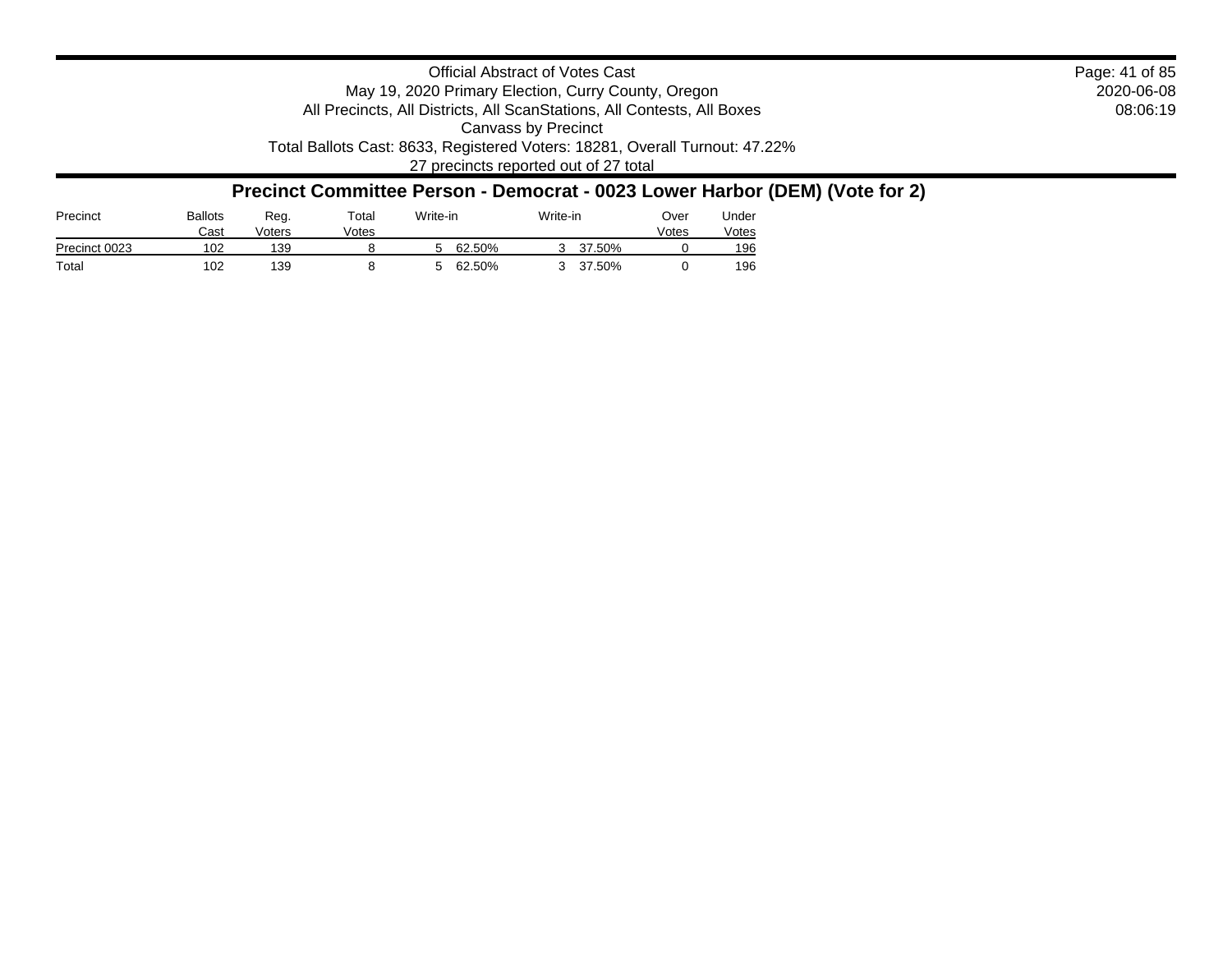2020-06-08 08:06:19 Page: 42 of 85

Official Abstract of Votes Cast May 19, 2020 Primary Election, Curry County, Oregon

All Precincts, All Districts, All ScanStations, All Contests, All Boxes

Canvass by Precinct

Total Ballots Cast: 8633, Registered Voters: 18281, Overall Turnout: 47.22%

27 precincts reported out of 27 total

# **Precinct Committee Person - Democrat - 0024 S W Harbor (DEM) (Vote for 3)**

| Precinct      | <b>Ballots</b><br>Cast | Reg.<br>Voters | Total<br>Votes | Jan Henault            | Gvlan Lane   | Write-in | Write-in | Write-in | Over<br>Votes | Under<br>Votes |
|---------------|------------------------|----------------|----------------|------------------------|--------------|----------|----------|----------|---------------|----------------|
| Precinct 0024 | 109                    | 166            | 142            | 82<br>57.75%<br>$\sim$ | 40.85%<br>58 | $.41\%$  | $0.00\%$ | $0.00\%$ |               | 185            |
| Total         | 109                    | 166            | 142            | 57.75%<br>82<br>5/     | 40.85%<br>58 | .41%     | 0.00%    | $0.00\%$ |               | 185            |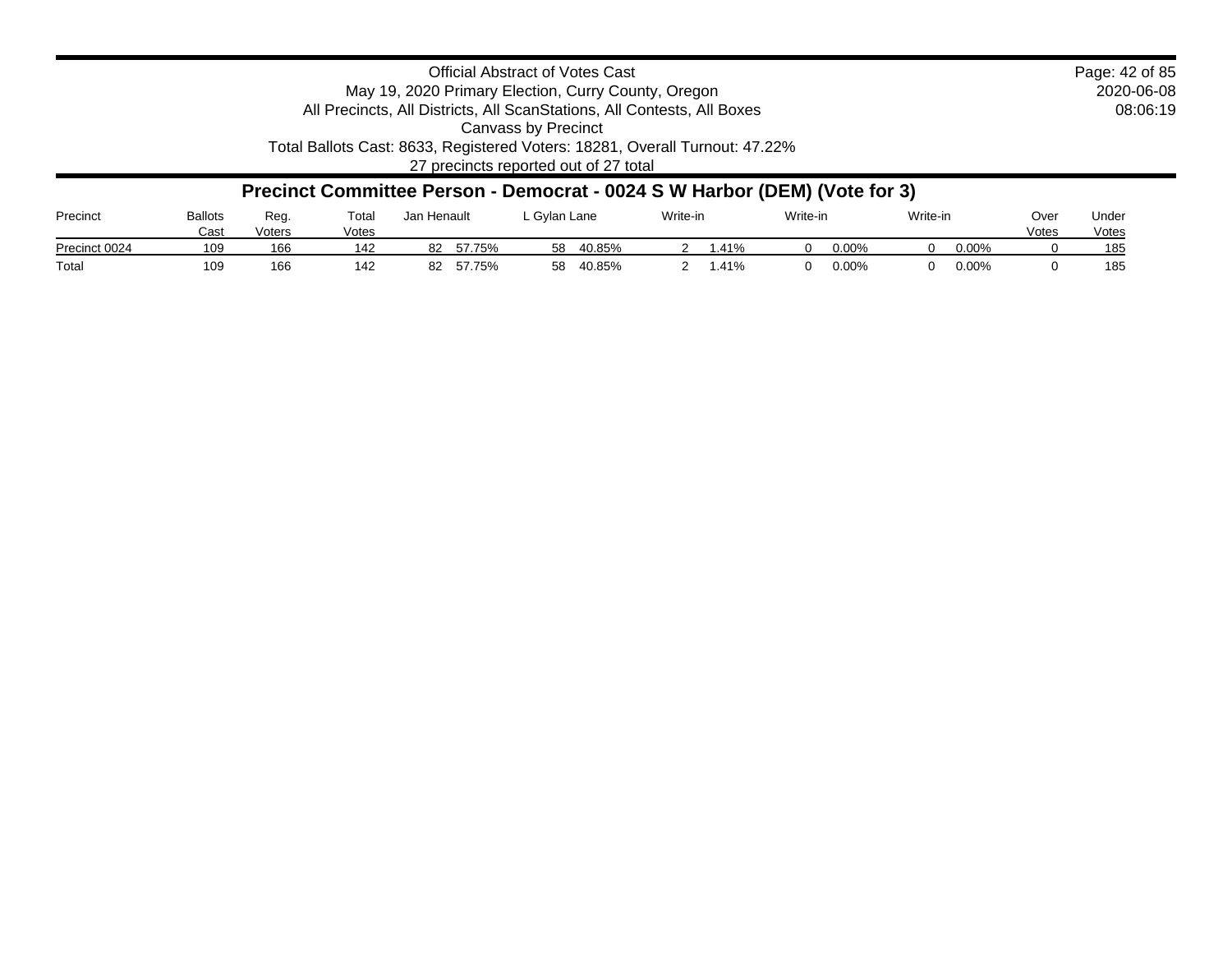2020-06-08 08:06:19 Page: 43 of 85

Official Abstract of Votes Cast May 19, 2020 Primary Election, Curry County, Oregon

All Precincts, All Districts, All ScanStations, All Contests, All Boxes

Canvass by Precinct

Total Ballots Cast: 8633, Registered Voters: 18281, Overall Turnout: 47.22%

27 precincts reported out of 27 total

#### **Precinct Committee Person - Democrat - 0025 E Harbor (DEM) (Vote for 3)**

| Precinct      | <b>Ballots</b><br>Cast | Reg.<br>Voters  | Total<br><b>Votes</b> | Write-in | Write-in | Write-in | Over<br>Votes | Under<br>Votes |
|---------------|------------------------|-----------------|-----------------------|----------|----------|----------|---------------|----------------|
| Precinct 0025 | 87                     | 161             |                       | 100.00%  | 0.00%    | $0.00\%$ |               | 259            |
| Total         | 87                     | 16 <sup>1</sup> |                       | 100.00%  | 0.00%    | $0.00\%$ |               | 259            |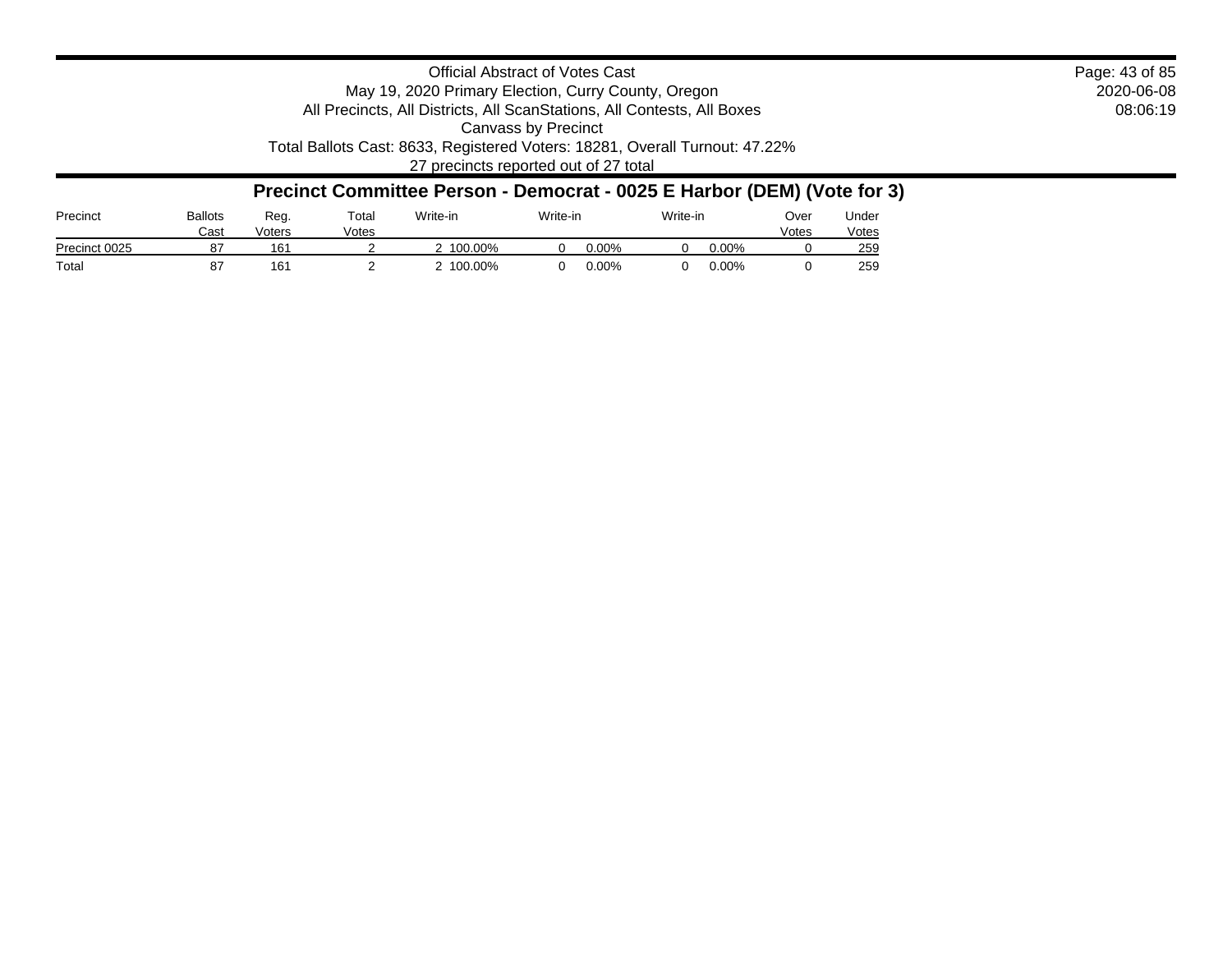2020-06-08 08:06:19 Page: 44 of 85

Official Abstract of Votes Cast May 19, 2020 Primary Election, Curry County, Oregon

All Precincts, All Districts, All ScanStations, All Contests, All Boxes

Canvass by Precinct

Total Ballots Cast: 8633, Registered Voters: 18281, Overall Turnout: 47.22%

27 precincts reported out of 27 total

# **Precinct Committee Person - Democrat - 0026 Cape Ferrelo (DEM) (Vote for 4)**

| Precinct      | Ballots<br>Cast | Reg.<br>Voters | Total<br>Votes | Write-in | Write-in | Write-in | Write-in | Over<br>Votes | Jnder<br>Votes |
|---------------|-----------------|----------------|----------------|----------|----------|----------|----------|---------------|----------------|
| Precinct 0026 | 159             | 212            |                | 50.00%   | 20.00%   | 20.00%   | 10.00%   |               | 626            |
| Total         | 159             | 212            |                | 50.00%   | 20.00%   | 20.00%   | 10.00%   |               | 626            |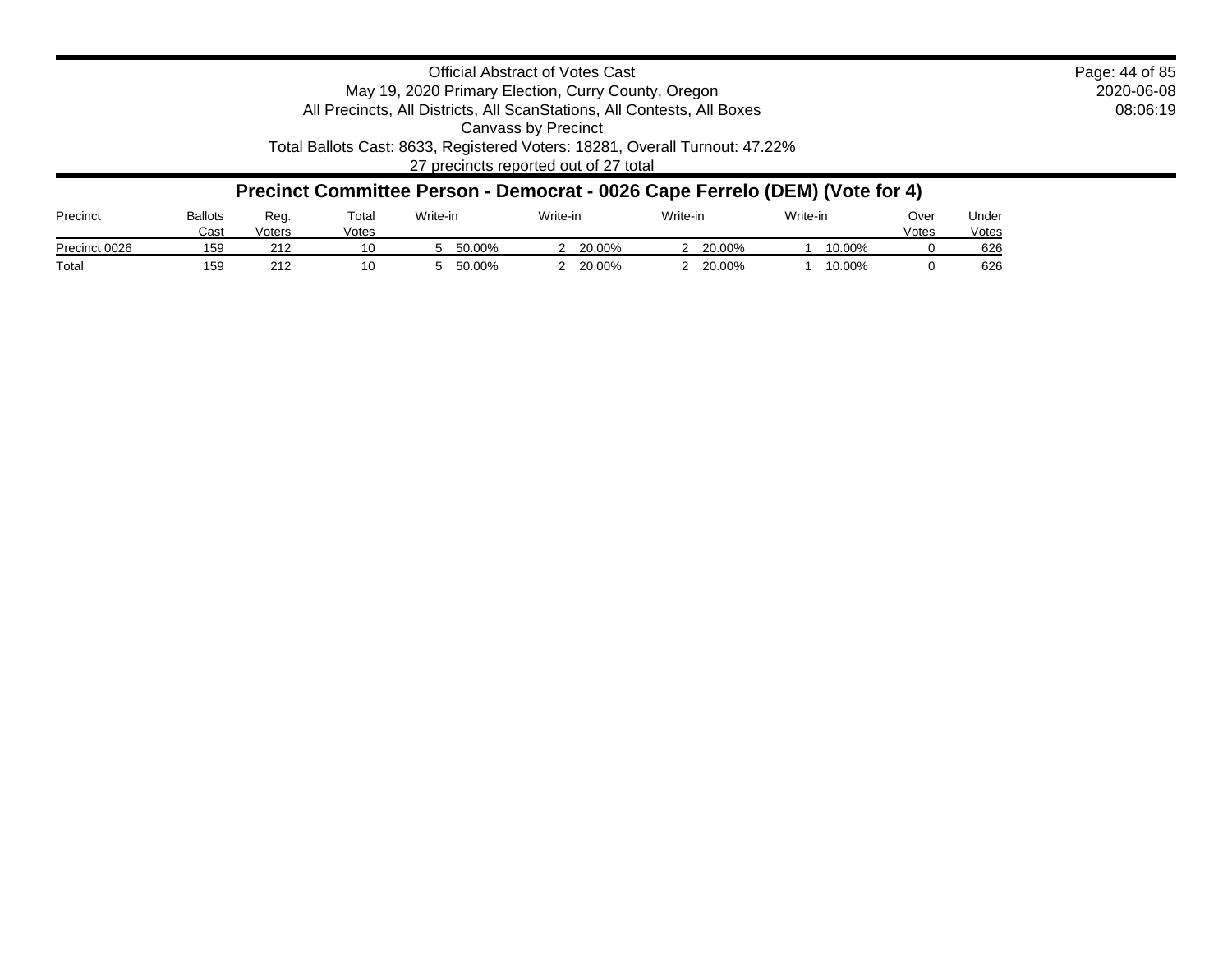2020-06-08 08:06:19 Page: 45 of 85

Official Abstract of Votes Cast May 19, 2020 Primary Election, Curry County, Oregon

All Precincts, All Districts, All ScanStations, All Contests, All Boxes

Canvass by Precinct

Total Ballots Cast: 8633, Registered Voters: 18281, Overall Turnout: 47.22%

27 precincts reported out of 27 total

#### **Precinct Committee Person - Democrat - 0027 Upper Chetco (DEM) (Vote for 2)**

| Precinct      | <b>Ballots</b><br>Cast | Reg.<br>/oters | Total<br>Votes | Write-in |        | Write-in |        | Over<br>Votes | Jnder<br>Votes |
|---------------|------------------------|----------------|----------------|----------|--------|----------|--------|---------------|----------------|
| Precinct 0027 | 59                     | 93             |                |          | 75.00% |          | 25.00% |               | 114            |
| Total         | 59                     | 93             |                |          | 75.00% |          | 25.00% |               | 114            |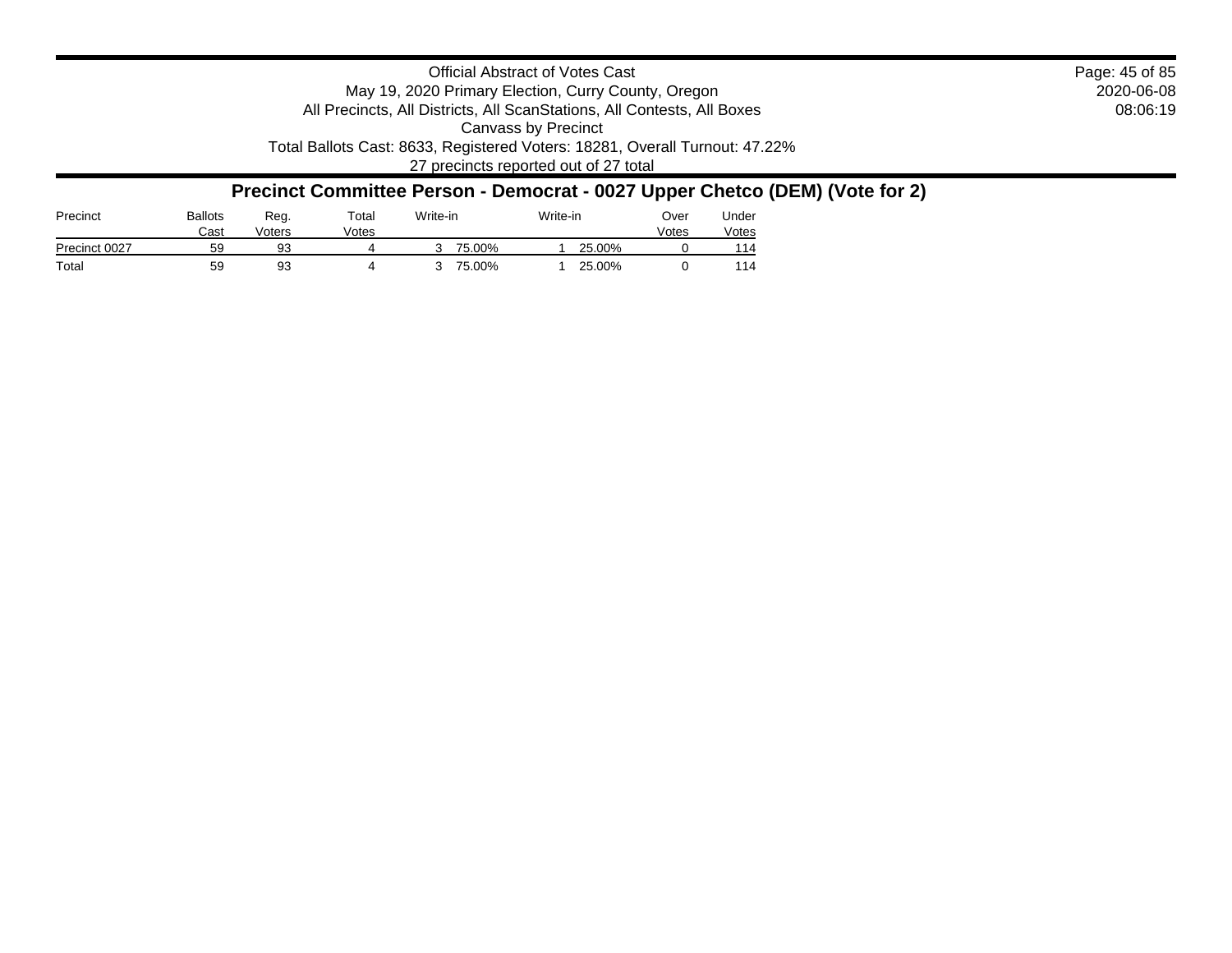2020-06-08 08:06:19 Page: 46 of 85

Official Abstract of Votes Cast May 19, 2020 Primary Election, Curry County, Oregon

All Precincts, All Districts, All ScanStations, All Contests, All Boxes

Canvass by Precinct

Total Ballots Cast: 8633, Registered Voters: 18281, Overall Turnout: 47.22%

27 precincts reported out of 27 total

#### **Precinct Committee Person - Republican - 0001 Agness (REP) (Vote for 2)**

| Precinct      | <b>Ballots</b><br>Cast | Reg.<br>/oters | $\tau$ otal<br>Votes | Write-in | Write-in |          | Over<br>Votes | Jnder<br>Votes |
|---------------|------------------------|----------------|----------------------|----------|----------|----------|---------------|----------------|
| Precinct 0001 |                        | 40             |                      | 100.00%  |          | 0.00%    |               | 40             |
| $\tau$ otal   |                        | 40             |                      | 100.00%  |          | $0.00\%$ |               | 40             |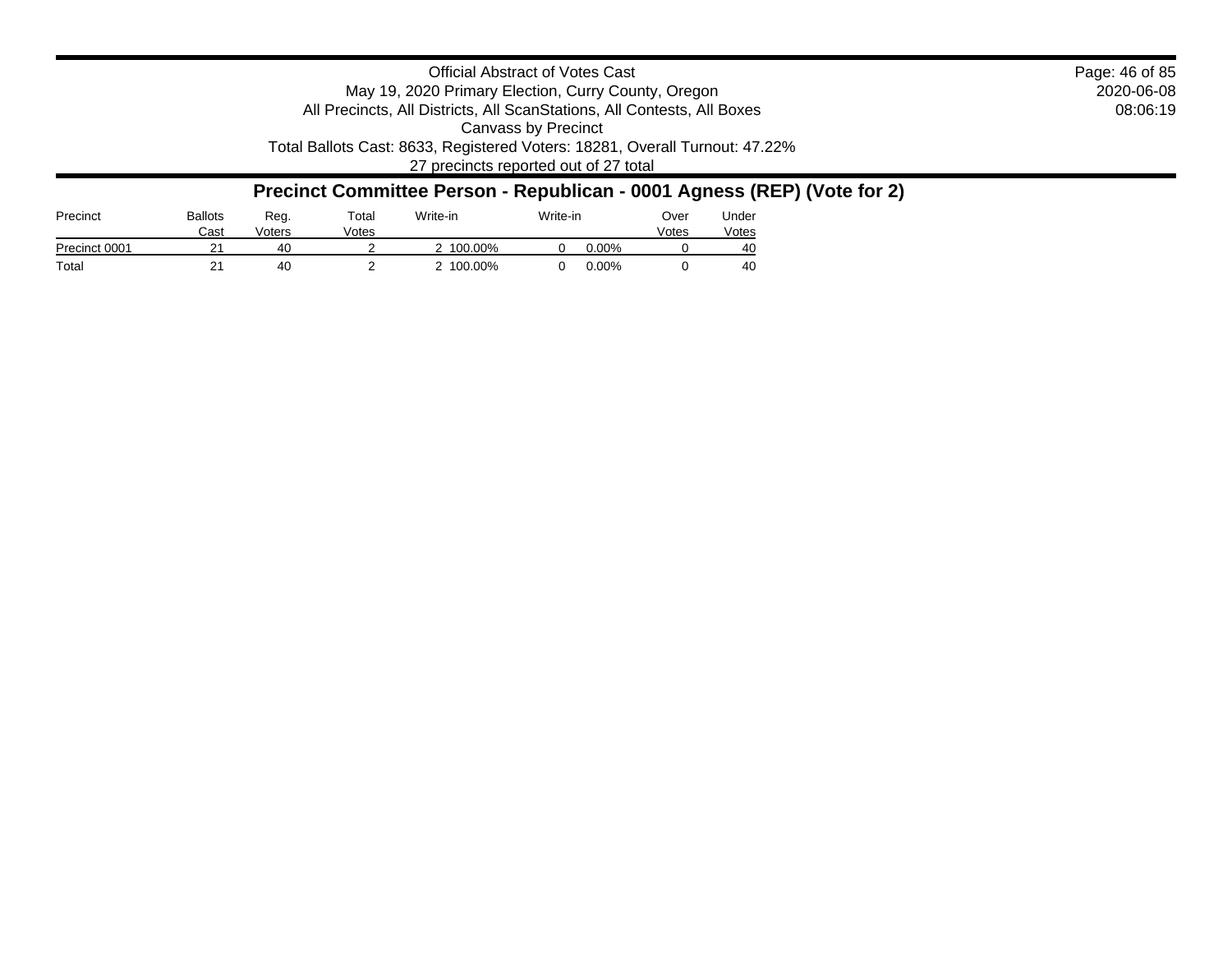2020-06-08 08:06:19 Page: 47 of 85

Official Abstract of Votes Cast May 19, 2020 Primary Election, Curry County, Oregon

All Precincts, All Districts, All ScanStations, All Contests, All Boxes

Canvass by Precinct

Total Ballots Cast: 8633, Registered Voters: 18281, Overall Turnout: 47.22%

27 precincts reported out of 27 total

# **Precinct Committee Person - Republican - 0002 S Chetco (REP) (Vote for 3)**

| Precinct      | <b>Ballots</b><br>Cast | Reg.<br>√oters | Total<br>Votes | Write-in | Write-in | Write-in | Over<br>Votes | Under<br>Votes |
|---------------|------------------------|----------------|----------------|----------|----------|----------|---------------|----------------|
| Precinct 0002 | 136                    | 216            |                | 60.00%   | 20.00%   | 20.00%   |               | 393            |
| Total         | 136                    | 216            | 15             | 60.00%   | 20.00%   | 20.00%   |               | 393            |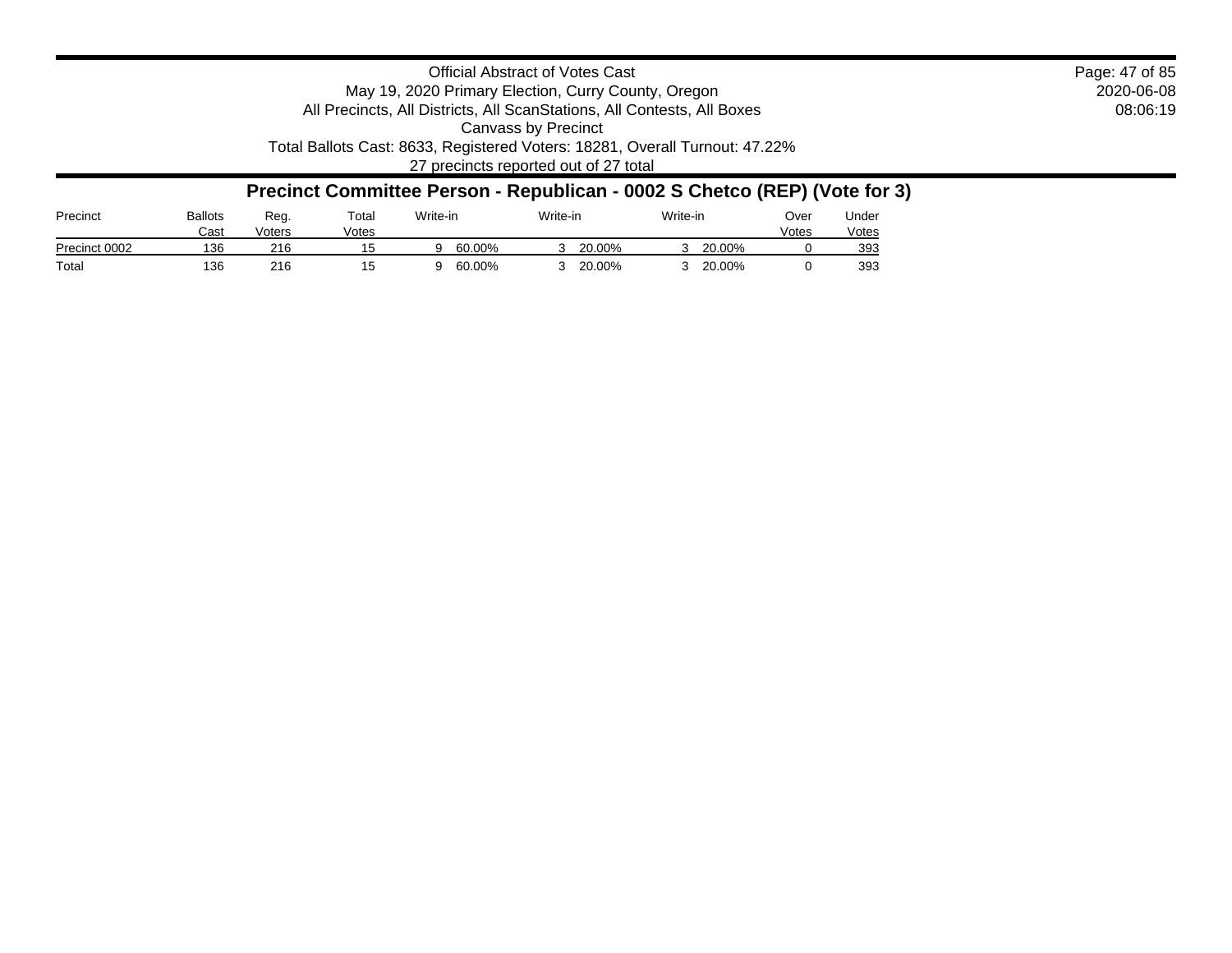2020-06-08 08:06:19 Page: 48 of 85

Official Abstract of Votes Cast May 19, 2020 Primary Election, Curry County, Oregon

All Precincts, All Districts, All ScanStations, All Contests, All Boxes

Canvass by Precinct

Total Ballots Cast: 8633, Registered Voters: 18281, Overall Turnout: 47.22%

27 precincts reported out of 27 total

# **Precinct Committee Person - Republican - 0003 Floras Creek (REP) (Vote for 2)**

| Precinct      | <b>Ballots</b><br>Cast | Reg.<br>/oters | $\tau$ otal<br>Votes | Write-in |        | Write-in |        | Over<br>Votes | Jnder<br>Votes |
|---------------|------------------------|----------------|----------------------|----------|--------|----------|--------|---------------|----------------|
| Precinct 0003 | 86                     | 143            |                      |          | 75.00% |          | 25.00% |               | 168            |
| Total         | 86                     | 143            |                      |          | 75.00% |          | 25.00% |               | 168            |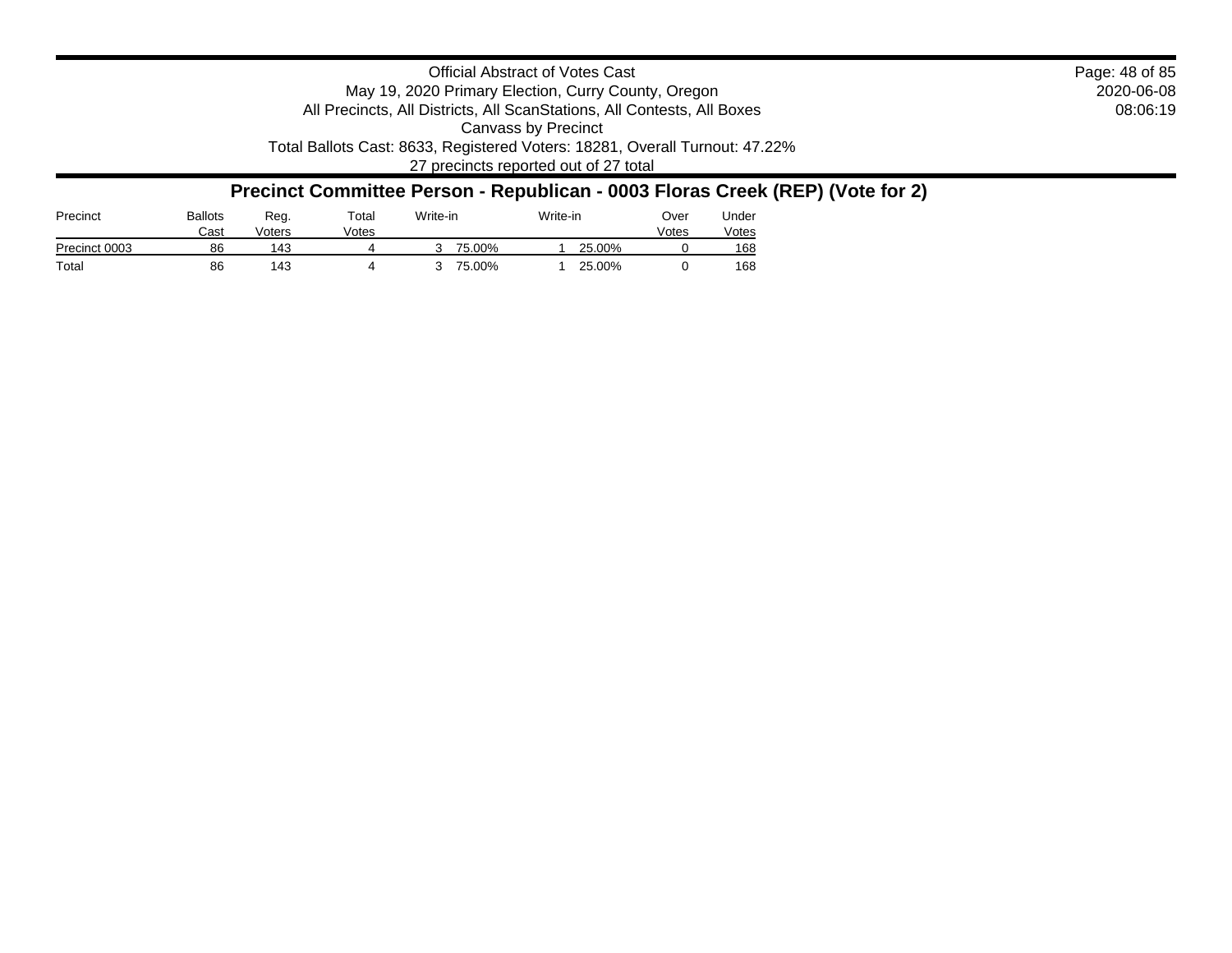2020-06-08 08:06:19 Page: 49 of 85

Official Abstract of Votes Cast May 19, 2020 Primary Election, Curry County, Oregon

All Precincts, All Districts, All ScanStations, All Contests, All Boxes

Canvass by Precinct

Total Ballots Cast: 8633, Registered Voters: 18281, Overall Turnout: 47.22%

27 precincts reported out of 27 total

### **Precinct Committee Person - Republican - 0004 Sixes (REP) (Vote for 2)**

| Precinct      | Ballots<br>Cast | Reg.<br>Voters | Total<br>Votes | Shelia Megson | Write-in | Write-in | Over<br>Votes | Under<br>Votes |
|---------------|-----------------|----------------|----------------|---------------|----------|----------|---------------|----------------|
| Precinct 0004 | 70              | 10٬            | 48             | 95.83%<br>46  | 4.17%    | 0.00%    |               | 92             |
| Total         | 70              | 10٬            | 48             | 46<br>95.83%  | 4.17%    | $0.00\%$ |               | 92             |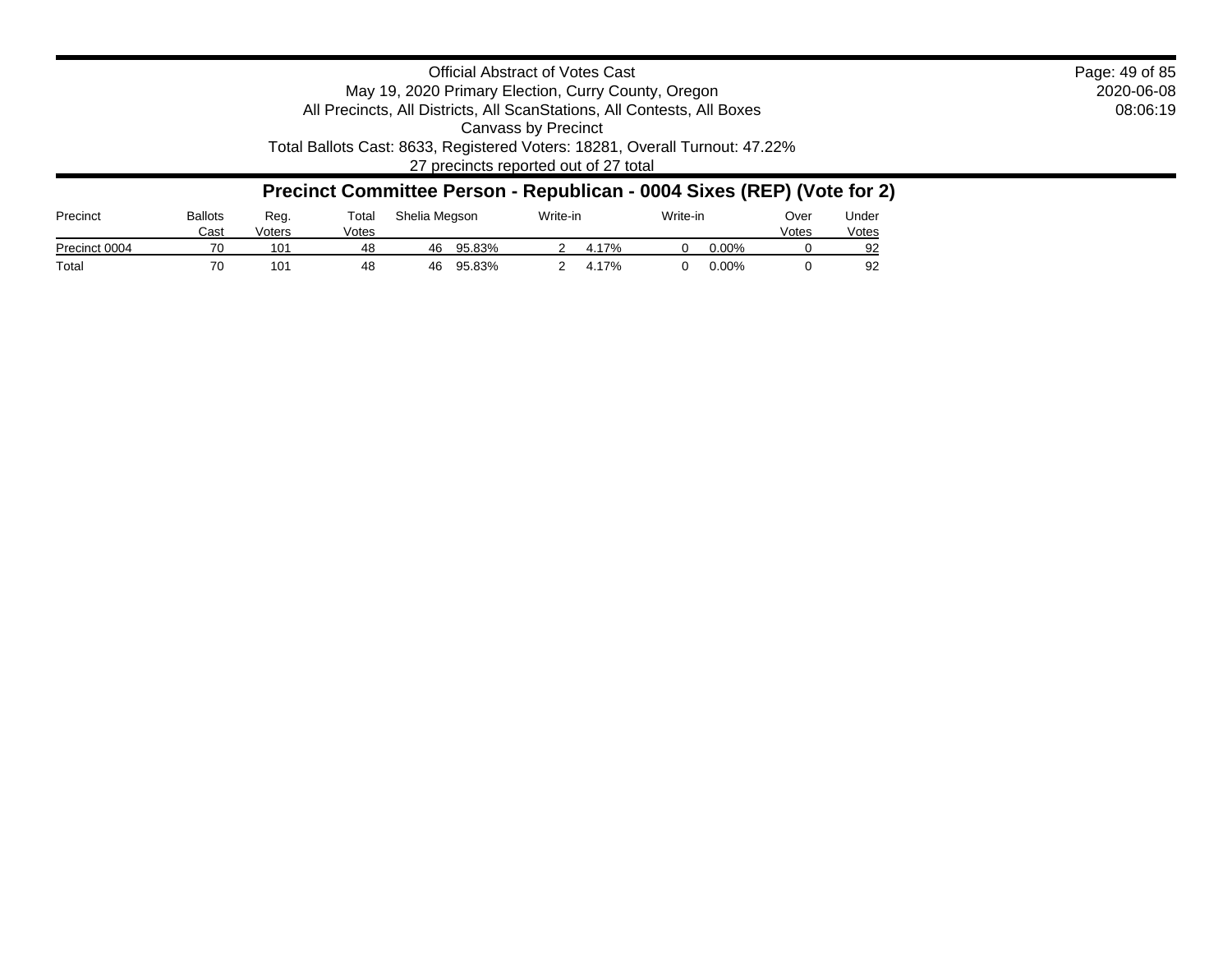2020-06-08 08:06:19 Page: 50 of 85

Official Abstract of Votes Cast May 19, 2020 Primary Election, Curry County, Oregon

All Precincts, All Districts, All ScanStations, All Contests, All Boxes

Canvass by Precinct

Total Ballots Cast: 8633, Registered Voters: 18281, Overall Turnout: 47.22%

27 precincts reported out of 27 total

# **Precinct Committee Person - Republican - 0005 Elk River (REP) (Vote for 3)**

| Precinct      | <b>Ballots</b><br>Cast | Reg.<br>Voters | $\tau$ otal<br>Votes | Write-in | Write-in | Write-in | Over<br>Votes | Under<br>Votes |
|---------------|------------------------|----------------|----------------------|----------|----------|----------|---------------|----------------|
| Precinct 0005 | 141                    | 208            | 1 <sup>c</sup>       | 40.00%   | 30.00%   | 30.00%   |               | 413            |
| Total         | 141                    | 208            | 10                   | 40.00%   | 30.00%   | 30.00%   |               | 413            |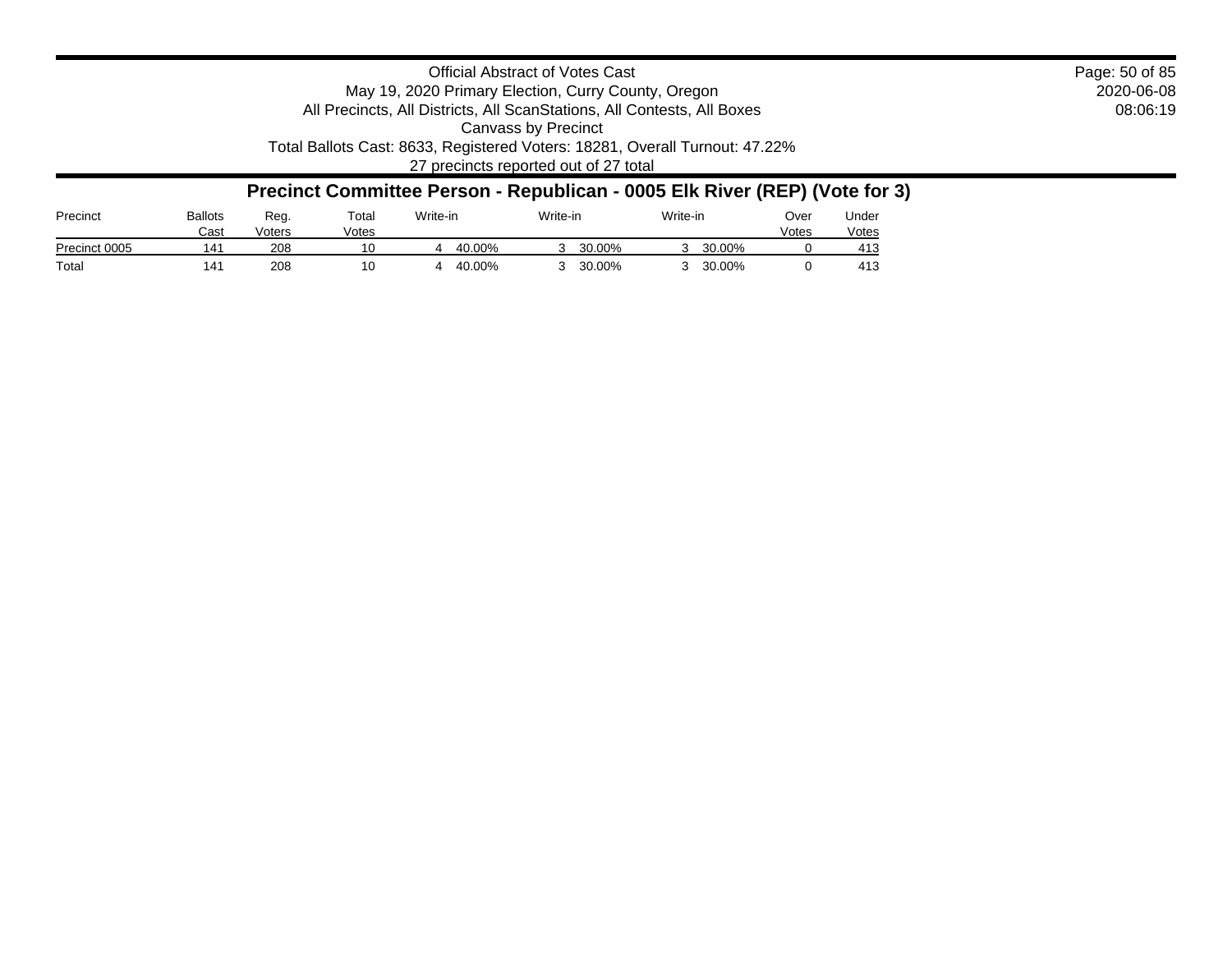2020-06-08 08:06:19 Page: 51 of 85

Official Abstract of Votes Cast May 19, 2020 Primary Election, Curry County, Oregon

All Precincts, All Districts, All ScanStations, All Contests, All Boxes

Canvass by Precinct

Total Ballots Cast: 8633, Registered Voters: 18281, Overall Turnout: 47.22%

27 precincts reported out of 27 total

## **Precinct Committee Person - Republican - 0006 Port Orford 1 (REP) (Vote for 2)**

| Precinct      | Ballots<br>Cast | Reg.<br>/oters | $\tau$ otal<br>Votes | Write-in |        | Write-in |        | Dver<br>Votes | Under<br>√otes |
|---------------|-----------------|----------------|----------------------|----------|--------|----------|--------|---------------|----------------|
| Precinct 0006 | 97              | 138            |                      |          | 72.73% |          | 27.27% |               | 183            |
| Total         | 97              | 138            | ◢ ◢                  |          | 72.73% |          | 27.27% |               | 183            |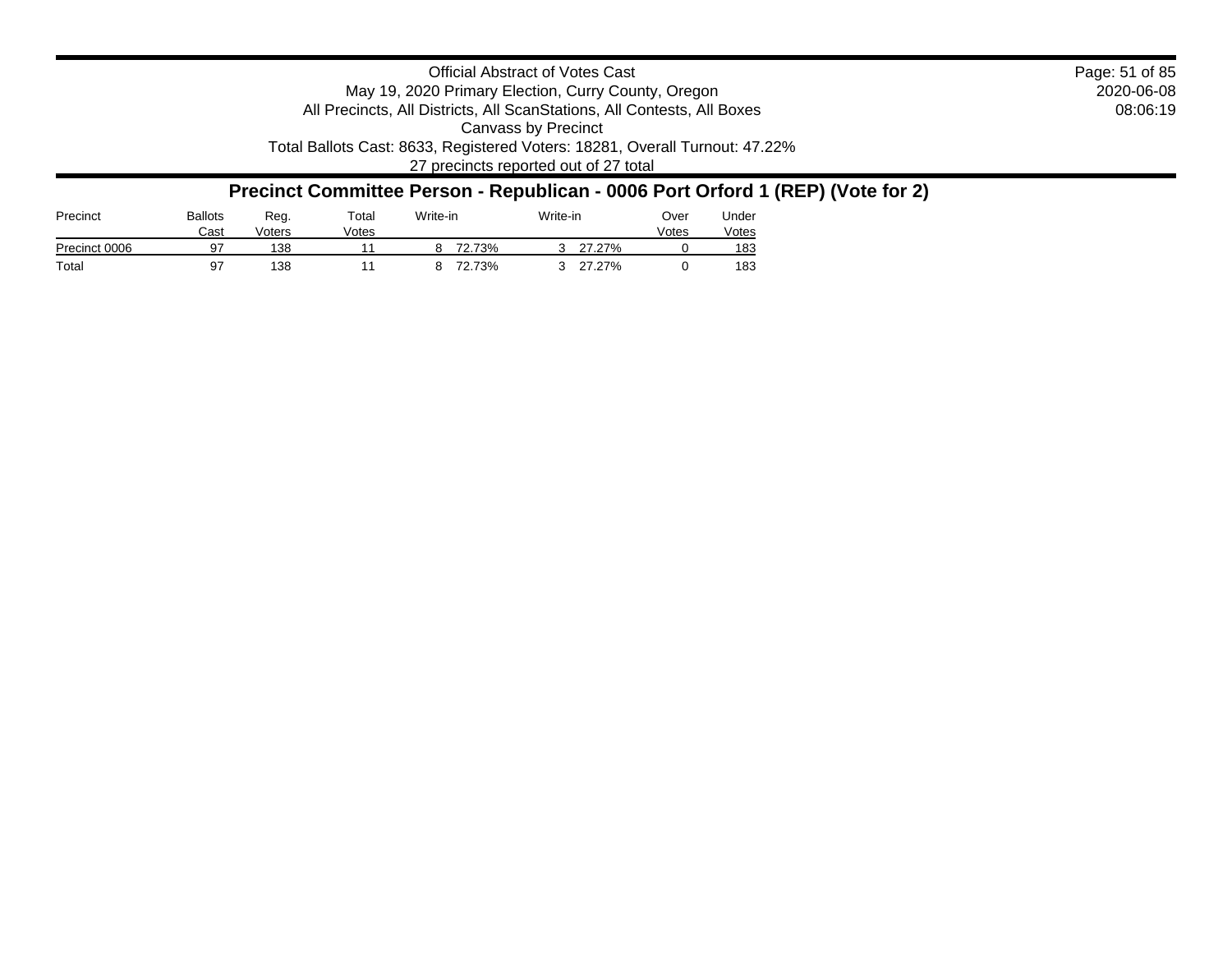2020-06-08 08:06:19 Page: 52 of 85

Official Abstract of Votes Cast May 19, 2020 Primary Election, Curry County, Oregon

All Precincts, All Districts, All ScanStations, All Contests, All Boxes

Canvass by Precinct

Total Ballots Cast: 8633, Registered Voters: 18281, Overall Turnout: 47.22%

27 precincts reported out of 27 total

## **Precinct Committee Person - Republican - 0007 Port Orford 2 (REP) (Vote for 2)**

| Precinct      | <b>Ballots</b><br>Cast | Reg.<br>/oters | $\tau$ otal<br>Votes | Write-in | Write-in |       | Over<br>Votes | Jnder<br>Votes |
|---------------|------------------------|----------------|----------------------|----------|----------|-------|---------------|----------------|
| Precinct 0007 | 33                     | 53             |                      | 100.00%  |          | 0.00% |               | 64             |
| Total         | 33                     | 53             |                      | 100.00%  |          | 0.00% |               | 64             |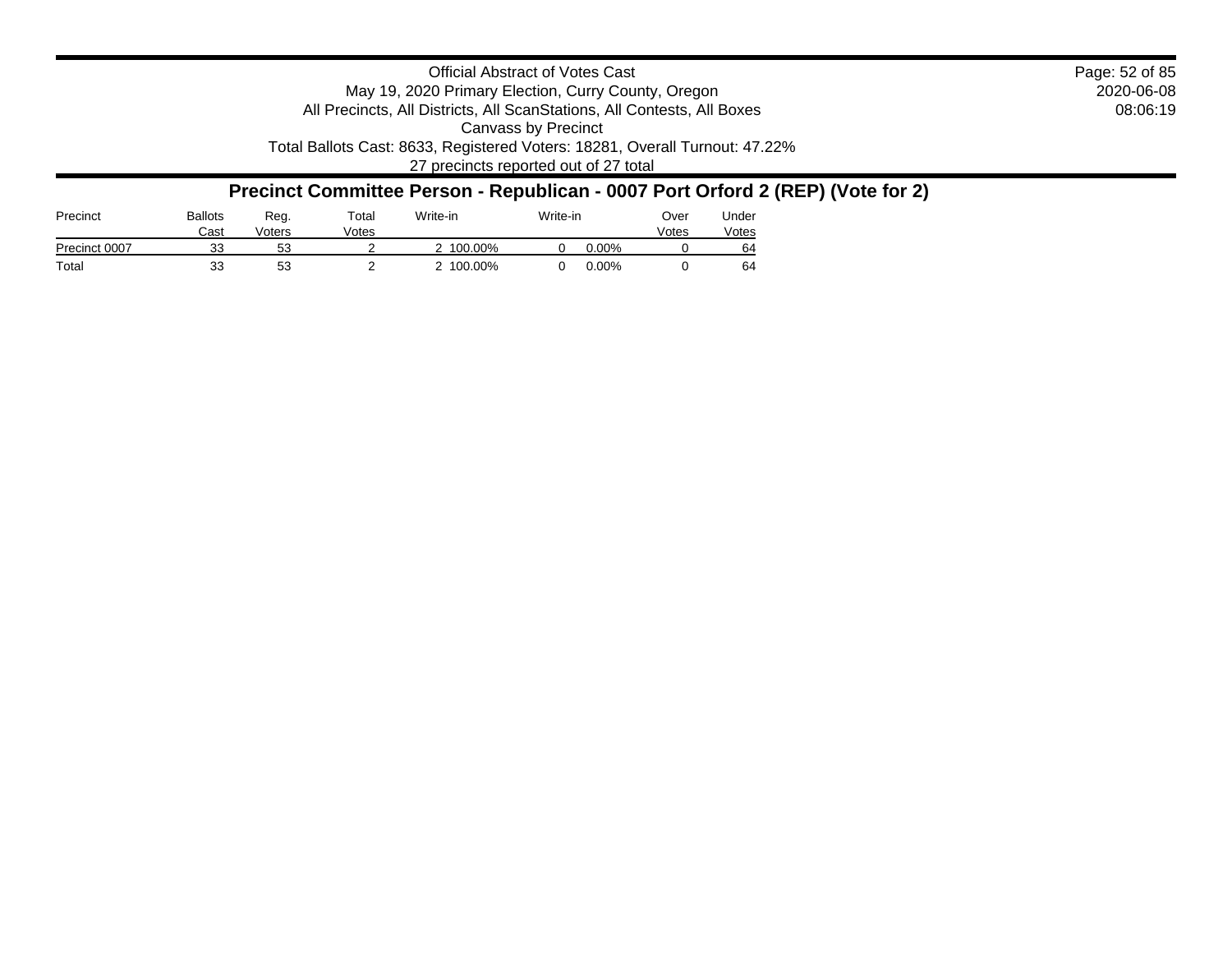2020-06-08 08:06:19 Page: 53 of 85

Official Abstract of Votes Cast May 19, 2020 Primary Election, Curry County, Oregon

All Precincts, All Districts, All ScanStations, All Contests, All Boxes

Canvass by Precinct

Total Ballots Cast: 8633, Registered Voters: 18281, Overall Turnout: 47.22%

27 precincts reported out of 27 total

# **Precinct Committee Person - Republican - 0008 Ophir (REP) (Vote for 2)**

| Precinct      | <b>Ballots</b><br>Cast | Reg.<br>/oters | Total<br>Votes | Write-in | Write-in | ⊃ver<br>Votes | Jnder<br>Votes |
|---------------|------------------------|----------------|----------------|----------|----------|---------------|----------------|
| Precinct 0008 | 132                    | 205            |                | 78%      | 22%      |               | 255            |
| Total         | 132                    | 205            |                | 78%      | 22.22%   |               | 255            |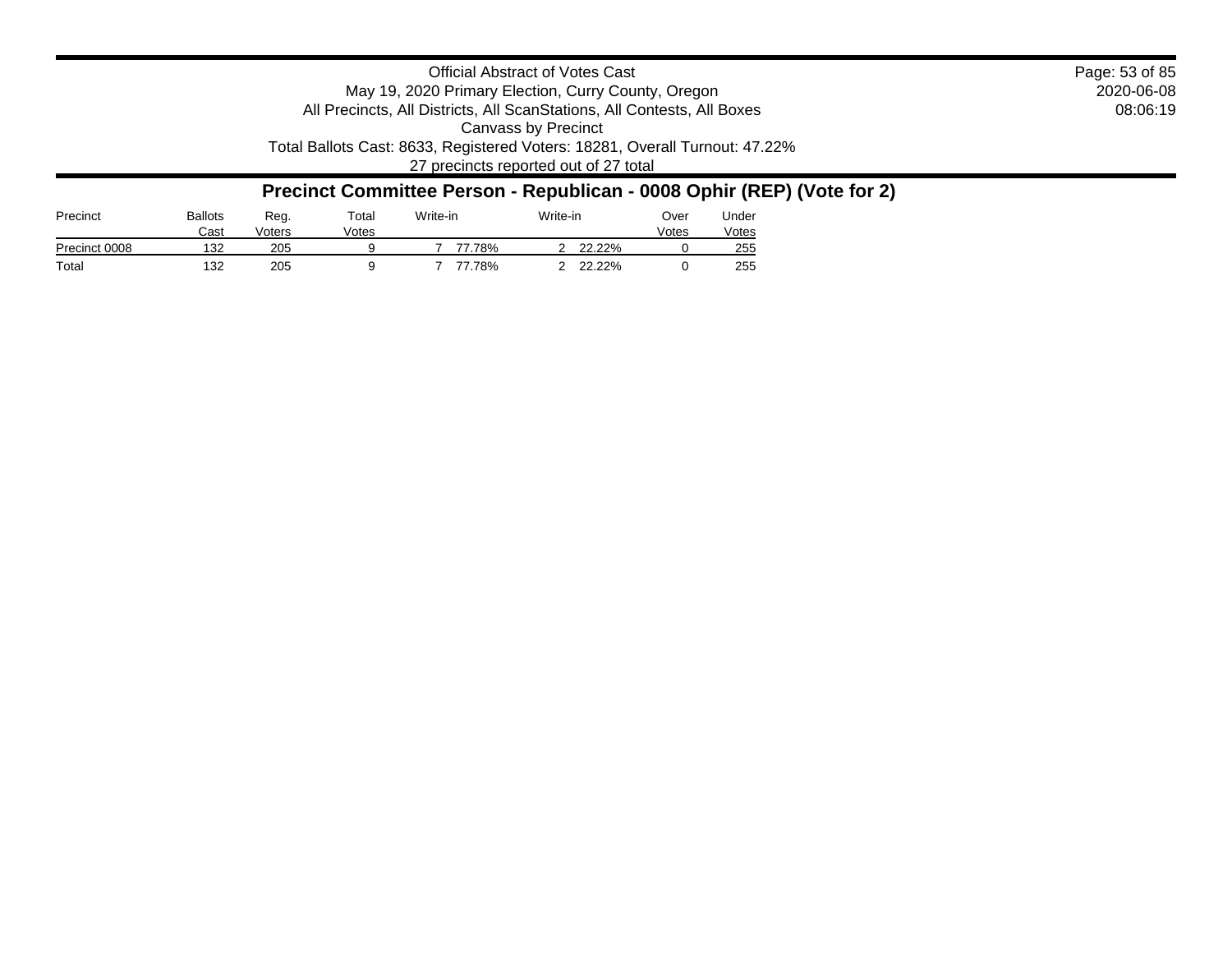2020-06-08 08:06:19 Page: 54 of 85

Official Abstract of Votes Cast May 19, 2020 Primary Election, Curry County, Oregon

All Precincts, All Districts, All ScanStations, All Contests, All Boxes

Canvass by Precinct

Total Ballots Cast: 8633, Registered Voters: 18281, Overall Turnout: 47.22%

27 precincts reported out of 27 total

### **Precinct Committee Person - Republican - 0009 Wedderburn (REP) (Vote for 4)**

| Precinct      | <b>Ballots</b><br>Cast | Reg.<br>Voters | Total<br>Votes | Kathy Shindler | Write-in | Write-in | Write-in      | Write-in | Over<br>Votes | Jnder<br>Votes |
|---------------|------------------------|----------------|----------------|----------------|----------|----------|---------------|----------|---------------|----------------|
| Precinct 0009 | 248                    | 345            | 17Q            | 98.32%<br>176  | 12%      | J.56%    | $0.00\%$      | $0.00\%$ |               | 813            |
| Total         | 248                    | 345            | 179            | 176<br>98.32%  | 12%      | ).56%    | $0.00\%$<br>0 | 0.00%    |               | 813            |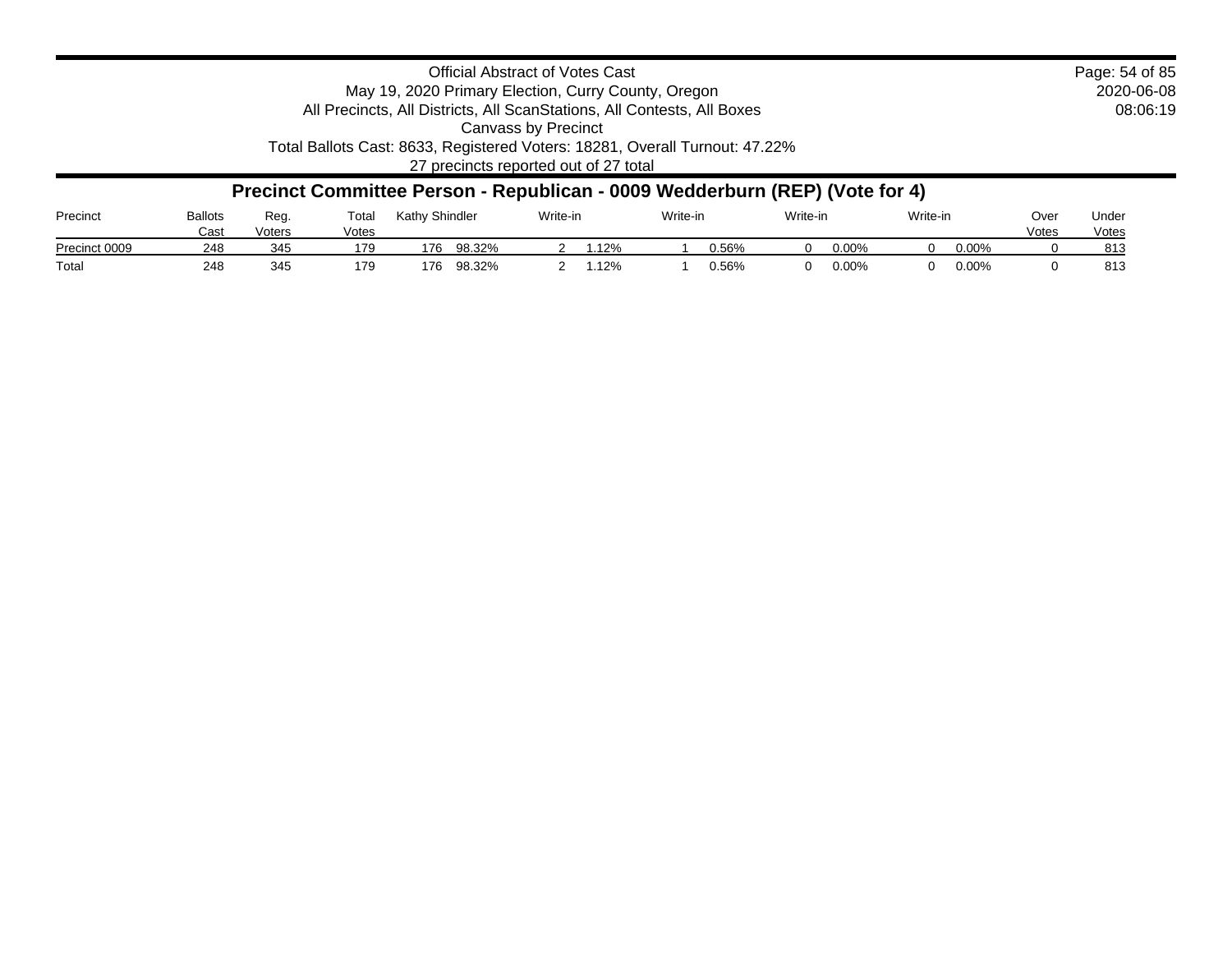2020-06-08 08:06:19 Page: 55 of 85

Official Abstract of Votes Cast May 19, 2020 Primary Election, Curry County, Oregon

All Precincts, All Districts, All ScanStations, All Contests, All Boxes

Canvass by Precinct

Total Ballots Cast: 8633, Registered Voters: 18281, Overall Turnout: 47.22%

27 precincts reported out of 27 total

# **Precinct Committee Person - Republican - 0010 N Gold Beach (REP) (Vote for 3)**

| Precinct      | <b>Ballots</b><br>Cast | Reg.<br>/oters | Total<br>Votes | Write-in | Write-in |          | Write-in |          | Over<br>Votes | Jnder<br>Votes |
|---------------|------------------------|----------------|----------------|----------|----------|----------|----------|----------|---------------|----------------|
| Precinct 0010 | 120                    | 18C            |                | 100.00%  |          | 0.00%    |          | $0.00\%$ |               | 359            |
| Total         | 120                    | 18C            |                | 100.00%  |          | $0.00\%$ |          | $0.00\%$ |               | 359            |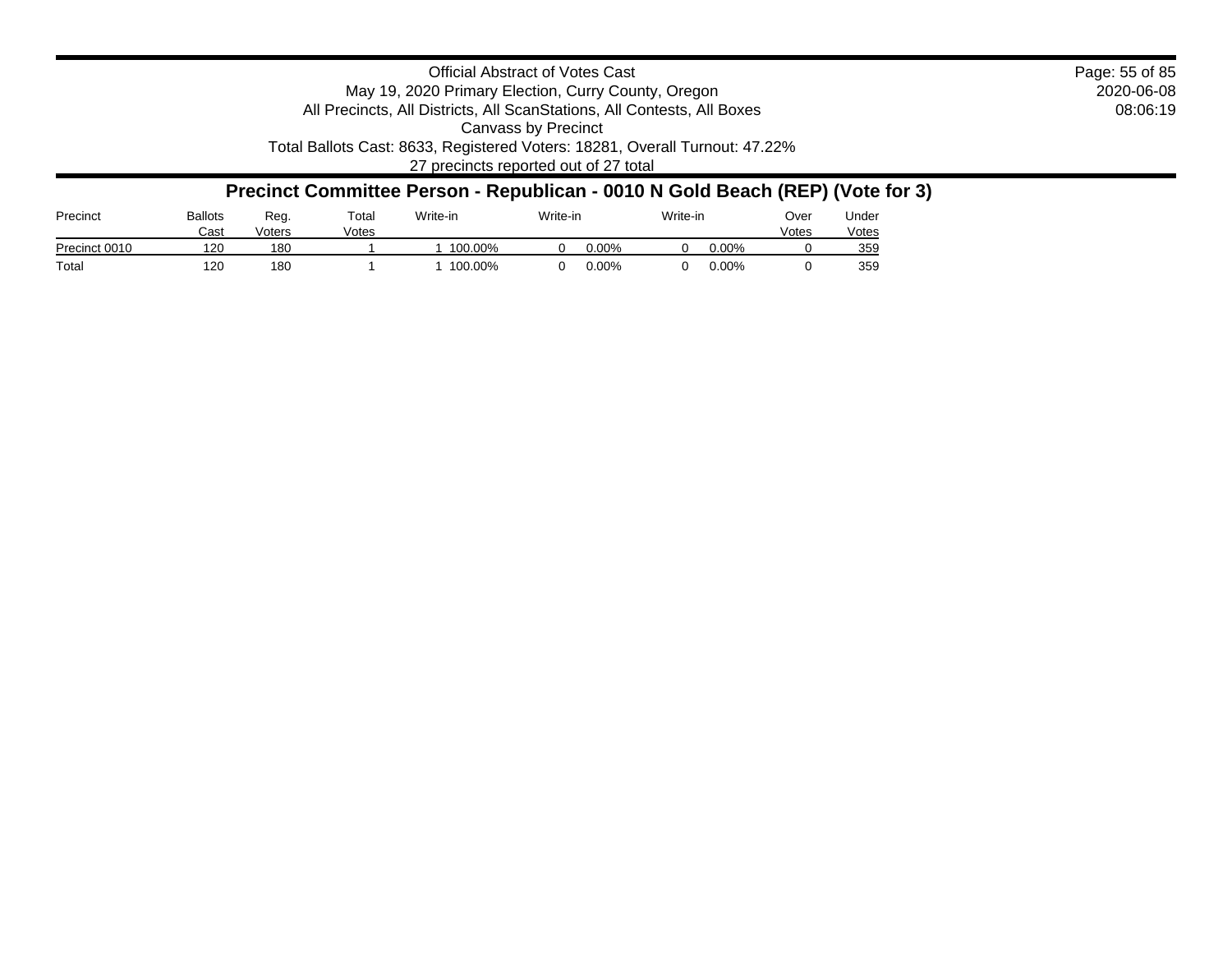2020-06-08 08:06:19 Page: 56 of 85

Official Abstract of Votes Cast May 19, 2020 Primary Election, Curry County, Oregon

All Precincts, All Districts, All ScanStations, All Contests, All Boxes

Canvass by Precinct

Total Ballots Cast: 8633, Registered Voters: 18281, Overall Turnout: 47.22%

27 precincts reported out of 27 total

## **Precinct Committee Person - Republican - 0011 S Gold Beach (REP) (Vote for 4)**

| Precinct      | Ballots<br>Cast | Reg.<br>Voters | Total<br>Votes | Write-in        | Write-in | Write-in | Write-in | Over<br>Votes | Under<br>Votes |
|---------------|-----------------|----------------|----------------|-----------------|----------|----------|----------|---------------|----------------|
| Precinct 0011 | 223             | 335            |                | $.00\%$         | 0.00%    | $0.00\%$ | $0.00\%$ |               | 884            |
| Total         | 223             | 335            |                | $0.00\%$<br>100 | $0.00\%$ | $0.00\%$ | 0.00%    |               | 884            |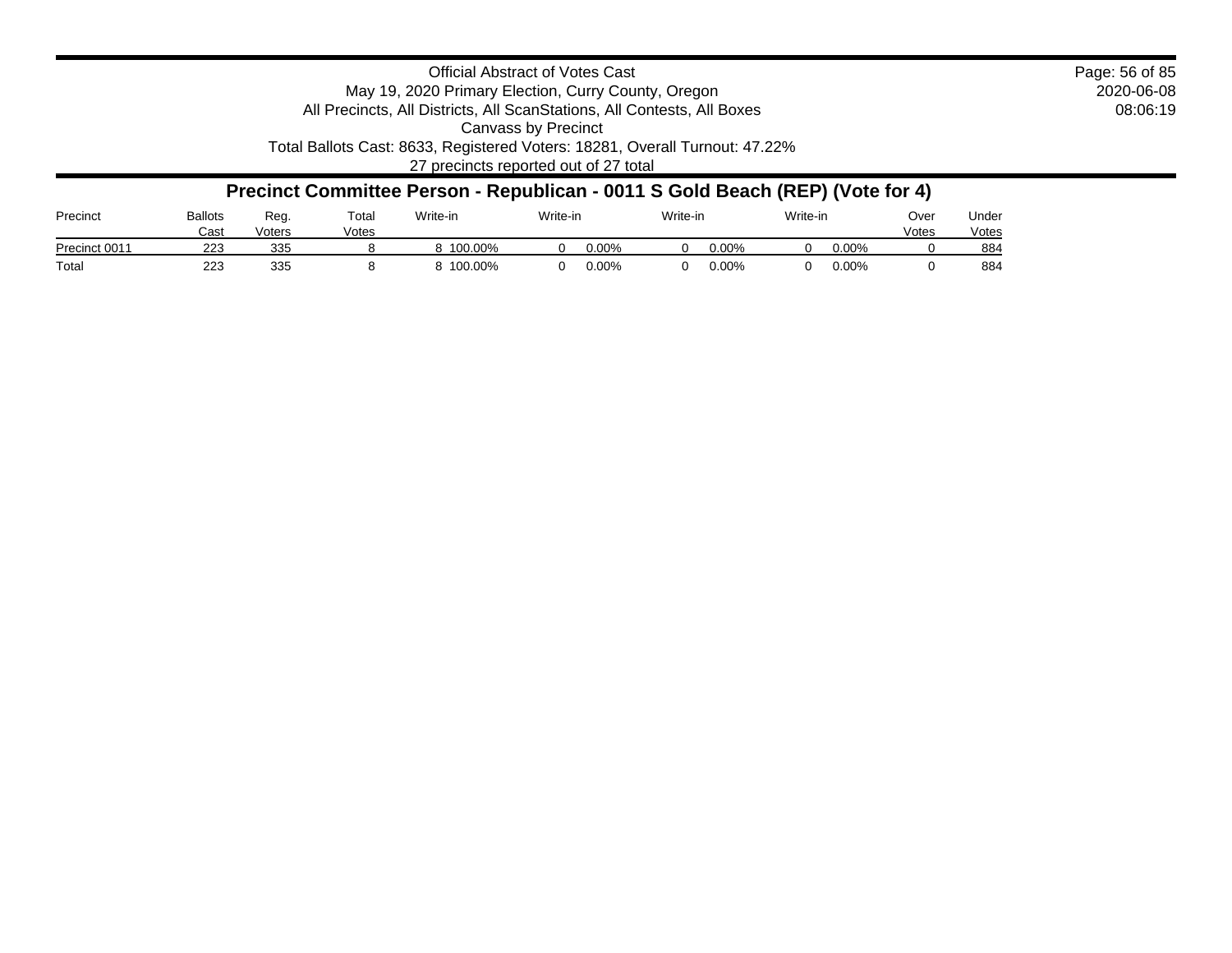2020-06-08 08:06:19 Page: 57 of 85

Official Abstract of Votes Cast May 19, 2020 Primary Election, Curry County, Oregon

All Precincts, All Districts, All ScanStations, All Contests, All Boxes

Canvass by Precinct

Total Ballots Cast: 8633, Registered Voters: 18281, Overall Turnout: 47.22%

27 precincts reported out of 27 total

### **Precinct Committee Person - Republican - 0012 Hunter Creek (REP) (Vote for 2)**

| Precinct      | Ballots<br>Cast | Reg.<br>/oters | $\tau$ otal<br>Votes | Write-in | Write-in |       | ⊃ver<br>Votes | Under<br>√otes |
|---------------|-----------------|----------------|----------------------|----------|----------|-------|---------------|----------------|
| Precinct 0012 | 5/              | 95             |                      | 100.00%  |          | 0.00% |               | 109            |
| $\tau$ otal   | 57              | 95             |                      | 100.00%  |          | 0.00% |               | 109            |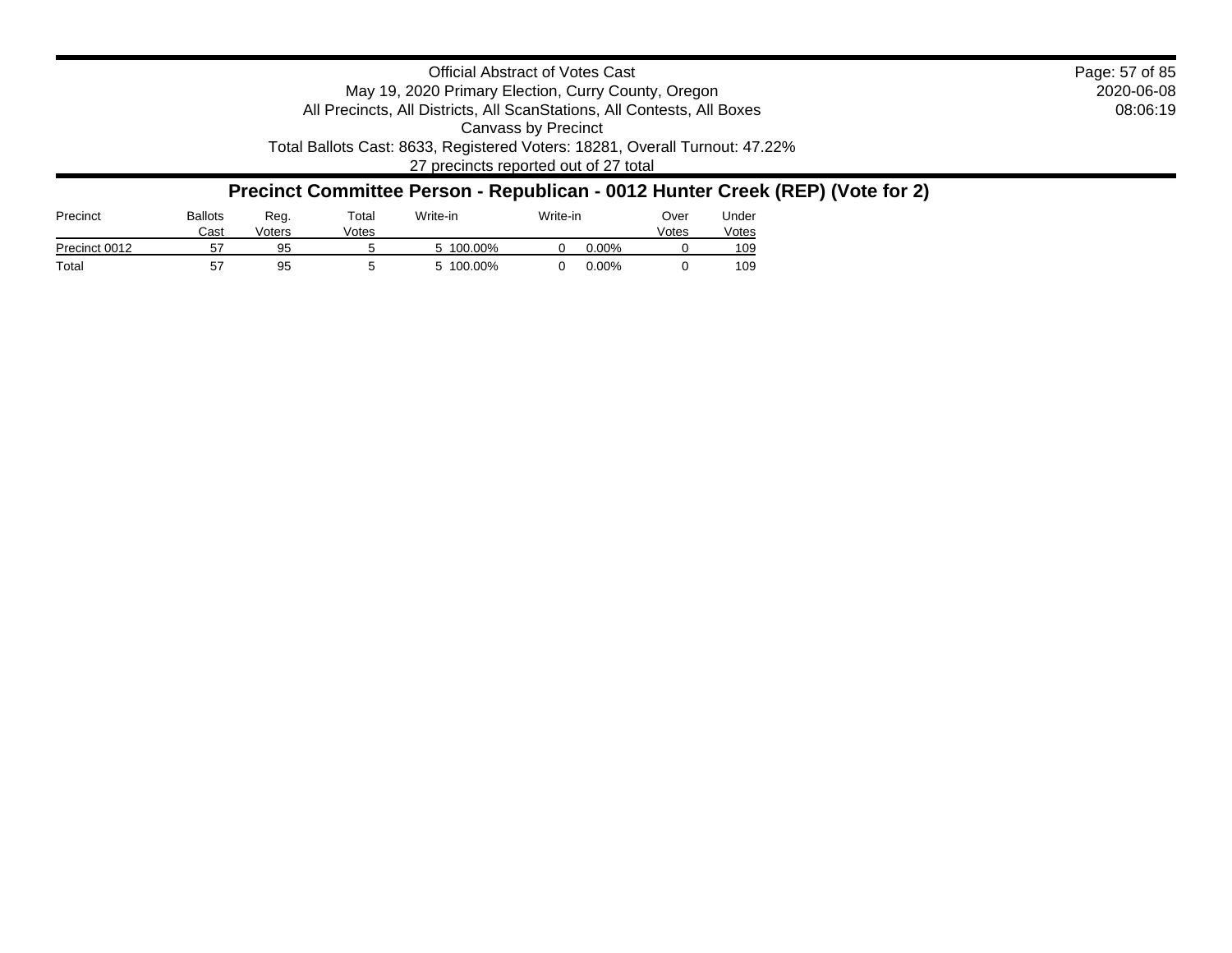2020-06-08 08:06:19 Page: 58 of 85

Official Abstract of Votes Cast May 19, 2020 Primary Election, Curry County, Oregon All Precincts, All Districts, All ScanStations, All Contests, All Boxes

Canvass by Precinct

Total Ballots Cast: 8633, Registered Voters: 18281, Overall Turnout: 47.22%

27 precincts reported out of 27 total

# **Precinct Committee Person - Republican - 0013 Pistol River (REP) (Vote for 2)**

| Precinct      | <b>Ballots</b><br>Cast | Reg.<br>√oters | Total<br>Votes | Lvn Boniface         | Write-in | Write-in | Over<br>Votes | Under<br>Votes |
|---------------|------------------------|----------------|----------------|----------------------|----------|----------|---------------|----------------|
| Precinct 0013 | 84                     | 142            | 68             | $.06\%$<br>66<br>.97 | 2.94%    | $0.00\%$ |               | 100            |
| Total         | 84                     | 140            | 68             | 66<br>$06\%$<br>97   | .94%     | $0.00\%$ |               | 100            |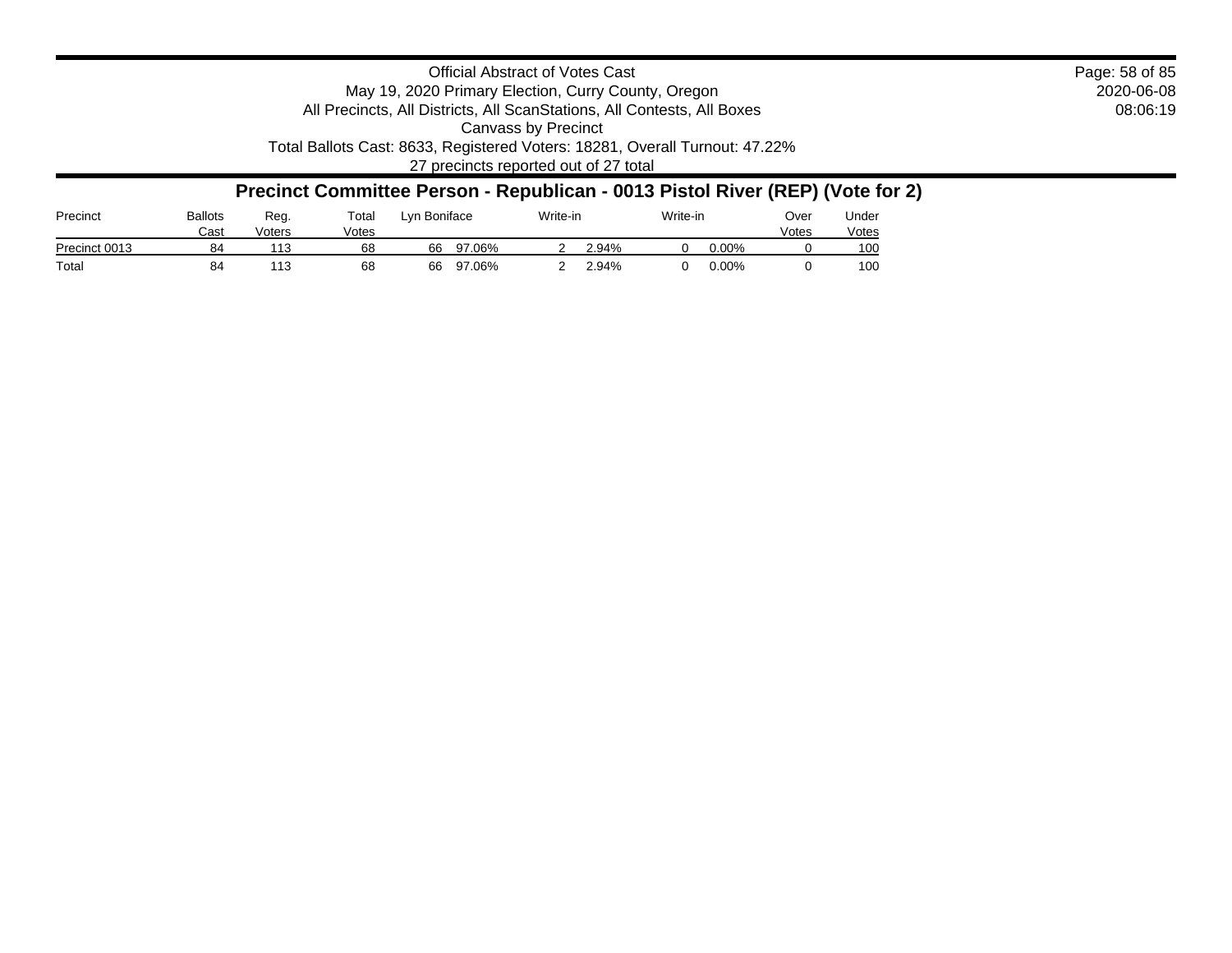2020-06-08 08:06:19 Page: 59 of 85

Official Abstract of Votes Cast May 19, 2020 Primary Election, Curry County, Oregon

All Precincts, All Districts, All ScanStations, All Contests, All Boxes

Canvass by Precinct

Total Ballots Cast: 8633, Registered Voters: 18281, Overall Turnout: 47.22%

27 precincts reported out of 27 total

### **Precinct Committee Person - Republican - 0014 Harris Creek (REP) (Vote for 2)**

| Precinct      | <b>Ballots</b><br>Cast | Reg.<br>/oters | Total<br>Votes | Write-in | Write-in | Over<br>Votes | Jnder<br>Votes |
|---------------|------------------------|----------------|----------------|----------|----------|---------------|----------------|
| Precinct 0014 | 119                    | 166            |                | 66.67%   | 33.33%   |               | 232            |
| Total         | 119                    | 166            |                | 66.67%   | 33.33%   |               | 232            |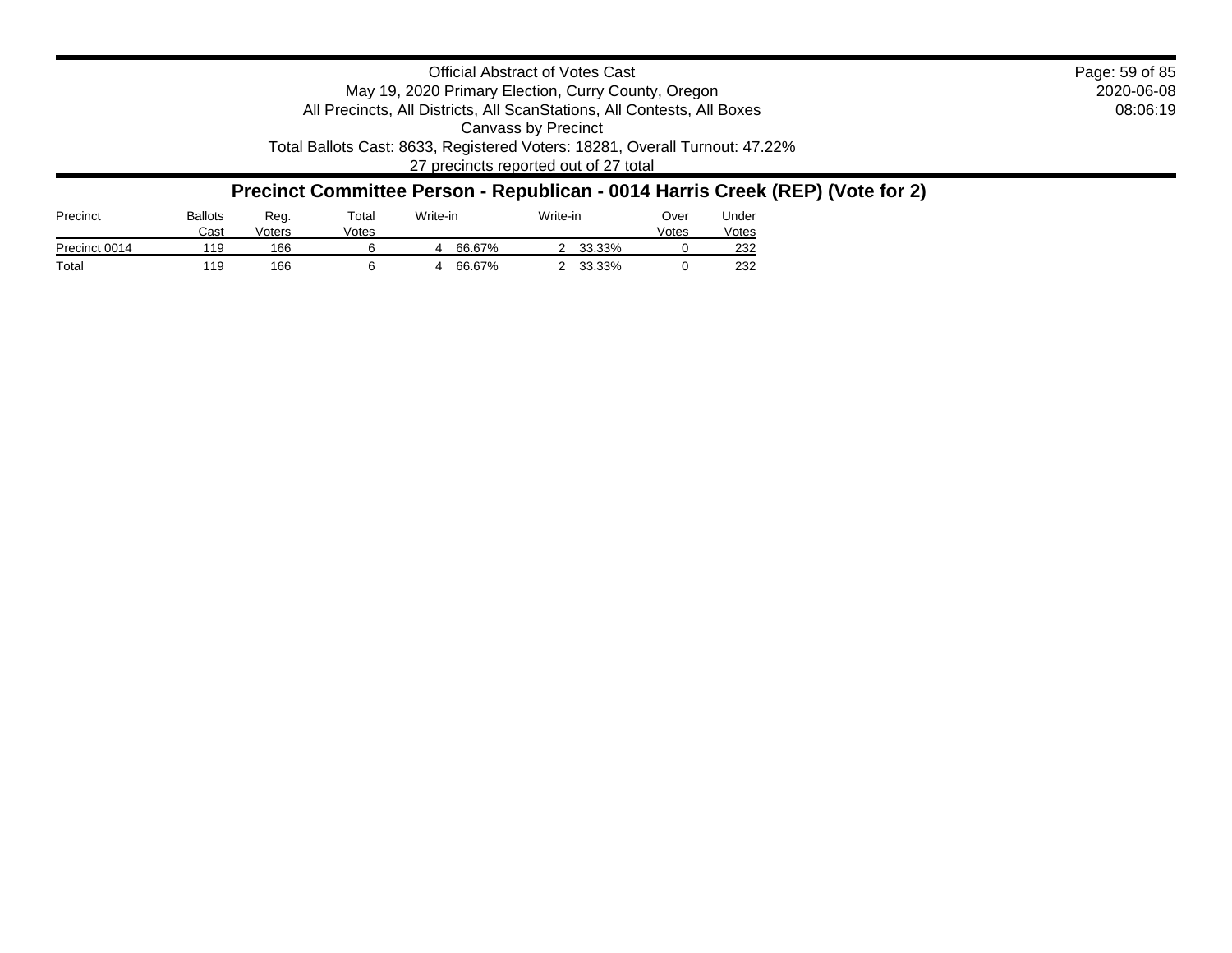2020-06-08 08:06:19 Page: 60 of 85

Official Abstract of Votes Cast May 19, 2020 Primary Election, Curry County, Oregon

All Precincts, All Districts, All ScanStations, All Contests, All Boxes

Canvass by Precinct

Total Ballots Cast: 8633, Registered Voters: 18281, Overall Turnout: 47.22%

27 precincts reported out of 27 total

# **Precinct Committee Person - Republican - 0015 Brookings 1 (REP) (Vote for 2)**

| Precinct      | <b>Ballots</b><br>Cast | Reg.<br>Voters | Total<br>Votes | Connie Anderson | Write-in | Write-in | Over<br>Votes | Under<br>Votes |
|---------------|------------------------|----------------|----------------|-----------------|----------|----------|---------------|----------------|
| Precinct 0015 | 108                    | 180            | 90             | 92.22%<br>83    | .78%     | 0.00%    |               | 126            |
| Total         | 108                    | 180            | 90             | 83<br>92.22%    | .78%     | $0.00\%$ |               | 126            |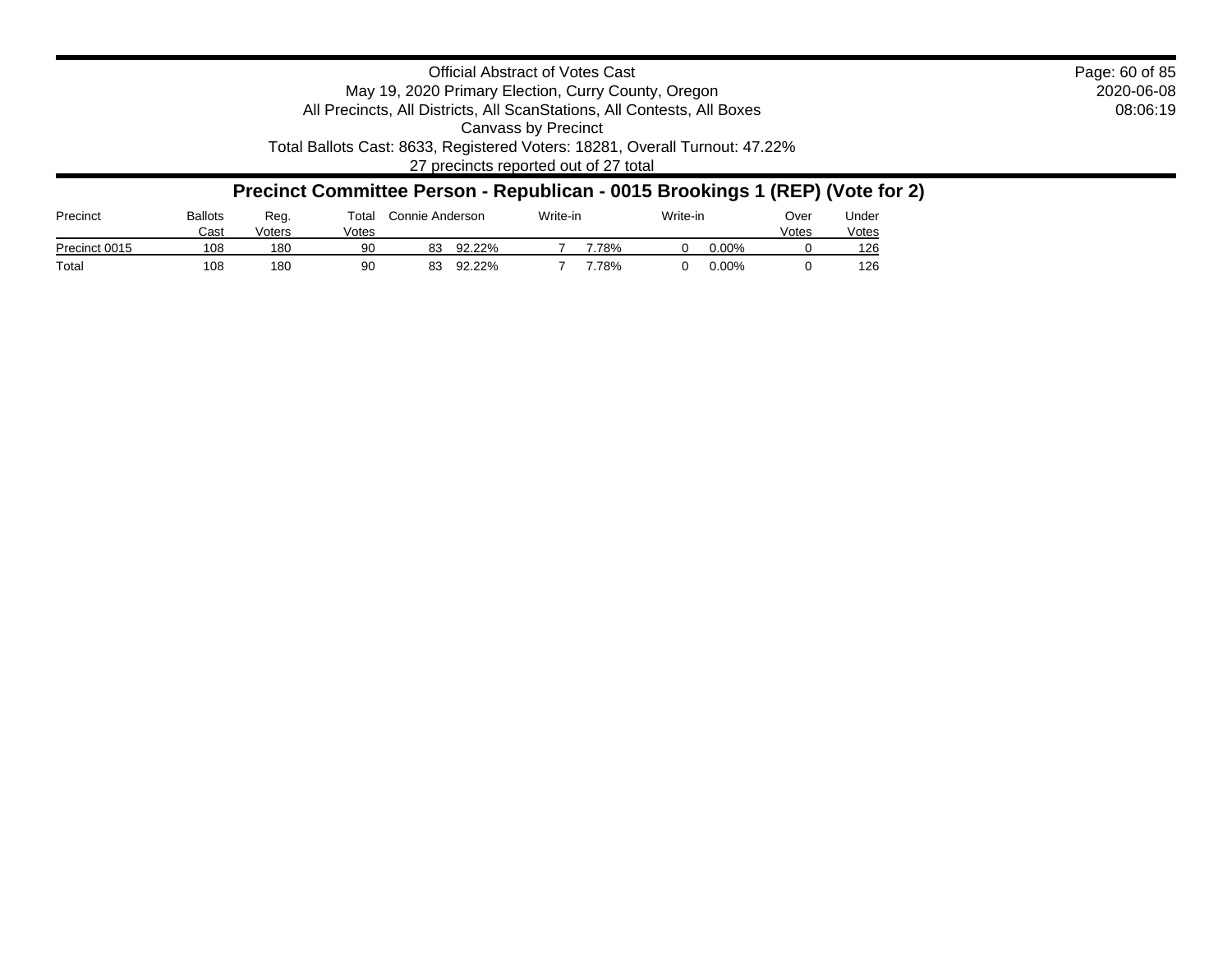2020-06-08 08:06:19 Page: 61 of 85

Official Abstract of Votes Cast May 19, 2020 Primary Election, Curry County, Oregon

All Precincts, All Districts, All ScanStations, All Contests, All Boxes

Canvass by Precinct

Total Ballots Cast: 8633, Registered Voters: 18281, Overall Turnout: 47.22%

27 precincts reported out of 27 total

# **Precinct Committee Person - Republican - 0016 Brookings 2 (REP) (Vote for 7)**

| Precinct      | <b>Ballots</b><br>Cast | Reg.<br>Voters | Total<br>Votes | Michael D Shaw | Write-in | Write-in | Write-in | Write-in | Write-in |
|---------------|------------------------|----------------|----------------|----------------|----------|----------|----------|----------|----------|
| Precinct 0016 | 308                    | 519            | 215            | 91.63%<br>197  | .86%     | .86%     | .86%     | .40%     | 0.47%    |
| Total         | 308                    | 519            | 215            | 197<br>91.63%  | .86%     | .86%     | .86%     | .40%     | 0.47%    |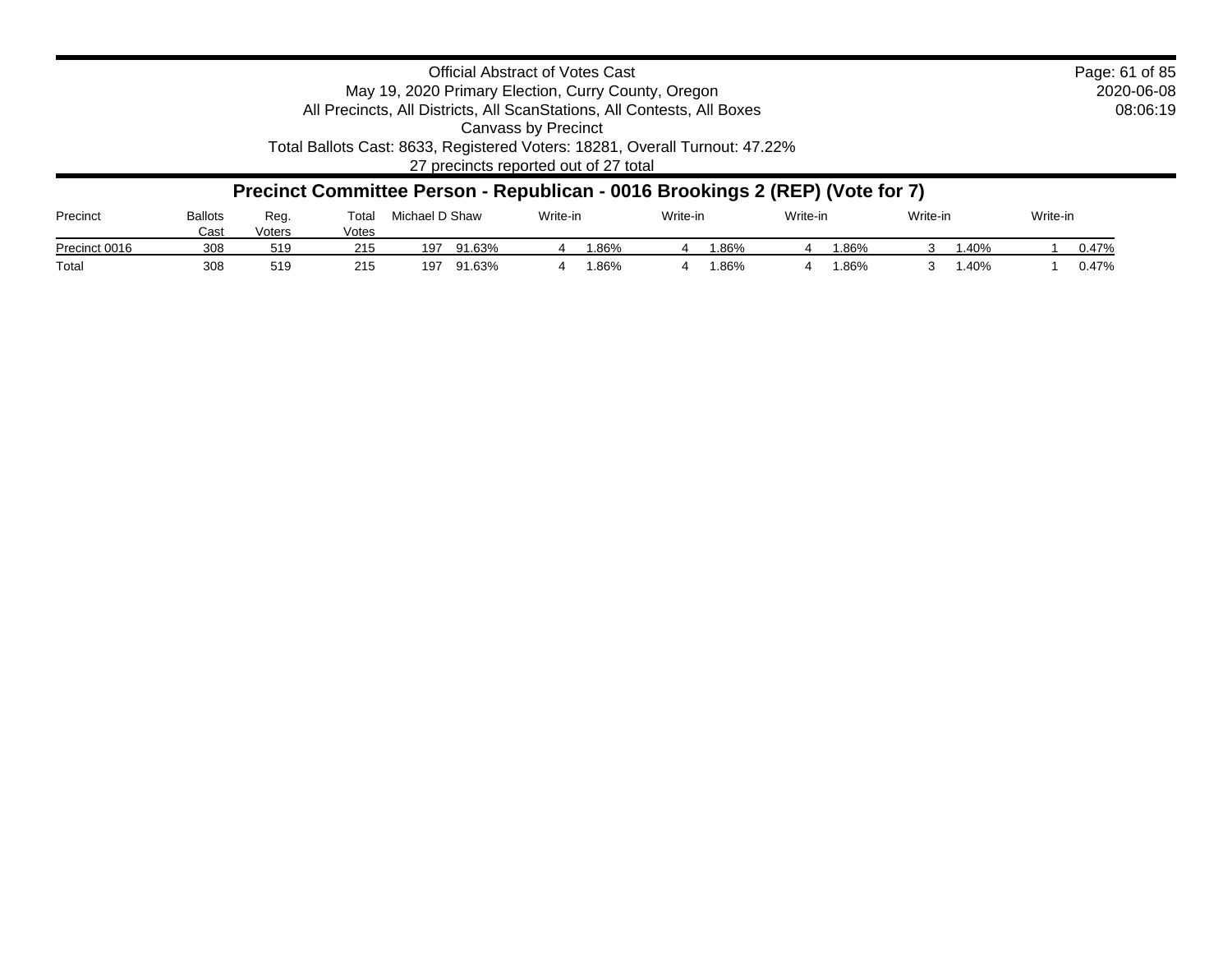2020-06-08 08:06:19 Page: 62 of 85

Official Abstract of Votes Cast May 19, 2020 Primary Election, Curry County, Oregon

All Precincts, All Districts, All ScanStations, All Contests, All Boxes

Canvass by Precinct

Total Ballots Cast: 8633, Registered Voters: 18281, Overall Turnout: 47.22%

27 precincts reported out of 27 total

# **Precinct Committee Person - Republican - 0016 Brookings 2 (REP) (Vote for 7)**

| Precinct      | <b>Ballots</b><br>Cast | Reg.<br>/oters | Total<br>Votes | Write-in |       | Write-in |          | Over<br>Votes | Jnder<br>Votes |
|---------------|------------------------|----------------|----------------|----------|-------|----------|----------|---------------|----------------|
| Precinct 0016 | 308                    | 519            | 215            |          | ` 47% |          | .47%     | 14            | 1927           |
| Total         | 308                    | 519            | 215            |          | ገ.47% |          | $0.47\%$ | 14            | 1927           |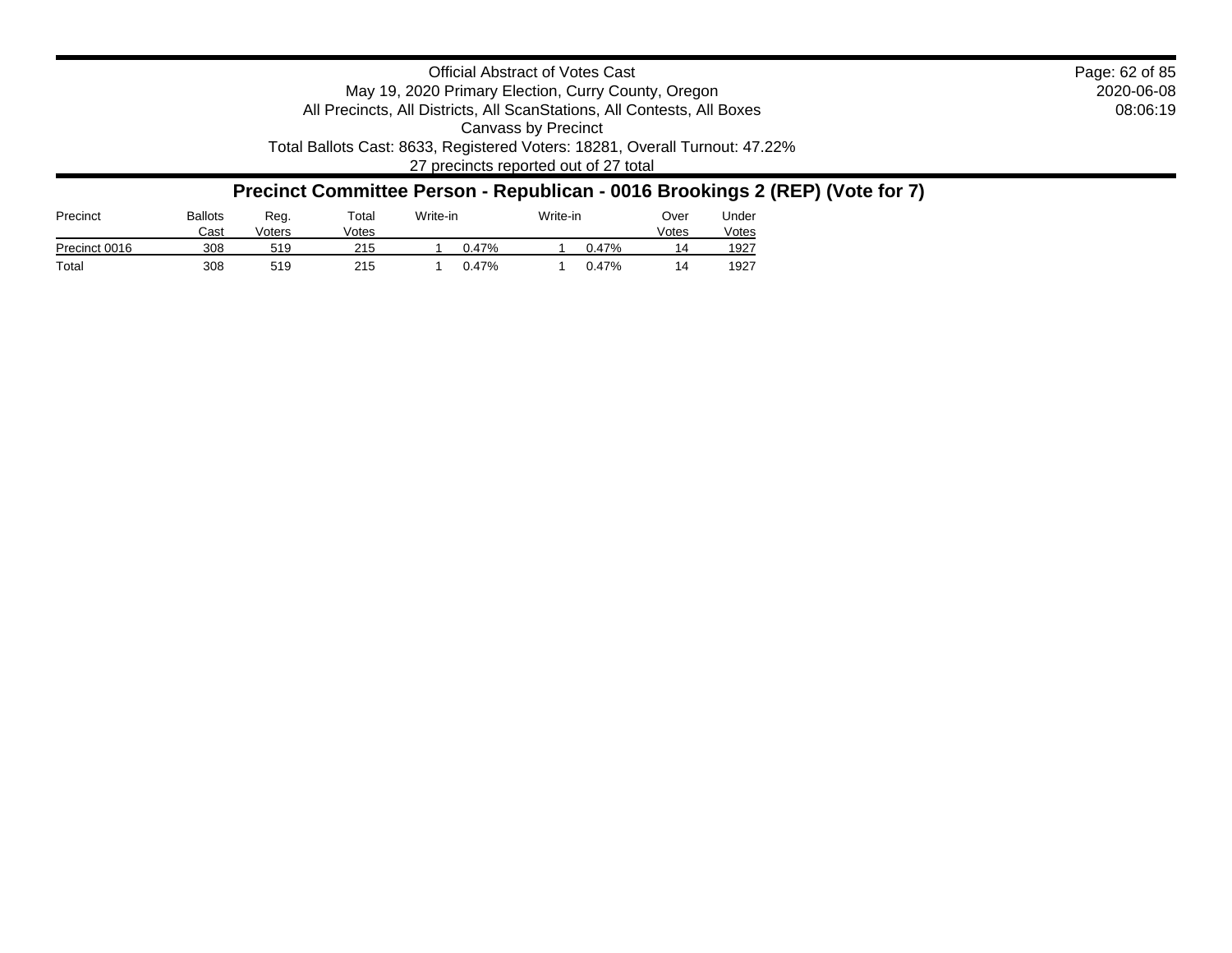2020-06-08 08:06:19 Page: 63 of 85

Official Abstract of Votes Cast May 19, 2020 Primary Election, Curry County, Oregon

All Precincts, All Districts, All ScanStations, All Contests, All Boxes

Canvass by Precinct

Total Ballots Cast: 8633, Registered Voters: 18281, Overall Turnout: 47.22%

27 precincts reported out of 27 total

## **Precinct Committee Person - Republican - 0017 Brookings 3 (REP) (Vote for 8)**

| Precinct      | <b>Ballots</b><br>Cast | Rea<br>Voters | $\tau$ otal<br>Votes | Ed Schreiber  | Write-in    | Write-in | Write-in | Write-in | Write-in |
|---------------|------------------------|---------------|----------------------|---------------|-------------|----------|----------|----------|----------|
| Precinct 0017 | 374                    | 606           | 263                  | 92.78%<br>244 | 3.80%<br>10 | .14%     | J.38%    | .38%     | $0.38\%$ |
| Total         | 374                    | 606           | 263                  | 92.78%<br>244 | 3.80%<br>10 | .14%     | $0.38\%$ | $0.38\%$ | $0.38\%$ |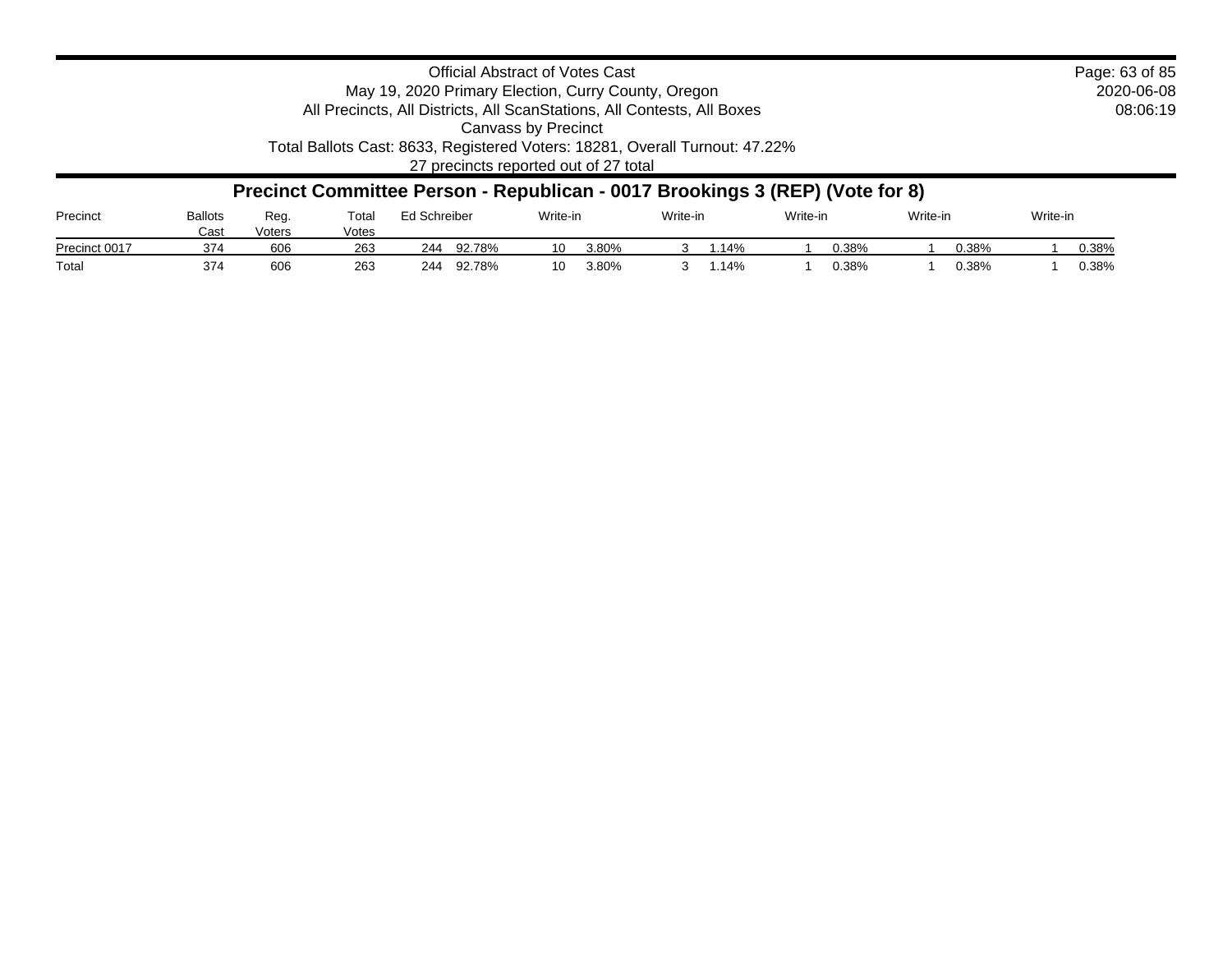2020-06-08 08:06:19 Page: 64 of 85

Official Abstract of Votes Cast May 19, 2020 Primary Election, Curry County, Oregon

All Precincts, All Districts, All ScanStations, All Contests, All Boxes

Canvass by Precinct

Total Ballots Cast: 8633, Registered Voters: 18281, Overall Turnout: 47.22%

27 precincts reported out of 27 total

# **Precinct Committee Person - Republican - 0017 Brookings 3 (REP) (Vote for 8)**

| Precinct      | <b>Ballots</b><br>Cast | Reg.<br>/oters | Total<br>Votes | Write-in | Write-in | Write-in | Over<br>Votes | Under<br>Votes |
|---------------|------------------------|----------------|----------------|----------|----------|----------|---------------|----------------|
| Precinct 0017 | 374                    | 606            | 263            | .38%     | $0.38\%$ | J.38%    |               | 2729           |
| Total         | 374                    | 606            | 263            | J.38%    | $0.38\%$ | J.38%    |               | 2729           |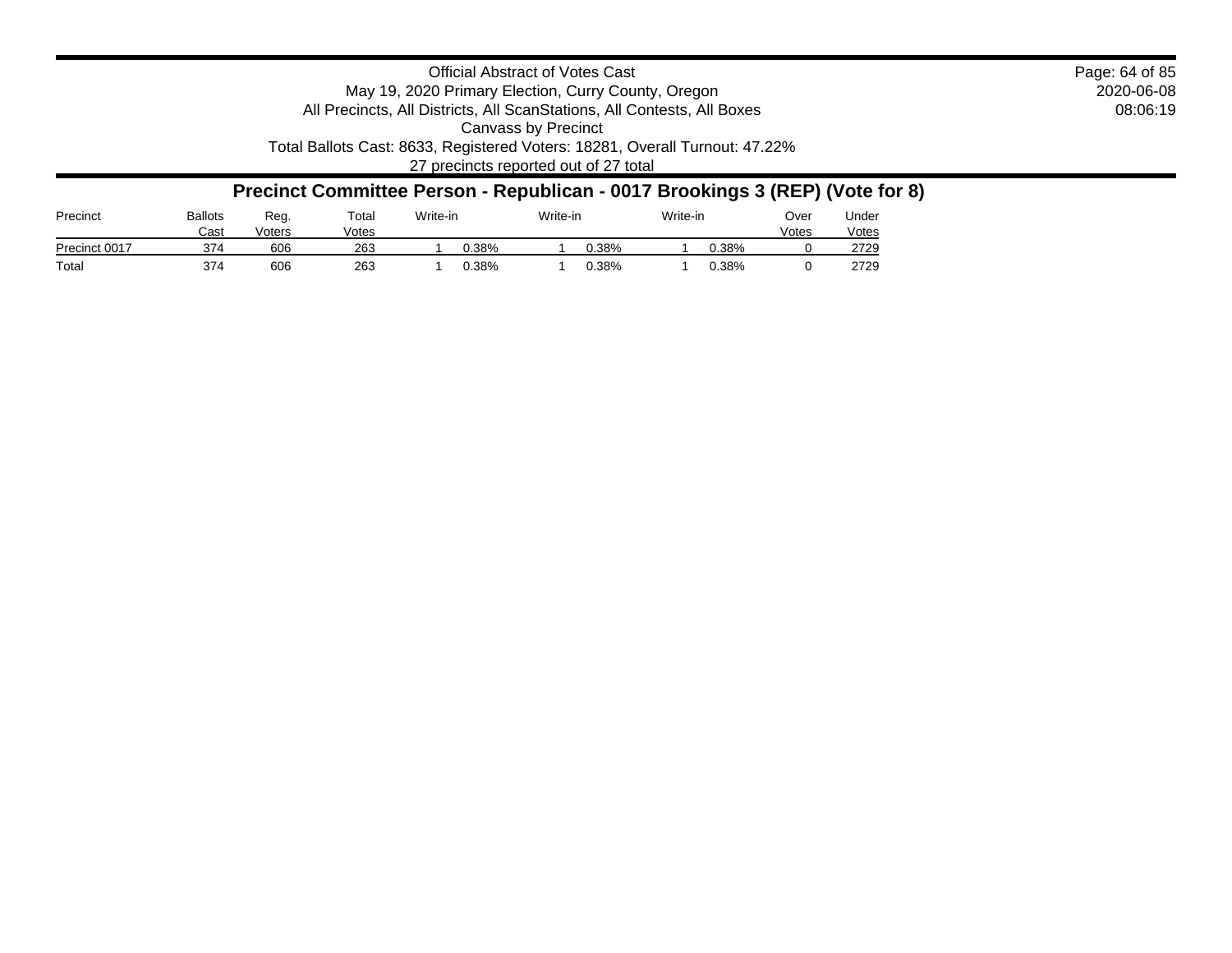2020-06-08 08:06:19 Page: 65 of 85

Official Abstract of Votes Cast May 19, 2020 Primary Election, Curry County, Oregon

All Precincts, All Districts, All ScanStations, All Contests, All Boxes

Canvass by Precinct

Total Ballots Cast: 8633, Registered Voters: 18281, Overall Turnout: 47.22%

27 precincts reported out of 27 total

# **Precinct Committee Person - Republican - 0018 N Chetco (REP) (Vote for 2)**

| Precinct      | <b>Ballots</b><br>Cast | Reg.<br>/oters | $\tau$ otal<br>Votes | Write-in |        | Write-in | Over<br>Votes | Jnder<br>Votes |
|---------------|------------------------|----------------|----------------------|----------|--------|----------|---------------|----------------|
| Precinct 0018 |                        | 167            | 10                   |          | 70.00% | 30.00%   |               | 212            |
| Total         | 111                    | 167            | 10                   |          | 70.00% | 30.00%   |               | 212            |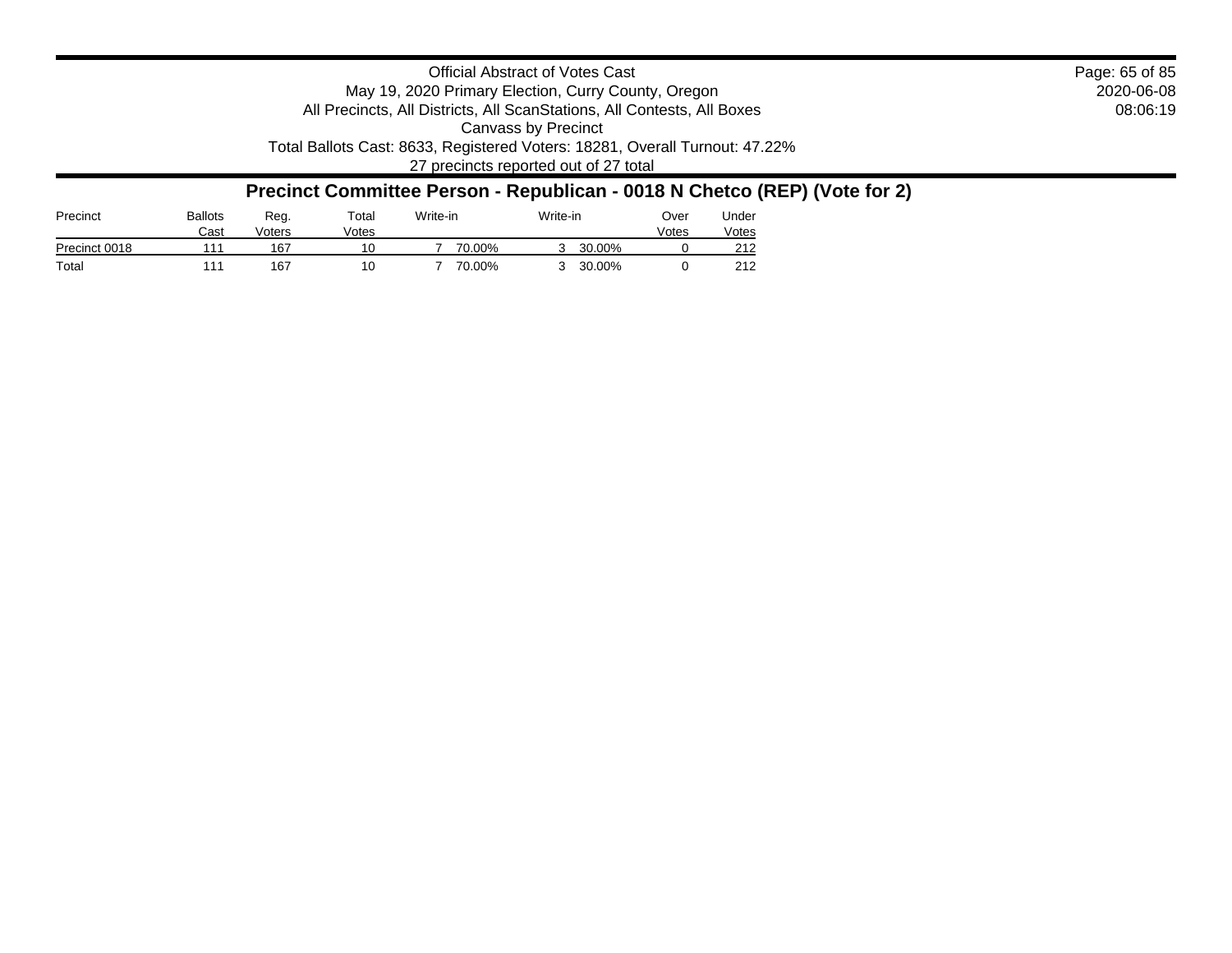2020-06-08 08:06:19 Page: 66 of 85

Official Abstract of Votes Cast May 19, 2020 Primary Election, Curry County, Oregon

All Precincts, All Districts, All ScanStations, All Contests, All Boxes

Canvass by Precinct

Total Ballots Cast: 8633, Registered Voters: 18281, Overall Turnout: 47.22%

27 precincts reported out of 27 total

### **Precinct Committee Person - Republican - 0019 Winchuck (REP) (Vote for 3)**

| Precinct      | <b>Ballots</b><br>Cast | Reg.<br>√oters | Total<br>Votes | John Riddle Jr | Mark St James | Write-in | Write-in | Write-in | Over<br>Votes | Under<br>Votes |
|---------------|------------------------|----------------|----------------|----------------|---------------|----------|----------|----------|---------------|----------------|
| Precinct 0019 | 224                    | 337            | 296            | 47.64%<br>141  | 47.97%<br>142 | 3.72%    | 0.68%    | $0.00\%$ |               | 376            |
| Total         | 224                    | 337            | 296            | 141<br>47.64%  | 47.97%<br>142 | 3.72%    | $0.68\%$ | $0.00\%$ |               | 376            |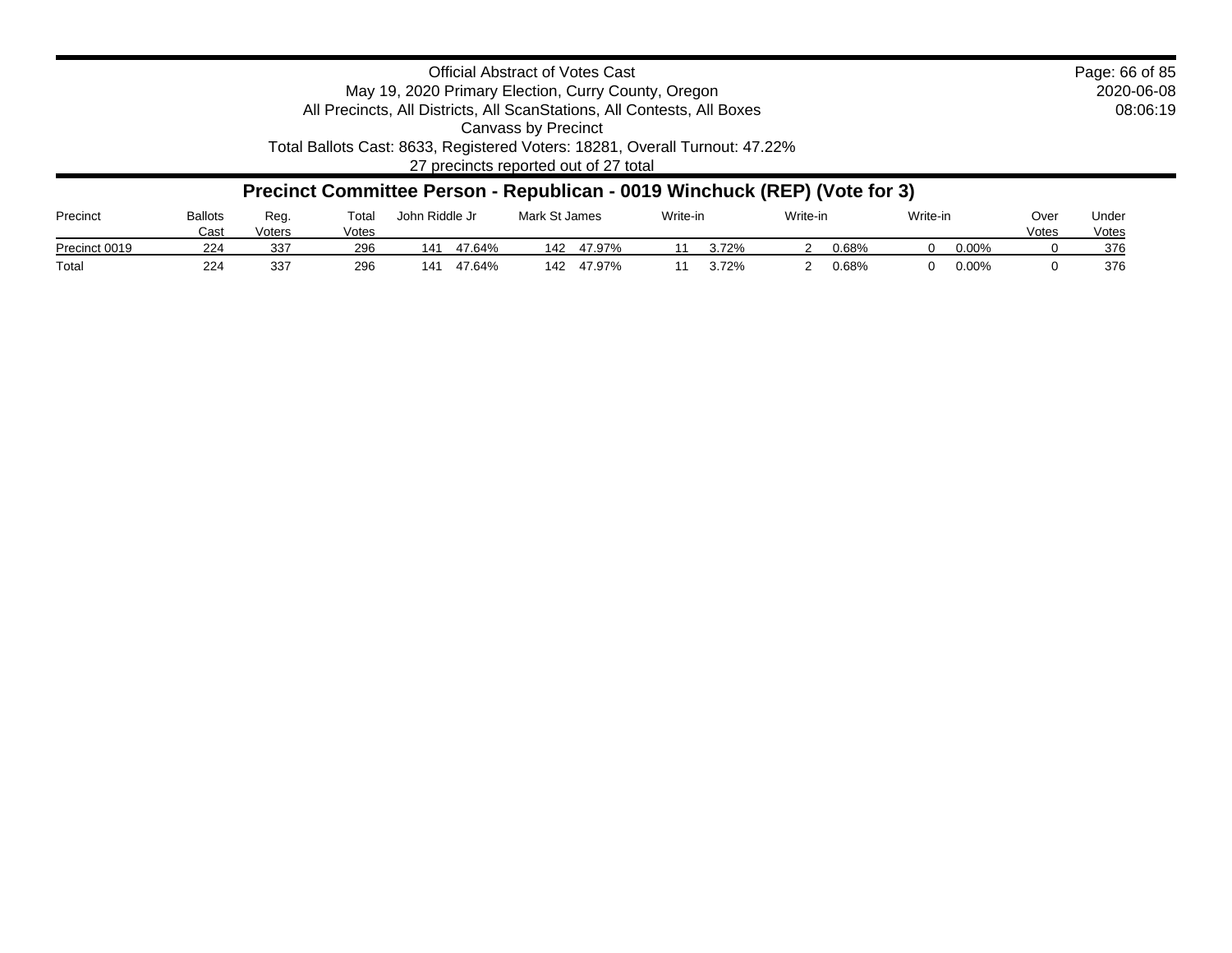2020-06-08 08:06:19 Page: 67 of 85

Official Abstract of Votes Cast May 19, 2020 Primary Election, Curry County, Oregon

All Precincts, All Districts, All ScanStations, All Contests, All Boxes

Canvass by Precinct

Total Ballots Cast: 8633, Registered Voters: 18281, Overall Turnout: 47.22%

27 precincts reported out of 27 total

# **Precinct Committee Person - Republican - 0020 Jerrys Flat (REP) (Vote for 2)**

| Precinct      | Ballots<br>Cast | Reg.<br>/oters | Total<br>Votes | Write-in | Write-in |       | ⊃ver<br>Votes | Under<br>√otes |
|---------------|-----------------|----------------|----------------|----------|----------|-------|---------------|----------------|
| Precinct 0020 | 85              | 29 ا           |                | 100.00%  |          | 0.00% |               | 169            |
| Total         | 85              | 129            |                | 100.00%  |          | 0.00% |               | 169            |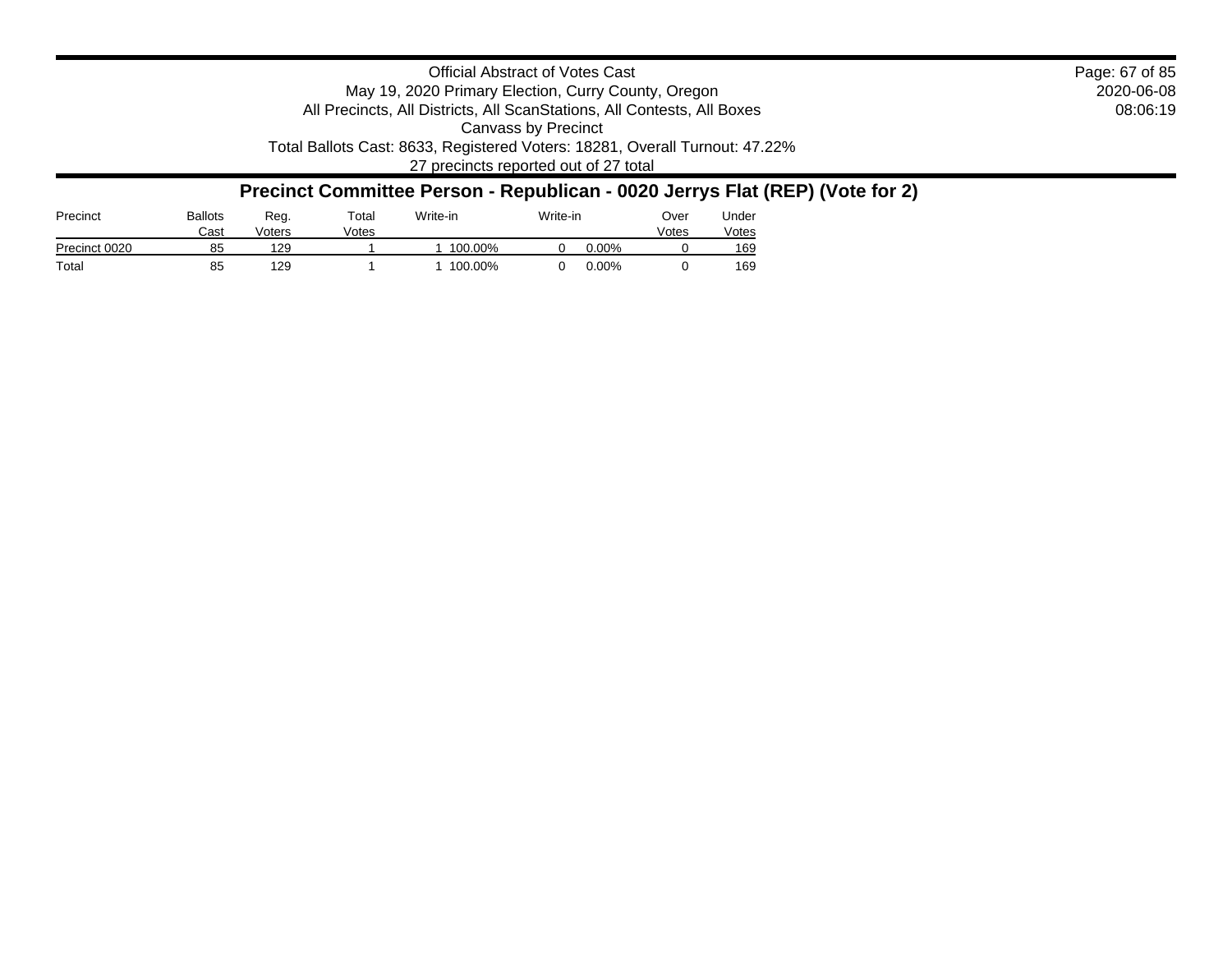2020-06-08 08:06:19 Page: 68 of 85

Official Abstract of Votes Cast May 19, 2020 Primary Election, Curry County, Oregon

All Precincts, All Districts, All ScanStations, All Contests, All Boxes

Canvass by Precinct

Total Ballots Cast: 8633, Registered Voters: 18281, Overall Turnout: 47.22%

27 precincts reported out of 27 total

# **Precinct Committee Person - Republican - 0021 Brookings 4 (REP) (Vote for 2)**

| Precinct      | <b>Ballots</b><br>Cast | Reg.<br>/oters | Total<br>Votes | Write-in |        | Write-in |        | Over<br>Votes | Jnder<br>Votes |
|---------------|------------------------|----------------|----------------|----------|--------|----------|--------|---------------|----------------|
| Precinct 0021 | 60                     | 105            |                |          | 66.67% |          | 33.33% |               | 447            |
| Total         | 60                     | 105            |                |          | 66.67% |          | 33.33% |               |                |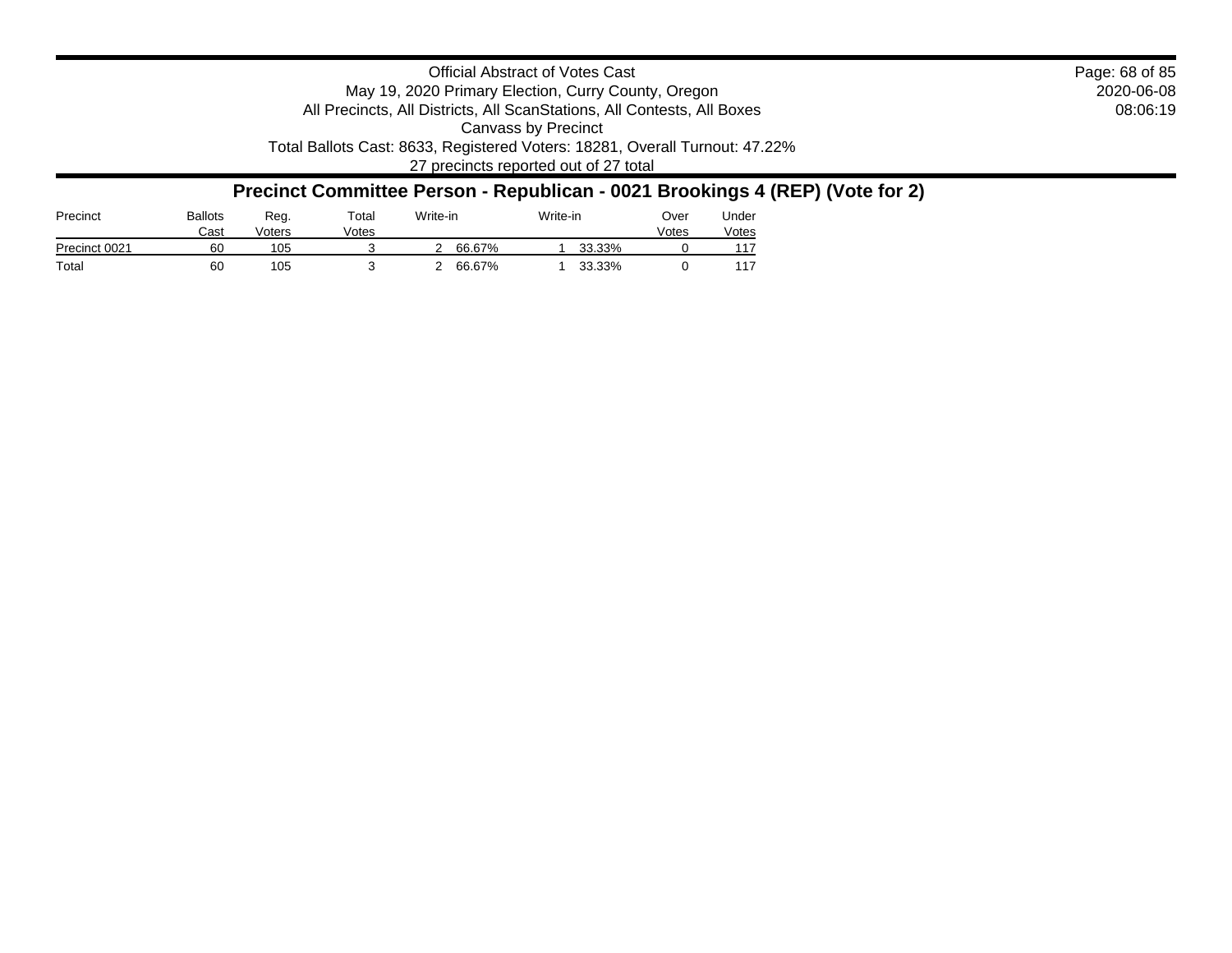2020-06-08 08:06:19 Page: 69 of 85

Official Abstract of Votes Cast May 19, 2020 Primary Election, Curry County, Oregon

All Precincts, All Districts, All ScanStations, All Contests, All Boxes

Canvass by Precinct

Total Ballots Cast: 8633, Registered Voters: 18281, Overall Turnout: 47.22%

27 precincts reported out of 27 total

# **Precinct Committee Person - Republican - 0022 W Harbor (REP) (Vote for 2)**

| Precinct      | Ballots<br>Cast | Reg.<br>Voters | $\tau$ otal<br>Votes | Juliana K Reasor | Write-in   | Write-in | Over<br>Votes | Under<br>Votes |
|---------------|-----------------|----------------|----------------------|------------------|------------|----------|---------------|----------------|
| Precinct 0022 | 146             | 218            | 106                  | 96<br>90.57%     | 9.43%      | ა.00%    |               | 186            |
| Total         | 146             | 218            | 106                  | 96<br>90.57%     | 9.43%<br>ັ | 0.00%    |               | 186            |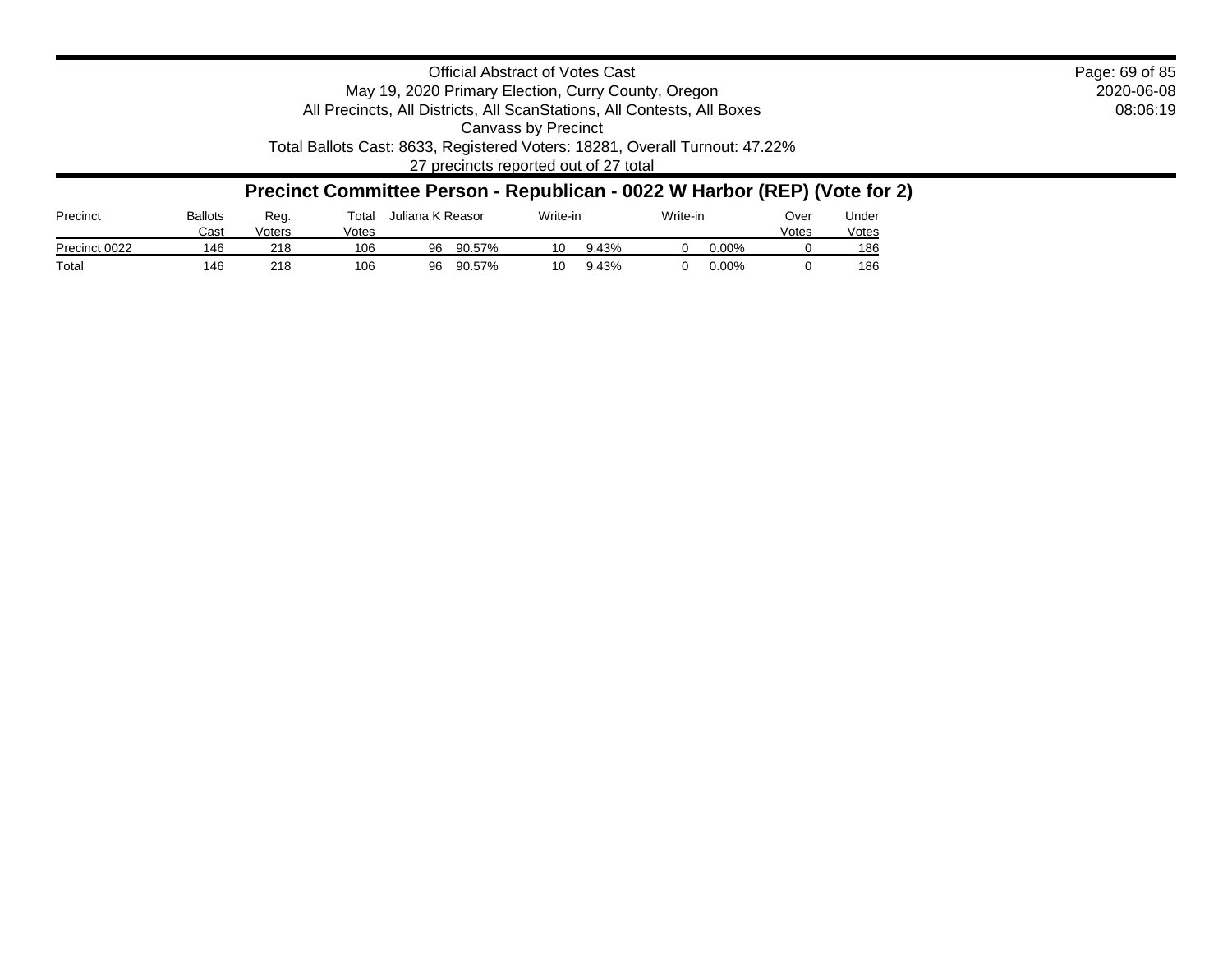2020-06-08 08:06:19 Page: 70 of 85

Official Abstract of Votes Cast May 19, 2020 Primary Election, Curry County, Oregon

All Precincts, All Districts, All ScanStations, All Contests, All Boxes

Canvass by Precinct

Total Ballots Cast: 8633, Registered Voters: 18281, Overall Turnout: 47.22%

27 precincts reported out of 27 total

### **Precinct Committee Person - Republican - 0023 Lower Harbor (REP) (Vote for 2)**

| Precinct      | Ballots<br>Cast | Reg.<br>/oters | Total<br>Votes | Write-in | Write-in |       | Over<br>Votes | Jnder<br>Votes |
|---------------|-----------------|----------------|----------------|----------|----------|-------|---------------|----------------|
| Precinct 0023 | 151             | 224            |                | 100.00%  |          | 0.00% |               | 297            |
| Total         | 151             | 224            |                | 100.00%  |          | 0.00% |               | 297            |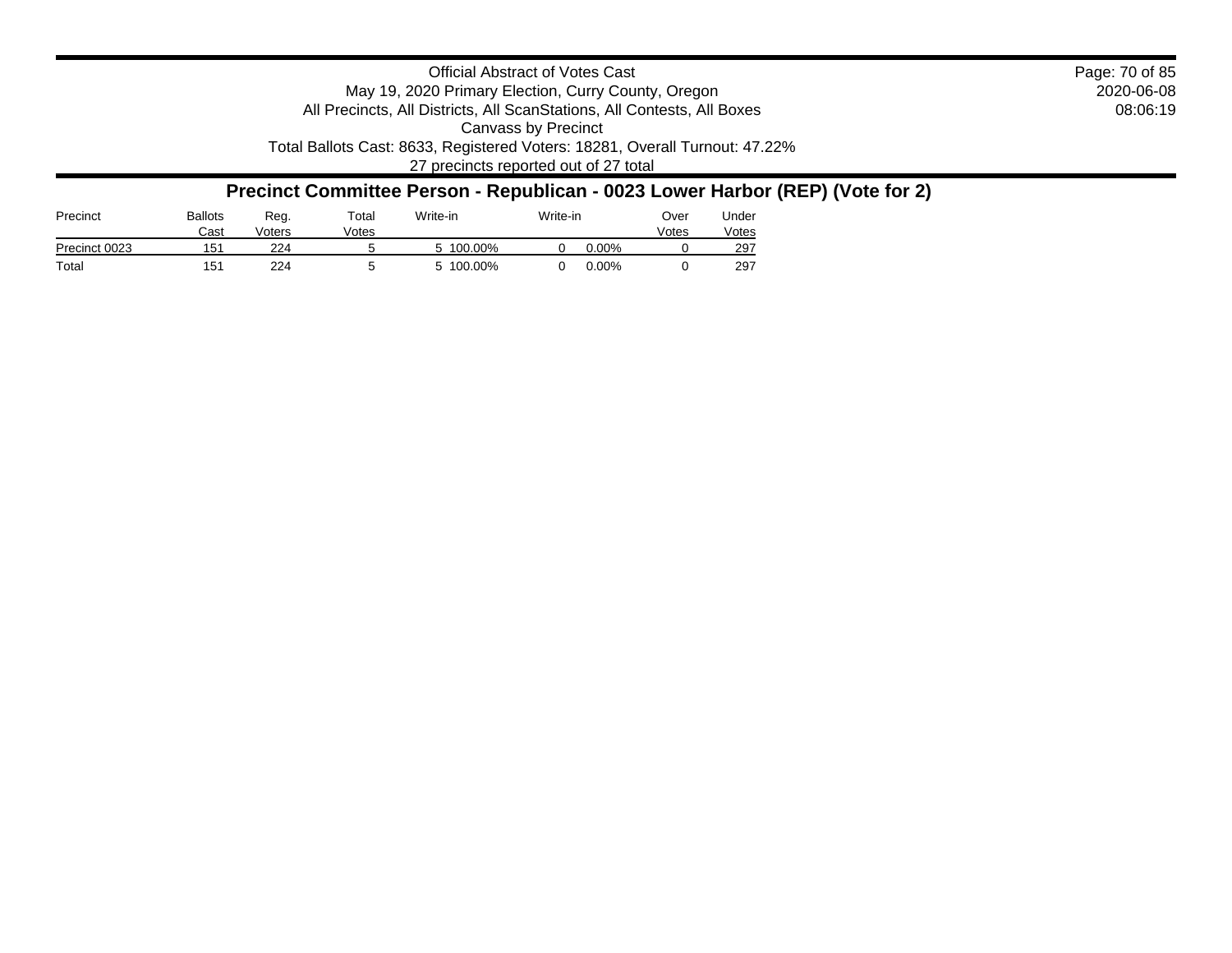2020-06-08 08:06:19 Page: 71 of 85

Official Abstract of Votes Cast May 19, 2020 Primary Election, Curry County, Oregon

All Precincts, All Districts, All ScanStations, All Contests, All Boxes

Canvass by Precinct

Total Ballots Cast: 8633, Registered Voters: 18281, Overall Turnout: 47.22%

27 precincts reported out of 27 total

# **Precinct Committee Person - Republican - 0024 S W Harbor (REP) (Vote for 3)**

| Precinct      | <b>Ballots</b><br>Cast | Reg.<br>Voters | Total<br><b>Votes</b> | Write-in | Write-in | Write-in | Over<br>Votes | Under<br>Votes |
|---------------|------------------------|----------------|-----------------------|----------|----------|----------|---------------|----------------|
| Precinct 0024 | 156                    | 225            |                       | 100.00%  | 0.00%    | $0.00\%$ |               | 465            |
| Total         | 156                    | 225            |                       | 100.00%  | 0.00%    | $0.00\%$ |               | 465            |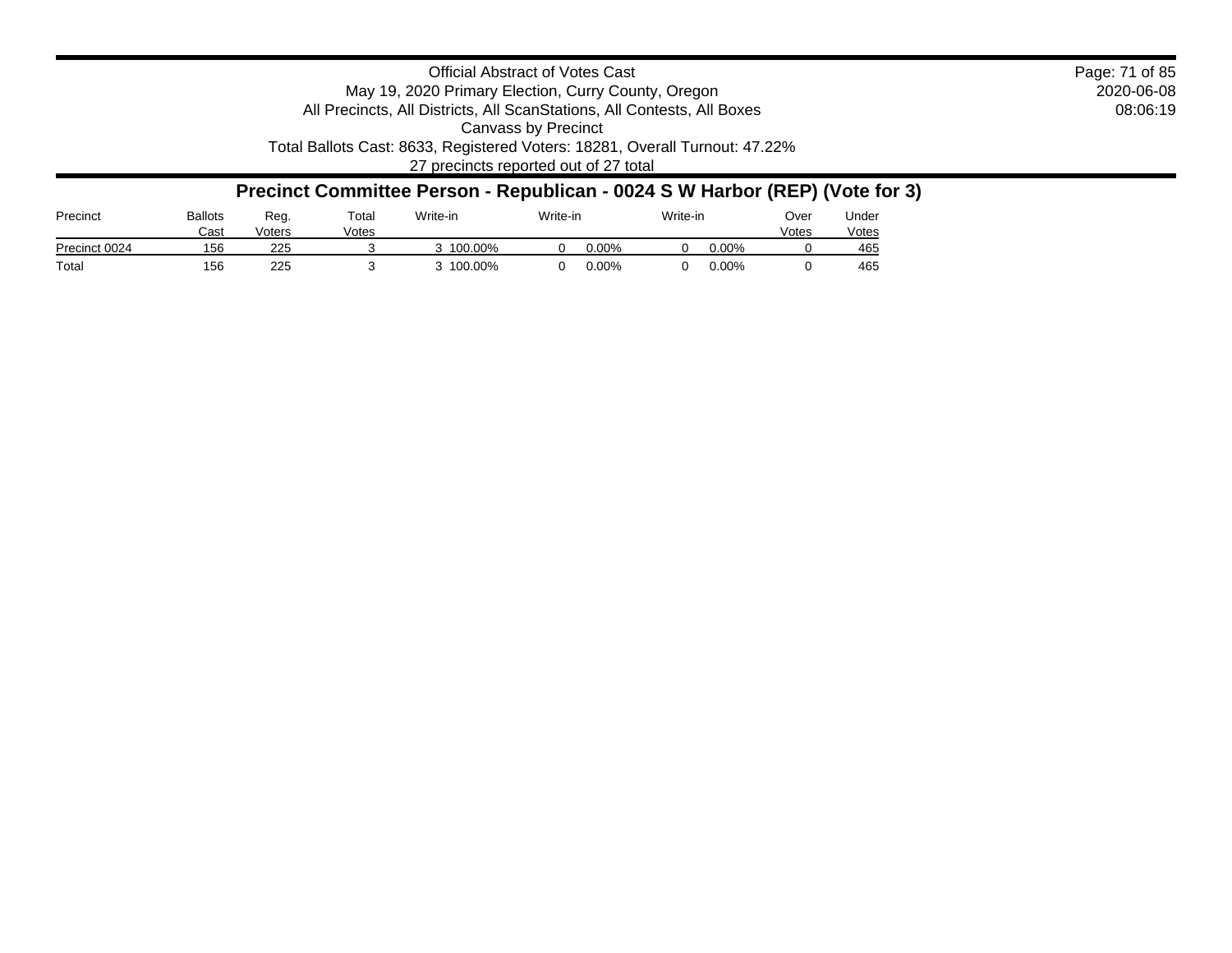2020-06-08 08:06:19 Page: 72 of 85

Official Abstract of Votes Cast May 19, 2020 Primary Election, Curry County, Oregon

All Precincts, All Districts, All ScanStations, All Contests, All Boxes

Canvass by Precinct

Total Ballots Cast: 8633, Registered Voters: 18281, Overall Turnout: 47.22%

27 precincts reported out of 27 total

#### **Precinct Committee Person - Republican - 0025 E Harbor (REP) (Vote for 3)**

| Precinct      | Ballots<br>Cast | Reg.<br>Voters | $\mathsf{Total}$<br>Votes | Georgia Blank          | Write-in | Write-in | Write-in | Over<br>Votes | Under<br>Votes |
|---------------|-----------------|----------------|---------------------------|------------------------|----------|----------|----------|---------------|----------------|
| Precinct 0025 | 140             | 223            | 110                       | 91.82%<br>$10^{\circ}$ | 3.64%    | 3.64%    | 0.91%    |               | 310            |
| Total         | 140             | 223            | 110                       | 91.82%<br>10           | 3.64%    | 3.64%    | 0.91%    |               | 310            |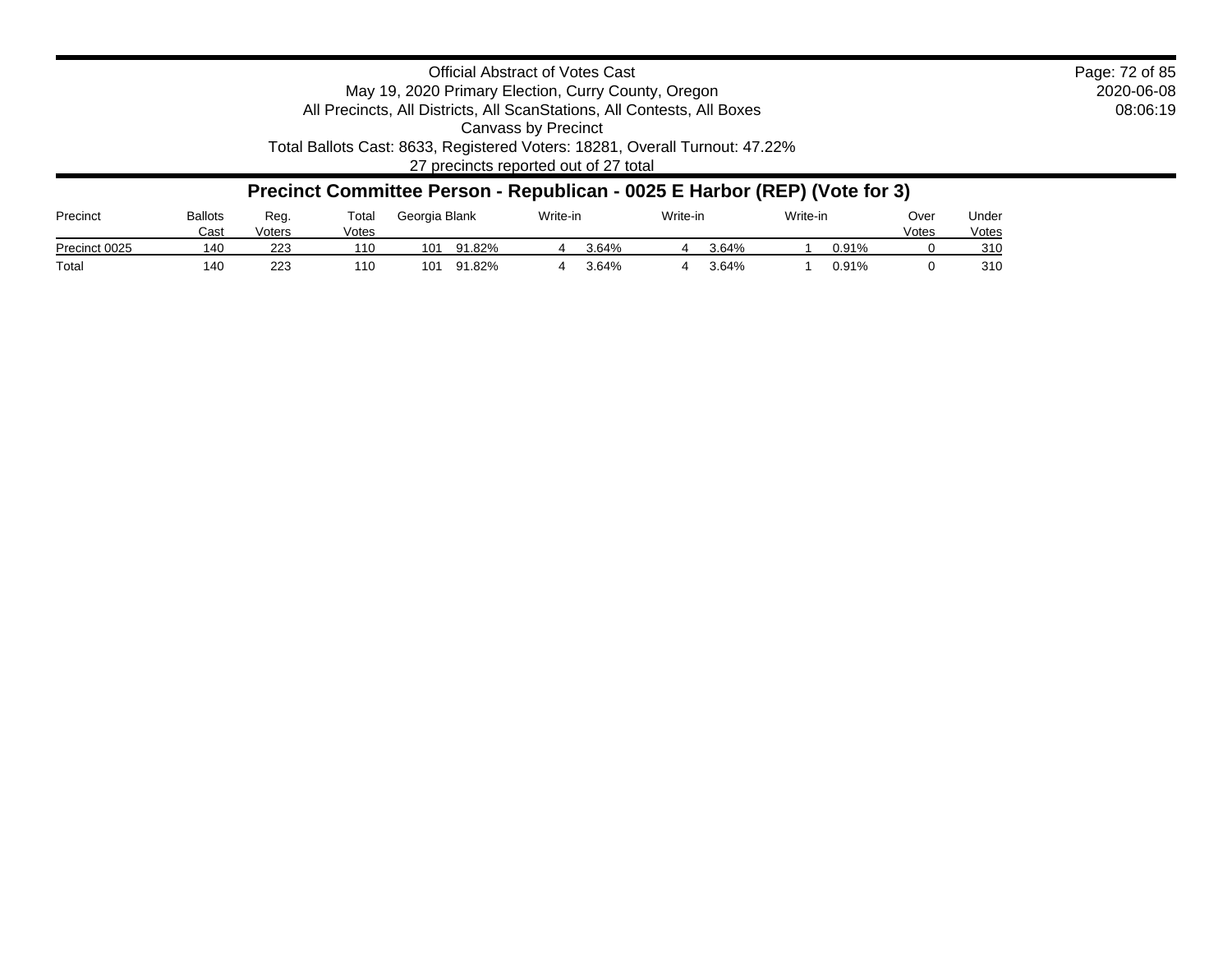2020-06-08 08:06:19 Page: 73 of 85

Official Abstract of Votes Cast May 19, 2020 Primary Election, Curry County, Oregon

All Precincts, All Districts, All ScanStations, All Contests, All Boxes

Canvass by Precinct

Total Ballots Cast: 8633, Registered Voters: 18281, Overall Turnout: 47.22%

27 precincts reported out of 27 total

## **Precinct Committee Person - Republican - 0026 Cape Ferrelo (REP) (Vote for 4)**

| Precinct      | <b>Ballots</b><br>Cast | Reg.<br>Voters | $\tau$ otal<br>Votes | Dianna Blazo  | Write-in | Write-in | Write-in | Write-in | Over<br>Votes | Jnder<br>Votes |
|---------------|------------------------|----------------|----------------------|---------------|----------|----------|----------|----------|---------------|----------------|
| Precinct 0026 | 243                    | 360            | 185                  | 95.14%<br>176 | 2.16%    | .62%     | $.08\%$  | $0.00\%$ |               | 787            |
| Total         | 243                    | 360            | 185                  | 176<br>95.14% | 2.16%    | .62%     | .08%     | $0.00\%$ |               | 787            |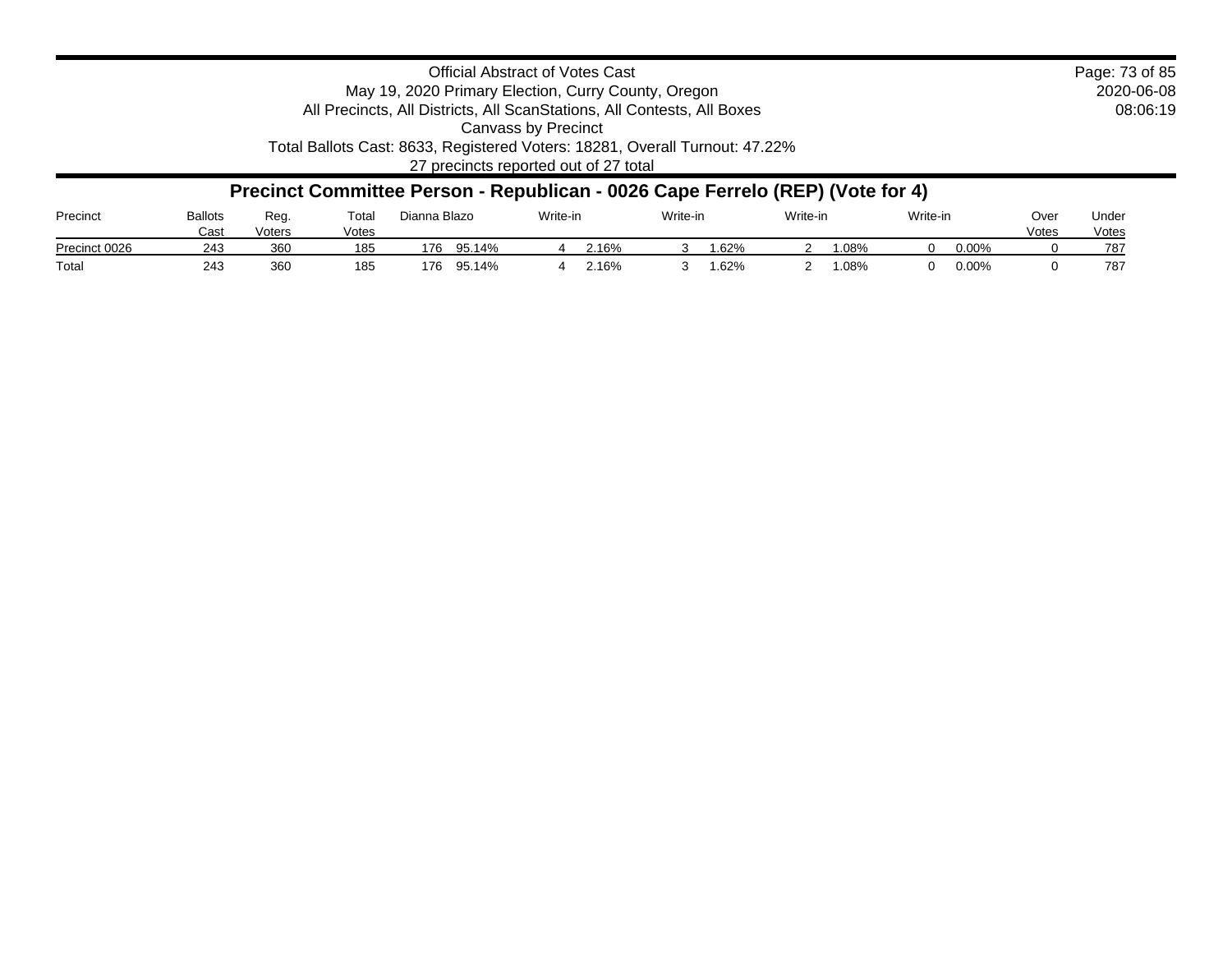2020-06-08 08:06:19 Page: 74 of 85

Official Abstract of Votes Cast May 19, 2020 Primary Election, Curry County, Oregon

All Precincts, All Districts, All ScanStations, All Contests, All Boxes

Canvass by Precinct

Total Ballots Cast: 8633, Registered Voters: 18281, Overall Turnout: 47.22%

27 precincts reported out of 27 total

# **Precinct Committee Person - Republican - 0027 Upper Chetco (REP) (Vote for 2)**

| Precinct      | <b>Ballots</b><br>Cast | Reg.<br>√oters | Total<br>Votes | Dora Costa  | Write-in | Write-in | Over<br>Votes | Under<br>Votes |
|---------------|------------------------|----------------|----------------|-------------|----------|----------|---------------|----------------|
| Precinct 0027 | 109                    | 163            | 76             | ،42%،<br>۵٩ | ა.26%    | .32%     |               | 142            |
| Total         | 109                    | 163            | 76             | 93.42%      | $.26\%$  | .32%     |               | 142            |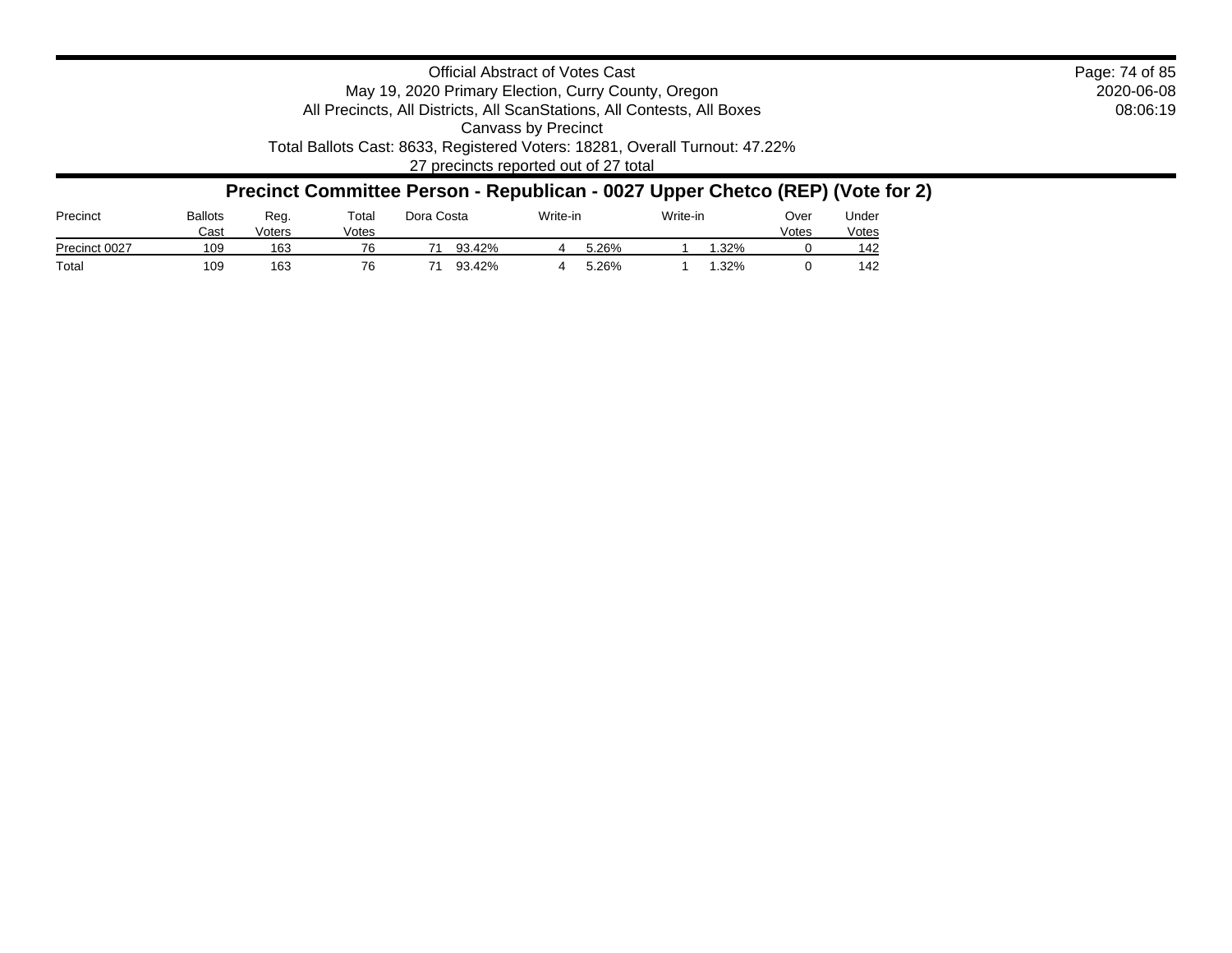2020-06-08 08:06:19 Page: 75 of 85

Official Abstract of Votes Cast May 19, 2020 Primary Election, Curry County, Oregon All Precincts, All Districts, All ScanStations, All Contests, All Boxes Canvass by Precinct

Total Ballots Cast: 8633, Registered Voters: 18281, Overall Turnout: 47.22%

27 precincts reported out of 27 total

#### **Judge of the Supreme Court, Position 1 (Vote for 1)**

| Precinct      | <b>Ballots</b><br>Cast | Reg.<br>Voters | Total<br>Votes | Thomas A Balmer |        | Van Pounds |        | Write-in       |          | Over<br>Votes  | Under<br>Votes |
|---------------|------------------------|----------------|----------------|-----------------|--------|------------|--------|----------------|----------|----------------|----------------|
| Precinct 0001 | 51                     | 121            | 40             | 31              | 77.50% | 9          | 22.50% | $\Omega$       | $0.00\%$ | $\Omega$       | 11             |
| Precinct 0002 | 289                    | 675            | 214            | 135             | 63.08% | 78         | 36.45% |                | 0.47%    | 0              | 75             |
| Precinct 0003 | 238                    | 502            | 192            | 140             | 72.92% | 52         | 27.08% | 0              | 0.00%    | $\Omega$       | 46             |
| Precinct 0004 | 126                    | 265            | 93             | 57              | 61.29% | 36         | 38.71% | 0              | 0.00%    | $\Omega$       | 33             |
| Precinct 0005 | 435                    | 842            | 352            | 240             | 68.18% | 111        | 31.53% |                | 0.28%    | 0              | 83             |
| Precinct 0006 | 327                    | 583            | 265            | 182             | 68.68% | 83         | 31.32% | 0              | $0.00\%$ |                | 61             |
| Precinct 0007 | 157                    | 327            | 122            | 83              | 68.03% | 38         | 31.15% |                | 0.82%    |                | 34             |
| Precinct 0008 | 321                    | 619            | 248            | 169             | 68.15% | 79         | 31.85% | 0              | $0.00\%$ | $\Omega$       | 73             |
| Precinct 0009 | 525                    | 940            | 436            | 285             | 65.37% | 150        | 34.40% | 1              | 0.23%    | $\Omega$       | 89             |
| Precinct 0010 | 290                    | 650            | 227            | 151             | 66.52% | 76         | 33.48% | 0              | 0.00%    | $\Omega$       | 63             |
| Precinct 0011 | 480                    | 1031           | 381            | 235             | 61.68% | 145        | 38.06% |                | 0.26%    | 0              | 99             |
| Precinct 0012 | 129                    | 288            | 102            | 82              | 80.39% | 18         | 17.65% | 2              | 1.96%    | $\Omega$       | 27             |
| Precinct 0013 | 161                    | 293            | 127            | 77              | 60.63% | 50         | 39.37% | $\Omega$       | $0.00\%$ | 0              | 34             |
| Precinct 0014 | 204                    | 502            | 152            | 82              | 53.95% | 70         | 46.05% | 0              | 0.00%    | 0              | 52             |
| Precinct 0015 | 279                    | 634            | 234            | 154             | 65.81% | 80         | 34.19% | 0              | 0.00%    | 0              | 45             |
| Precinct 0016 | 717                    | 1796           | 582            | 369             | 63.40% | 213        | 36.60% | 0              | 0.00%    |                | 134            |
| Precinct 0017 | 893                    | 1979           | 734            | 490             | 66.76% | 243        | 33.11% |                | 0.14%    | 0              | 159            |
| Precinct 0018 | 269                    | 548            | 212            | 141             | 66.51% | 71         | 33.49% | 0              | 0.00%    | 0              | 57             |
| Precinct 0019 | 458                    | 877            | 361            | 226             | 62.60% | 133        | 36.84% | $\overline{2}$ | 0.55%    | $\Omega$       | 97             |
| Precinct 0020 | 218                    | 453            | 165            | 96              | 58.18% | 68         | 41.21% |                | 0.61%    | $\Omega$       | 53             |
| Precinct 0021 | 151                    | 351            | 120            | 78              | 65.00% | 41         | 34.17% |                | 0.83%    | $\Omega$       | 31             |
| Precinct 0022 | 292                    | 631            | 242            | 153             | 63.22% | 87         | 35.95% | 2              | 0.83%    | $\Omega$       | 50             |
| Precinct 0023 | 312                    | 579            | 256            | 159             | 62.11% | 96         | 37.50% |                | 0.39%    | 0              | 56             |
| Precinct 0024 | 318                    | 651            | 252            | 161             | 63.89% | 91         | 36.11% | 0              | 0.00%    | 0              | 66             |
| Precinct 0025 | 293                    | 754            | 237            | 145             | 61.18% | 91         | 38.40% |                | 0.42%    | $\Omega$       | 56             |
| Precinct 0026 | 498                    | 983            | 402            | 266             | 66.17% | 136        | 33.83% | 0              | 0.00%    |                | 95             |
| Precinct 0027 | 202                    | 407            | 160            | 108             | 67.50% | 52         | 32.50% | 0              | 0.00%    | 0              | 42             |
| Total         | 8633                   | 18281          | 6908           | 4495            | 65.07% | 2397       | 34.70% | 16             | 0.23%    | $\overline{4}$ | 1721           |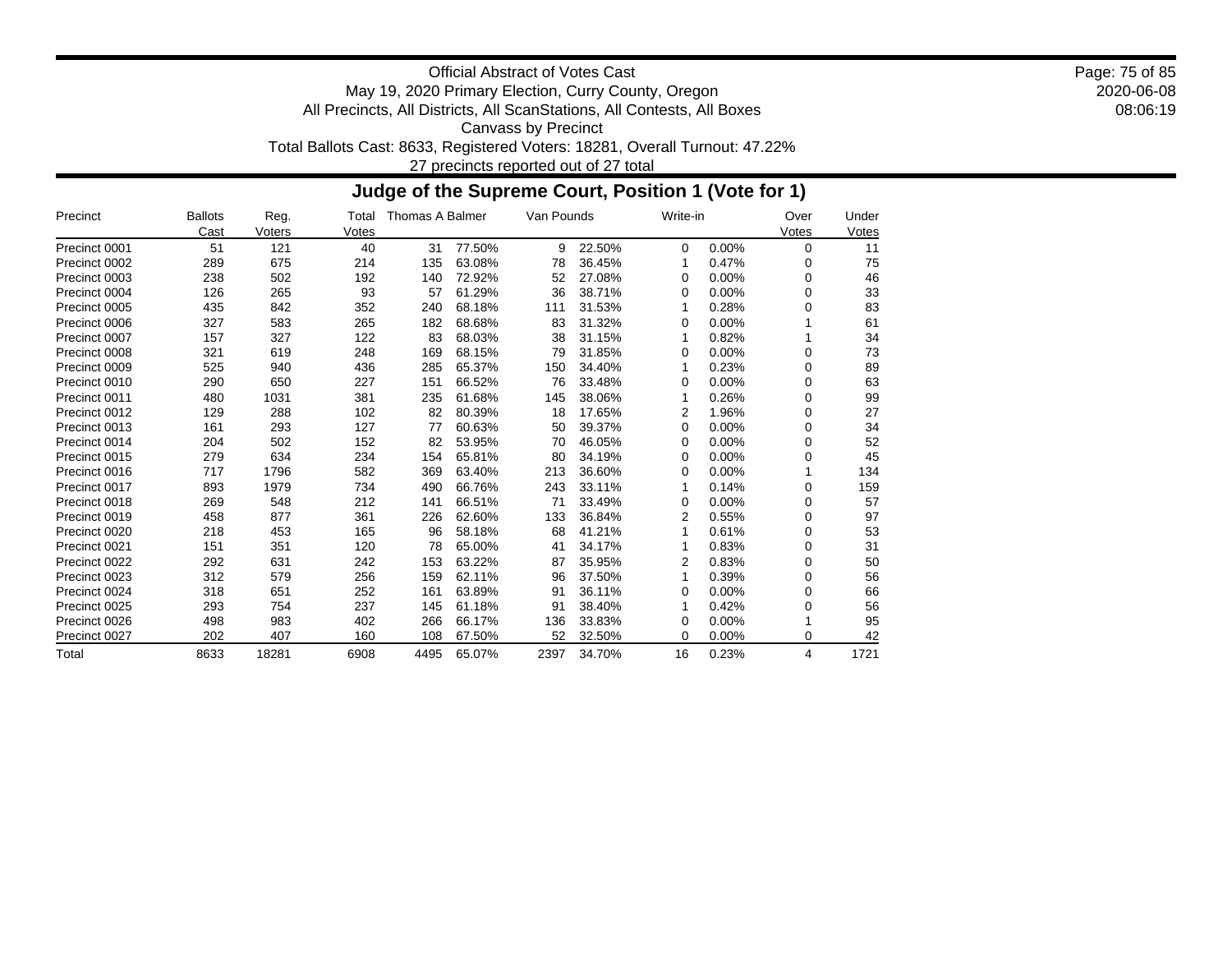2020-06-08 08:06:19 Page: 76 of 85

Official Abstract of Votes Cast May 19, 2020 Primary Election, Curry County, Oregon All Precincts, All Districts, All ScanStations, All Contests, All Boxes

Canvass by Precinct

Total Ballots Cast: 8633, Registered Voters: 18281, Overall Turnout: 47.22%

27 precincts reported out of 27 total

### **Judge of the Supreme Court, Position 7 (Vote for 1)**

| Precinct      | <b>Ballots</b><br>Cast | Reg.<br>Voters | Total<br>Votes | <b>Martha Walters</b> |            |                | Write-in |   | Under<br>Votes |
|---------------|------------------------|----------------|----------------|-----------------------|------------|----------------|----------|---|----------------|
| Precinct 0001 | 51                     | 121            | 30             |                       | 30 100.00% | $\Omega$       | 0.00%    | 0 | 21             |
| Precinct 0002 | 289                    | 675            | 180            | 176                   | 97.78%     | 4              | 2.22%    | 0 | 109            |
| Precinct 0003 | 238                    | 502            | 150            | 150                   | 100.00%    | 0              | 0.00%    | 0 | 88             |
| Precinct 0004 | 126                    | 265            | 73             | 73                    | 100.00%    | 0              | 0.00%    | 0 | 53             |
| Precinct 0005 | 435                    | 842            | 282            | 279                   | 98.94%     | 3              | 1.06%    | 0 | 153            |
| Precinct 0006 | 327                    | 583            | 227            | 222                   | 97.80%     | 5              | 2.20%    | 0 | 100            |
| Precinct 0007 | 157                    | 327            | 99             | 98                    | 98.99%     | 1              | 1.01%    | 0 | 58             |
| Precinct 0008 | 321                    | 619            | 188            | 188                   | 100.00%    | 0              | 0.00%    | 0 | 133            |
| Precinct 0009 | 525                    | 940            | 343            | 341                   | 99.42%     | 2              | 0.58%    | 0 | 182            |
| Precinct 0010 | 290                    | 650            | 194            | 193                   | 99.48%     | 1              | 0.52%    | 0 | 96             |
| Precinct 0011 | 480                    | 1031           | 305            | 305                   | 100.00%    | 0              | 0.00%    | 0 | 175            |
| Precinct 0012 | 129                    | 288            | 85             | 83                    | 97.65%     | $\overline{2}$ | 2.35%    | 0 | 44             |
| Precinct 0013 | 161                    | 293            | 98             | 98                    | 100.00%    | 0              | 0.00%    | 0 | 63             |
| Precinct 0014 | 204                    | 502            | 128            | 127                   | 99.22%     | 1              | 0.78%    | 0 | 76             |
| Precinct 0015 | 279                    | 634            | 202            | 202                   | 100.00%    | 0              | 0.00%    | 0 | 77             |
| Precinct 0016 | 717                    | 1796           | 476            | 473                   | 99.37%     | 3              | 0.63%    | 0 | 241            |
| Precinct 0017 | 893                    | 1979           | 589            | 587                   | 99.66%     | 2              | 0.34%    | 0 | 304            |
| Precinct 0018 | 269                    | 548            | 174            | 172                   | 98.85%     | 2              | 1.15%    | 0 | 95             |
| Precinct 0019 | 458                    | 877            | 303            | 296                   | 97.69%     | 7              | 2.31%    | 0 | 155            |
| Precinct 0020 | 218                    | 453            | 129            | 129                   | 100.00%    | 0              | 0.00%    | 0 | 89             |
| Precinct 0021 | 151                    | 351            | 99             | 99                    | 100.00%    | 0              | 0.00%    | 0 | 52             |
| Precinct 0022 | 292                    | 631            | 200            | 197                   | 98.50%     | 3              | 1.50%    | 0 | 92             |
| Precinct 0023 | 312                    | 579            | 206            | 205                   | 99.51%     | 1              | 0.49%    | 0 | 106            |
| Precinct 0024 | 318                    | 651            | 221            | 219                   | 99.10%     | 2              | 0.90%    | 0 | 97             |
| Precinct 0025 | 293                    | 754            | 207            | 204                   | 98.55%     | 3              | 1.45%    | 0 | 86             |
| Precinct 0026 | 498                    | 983            | 329            | 326                   | 99.09%     | 3              | 0.91%    | 0 | 169            |
| Precinct 0027 | 202                    | 407            | 133            | 131                   | 98.50%     | 2              | 1.50%    | 0 | 69             |
| Total         | 8633                   | 18281          | 5650           | 5603                  | 99.17%     | 47             | 0.83%    | 0 | 2983           |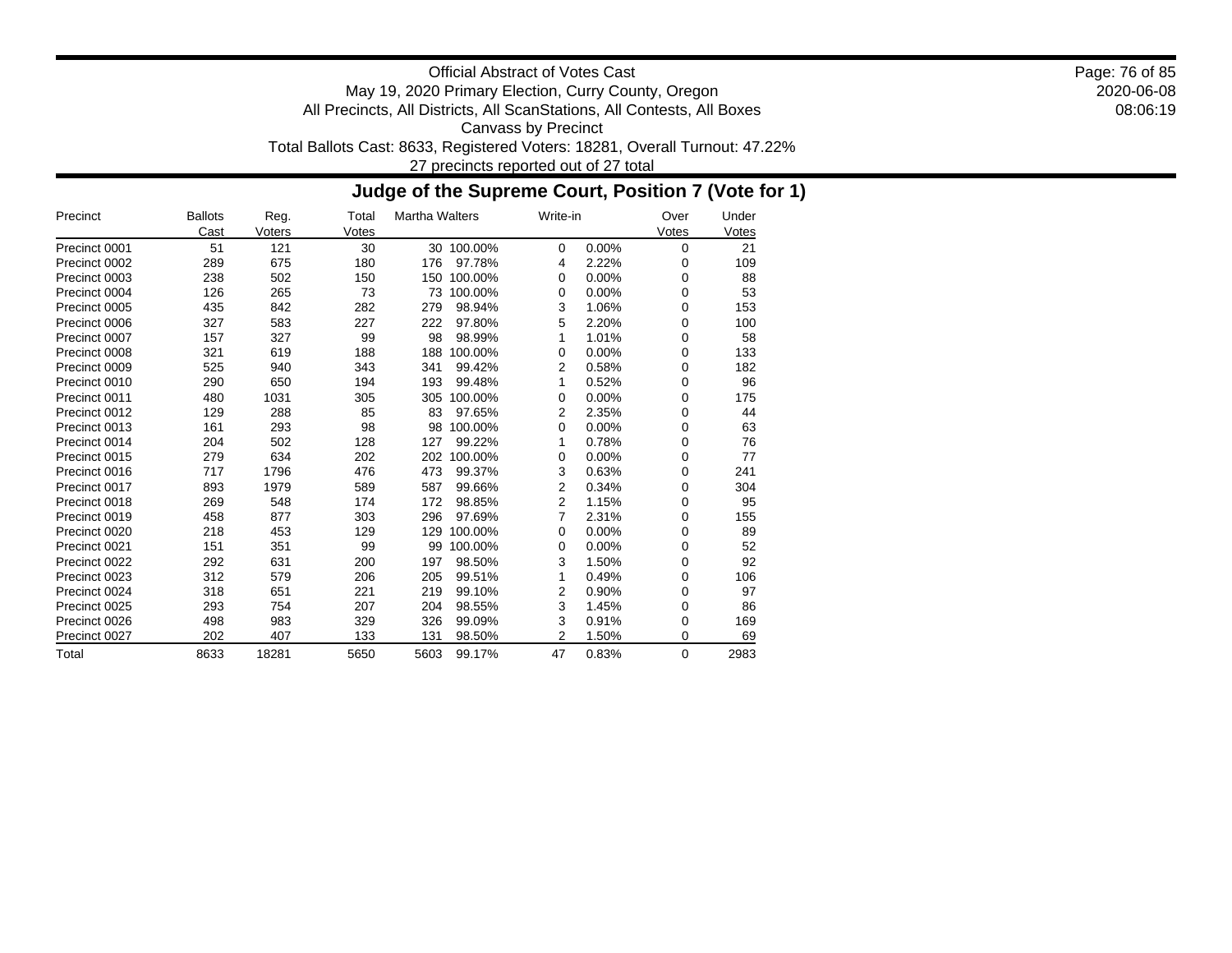2020-06-08 08:06:19 Page: 77 of 85

Official Abstract of Votes Cast May 19, 2020 Primary Election, Curry County, Oregon All Precincts, All Districts, All ScanStations, All Contests, All Boxes

Canvass by Precinct

Total Ballots Cast: 8633, Registered Voters: 18281, Overall Turnout: 47.22%

27 precincts reported out of 27 total

#### **Judge of the Court of Appeals, Position 11 (Vote for 1)**

| Precinct      | <b>Ballots</b><br>Cast | Reg.<br>Voters | Total<br>Votes | Joel DeVore |        | Kyle L Krohn |        | Write-in |          | Over<br>Votes | Under<br>Votes |
|---------------|------------------------|----------------|----------------|-------------|--------|--------------|--------|----------|----------|---------------|----------------|
| Precinct 0001 | 51                     | 121            | 39             | 21          | 53.85% | 18           | 46.15% | $\Omega$ | 0.00%    | 0             | 12             |
| Precinct 0002 | 289                    | 675            | 210            | 115         | 54.76% | 95           | 45.24% | 0        | 0.00%    | 0             | 79             |
| Precinct 0003 | 238                    | 502            | 186            | 103         | 55.38% | 83           | 44.62% | 0        | 0.00%    | $\Omega$      | 52             |
| Precinct 0004 | 126                    | 265            | 92             | 52          | 56.52% | 40           | 43.48% | 0        | 0.00%    | 0             | 34             |
| Precinct 0005 | 435                    | 842            | 342            | 177         | 51.75% | 165          | 48.25% | 0        | 0.00%    | $\Omega$      | 93             |
| Precinct 0006 | 327                    | 583            | 265            | 148         | 55.85% | 117          | 44.15% | 0        | $0.00\%$ | 0             | 62             |
| Precinct 0007 | 157                    | 327            | 122            | 58          | 47.54% | 63           | 51.64% |          | 0.82%    | 0             | 35             |
| Precinct 0008 | 321                    | 619            | 247            | 128         | 51.82% | 119          | 48.18% | $\Omega$ | $0.00\%$ | 0             | 74             |
| Precinct 0009 | 525                    | 940            | 427            | 218         | 51.05% | 209          | 48.95% | 0        | 0.00%    | 0             | 98             |
| Precinct 0010 | 290                    | 650            | 215            | 122         | 56.74% | 92           | 42.79% |          | 0.47%    | 0             | 75             |
| Precinct 0011 | 480                    | 1031           | 386            | 198         | 51.30% | 188          | 48.70% | 0        | $0.00\%$ | 0             | 94             |
| Precinct 0012 | 129                    | 288            | 94             | 56          | 59.57% | 38           | 40.43% | 0        | 0.00%    | 0             | 35             |
| Precinct 0013 | 161                    | 293            | 128            | 76          | 59.38% | 52           | 40.62% | $\Omega$ | 0.00%    | 0             | 33             |
| Precinct 0014 | 204                    | 502            | 147            | 77          | 52.38% | 70           | 47.62% | 0        | 0.00%    | $\Omega$      | 57             |
| Precinct 0015 | 279                    | 634            | 228            | 132         | 57.89% | 96           | 42.11% | 0        | 0.00%    | 0             | 51             |
| Precinct 0016 | 717                    | 1796           | 572            | 308         | 53.85% | 263          | 45.98% |          | 0.17%    |               | 144            |
| Precinct 0017 | 893                    | 1979           | 715            | 399         | 55.80% | 315          | 44.06% |          | 0.14%    | $\Omega$      | 178            |
| Precinct 0018 | 269                    | 548            | 209            | 113         | 54.07% | 96           | 45.93% | 0        | 0.00%    | 0             | 60             |
| Precinct 0019 | 458                    | 877            | 361            | 198         | 54.85% | 159          | 44.04% | 4        | 1.11%    | 0             | 97             |
| Precinct 0020 | 218                    | 453            | 158            | 77          | 48.73% | 81           | 51.27% | 0        | $0.00\%$ | 0             | 60             |
| Precinct 0021 | 151                    | 351            | 125            | 70          | 56.00% | 55           | 44.00% | 0        | 0.00%    | 0             | 26             |
| Precinct 0022 | 292                    | 631            | 244            | 123         | 50.41% | 120          | 49.18% |          | 0.41%    | 0             | 48             |
| Precinct 0023 | 312                    | 579            | 253            | 132         | 52.17% | 120          | 47.43% |          | 0.40%    | 0             | 59             |
| Precinct 0024 | 318                    | 651            | 251            | 136         | 54.18% | 115          | 45.82% | 0        | 0.00%    | 0             | 67             |
| Precinct 0025 | 293                    | 754            | 235            | 128         | 54.47% | 106          | 45.11% |          | 0.43%    | 0             | 58             |
| Precinct 0026 | 498                    | 983            | 392            | 196         | 50.00% | 195          | 49.74% |          | 0.26%    | 0             | 106            |
| Precinct 0027 | 202                    | 407            | 151            | 85          | 56.29% | 66           | 43.71% | 0        | 0.00%    | 0             | 51             |
| Total         | 8633                   | 18281          | 6794           | 3646        | 53.66% | 3136         | 46.16% | 12       | 0.18%    | 1             | 1838           |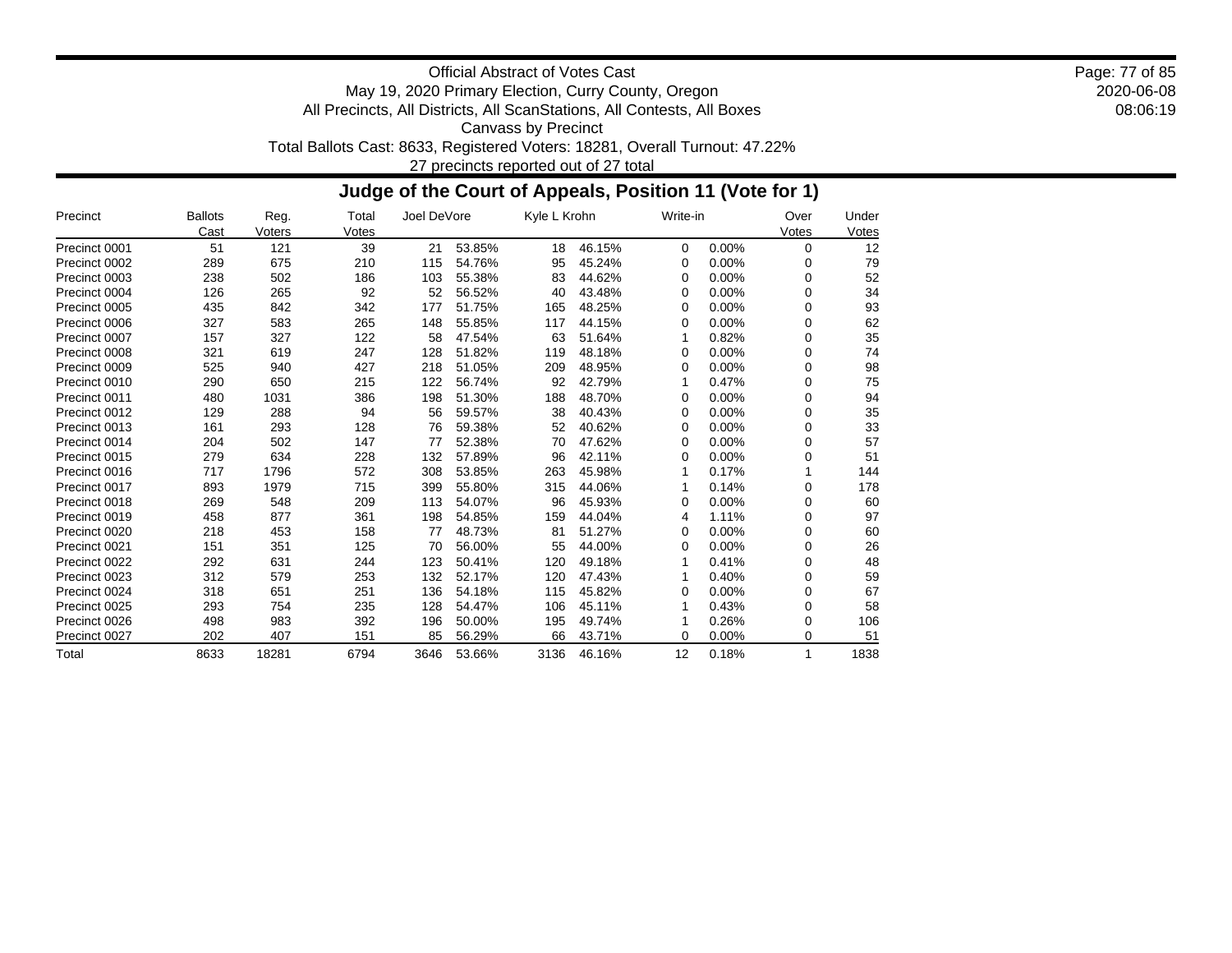2020-06-08 08:06:19 Page: 78 of 85

Official Abstract of Votes Cast May 19, 2020 Primary Election, Curry County, Oregon All Precincts, All Districts, All ScanStations, All Contests, All Boxes

Canvass by Precinct

Total Ballots Cast: 8633, Registered Voters: 18281, Overall Turnout: 47.22%

27 precincts reported out of 27 total

### **Judge of the Court of Appeals, Position 1 (Vote for 1)**

| Precinct      | <b>Ballots</b><br>Cast | Reg.<br>Voters | Total<br>Votes | Josephine H<br>Mooney |            | Write-in |          | Over<br>Votes | Under<br>Votes |
|---------------|------------------------|----------------|----------------|-----------------------|------------|----------|----------|---------------|----------------|
| Precinct 0001 | 51                     | 121            | 32             |                       | 32 100.00% | 0        | 0.00%    | 0             | 19             |
| Precinct 0002 | 289                    | 675            | 167            | 163                   | 97.60%     | 4        | 2.40%    | 0             | 122            |
| Precinct 0003 | 238                    | 502            | 145            | 144                   | 99.31%     | 1        | 0.69%    | 0             | 93             |
| Precinct 0004 | 126                    | 265            | 73             | 73                    | 100.00%    | 0        | 0.00%    | 0             | 53             |
| Precinct 0005 | 435                    | 842            | 281            | 278                   | 98.93%     | 3        | 1.07%    | 0             | 154            |
| Precinct 0006 | 327                    | 583            | 231            | 227                   | 98.27%     | 4        | 1.73%    | 0             | 96             |
| Precinct 0007 | 157                    | 327            | 96             | 94                    | 97.92%     | 2        | 2.08%    | 0             | 61             |
| Precinct 0008 | 321                    | 619            | 182            | 182                   | 100.00%    | 0        | $0.00\%$ | 0             | 139            |
| Precinct 0009 | 525                    | 940            | 337            | 336                   | 99.70%     |          | 0.30%    | 0             | 188            |
| Precinct 0010 | 290                    | 650            | 185            | 184                   | 99.46%     | 1        | 0.54%    | 0             | 105            |
| Precinct 0011 | 480                    | 1031           | 292            | 289                   | 98.97%     | 3        | 1.03%    | 0             | 188            |
| Precinct 0012 | 129                    | 288            | 81             | 81                    | 100.00%    | $\Omega$ | 0.00%    | 0             | 48             |
| Precinct 0013 | 161                    | 293            | 98             | 98                    | 100.00%    |          | 0.00%    |               | 63             |
|               | 204                    | 502            | 131            |                       | 100.00%    | 0        | 0.00%    | 0             | 73             |
| Precinct 0014 |                        |                |                | 131                   |            | 0        |          | 0             |                |
| Precinct 0015 | 279                    | 634            | 201            | 200                   | 99.50%     | 1        | 0.50%    | 0             | 78             |
| Precinct 0016 | 717                    | 1796           | 461            | 457                   | 99.13%     | 4        | 0.87%    | 0             | 256            |
| Precinct 0017 | 893                    | 1979           | 574            | 569                   | 99.13%     | 5        | 0.87%    | 0             | 319            |
| Precinct 0018 | 269                    | 548            | 162            | 161                   | 99.38%     |          | 0.62%    | 0             | 107            |
| Precinct 0019 | 458                    | 877            | 290            | 283                   | 97.59%     | 7        | 2.41%    | 0             | 168            |
| Precinct 0020 | 218                    | 453            | 125            | 125                   | 100.00%    | 0        | $0.00\%$ | 0             | 93             |
| Precinct 0021 | 151                    | 351            | 97             | 97                    | 100.00%    | 0        | 0.00%    | 0             | 54             |
| Precinct 0022 | 292                    | 631            | 197            | 192                   | 97.46%     | 5        | 2.54%    | 0             | 95             |
| Precinct 0023 | 312                    | 579            | 200            | 199                   | 99.50%     |          | 0.50%    | 0             | 112            |
| Precinct 0024 | 318                    | 651            | 218            | 218                   | 100.00%    | 0        | 0.00%    | 0             | 100            |
| Precinct 0025 | 293                    | 754            | 201            | 199                   | 99.00%     | 2        | 1.00%    | 0             | 92             |
| Precinct 0026 | 498                    | 983            | 323            | 320                   | 99.07%     | 3        | 0.93%    | 0             | 175            |
| Precinct 0027 | 202                    | 407            | 132            | 130                   | 98.48%     | 2        | 1.52%    | 0             | 70             |
| Total         | 8633                   | 18281          | 5512           | 5462                  | 99.09%     | 50       | 0.91%    | 0             | 3121           |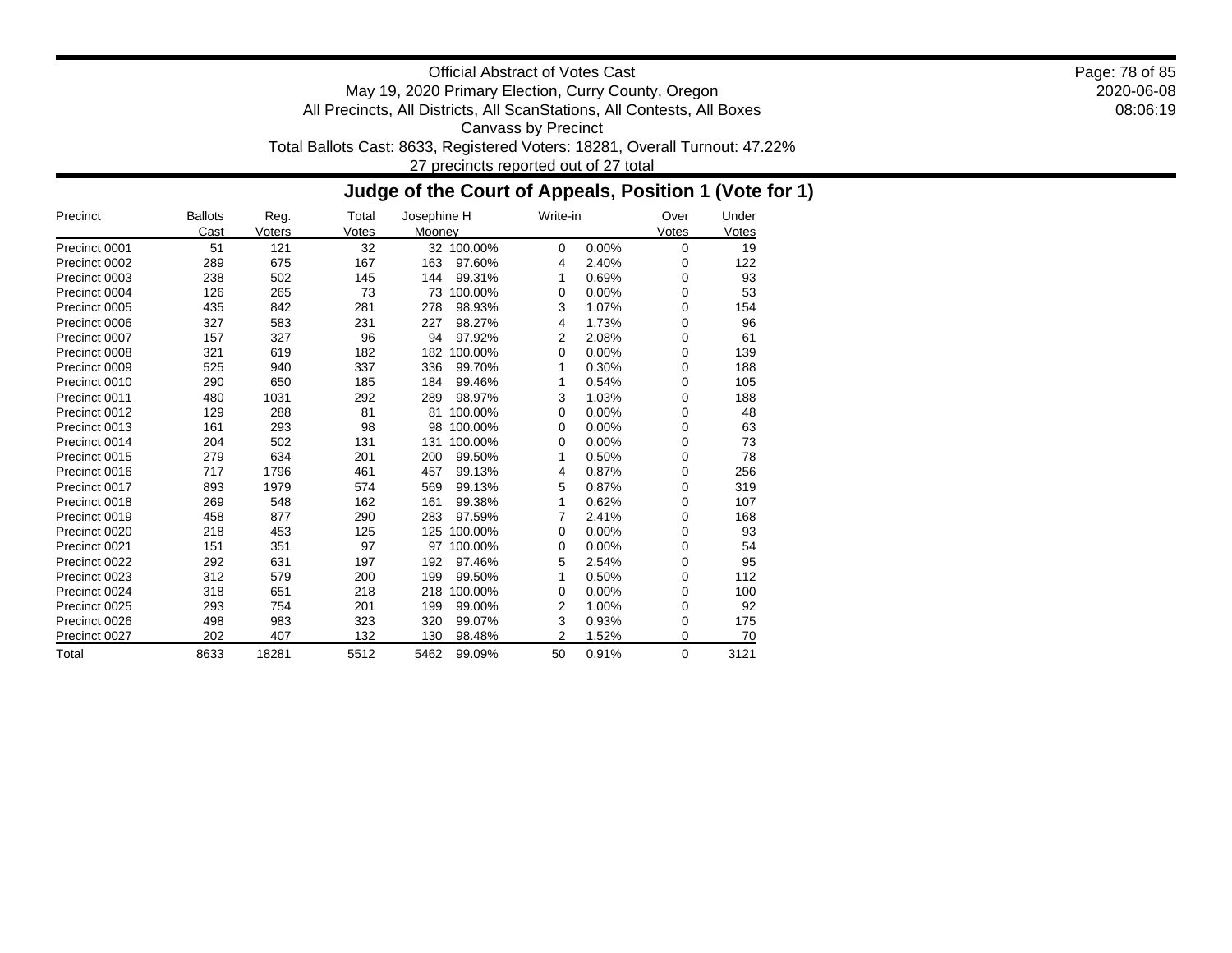2020-06-08 08:06:19 Page: 79 of 85

Official Abstract of Votes Cast May 19, 2020 Primary Election, Curry County, Oregon

All Precincts, All Districts, All ScanStations, All Contests, All Boxes

Canvass by Precinct

Total Ballots Cast: 8633, Registered Voters: 18281, Overall Turnout: 47.22%

27 precincts reported out of 27 total

#### **Judge of the Court of Appeals, Position 12 (Vote for 1)**

| Precinct      | <b>Ballots</b><br>Cast | Reg.<br>Voters | Total<br>Votes | Erin C Lagesen |             | Write-in       |          | Over<br>Votes | Under<br>Votes |
|---------------|------------------------|----------------|----------------|----------------|-------------|----------------|----------|---------------|----------------|
| Precinct 0001 | 51                     | 121            | 31             | 31             | 100.00%     | $\Omega$       | 0.00%    | 0             | 20             |
| Precinct 0002 | 289                    | 675            | 173            | 169            | 97.69%      | 4              | 2.31%    | 0             | 116            |
| Precinct 0003 | 238                    | 502            | 151            | 151            | 100.00%     | 0              | 0.00%    | 0             | 87             |
| Precinct 0004 | 126                    | 265            | 68             | 68             | 100.00%     | 0              | 0.00%    | 0             | 58             |
| Precinct 0005 | 435                    | 842            | 282            | 280            | 99.29%      | 2              | 0.71%    | 0             | 153            |
| Precinct 0006 | 327                    | 583            | 228            | 225            | 98.68%      | 3              | 1.32%    | 0             | 99             |
| Precinct 0007 | 157                    | 327            | 91             | 91             | 100.00%     | 0              | 0.00%    | 0             | 66             |
| Precinct 0008 | 321                    | 619            | 182            | 182            | 100.00%     | 0              | 0.00%    | 0             | 139            |
| Precinct 0009 | 525                    | 940            | 339            | 339            | 100.00%     | 0              | 0.00%    | 0             | 186            |
| Precinct 0010 | 290                    | 650            | 184            |                | 184 100.00% | 0              | $0.00\%$ | 0             | 106            |
| Precinct 0011 | 480                    | 1031           | 297            | 296            | 99.66%      | 1              | 0.34%    | 0             | 183            |
| Precinct 0012 | 129                    | 288            | 79             | 79             | 100.00%     | 0              | 0.00%    | 0             | 50             |
| Precinct 0013 | 161                    | 293            | 94             | 94             | 100.00%     | 0              | 0.00%    | 0             | 67             |
| Precinct 0014 | 204                    | 502            | 126            | 126            | 100.00%     | 0              | 0.00%    | 0             | 78             |
| Precinct 0015 | 279                    | 634            | 201            | 200            | 99.50%      |                | 0.50%    | 0             | 78             |
| Precinct 0016 | 717                    | 1796           | 469            | 468            | 99.79%      |                | 0.21%    | 0             | 248            |
| Precinct 0017 | 893                    | 1979           | 580            | 578            | 99.66%      | 2              | 0.34%    | 0             | 313            |
| Precinct 0018 | 269                    | 548            | 161            | 160            | 99.38%      | 1              | 0.62%    | 0             | 108            |
| Precinct 0019 | 458                    | 877            | 292            | 287            | 98.29%      | 5              | 1.71%    | 0             | 166            |
| Precinct 0020 | 218                    | 453            | 121            | 121            | 100.00%     | 0              | 0.00%    | 0             | 97             |
| Precinct 0021 | 151                    | 351            | 101            | 101            | 100.00%     | 0              | 0.00%    | 0             | 50             |
| Precinct 0022 | 292                    | 631            | 200            | 196            | 98.00%      | 4              | 2.00%    | 0             | 92             |
| Precinct 0023 | 312                    | 579            | 195            | 194            | 99.49%      |                | 0.51%    | 0             | 117            |
| Precinct 0024 | 318                    | 651            | 225            | 225            | 100.00%     | 0              | $0.00\%$ | 0             | 93             |
| Precinct 0025 | 293                    | 754            | 199            | 197            | 98.99%      | 2              | 1.01%    | 0             | 94             |
| Precinct 0026 | 498                    | 983            | 316            | 313            | 99.05%      | 3              | 0.95%    | 0             | 182            |
| Precinct 0027 | 202                    | 407            | 133            | 131            | 98.50%      | $\overline{2}$ | 1.50%    | 0             | 69             |
| Total         | 8633                   | 18281          | 5518           | 5486           | 99.42%      | 32             | 0.58%    | 0             | 3115           |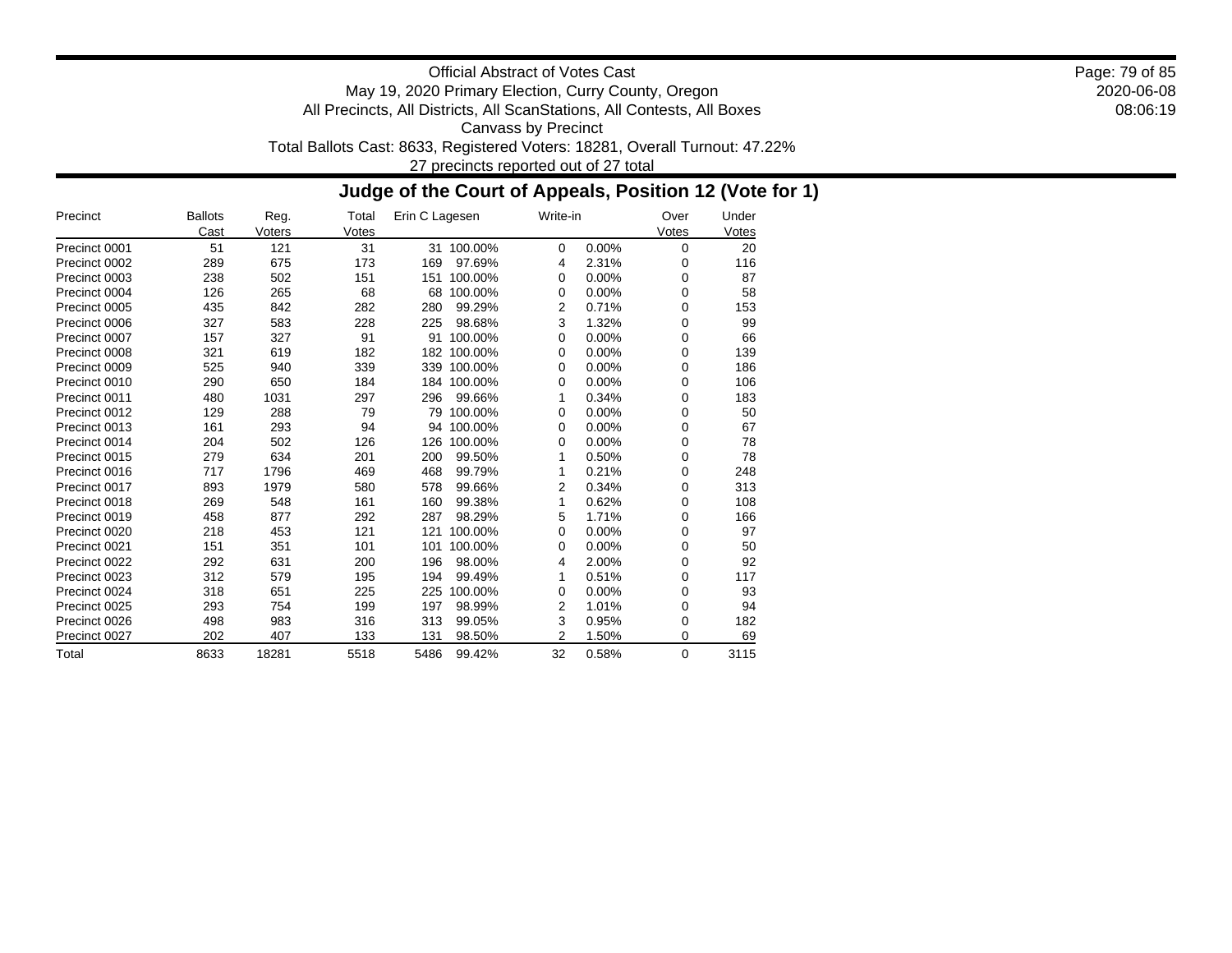2020-06-08 08:06:19 Page: 80 of 85

May 19, 2020 Primary Election, Curry County, Oregon All Precincts, All Districts, All ScanStations, All Contests, All Boxes Canvass by Precinct Total Ballots Cast: 8633, Registered Voters: 18281, Overall Turnout: 47.22%

Official Abstract of Votes Cast

27 precincts reported out of 27 total

### **Judge of the Court of Appeals, Position 13 (Vote for 1)**

| Precinct      | <b>Ballots</b><br>Cast | Reg.<br>Voters | Total<br>Votes | Doug Tookey |            | Write-in |       | Over<br>Votes | Under<br>Votes |
|---------------|------------------------|----------------|----------------|-------------|------------|----------|-------|---------------|----------------|
| Precinct 0001 | 51                     | 121            | 31             |             | 31 100.00% | $\Omega$ | 0.00% | 0             | 20             |
| Precinct 0002 | 289                    | 675            | 171            | 167         | 97.66%     | 4        | 2.34% | 0             | 118            |
| Precinct 0003 | 238                    | 502            | 141            | 141         | 100.00%    | 0        | 0.00% | 0             | 97             |
| Precinct 0004 | 126                    | 265            | 68             | 68          | 100.00%    | 0        | 0.00% | 0             | 58             |
| Precinct 0005 | 435                    | 842            | 277            | 274         | 98.92%     | 3        | 1.08% | 0             | 158            |
| Precinct 0006 | 327                    | 583            | 223            | 221         | 99.10%     | 2        | 0.90% | 0             | 104            |
| Precinct 0007 | 157                    | 327            | 91             | 91          | 100.00%    | 0        | 0.00% | 0             | 66             |
| Precinct 0008 | 321                    | 619            | 175            | 175         | 100.00%    | 0        | 0.00% | 0             | 146            |
| Precinct 0009 | 525                    | 940            | 324            | 323         | 99.69%     | 1        | 0.31% | 0             | 201            |
| Precinct 0010 | 290                    | 650            | 181            | 181         | 100.00%    | 0        | 0.00% | 0             | 109            |
| Precinct 0011 | 480                    | 1031           | 291            | 289         | 99.31%     | 2        | 0.69% | 0             | 189            |
| Precinct 0012 | 129                    | 288            | 75             | 74          | 98.67%     | 1        | 1.33% | 0             | 54             |
| Precinct 0013 | 161                    | 293            | 94             | 94          | 100.00%    | 0        | 0.00% | 0             | 67             |
| Precinct 0014 | 204                    | 502            | 129            | 127         | 98.45%     | 2        | 1.55% | 0             | 75             |
| Precinct 0015 | 279                    | 634            | 197            | 196         | 99.49%     | 1        | 0.51% | 0             | 82             |
| Precinct 0016 | 717                    | 1796           | 456            | 455         | 99.78%     | 1        | 0.22% | 0             | 261            |
| Precinct 0017 | 893                    | 1979           | 571            | 568         | 99.47%     | 3        | 0.53% | 0             | 322            |
| Precinct 0018 | 269                    | 548            | 162            | 161         | 99.38%     | 1        | 0.62% | 0             | 107            |
| Precinct 0019 | 458                    | 877            | 290            | 287         | 98.97%     | 3        | 1.03% | 0             | 168            |
| Precinct 0020 | 218                    | 453            | 116            | 116         | 100.00%    | 0        | 0.00% | 0             | 102            |
| Precinct 0021 | 151                    | 351            | 96             | 96          | 100.00%    | 0        | 0.00% | 0             | 55             |
| Precinct 0022 | 292                    | 631            | 196            | 191         | 97.45%     | 5        | 2.55% | 0             | 96             |
| Precinct 0023 | 312                    | 579            | 194            | 193         | 99.48%     | 1        | 0.52% | 0             | 118            |
| Precinct 0024 | 318                    | 651            | 222            | 222         | 100.00%    | 0        | 0.00% | 0             | 96             |
| Precinct 0025 | 293                    | 754            | 193            | 191         | 98.96%     | 2        | 1.04% | 0             | 100            |
| Precinct 0026 | 498                    | 983            | 315            | 311         | 98.73%     | 4        | 1.27% | 0             | 183            |
| Precinct 0027 | 202                    | 407            | 129            | 128         | 99.22%     |          | 0.78% | 0             | 73             |
| Total         | 8633                   | 18281          | 5408           | 5371        | 99.32%     | 37       | 0.68% | 0             | 3225           |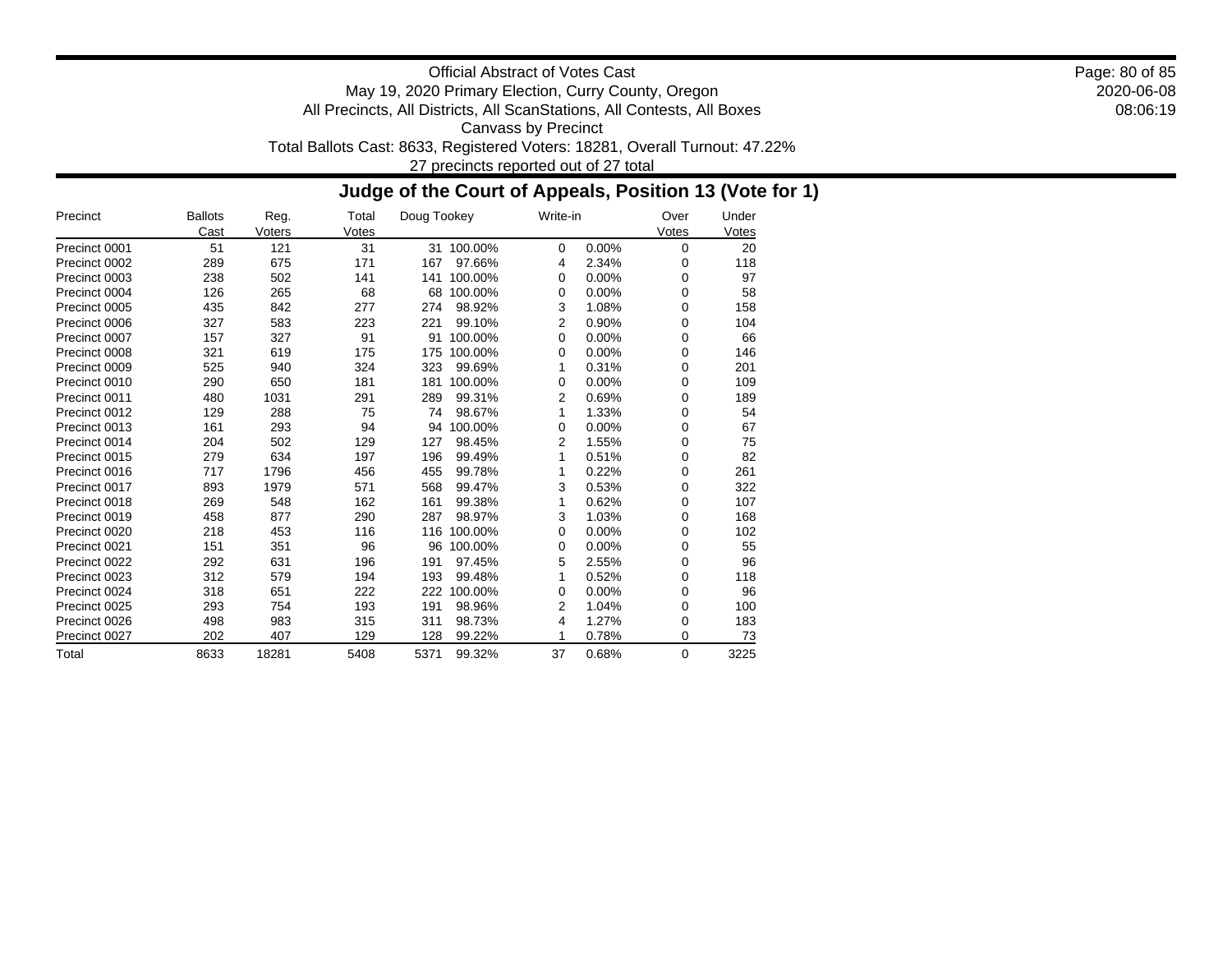2020-06-08 08:06:19 Page: 81 of 85

Official Abstract of Votes Cast May 19, 2020 Primary Election, Curry County, Oregon All Precincts, All Districts, All ScanStations, All Contests, All Boxes

Canvass by Precinct

Total Ballots Cast: 8633, Registered Voters: 18281, Overall Turnout: 47.22%

27 precincts reported out of 27 total

#### **Judge of the Circuit Court, 15th District, Position 6 (Vote for 1)**

| Precinct      | <b>Ballots</b><br>Cast | Reg.<br>Voters | Total<br>Votes | Cynthia L<br>Beaman |         | Write-in       |       | Over<br>Votes | Under<br>Votes |
|---------------|------------------------|----------------|----------------|---------------------|---------|----------------|-------|---------------|----------------|
| Precinct 0001 | 51                     | 121            | 31             | 30                  | 96.77%  | 1              | 3.23% | $\mathbf 0$   | 20             |
| Precinct 0002 | 289                    | 675            | 186            | 183                 | 98.39%  | 3              | 1.61% | 0             | 103            |
| Precinct 0003 | 238                    | 502            | 148            | 146                 | 98.65%  | 2              | 1.35% | $\Omega$      | 90             |
| Precinct 0004 | 126                    | 265            | 73             | 71                  | 97.26%  | 2              | 2.74% | $\mathbf 0$   | 53             |
|               |                        | 842            |                |                     |         |                | 1.40% |               |                |
| Precinct 0005 | 435                    |                | 285            | 281                 | 98.60%  | 4              |       | $\mathbf 0$   | 150            |
| Precinct 0006 | 327                    | 583            | 223            | 218                 | 97.76%  | 5              | 2.24% | $\mathbf 0$   | 104            |
| Precinct 0007 | 157                    | 327            | 93             | 93                  | 100.00% | 0              | 0.00% | 0             | 64             |
| Precinct 0008 | 321                    | 619            | 185            | 182                 | 98.38%  | 3              | 1.62% | $\mathbf 0$   | 136            |
| Precinct 0009 | 525                    | 940            | 348            | 341                 | 97.99%  | 7              | 2.01% | $\mathbf 0$   | 177            |
| Precinct 0010 | 290                    | 650            | 194            | 193                 | 99.48%  | 1              | 0.52% | $\mathbf 0$   | 96             |
| Precinct 0011 | 480                    | 1031           | 327            | 319                 | 97.55%  | 8              | 2.45% | 0             | 153            |
| Precinct 0012 | 129                    | 288            | 79             | 78                  | 98.73%  | 1              | 1.27% | $\mathbf 0$   | 50             |
| Precinct 0013 | 161                    | 293            | 109            | 107                 | 98.17%  | 2              | 1.83% | $\mathbf 0$   | 52             |
| Precinct 0014 | 204                    | 502            | 134            | 132                 | 98.51%  | $\overline{2}$ | 1.49% | $\mathbf 0$   | 70             |
| Precinct 0015 | 279                    | 634            | 219            | 217                 | 99.09%  | $\overline{2}$ | 0.91% | $\mathbf 0$   | 60             |
| Precinct 0016 | 717                    | 1796           | 526            | 513                 | 97.53%  | 13             | 2.47% | 0             | 191            |
| Precinct 0017 | 893                    | 1979           | 617            | 609                 | 98.70%  | 8              | 1.30% | $\mathbf 0$   | 276            |
| Precinct 0018 | 269                    | 548            | 187            | 186                 | 99.47%  | 1              | 0.53% | $\mathbf 0$   | 82             |
| Precinct 0019 | 458                    | 877            | 331            | 321                 | 96.98%  | 10             | 3.02% | $\mathbf 0$   | 127            |
| Precinct 0020 | 218                    | 453            | 139            | 138                 | 99.28%  | 1              | 0.72% | 0             | 79             |
| Precinct 0021 | 151                    | 351            | 107            | 107                 | 100.00% | 0              | 0.00% | $\mathbf 0$   | 44             |
| Precinct 0022 | 292                    | 631            | 207            | 203                 | 98.07%  | 4              | 1.93% | $\mathbf 0$   | 85             |
| Precinct 0023 | 312                    | 579            | 214            | 211                 | 98.60%  | 3              | 1.40% | $\mathbf 0$   | 98             |
| Precinct 0024 | 318                    | 651            | 235            | 234                 | 99.57%  |                | 0.43% | $\mathbf 0$   | 83             |
| Precinct 0025 | 293                    | 754            | 200            | 198                 | 99.00%  | 2              | 1.00% | 0             | 93             |
| Precinct 0026 | 498                    | 983            | 342            | 337                 | 98.54%  | 5              | 1.46% | $\mathbf 0$   | 156            |
| Precinct 0027 | 202                    | 407            | 145            | 142                 | 97.93%  | 3              | 2.07% | 0             | 57             |
| Total         | 8633                   | 18281          | 5884           | 5790                | 98.40%  | 94             | 1.60% | $\Omega$      | 2749           |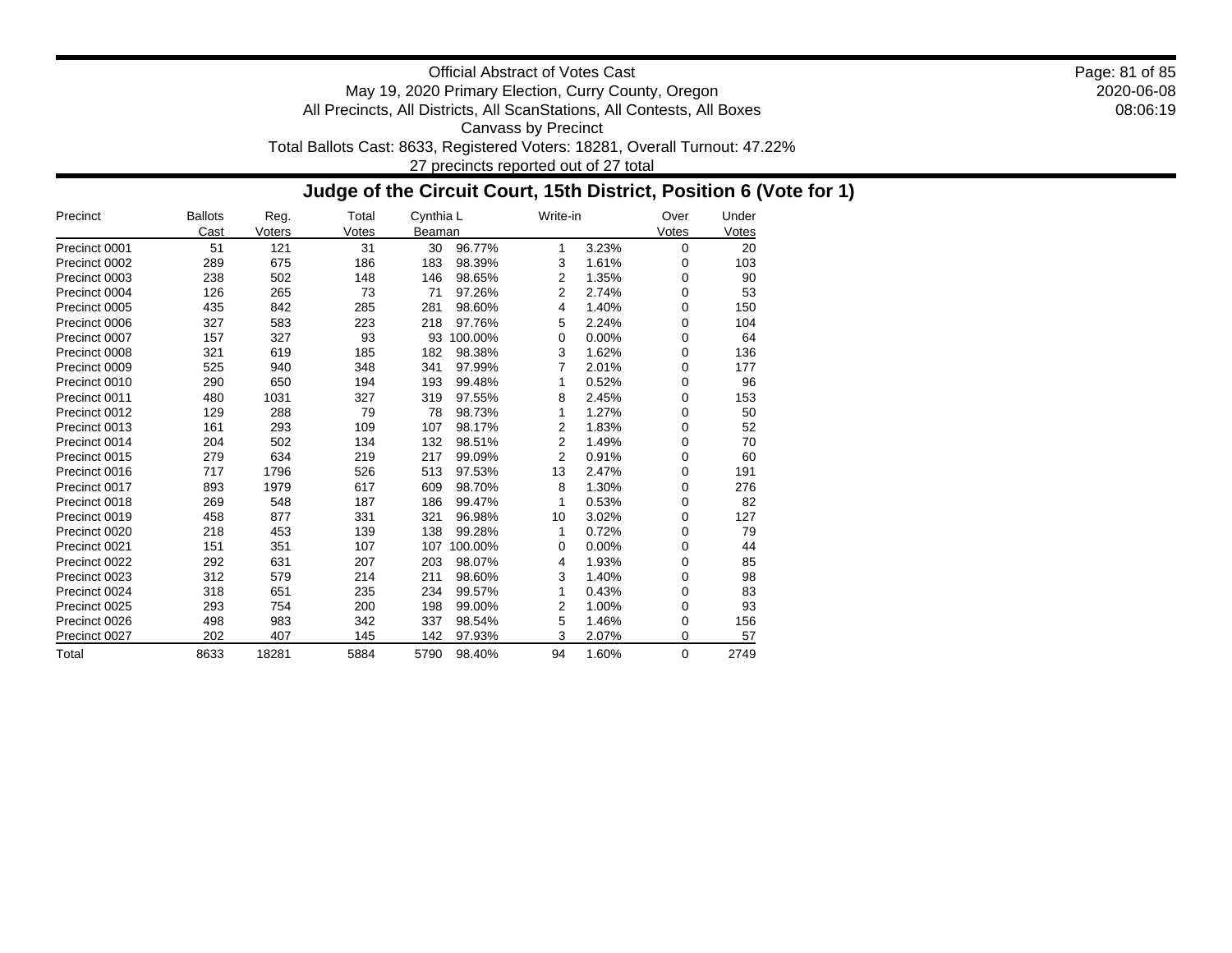2020-06-08 08:06:19 Page: 82 of 85

May 19, 2020 Primary Election, Curry County, Oregon All Precincts, All Districts, All ScanStations, All Contests, All Boxes Canvass by Precinct Total Ballots Cast: 8633, Registered Voters: 18281, Overall Turnout: 47.22%

Official Abstract of Votes Cast

27 precincts reported out of 27 total

### **District Attorney, Curry County (Vote for 1)**

| Precinct      | <b>Ballots</b> | Reg.   | Total | Joshua A       | Write-in |       | Over     | Under |
|---------------|----------------|--------|-------|----------------|----------|-------|----------|-------|
|               | Cast           | Voters | Votes | Spansail       |          |       | Votes    | Votes |
| Precinct 0001 | 51             | 121    | 31    | 30<br>96.77%   | 1        | 3.23% | 0        | 20    |
| Precinct 0002 | 289            | 675    | 179   | 176<br>98.32%  | 3        | 1.68% | 0        | 110   |
| Precinct 0003 | 238            | 502    | 159   | 159<br>100.00% | 0        | 0.00% | 0        | 79    |
| Precinct 0004 | 126            | 265    | 73    | 73<br>100.00%  | 0        | 0.00% | 0        | 53    |
| Precinct 0005 | 435            | 842    | 287   | 284<br>98.95%  | 3        | 1.05% | 0        | 148   |
| Precinct 0006 | 327            | 583    | 235   | 234<br>99.57%  | 1        | 0.43% | 0        | 92    |
| Precinct 0007 | 157            | 327    | 95    | 95<br>100.00%  | 0        | 0.00% | 0        | 62    |
| Precinct 0008 | 321            | 619    | 192   | 188<br>97.92%  | 4        | 2.08% | 0        | 129   |
| Precinct 0009 | 525            | 940    | 368   | 368<br>100.00% | 0        | 0.00% | 0        | 157   |
| Precinct 0010 | 290            | 650    | 192   | 191<br>99.48%  | 1        | 0.52% | $\Omega$ | 98    |
| Precinct 0011 | 480            | 1031   | 340   | 335<br>98.53%  | 5        | 1.47% | 0        | 140   |
| Precinct 0012 | 129            | 288    | 81    | 79<br>97.53%   | 2        | 2.47% | 0        | 48    |
| Precinct 0013 | 161            | 293    | 97    | 97<br>100.00%  | 0        | 0.00% | 0        | 64    |
| Precinct 0014 | 204            | 502    | 137   | 135<br>98.54%  | 2        | 1.46% | 0        | 67    |
| Precinct 0015 | 279            | 634    | 209   | 208<br>99.52%  | 1        | 0.48% | 0        | 70    |
| Precinct 0016 | 717            | 1796   | 494   | 99.19%<br>490  | 4        | 0.81% | 0        | 223   |
| Precinct 0017 | 893            | 1979   | 614   | 612<br>99.67%  | 2        | 0.33% | 0        | 279   |
| Precinct 0018 | 269            | 548    | 170   | 169<br>99.41%  | 1        | 0.59% | 0        | 99    |
| Precinct 0019 | 458            | 877    | 307   | 303<br>98.70%  | 4        | 1.30% | 0        | 151   |
| Precinct 0020 | 218            | 453    | 136   | 136<br>100.00% | $\Omega$ | 0.00% | 0        | 82    |
| Precinct 0021 | 151            | 351    | 102   | 102 100.00%    | 0        | 0.00% | 0        | 49    |
| Precinct 0022 | 292            | 631    | 208   | 206<br>99.04%  | 2        | 0.96% | $\Omega$ | 84    |
| Precinct 0023 | 312            | 579    | 201   | 200<br>99.50%  | 1        | 0.50% | 0        | 111   |
| Precinct 0024 | 318            | 651    | 232   | 232<br>100.00% | 0        | 0.00% | 0        | 86    |
| Precinct 0025 | 293            | 754    | 202   | 200<br>99.01%  | 2        | 0.99% | 0        | 91    |
| Precinct 0026 | 498            | 983    | 330   | 326<br>98.79%  | 4        | 1.21% | 0        | 168   |
| Precinct 0027 | 202            | 407    | 139   | 139<br>100.00% | 0        | 0.00% | 0        | 63    |
| Total         | 8633           | 18281  | 5810  | 5767<br>99.26% | 43       | 0.74% | 0        | 2823  |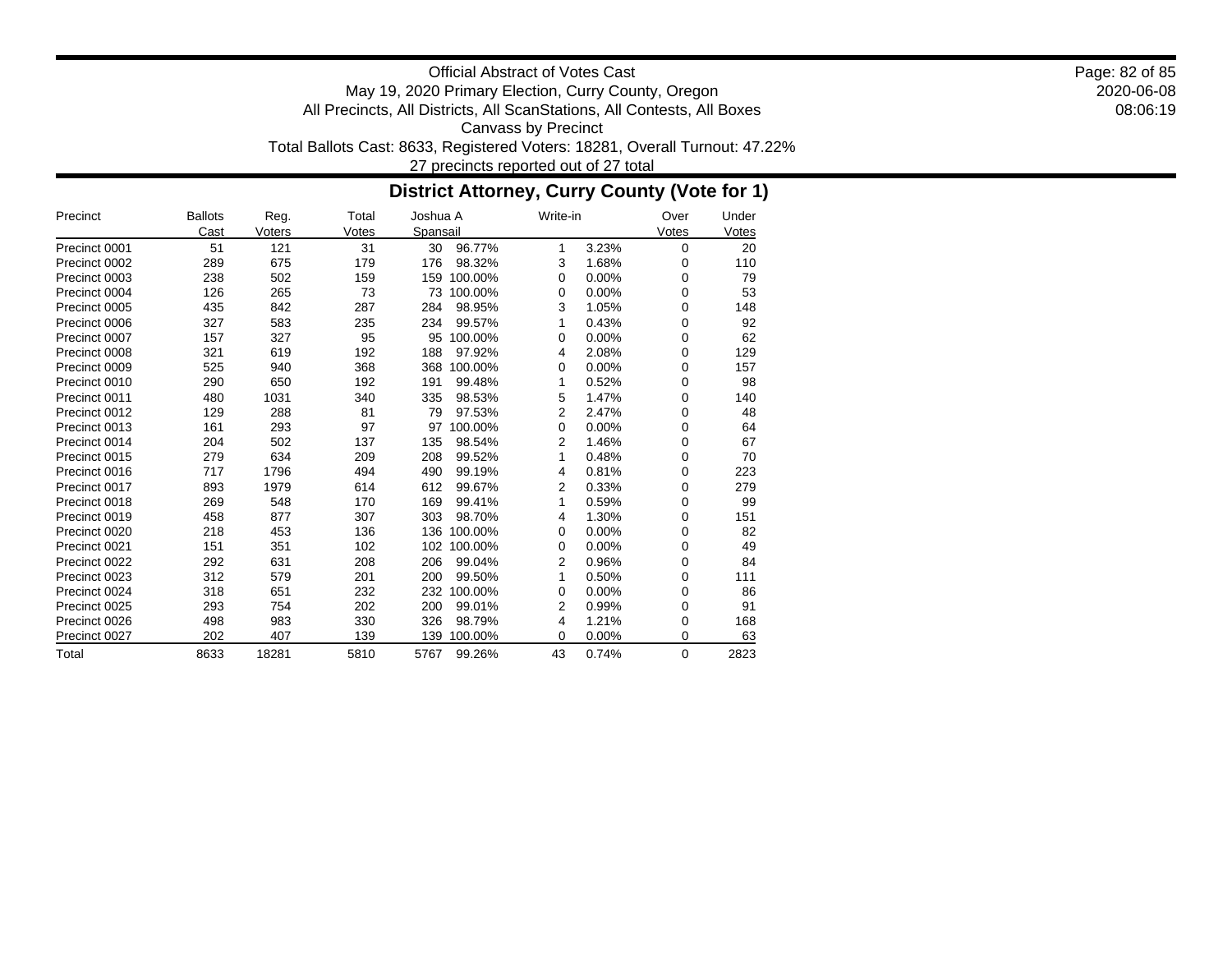2020-06-08 08:06:19 Page: 83 of 85

Official Abstract of Votes Cast May 19, 2020 Primary Election, Curry County, Oregon

All Precincts, All Districts, All ScanStations, All Contests, All Boxes

Canvass by Precinct

Total Ballots Cast: 8633, Registered Voters: 18281, Overall Turnout: 47.22%

27 precincts reported out of 27 total

## **Curry County Commissioner, Position 2 (Vote for 1)**

| Precinct      | <b>Ballots</b><br>Cast | Reg.<br>Voters | Total<br>Votes | John Herzog       |        | Shelia Megson |        | Sue Gold |        | Write-in       |          | Over<br>Votes | Under<br>Votes |
|---------------|------------------------|----------------|----------------|-------------------|--------|---------------|--------|----------|--------|----------------|----------|---------------|----------------|
| Precinct 0001 | 51                     | 121            | 44             | $12 \overline{ }$ | 27.27% | 11            | 25.00% | 21       | 47.73% | 0              | 0.00%    | $\Omega$      |                |
| Precinct 0002 | 289                    | 675            | 259            | 118               | 45.56% | 54            | 20.85% | 86       | 33.20% |                | 0.39%    |               | 29             |
| Precinct 0003 | 238                    | 502            | 213            | 74                | 34.74% | 44            | 20.66% | 95       | 44.60% | 0              | 0.00%    | 0             | 25             |
| Precinct 0004 | 126                    | 265            | 115            | 58                | 50.43% | 22            | 19.13% | 35       | 30.43% | 0              | $0.00\%$ | 0             | 11             |
| Precinct 0005 | 435                    | 842            | 395            | 167               | 42.28% | 97            | 24.56% | 131      | 33.16% | 0              | 0.00%    |               | 39             |
| Precinct 0006 | 327                    | 583            | 304            | 103               | 33.88% | 61            | 20.07% | 139      | 45.72% |                | 0.33%    |               | 22             |
| Precinct 0007 | 157                    | 327            | 142            | 58                | 40.85% | 26            | 18.31% | 57       | 40.14% |                | 0.70%    |               | 14             |
| Precinct 0008 | 321                    | 619            | 288            | 86                | 29.86% | 81            | 28.12% | 121      | 42.01% | 0              | 0.00%    | 0             | 33             |
| Precinct 0009 | 525                    | 940            | 485            | 156               | 32.16% | 147           | 30.31% | 181      | 37.32% |                | 0.21%    |               | 39             |
| Precinct 0010 | 290                    | 650            | 256            | 85                | 33.20% | 66            | 25.78% | 104      | 40.62% |                | 0.39%    | 3             | 31             |
| Precinct 0011 | 480                    | 1031           | 445            | 134               | 30.11% | 141           | 31.69% | 169      | 37.98% |                | 0.22%    |               | 34             |
| Precinct 0012 | 129                    | 288            | 113            | 39                | 34.51% | 26            | 23.01% | 47       | 41.59% |                | 0.88%    | 0             | 16             |
| Precinct 0013 | 161                    | 293            | 147            | 56                | 38.10% | 37            | 25.17% | 53       | 36.05% |                | 0.68%    | 0             | 14             |
| Precinct 0014 | 204                    | 502            | 189            | 81                | 42.86% | 57            | 30.16% | 50       | 26.46% |                | 0.53%    |               | 14             |
| Precinct 0015 | 279                    | 634            | 261            | 112               | 42.91% | 53            | 20.31% | 96       | 36.78% | 0              | 0.00%    | U             | 18             |
| Precinct 0016 | 717                    | 1796           | 668            | 286               | 42.81% | 130           | 19.46% | 250      | 37.43% | 2              | 0.30%    |               | 48             |
| Precinct 0017 | 893                    | 1979           | 814            | 338               | 41.52% | 206           | 25.31% | 267      | 32.80% | 3              | 0.37%    |               | 78             |
| Precinct 0018 | 269                    | 548            | 246            | 107               | 43.50% | 46            | 18.70% | 91       | 36.99% | 2              | 0.81%    |               | 22             |
| Precinct 0019 | 458                    | 877            | 418            | 150               | 35.89% | 88            | 21.05% | 178      | 42.58% | $\overline{2}$ | 0.48%    | 0             | 40             |
| Precinct 0020 | 218                    | 453            | 199            | 60                | 30.15% | 63            | 31.66% | 75       | 37.69% |                | 0.50%    | $\Omega$      | 19             |
| Precinct 0021 | 151                    | 351            | 145            | 69                | 47.59% | 29            | 20.00% | 47       | 32.41% | 0              | 0.00%    | 0             | 6              |
| Precinct 0022 | 292                    | 631            | 262            | 112               | 42.75% | 59            | 22.52% | 88       | 33.59% | 3              | 1.15%    | 0             | 30             |
| Precinct 0023 | 312                    | 579            | 292            | 89                | 30.48% | 88            | 30.14% | 113      | 38.70% | 2              | 0.68%    | 0             | 20             |
| Precinct 0024 | 318                    | 651            | 295            | 98                | 33.22% | 69            | 23.39% | 128      | 43.39% | 0              | $0.00\%$ | 0             | 23             |
| Precinct 0025 | 293                    | 754            | 275            | 108               | 39.27% | 70            | 25.45% | 94       | 34.18% | 3              | 1.09%    | 0             | 18             |
| Precinct 0026 | 498                    | 983            | 472            | 161               | 34.11% | 101           | 21.40% | 205      | 43.43% | 5              | 1.06%    | 0             | 26             |
| Precinct 0027 | 202                    | 407            | 191            | 90                | 47.12% | 41            | 21.47% | 60       | 31.41% | 0              | $0.00\%$ | 0             | 11             |
| Total         | 8633                   | 18281          | 7933           | 3007              | 37.90% | 1913          | 24.11% | 2981     | 37.58% | 32             | 0.40%    | 13            | 687            |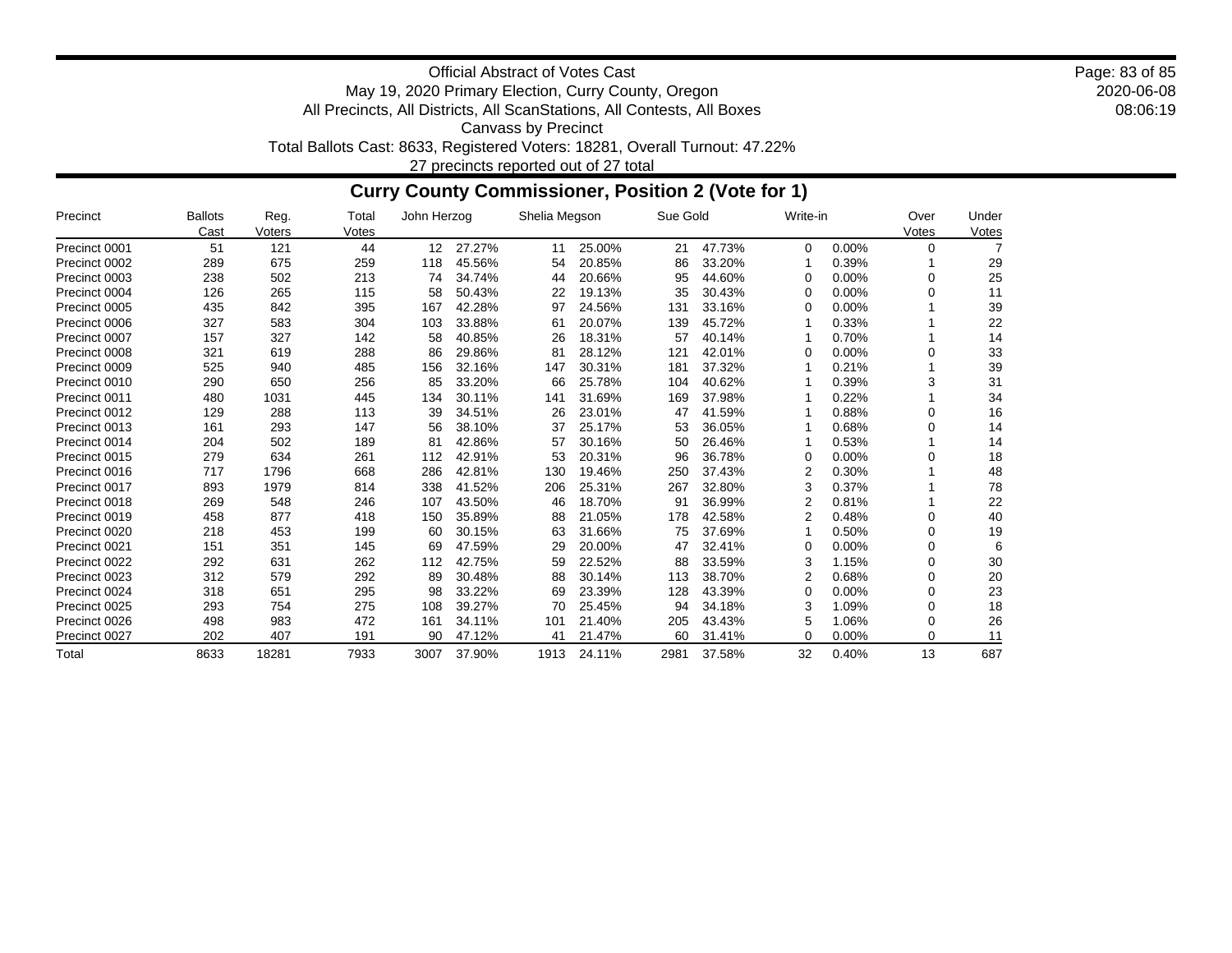2020-06-08 08:06:19 Page: 84 of 85

May 19, 2020 Primary Election, Curry County, Oregon All Precincts, All Districts, All ScanStations, All Contests, All Boxes Canvass by Precinct

Official Abstract of Votes Cast

Total Ballots Cast: 8633, Registered Voters: 18281, Overall Turnout: 47.22%

27 precincts reported out of 27 total

# **Curry County Commissioner, Position 3 (Vote for 1)**

| Precinct      | <b>Ballots</b><br>Cast | Reg.<br>Voters | Total<br>Votes | Court Boice |        |      | Write-in |          | Under<br>Votes |
|---------------|------------------------|----------------|----------------|-------------|--------|------|----------|----------|----------------|
| Precinct 0001 | 51                     | 121            | 38             | 29          | 76.32% | 9    | 23.68%   | 0        | 13             |
| Precinct 0002 | 289                    | 675            | 218            | 169         | 77.52% | 49   | 22.48%   | 0        | 71             |
| Precinct 0003 | 238                    | 502            | 180            | 159         | 88.33% | 21   | 11.67%   | 0        | 58             |
| Precinct 0004 | 126                    | 265            | 102            | 83          | 81.37% | 19   | 18.63%   | 0        | 24             |
| Precinct 0005 | 435                    | 842            | 329            | 256         | 77.81% | 73   | 22.19%   | 0        | 106            |
| Precinct 0006 | 327                    | 583            | 273            | 204         | 74.73% | 69   | 25.27%   | 0        | 54             |
| Precinct 0007 | 157                    | 327            | 120            | 77          | 64.17% | 43   | 35.83%   | 0        | 37             |
| Precinct 0008 | 321                    | 619            | 236            | 195         | 82.63% | 41   | 17.37%   | 0        | 85             |
| Precinct 0009 | 525                    | 940            | 402            | 358         | 89.05% | 44   | 10.95%   | 0        | 123            |
| Precinct 0010 | 290                    | 650            | 216            | 183         | 84.72% | 33   | 15.28%   | 0        | 74             |
| Precinct 0011 | 480                    | 1031           | 379            | 319         | 84.17% | 60   | 15.83%   | 0        | 101            |
| Precinct 0012 | 129                    | 288            | 91             | 69          | 75.82% | 22   | 24.18%   | 0        | 38             |
| Precinct 0013 | 161                    | 293            | 128            | 102         | 79.69% | 26   | 20.31%   | 0        | 33             |
| Precinct 0014 | 204                    | 502            | 164            | 151         | 92.07% | 13   | 7.93%    | 0        | 40             |
| Precinct 0015 | 279                    | 634            | 219            | 182         | 83.11% | 37   | 16.89%   | 0        | 60             |
| Precinct 0016 | 717                    | 1796           | 568            | 486         | 85.56% | 82   | 14.44%   | 0        | 149            |
| Precinct 0017 | 893                    | 1979           | 718            | 608         | 84.68% | 110  | 15.32%   | 0        | 175            |
| Precinct 0018 | 269                    | 548            | 205            | 162         | 79.02% | 43   | 20.98%   | 0        | 64             |
| Precinct 0019 | 458                    | 877            | 365            | 311         | 85.21% | 54   | 14.79%   | 0        | 93             |
| Precinct 0020 | 218                    | 453            | 174            | 152         | 87.36% | 22   | 12.64%   | 0        | 44             |
| Precinct 0021 | 151                    | 351            | 121            | 102         | 84.30% | 19   | 15.70%   | 0        | 30             |
| Precinct 0022 | 292                    | 631            | 232            | 210         | 90.52% | 22   | 9.48%    | 0        | 60             |
| Precinct 0023 | 312                    | 579            | 232            | 193         | 83.19% | 39   | 16.81%   | 0        | 80             |
| Precinct 0024 | 318                    | 651            | 239            | 211         | 88.28% | 28   | 11.72%   | 0        | 79             |
| Precinct 0025 | 293                    | 754            | 228            | 197         | 86.40% | 31   | 13.60%   | 0        | 65             |
| Precinct 0026 | 498                    | 983            | 381            | 283         | 74.28% | 98   | 25.72%   | 0        | 117            |
| Precinct 0027 | 202                    | 407            | 165            | 150         | 90.91% | 15   | 9.09%    | 0        | 37             |
| Total         | 8633                   | 18281          | 6723           | 5601        | 83.31% | 1122 | 16.69%   | $\Omega$ | 1910           |